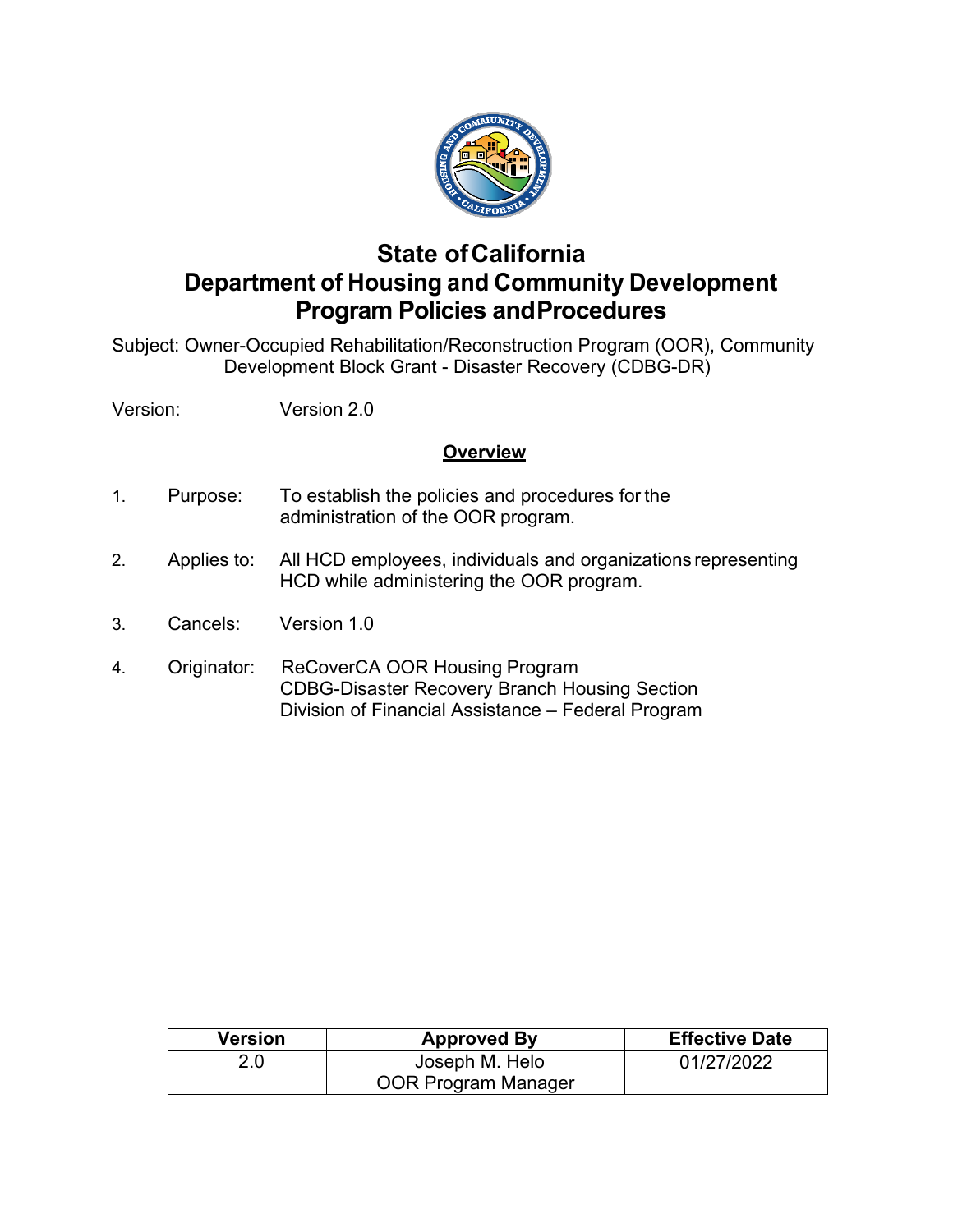## <span id="page-1-0"></span>**Version Policy**

Version history is tracked in the table below, with notes regarding version changes. The dates of each publication are also tracked in the table.

 Substantive changes within this document that reflect a policy change will result in the issuance of a new version. Future policy changes will result in additional revision and the issuance of a new primary version number.

Non-substantial changes, such as minor wording and editing or clarification of existing policy that do not affect the interpretation or applicability of the policy, will be included in minor version updates denoted by a sequential number increase behind the primary version number. Such changes would result in a version number such as 2.1, 2.2, etc.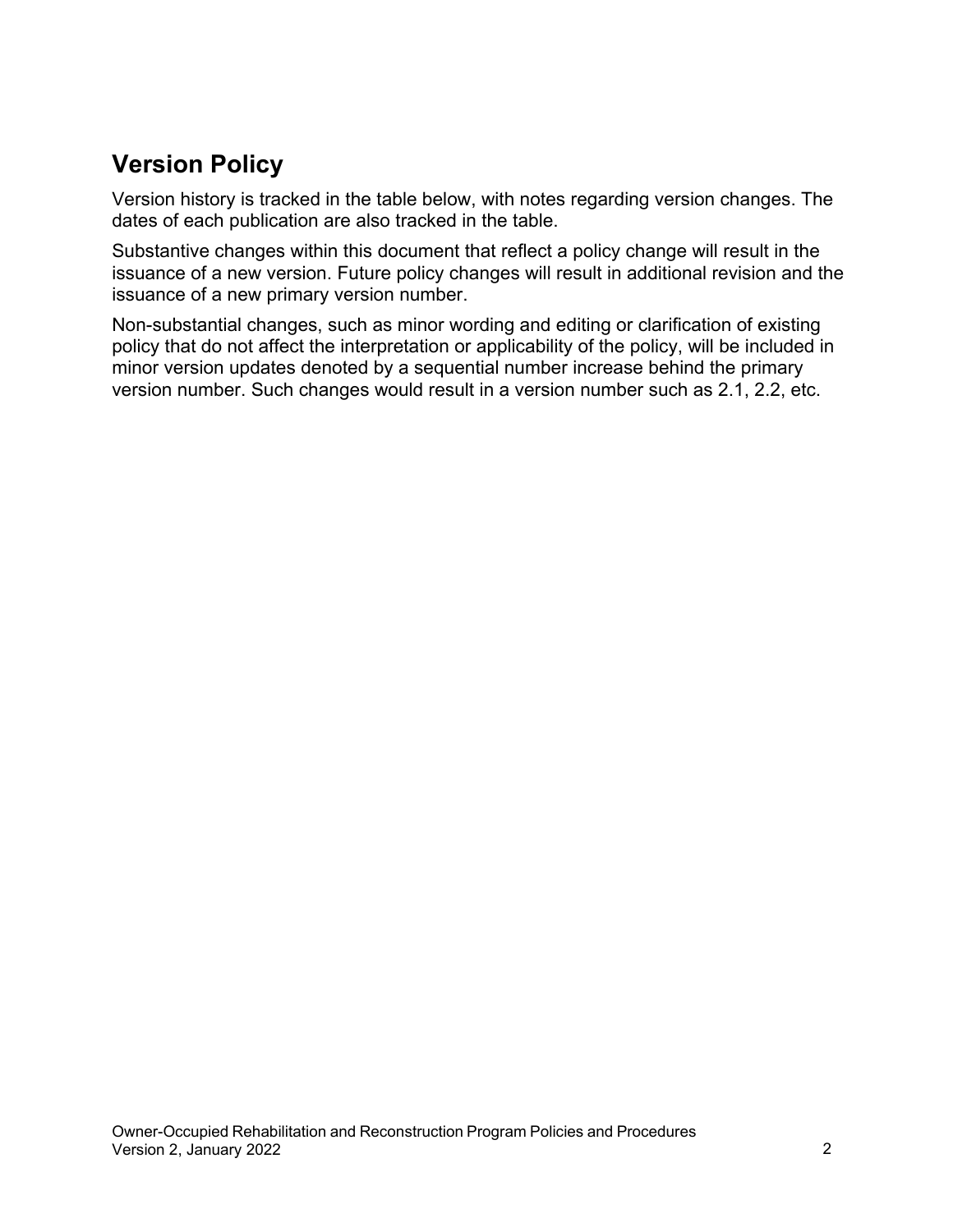# <span id="page-2-0"></span> **Program Policies and Procedures Owner-Occupied Rehabilitation/ Reconstruction**

## <span id="page-2-1"></span>**Version History**

| <b>Version</b><br><b>Number</b> | <b>Date</b><br><b>Revised</b> | <b>Key Revisions</b>                                                                                                                                                                                                                                                                                                                                                                                                                                                                                                                                                                                                                                                                                                                                                                                                                                                                                                                                       |  |  |
|---------------------------------|-------------------------------|------------------------------------------------------------------------------------------------------------------------------------------------------------------------------------------------------------------------------------------------------------------------------------------------------------------------------------------------------------------------------------------------------------------------------------------------------------------------------------------------------------------------------------------------------------------------------------------------------------------------------------------------------------------------------------------------------------------------------------------------------------------------------------------------------------------------------------------------------------------------------------------------------------------------------------------------------------|--|--|
| Final V1.0                      | 12/22/2020                    | Policies and Procedures are subject to change at the sole<br>discretion of the Owner-Occupied Rehabilitation/<br>Reconstruction Program.                                                                                                                                                                                                                                                                                                                                                                                                                                                                                                                                                                                                                                                                                                                                                                                                                   |  |  |
| <b>Final V2</b>                 | 01/27/2021                    | Program funding cap increased to \$500,000<br>Tier priority updated to include priority to applicants<br>without a Certificate of Occupancy, Temporary<br>Certificate of Occupancy, or Temporary Use Permit.<br>Removal of requirement for properties to be vacant at<br>the time of application.<br>Removal of requirement to acquire and maintain fire<br>insurance.<br>Definitions: added Offset, FHSZ and WUI Area<br>Duplication of Benefits section(s) updated to clarify that<br>$\bullet$<br>CalHome and SSBG funds are not counted as a<br>duplication.<br>Updated list of documents accepted for primary<br>residency<br>Housing counseling requirements added<br>Application document list updated by adding the<br>$\bullet$<br>Household Income Certification form and the<br>Homeowner Grant Application Certifications form.<br>Updated award process from executing a grant<br>agreement to acceptance of a grant amount<br>acknowledgment |  |  |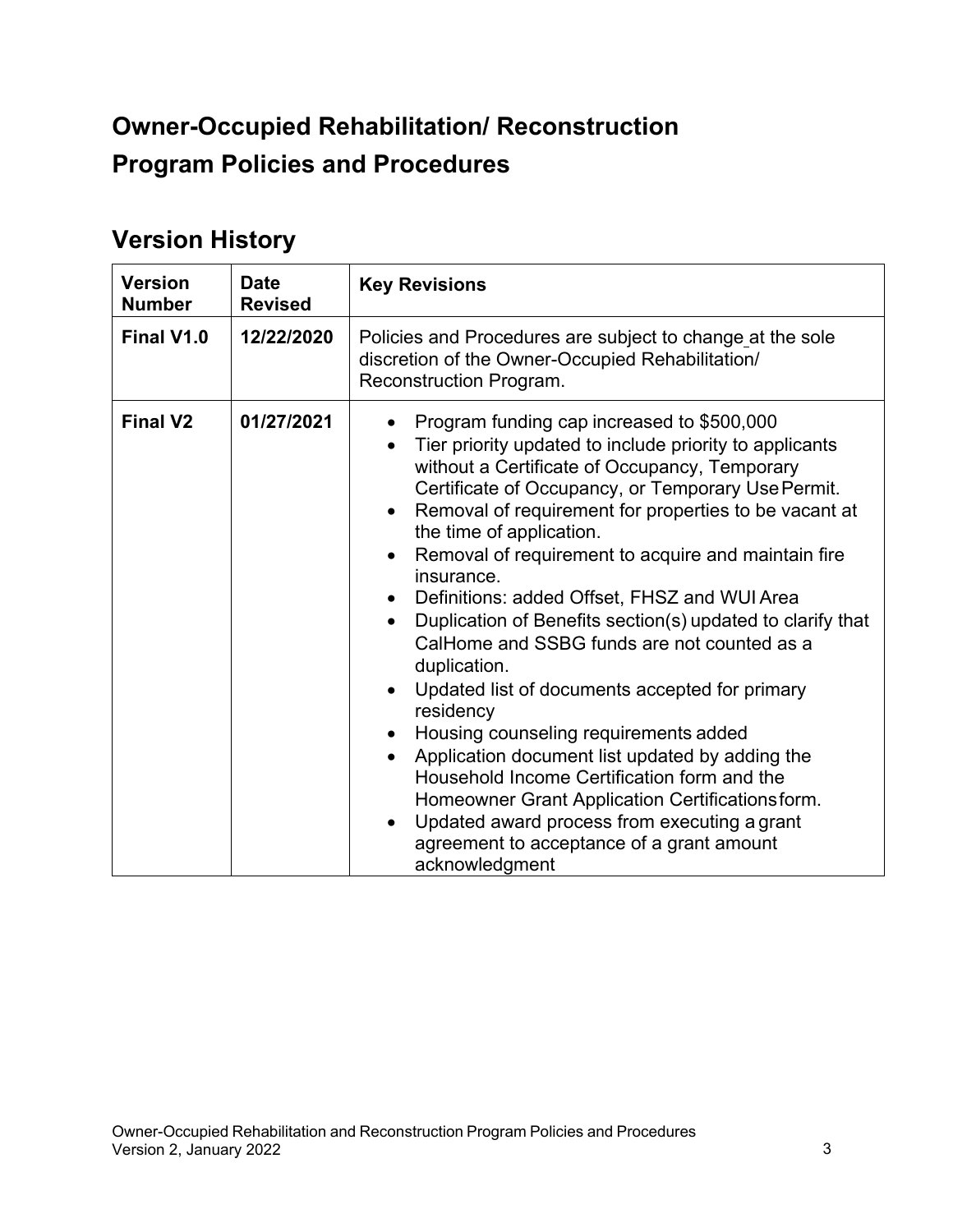## Table of Contents

|                | Owner-Occupied Rehabilitation/ Reconstruction Program Policies and Procedures3 |  |
|----------------|--------------------------------------------------------------------------------|--|
|                |                                                                                |  |
| $\mathbf 1$    |                                                                                |  |
| $\overline{2}$ |                                                                                |  |
|                |                                                                                |  |
| 3.1            |                                                                                |  |
| 3.2            |                                                                                |  |
| 3.3            |                                                                                |  |
| 3.4            |                                                                                |  |
|                |                                                                                |  |
| 4.1            |                                                                                |  |
| 4.2            |                                                                                |  |
| 4.3            |                                                                                |  |
| 4.4            |                                                                                |  |
|                |                                                                                |  |
| 5.1            |                                                                                |  |
|                |                                                                                |  |
| 6.1            |                                                                                |  |
| 6.2            |                                                                                |  |
|                |                                                                                |  |
| 7.1            |                                                                                |  |
| 7.2            |                                                                                |  |
| 7.3            |                                                                                |  |
|                |                                                                                |  |
| 8.1            |                                                                                |  |
| 8.2            |                                                                                |  |
| 8.3            |                                                                                |  |
| 8.4            |                                                                                |  |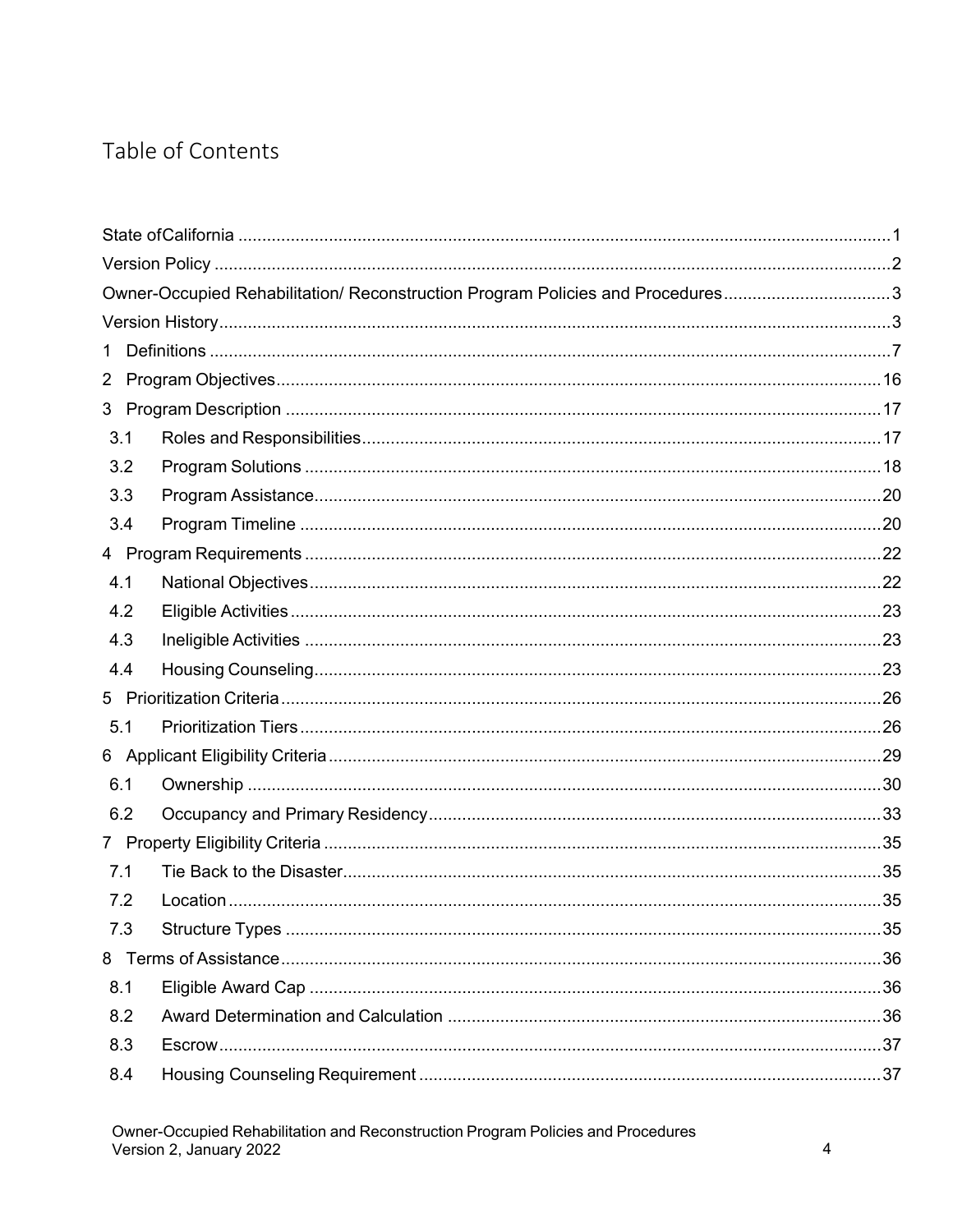| 8.5  |                                                                                                             |   |
|------|-------------------------------------------------------------------------------------------------------------|---|
| 8.6  |                                                                                                             |   |
| 8.7  |                                                                                                             |   |
| 8.8  |                                                                                                             |   |
| 8.9  |                                                                                                             |   |
| 8.10 |                                                                                                             |   |
|      |                                                                                                             |   |
| 9.1  |                                                                                                             |   |
| 9.2  |                                                                                                             |   |
| 9.3  |                                                                                                             |   |
| 9.4  |                                                                                                             |   |
| 9.5  |                                                                                                             |   |
| 9.6  |                                                                                                             |   |
| 9.7  |                                                                                                             |   |
| 9.8  |                                                                                                             |   |
| 9.9  |                                                                                                             |   |
| 9.10 |                                                                                                             |   |
| 9.11 |                                                                                                             |   |
|      |                                                                                                             |   |
| 10.1 |                                                                                                             |   |
| 10.2 |                                                                                                             |   |
| 10.3 |                                                                                                             |   |
| 10.4 |                                                                                                             |   |
| 10.5 |                                                                                                             |   |
| 10.6 |                                                                                                             |   |
| 10.7 |                                                                                                             |   |
| 10.8 |                                                                                                             |   |
|      |                                                                                                             |   |
| 11.1 |                                                                                                             |   |
| 11.2 |                                                                                                             |   |
| 11.3 |                                                                                                             |   |
| 11.4 |                                                                                                             |   |
|      |                                                                                                             |   |
| 12.1 |                                                                                                             |   |
| 12.2 |                                                                                                             |   |
|      | Owner-Occupied Rehabilitation and Reconstruction Program Policies and Procedures<br>Version 2, January 2022 | 5 |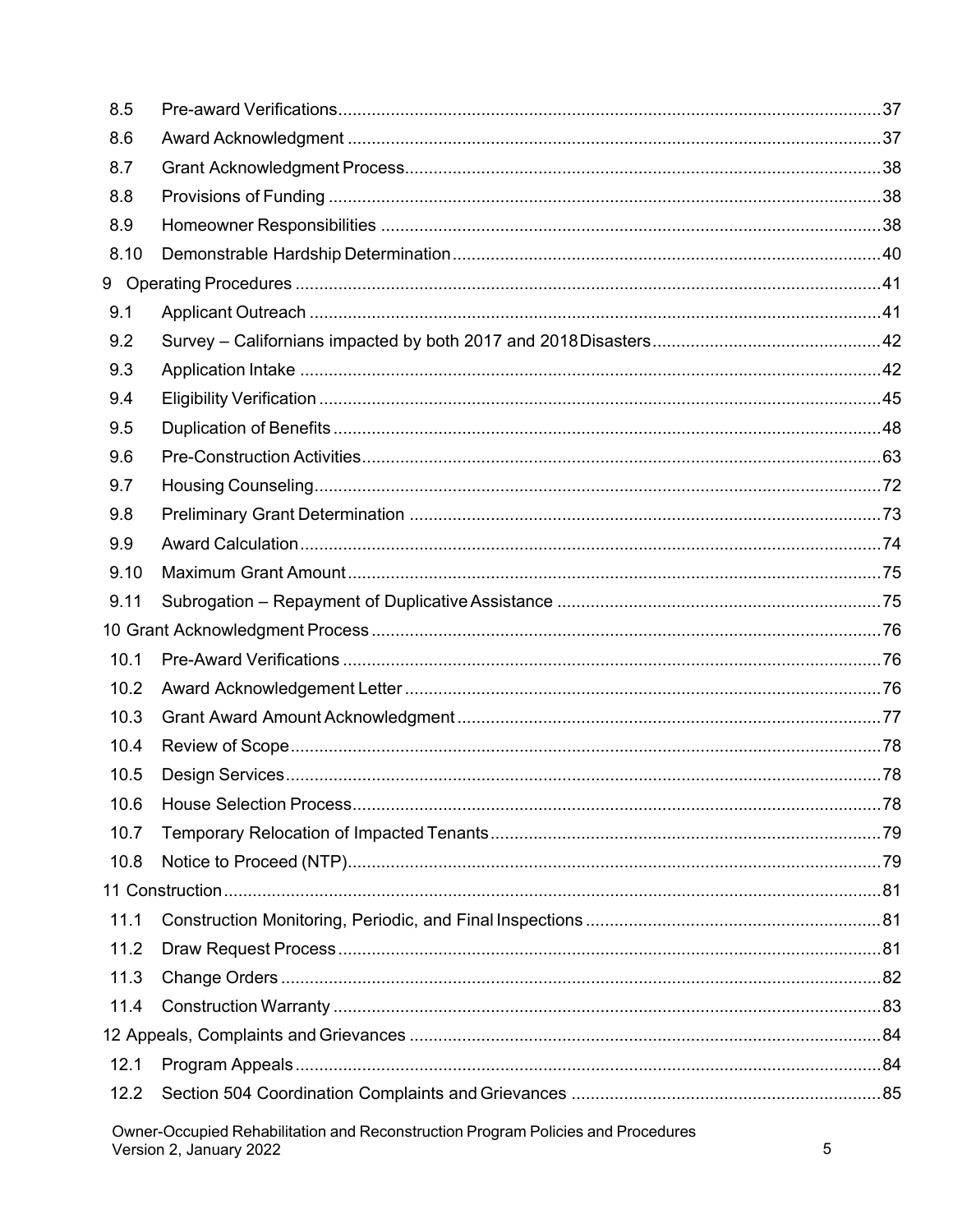| 12.3 |  |
|------|--|
|      |  |
| 13.1 |  |
| 13.2 |  |
| 13.3 |  |
| 13.4 |  |
|      |  |
| 14.1 |  |
|      |  |
|      |  |
| 16.1 |  |
| 16.2 |  |
| 16.3 |  |
| 16.4 |  |
| 16.5 |  |
| 16.6 |  |
| 16.7 |  |
|      |  |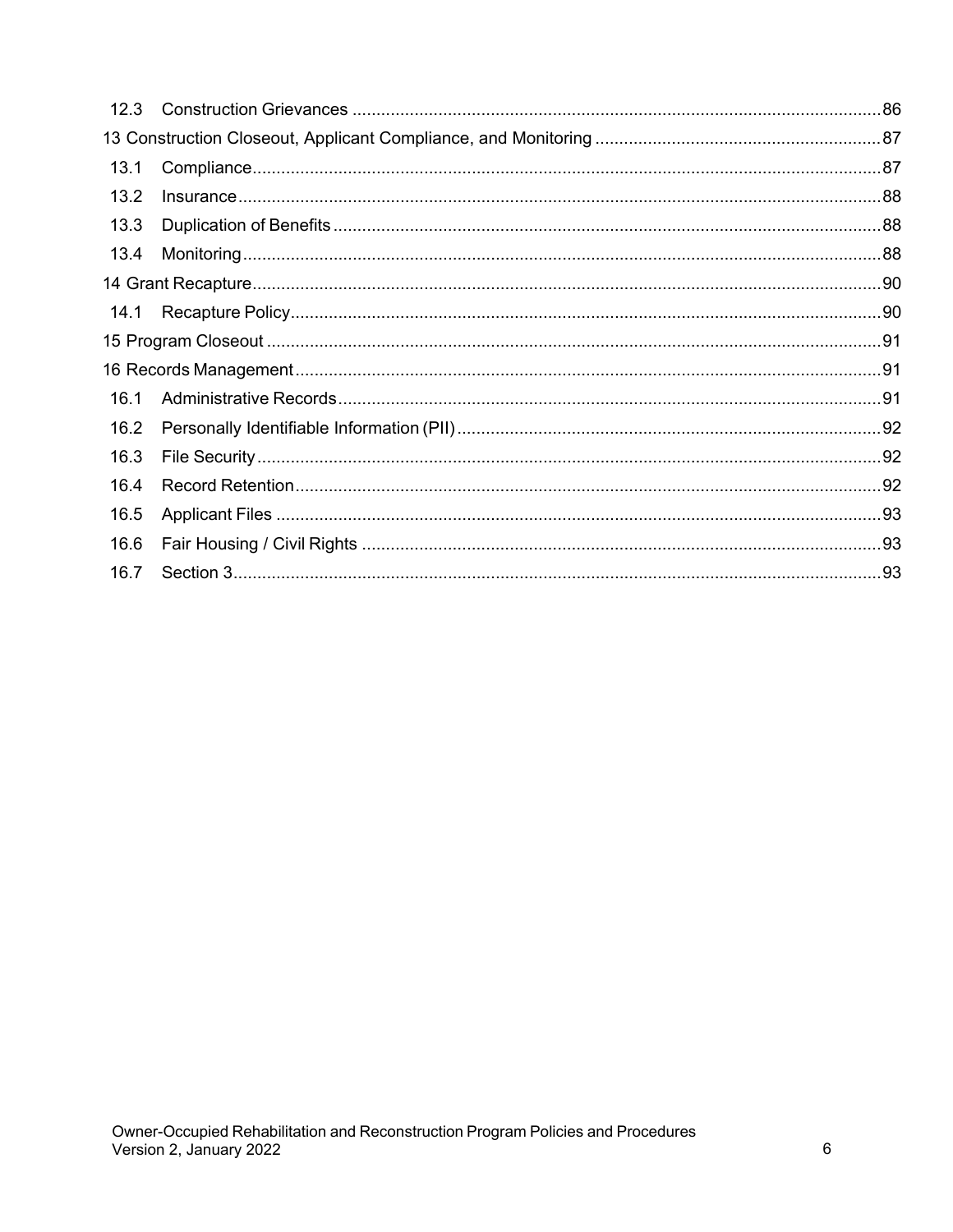# <span id="page-6-0"></span>**1 Definitions**

 manner contrary to the natural or legal rules for its use; the intentional destruction, diversion, manipulation, misapplication, maltreatment, or misuse of resources owned or **Abuse** - The excessive, or improper use of something, or the use of something in a operated by the Authority; or extravagant or excessive use so as to abuse one's position or authority. "Abuse" does not necessarily lead to an allegation of "fraud," but it could, depending on the circumstances.

**Access and Functional Needs** - A population of individuals who may have additional needs before, during, and after an incident in functional areas, including but not limited to, maintaining independence and communication.

**Affirmatively Furthering Fair Housing (AFFH)** - AFFH is a legal requirement that federal agencies and federal grantees further the purposes of the Fair Housing Act. HUD's AFFH rule provides an effective planning approach to aid Program participants in taking meaningful actions to overcome historic patterns of segregation, promote fair housing choice, and foster inclusive communities that are free from discrimination. Additionally, the Program follows California AFFH rules as applicable per California Government Code 65583 and 65583.2; and Division 1 of Title 2, Chapter 15 commencing section 8899.50.

**Applicant** - An owner-occupant(s) of a damaged property and has applied for housing assistance.

**Area Median Income (AMI)** - Calculated annual limits based on HUD-estimated median household income with adjustments based on household size used for demonstrating low-to-moderate income beneficiaries in the Programs.

**California Department of Forestry and Fire Protection (CAL Fire)** – the department responsible for fire protection throughout California as well as various other emergency services in 36 of the State's 58 counties.

**California Environmental Quality Act (CEQA)** – Requires state and local government agencies to inform decision makers and the public about the potential environmental impacts of proposed projects, and to reduce those environmental impacts to the extent feasible.

**California State Office of Historic Preservation (OHP)** - responsible for administering federally and state mandated historic preservation programs to further the identification, evaluation, registration, and protection of California's irreplaceable archaeological and historical resources under the direction of the State Historic Preservation Officer (SHPO), a gubernatorial appointee, and the State Historical Resources Commission.

**Construction Manager (CM)**- Refers to the Full-service Construction Management and Delivery Services vendor procured by the OOR Program.

**Damage Assessment** - The process used to verify that damage at a property can reasonably be attributed to the qualified disaster event(s) and the quantification of damages that results in the dollar value and scope of repairs necessary to repair the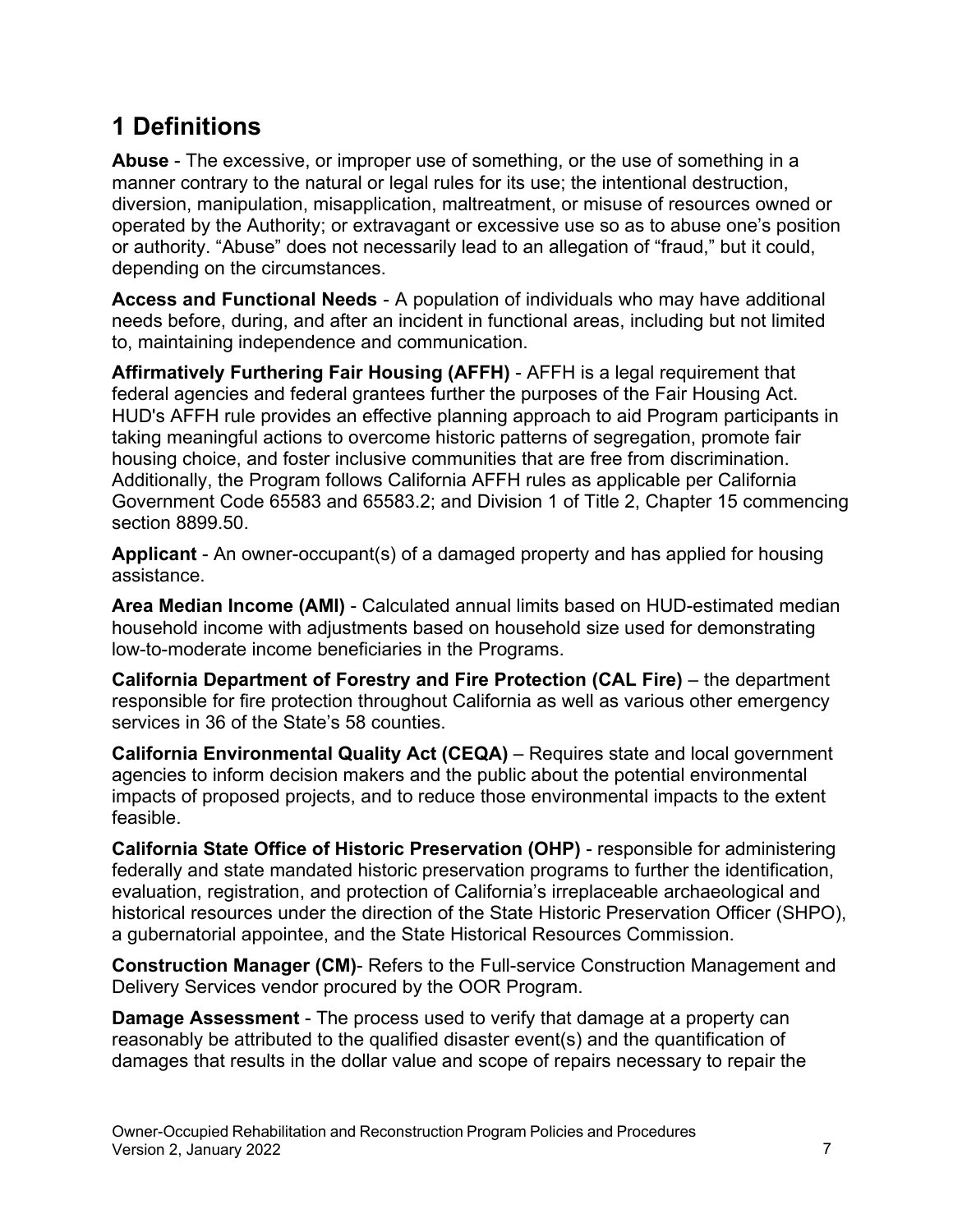structure. The Damage Assessment informs the Scope of Work needed to rehabilitate or reconstruct a home.

**Demolition** - Clearance and proper disposal of dilapidated buildings and improvements.

 at 24 C.F.R. §§5.403, 891.505. **Disability** - For the purposes of the Program, consistent with federal law under the Social Security Act, as amended, 42 U.S.C. § 423(d), The Americans with Disabilities Act of 1990, as amended, 42 U.S.C. § 12102(1)-(3), and in accordance with HUD regulations

 Development for the CDBG Disaster Recovery Program and other special **Disaster Recovery Grant Reporting System (DRGR)** - The Disaster Recovery Grant Reporting system was developed by HUD's Office of Community Planning and appropriations. Data from the system is used by HUD staff to review activities funded under these Programs and for required quarterly reports to Congress.

**DR-4344** – Atlas, Canyon II, Cascade, Cherokee, La Porte, Lobo, McCourtney, Nuns, Patrick, Pocket, Redwood Valley, Sulphur, and the Tubbs Fires (California Wildfires). Incident Period: October 08, 2017 – October 31, 2017. Major Disaster declared on October 10, 2017. Designated Counties: Butte, Lake, Mendocino, Napa, Nevada, Orange, Sonoma, and Yuba.

**DR-4353** – Thomas, Creek, Rye, Little Mountain, Skirball, Lilac, and Liberty Fires (California Wildfires, Flooding, Mudflows, and Debris Flows. Incident Period: December 04, 2017 – January 31, 2018. Major Disaster declared on January 02, 2018. Designated Counties: Los Angeles, San Diego, Santa Barbara, Ventura.

**DR-4382** – Carr and Mendocino Complex Fires (California Wildfires and High Winds). Incident Period July 23, 2018 – September 19, 2018 Major Disaster declared on August 4, 2018. Designated Counties: Shasta and Lake.

 Designated Counties: Butte, Los Angeles, and Ventura. **DR-4407** - Camp, Hill, and Woolsey Fires (California Wildfires). Incident Period November 8, 2018 - November 25, 2018 Major Disaster declared on November 12, 2018.

 Emergency Relief Act (Stafford Act) prohibits any person, business concern, or other **Duplication of Benefits (DOB)** - The Robert T. Stafford Disaster Assistance and entity from receiving financial assistance from CDBG Disaster Recovery funding with respect to any part of a loss resulting from a major disaster as to which he has already received financial assistance under any other Program or from insurance or any other source. A duplication of benefits occurs when an applicant receives financial assistance from multiple sources and the total amount of the assistance exceeds the remaining eligible need for a specific recovery purpose.

**eGrants** - eGrants is the online application portal and system of record for the ReCoverCA California Owner-Occupied Rehabilitation and Reconstruction Program.

**Environmental Protection Agency (EPA) -** The Environmental Protection Agency protects people and the environment from significant health risks, sponsors and conducts research, and develops and enforces environmental regulations.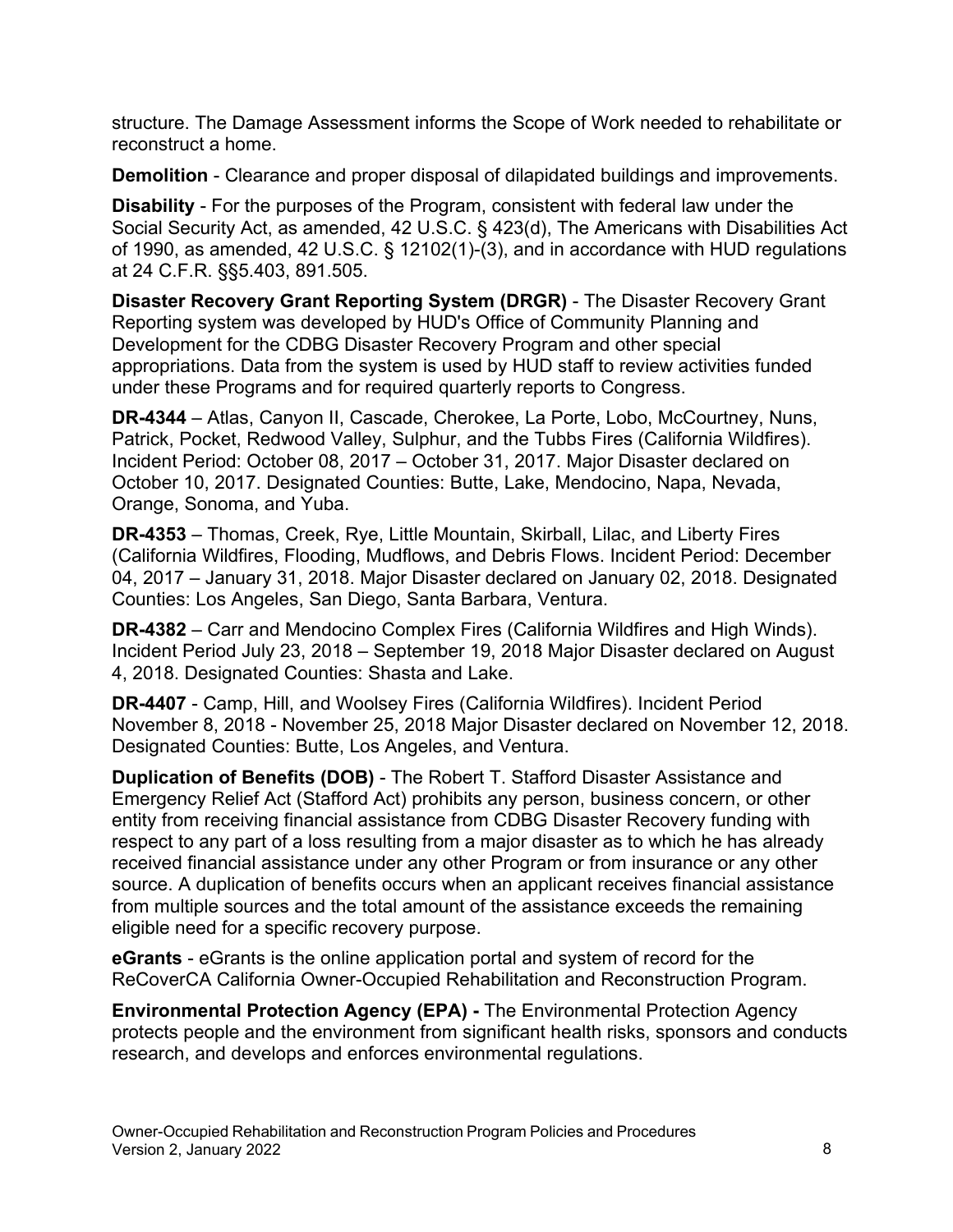**Environmental Review** - All qualified projects must undergo an environmental review process. This process ensures that the activities comply with National Environmental Policy Act (NEPA) and other applicable state and federal laws.

**Escrow** - Account where an applicant's funds are deposited, held, and expended prior to Program funds for applicants who have a homeowner responsibility to complete their rehabilitation or reconstruction project.

**Estimated Cost of Repair (ECR)** - a line-item estimate of the damages observed during a Damage Assessment of an applicant's property, used to quantify the materials and labor necessary to repair observed damages. The ECR is created during the process of confirming work in place at the time of the damage inspection.

**Federal Register** - The official journal of the Federal government of the United States that contains government agency rules, proposed rules, and public notices. A Federal Register Notice (FRN) is issued for each CDBG-DR funded disaster. The FRN outlines the rules that apply to each appropriation of disaster funding.

**Fire Hazard Severity Zones** (FHSZ) – Geographical areas designated pursuant to State Codes. FHSZ are assigned a fire hazard level based on the factors that influence fire likelihood and fire behavior. Factors considered to determine FHSZ are climate, fire history, existing and potential fuel (natural vegetation), predicted flame length, blowing embers, terrain, topography, and typical fire weather for the area. See also **Wildland-Urban Interface (WUI) Area and Wildland-Urban Interface Area Building Codes**  defined below.

**Floodplain** - FEMA designates floodplains as geographic zones subject to varying levels of flood risk. Each zone reflects the severity or type of potential flooding in the area.

- • "100-year floodplain" the geographical area defined by FEMA as having aone percent chance of being inundated by a flooding event in any givenyear.
- percent chance of being inundated by a flooding event in any givenyear. • "500-year floodplain" — the geographical area defined by FEMA as having a0.2

**Foreclosure** - The action of taking possession of a mortgaged property when the mortgagor fails to keep up with their mortgage payments.

 – each with its own specific legal definition and required criteria that can result insevere penalties and a criminal record. **Fraud** - An illegal act (the intentional wrongdoing), the concealment of this act, and the deriving of a benefit (converting the gains to cash or other valuable commodity). Legally, fraud can lead to a variety of criminal charges including theft, embezzlement, and larceny

**Grant Acknowledgment** – **Grant Award Amount Acknowledgment** final step in the application process where the homeowner reviews their award amount and calculation and then can either accept the amount and reaffirm their understanding and certification of compliance with any and all provisions of the award funding or, reject the and request to appeal their grant award amount.

**Green Building Standards** – guidelines for creating structures and using processes that are environmentally responsible and resource-efficient throughout a building's lifecycle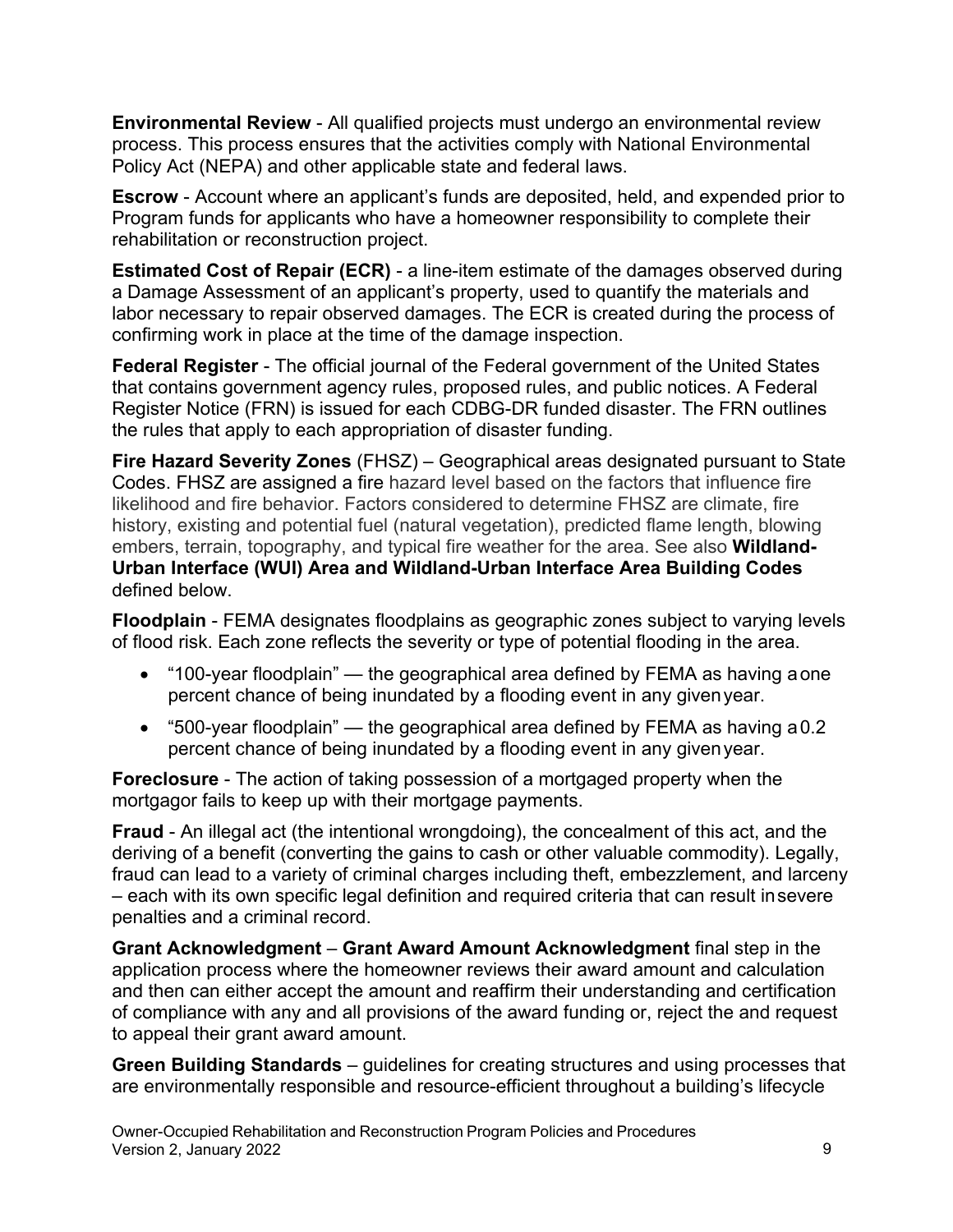from siting to design, construction, operation, maintenance, renovation, and demolition. The goal of green building standards is to make efficient use of land, materials, energy, and water while generating minimal waste and providing a healthy indoor environment for occupants.

**Household** - A household is defined as all persons occupying the same housing unit, regardless of their relationship to each other.

**HCD** - California Department of Housing and Community Development

 HUD-funded departments, agencies, or organizations prepare for and recover from **HUD** - (U.S. Department of Housing and Urban Development) - A Federal agency providing a variety of resources that can help state and local governments and other disasters. For some Presidentially declared disasters, Congress may make an appropriation via the CDBG-DR Program, which provides funding to State, Tribal, and local entities for housing, economic development, infrastructure, public services, planning, resilience, and mitigation Programs and projects.

**Income** - Annual income as defined by the Internal Revenue Service Adjusted Gross Income.

 paint, (3) the encapsulation of lead-based paint, or (4) the replacement of components or **Lead-Based Paint Hazard Abatement** - A set of measures/techniques to carry out ''permanent'' removal of lead hazards. Abatement techniques include: (1) The removal of lead-based paint and dust-lead hazards, (2) the permanent enclosure of lead-based fixtures painted with lead-based paint and the removal or permanent covering of soil-lead hazards. Abatement includes all preparation, cleanup, disposal, and post-abatement clearance testing activities associated with such measures.

**Lead-Based Paint** - Paint or other surface coatings that contain lead equal to or in excess of 1.0 milligrams per square centimeter or more than .05 percent by weight.

**Lead-Based Paint Hazard** - Any condition that causes exposure to lead from dust-lead hazards, soil-lead hazards, or lead-based paint that is deteriorated or present in chewable surfaces, friction surfaces, or impact surfaces, and that would result in adverse human health effects as established by the proper Federal agency.

**Limited English Proficiency (LEP)** - A designation for persons that are unable to communicate effectively in English because their primary language is not English, and they have not developed fluency in the English language. An LEP person may have difficulty speaking or reading English and benefits from an interpreter who translates to and from the person's primary language. A LEP person may also need documents written in English translated into his or her primary language so that person can understand important documents related to health and human services.

**Low to Moderate Income (LMI) Household** - A household is considered to be low or moderate income if the household income (including income derived from assets) is at or below 80 percent of an area's median income. All income is based on the Area Median Income limits set annually by HUD for each county or metropolitan statistical area.

**Low to Moderate Income National Objective** - Activities that benefit households with income that does not exceed 80 percent of the area median income:

Owner-Occupied Rehabilitation and Reconstruction Program Policies and Procedures Version 2, January 2022 2008 10:00 10:00 10:00 10:00 10:00 10:00 10:00 10:00 10:00 10:00 10:00 10:00 10:00 10:0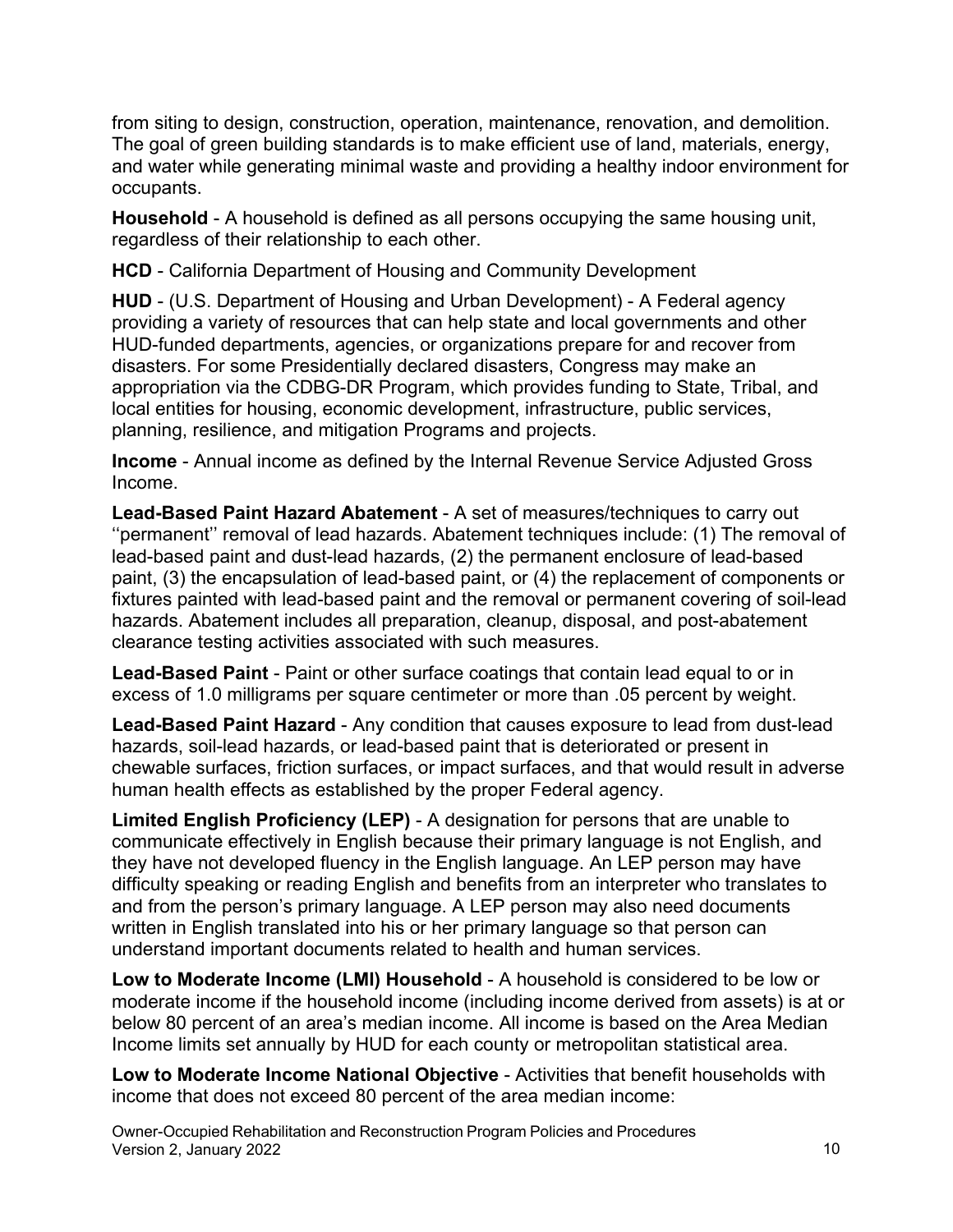Very low: Household's annual income is up to 30% of the area median income, as determined by HUD, adjusted for household size

 income, as determined by HUD, adjusted for household size Low: Household's annual income is between 31% and 50% of the area median

 income, as determined by HUD, adjusted for household size Moderate: Household's annual income is between 51% and 80% of the areamedian

**Major/Severe damages** - \$8,000 or more of FEMA inspected real property damage, caused by the qualified disaster.

 meet local and regional building codes. **Manufactured Housing Unit (MHU)** - Also known as a Manufactured Home as defined by 24 C.F.R. part 3280 (HUD-Code). A Manufactured Home is a structure that is transportable in one or more sections which, in the traveling mode is eight body-feet or more in width, or forty body-feet or more in length, or when erected on site, is at least 320 square feet, and which is built on a permanent chassis and is designed to be used as a dwelling with or without a permanent foundation when connected to the required utilities, and includes the plumbing, heating, air-conditioning, and electrical systems contained therein. The structure must be designed for occupancy as a principal residence by a single family. All Manufactured Homes must have a HUD Certification Label affixed and must meet the requirements of HUD-Code for Manufactured Homes as set by the National Manufactured Housing and Construction Safety Standards Act of 1974, and HUD Code Standards 24 C.F.R. part 3280 & 3282. The MHU must be built to

 **Modular Housing** - A home built-in sections in a factory to meet state, local, or regional building codes. Once assembled, the modular unit becomes permanently affixed to one site.

**Mobilehome** - As detailed in Chapter 2.5 of the California Civil Code, civil code 798.3 defines a Mobilehome (one word) as a structure designed for human habitation and for being moved on a street or highway under permit pursuant to Section 35790 of the Vehicle Code. Mobilehome includes a manufactured home, as defined in Section 18007 of the Health and Safety Code, and a mobilehome, as defined in Section 18008 of the Health and Safety Code, but except as provided in subdivision (b), does not include a recreational vehicle, as defined in Section 799.29 of this code and Section 18010 of the Health and Safety Code or a commercial coach as defined in Section 18001.8 of the Health and Safety Code. A mobilehome is a factory-built home that was built before June 15, 1976 and not built to a uniform construction code.

**Most Impacted and Distressed** - HUD-defined areas of greatest impact from a disaster. The most impacted and distressed areas as defined in the Federal Register Notices governing the appropriations funding this Program from the DR-4344 and DR-4353 disasters are Sonoma and Ventura counties, and the following zip codes: 95470, 95901, 94558, 95422 and 93108. The most impacted and distressed areas from the DR-4382 and DR-4407 disasters are Shasta, Lake, Butte, Los Angeles, and Ventura counties.

**National Environmental Policy Act (NEPA)** - Establishes a broad national framework for protecting the environment. NEPA's basic policy is to assure that all branches of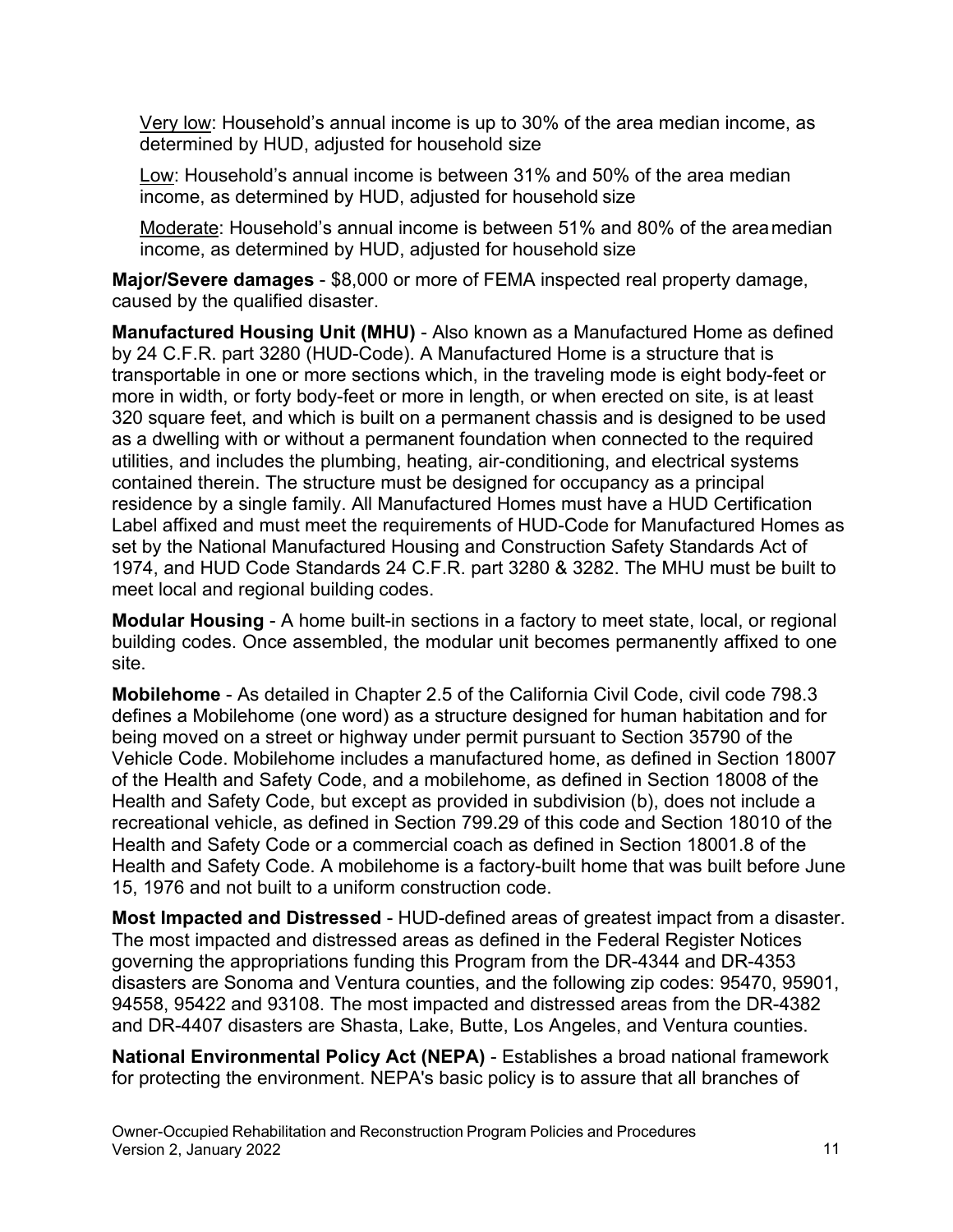government give proper consideration to the environment prior to undertaking any major federal action that could significantly affect the environment.

**National Objective** - the authorizing statute of the HUD CDBG program requires that each activity funded, except for program administration and planning activities, must meet one of three national objectives. The three national objectives are:

- 1) Benefit to low- and moderate-income persons.
- 2) Aid in the prevention or elimination of slum or blight; and
- 3) Meet a need having a particular urgency (referred to as urgentneed).

**Occupational Safety and Health Administration (OSHA)** - Ensures safe and healthful working conditions for working men and women by setting and enforcing standards and by providing training, outreach, education, and assistance.

**Offsets** – Assistance received by an applicant which will not constitute a duplication of benefits, referred to as non-duplicative or offsets.

**Owner-Occupant** – person meeting criteria of having an ownership interest in a property while also occupying that same property as their primary residence.

 ownership interest in the property also occupying that same property as their primary **Owner-Occupied Unit** – housing unit meeting the criteria of having someone with an residence.

**Personally Identifiable Information (PII)** - Information that can be used to distinguish or trace an individual's identity, such as name, and social security number, alone, or when combined with other personal and identifying information which is linked or linkable to a specific individual, such as date, place of birth, mother's maiden name, etc.

**Primary Residence** - The owner's principal place of residence, not a secondary or vacation home.

**Primary Residence Homeowners' Property Tax Exemption** - property tax exemption granted by subdivision (k) of Section 3 of Article XIII of the California Constitution providing for an exemption in assessed value on any property owned and occupied as the owner's principal place of residence.

 **Property Ownership** - Holding an instrument, including a deed, mortgage, or other agreement that has been recorded with the county, city, or appropriate local authority.

**Reconstruction** - Possible demolition and re-building of a stick-built or modular housing unit on the same lot in substantially the same footprint and manner. The number of units on the lot may not increase and the total square footage of the original structure may not be substantially exceeded; however, the number of rooms in a unit may be increased or decreased. Reconstructed housing, built using standard grade materials, is comparable to the original damaged housing in characteristics (number of bedrooms, square footage, and structure type).

 components and improvements to restore housing units in the disaster-impacted areas to **Rehabilitation** - The improvement of an existing structure through alterations, incidental additions, or enhancements. Rehabilitation includes replacement of principal fixtures and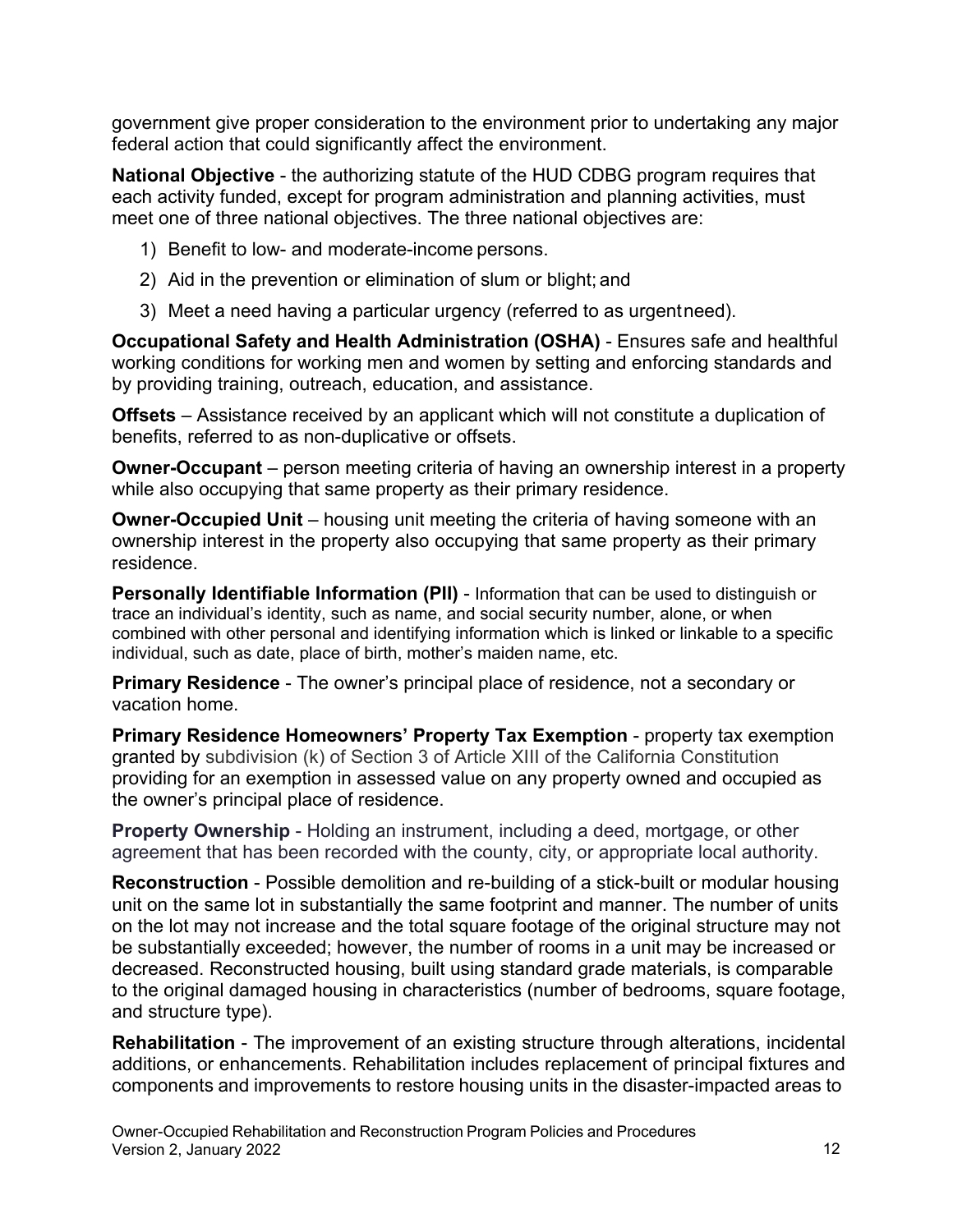bedrooms, square footage, and structure type) to the original, damaged housing unit. applicable construction codes and habitability standards. Rehabilitation estimates are based on standard grade building materials and housing characteristics (number of

 housing in characteristics (number of bedrooms, square footage, and structuretype). **Replacement** - The replacement of a damaged Mobilehome or Manufactured Housing Unit with a new Manufactured Housing Unit in substantially the same footprint, or at a new location if the original damaged unit was on leased land and the MHU owner must relocate to a new property. Replacement housing is comparable to the original, damaged

**Scope of Work (SOW)** - A documented line item by line-item estimate of the damages observed during an onsite visit to a homeowner's property that quantifies the materials and labor necessary to repair observed damages. The SOW is completed by the Construction Manager (CM) in the rehabilitation or reconstruction process of applicant homes.

 **Second Home** - Properties that served as secondary/vacation homes at the time of the disaster, or following the disaster, are not eligible for repair assistance or housing incentives. A second home is defined as a home that is not the primary residence of the owner at the time of the disaster or at the time of application for assistance.

 **Senior or Senior Citizen** - an individual who is at least 62 years of age as of Program application date.

**Standard Grade Building Materials** - non customized materials that meet building code requirements

**State Historic Preservation Officer (SHPO)** - responsible for the operation and management of the Office of Historic Preservation, as well as long range preservation planning.

**Stick-built home** - A home that has been built on-site using traditional construction materials and methods.

**Subrogation** - Repayment of duplicative assistance. In the context of a disaster recovery grant, a homeowner must enter into a subrogation agreement where the funding agency (HCD) obtains the right to collect any additional disaster recovery funding, insurance payouts, or other funding determined to be duplicate assistance that the homeowner receives for disaster damages after HCD has expended disaster recovery funds for the benefit of the homeowner.

**Substantially Damaged Properties** - Cost of repairs/reconstruction to existing home is equal to or greater than 50% of the value of the structure before the damage occurred, i.e., 50% of the assessed value of the property less the land value.

**Tenant** – a person or persons renting and inhabiting a room or a dwelling unit from a landlord.

 **Tier I Environmental Review** - A broad evaluation encompassing geographical areas or neighborhoods often with similar environmental characteristics.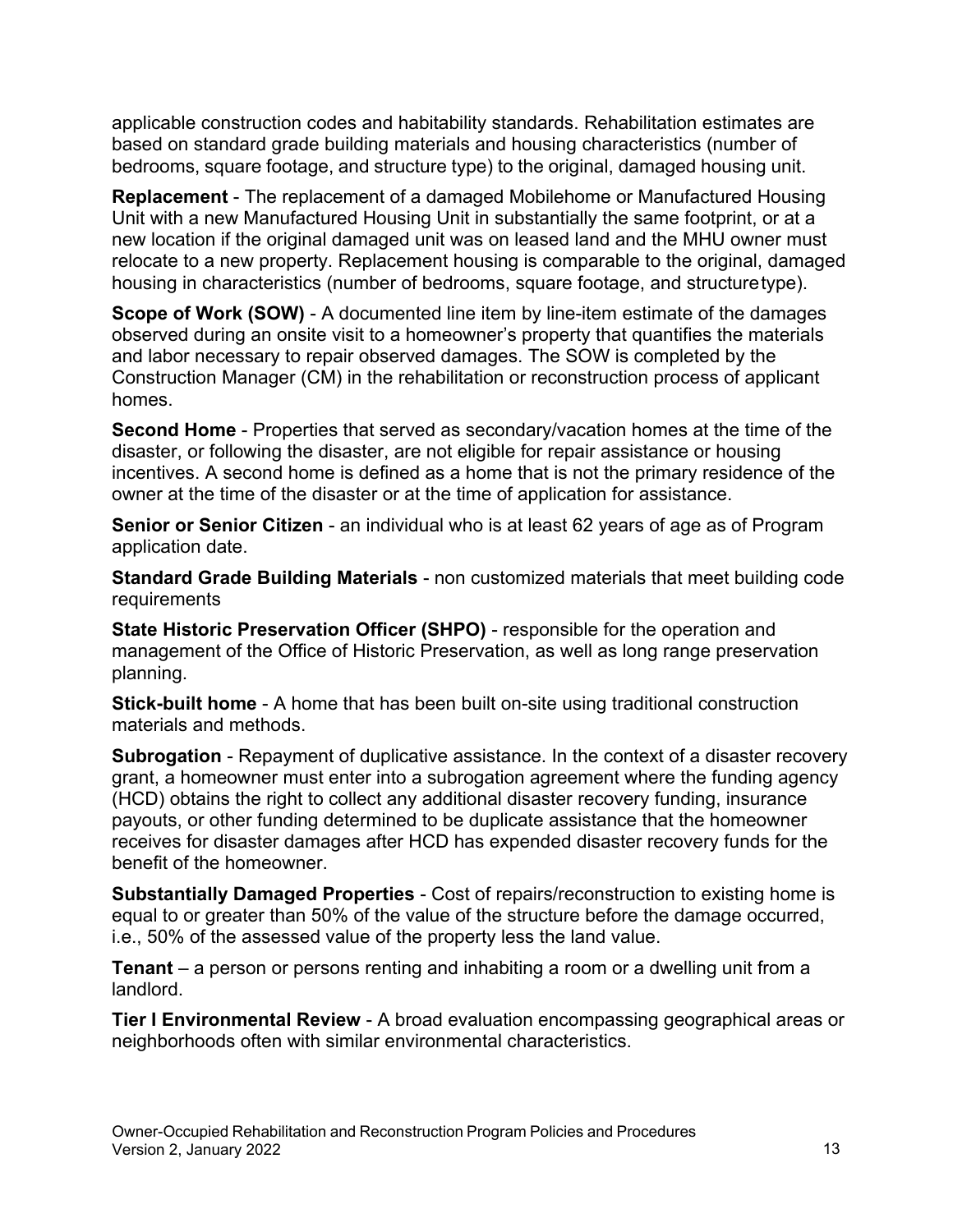**Tier II Environmental Review** - An evaluation conducted of site-specific conditions to determine if the proposed construction action has a significant impact on the environment based on Review Topics from 24 C.F.R. part 58.

**Uniform Relocation Act (URA):** The Uniform Relocation and Real Property Acquisition Policies Act of 1970 (URA) is a federal law that establishes minimum standards for federally funded programs and projects that require the acquisition of real property (real estate) or displace persons from their homes, businesses, or farms.

 the existing conditions are recent or recently became urgent (typically within 18 months), **Urgent Need National Objective** - Represents an urgent need that exists because existing conditions pose serious and immediate threat to health/welfare of community, and the subrecipient cannot finance the activities on its own because other funding sources are not available.

 squandering of resources owned or operated by the Program to the detriment or potential **Waste** - A thoughtless or careless expenditure, consumption, mismanagement, use, or detriment of the Program. Waste also includes incurring unnecessary costs because of inefficient or ineffective practices, systems, or controls. Waste does not normally lead to an allegation of "fraud," but it could, depending on the circumstances.

 vegetative fuels. **Wildland-Urban Interface (WUI) Area:** Geographical area identified by the state as a "Fire Hazard Severity Zone" or designated to be at a significant risk from wildfireswhere structures and other human development meets or intermingles with wildland or

 following topics: **Wildland-Urban Interface Area Building Codes** - Building codes applicable in WUI areas that are specifically designed to mitigate the risks from wildfire to life andproperty. The standards within a WUI area building code varies according to the scope that a community is willing to adopt and enforce. WUI area building code may include the

- • **Structure density and location**: number of structures allowed in areas at risk other features such as slopes). from wildfire, plus setbacks (distance between structures and distance between
- resistant surfaces. • **Building materials and construction**: roof assembly and covering, eaves,vents, gutters, exterior walls, windows, ignition-resistant building materials, and ignition-
- **Vegetation management**: tree thinning, spacing, limbing, and trimming; removal of any vegetation growing under tree canopies (typically referred to as "ladder fuels"), surface vegetation removal, and brush clearance; vegetation conversion, fuel modifications, and landscaping.
- marking of roads, and property address markers. • **Emergency vehicle access**: driveways, turnarounds, emergency access roads,
- **Water supply**: approved water sources and adequate water supply.
- **Fire protection**: automatic sprinkler system, spark arresters, and propanetank storage.

Owner-Occupied Rehabilitation and Reconstruction Program Policies and Procedures Version 2, January 2022 2003 14 November 2022 2023 14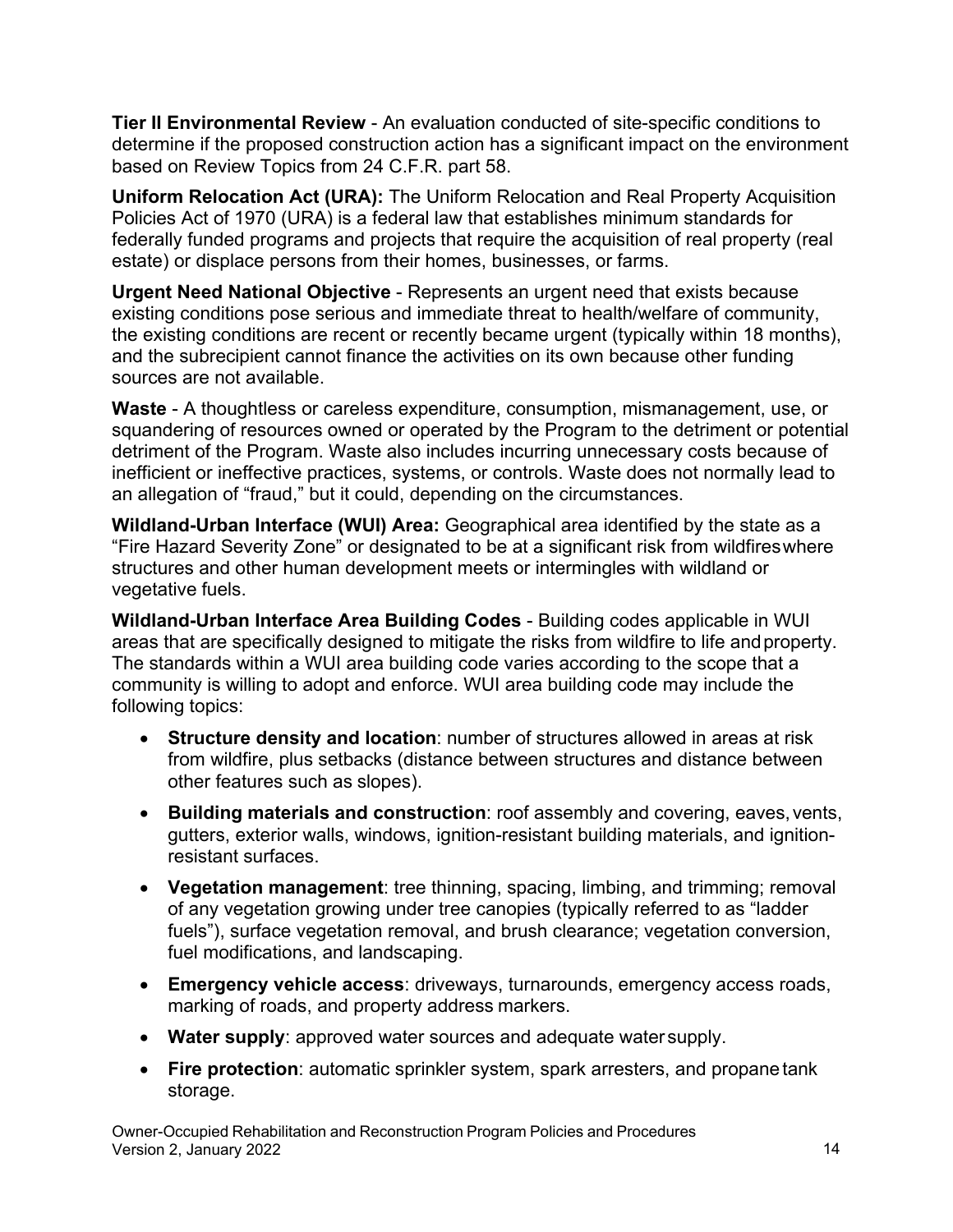the initial inspection. • **Work in Place (WIP)** - refers to repair activities already completed at the timeof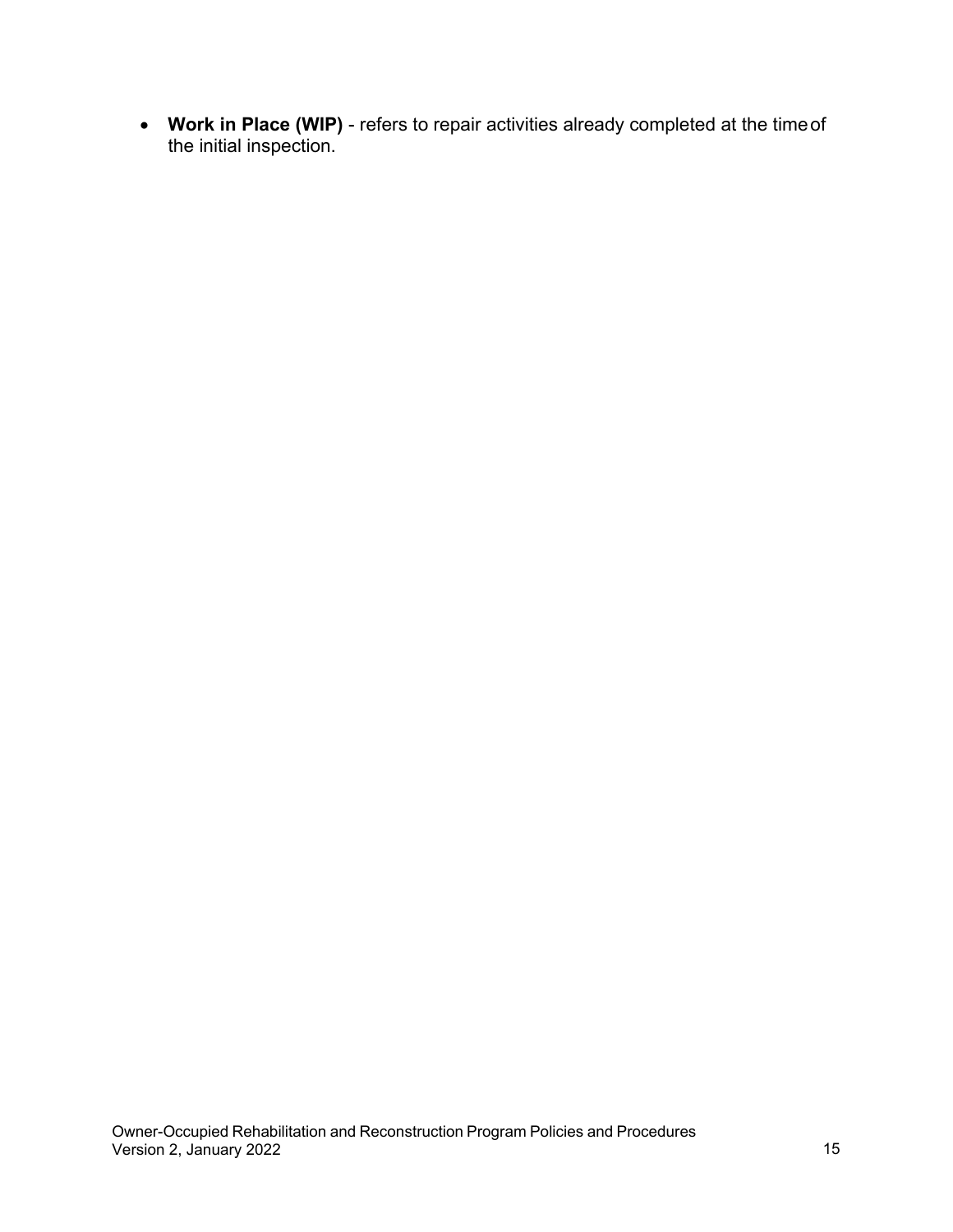## <span id="page-15-0"></span>**2 Program Objectives**

In response to the 2017 and 2018 qualified presidentially declared disasters, the California Department of Housing and Community Development (HCD) developed the ReCoverCA Owner-Occupied Rehabilitation and Reconstruction Program ("OOR" or "Program") to assist homeowners in the rehabilitation or reconstruction of their disasterdamaged homes.

The Program provides grants up to \$500,000 in gap funding to eligible applicants for 2017 and 2018 disasters.

To determine the award amount, the program conducts a Damage Assessment and an environmental review, then prepares an estimate of the cost to complete the rehabilitation or reconstruction of the home using standard grade materials plus required green building standards. Grant award amount is then determined after subtracting the amount of duplicative assistance received by the homeowner.

To apply for the program, homeowners must first complete the Disaster Housing Assistance Survey available on the Program website at [https://ReCover.hcd.ca.gov/,](https://recover.hcd.ca.gov/)  homeowners are then invited to complete a grant application.

The Program serves homeowners whose homes sustained damages in the areas impacted by the 2017 and 2018 federally declared disasters.

The Program offers two solutions to homeowners: Program-managed construction or homeowner-managed construction. A possible third solution, Reimbursement, may be made available at a further date if funds allow.

Applicants are prioritized according to the location of the property, household income, and extent of damages. A case management team will assist applicants in navigating the Program.

As a condition of funding, the homeowner is required to meet program requirements, including maintaining ownership and occupancy of the home as their primary residence for a period of 24 months after Program rehabilitation or construction is completed. See [Section 13: Construction Closeout, Applicant Compliance,](#page-84-1) and Monitoring for more details about compliance and monitoring.

The purpose of this document is to outline the governing policies and procedures of the Program. As periodic updates are required to these policies and procedures, new versions will be posted on the HCD disaster recovery website [\(https://www.hcd.ca.gov/community-development/disaster-recovery-programs.shtml\)](https://www.hcd.ca.gov/community-development/disaster-recovery-programs.shtml) and

on the Program website [\(https://ReCover.hcd.ca.gov\)](https://recover.hcd.ca.gov/) with a description of the changes made.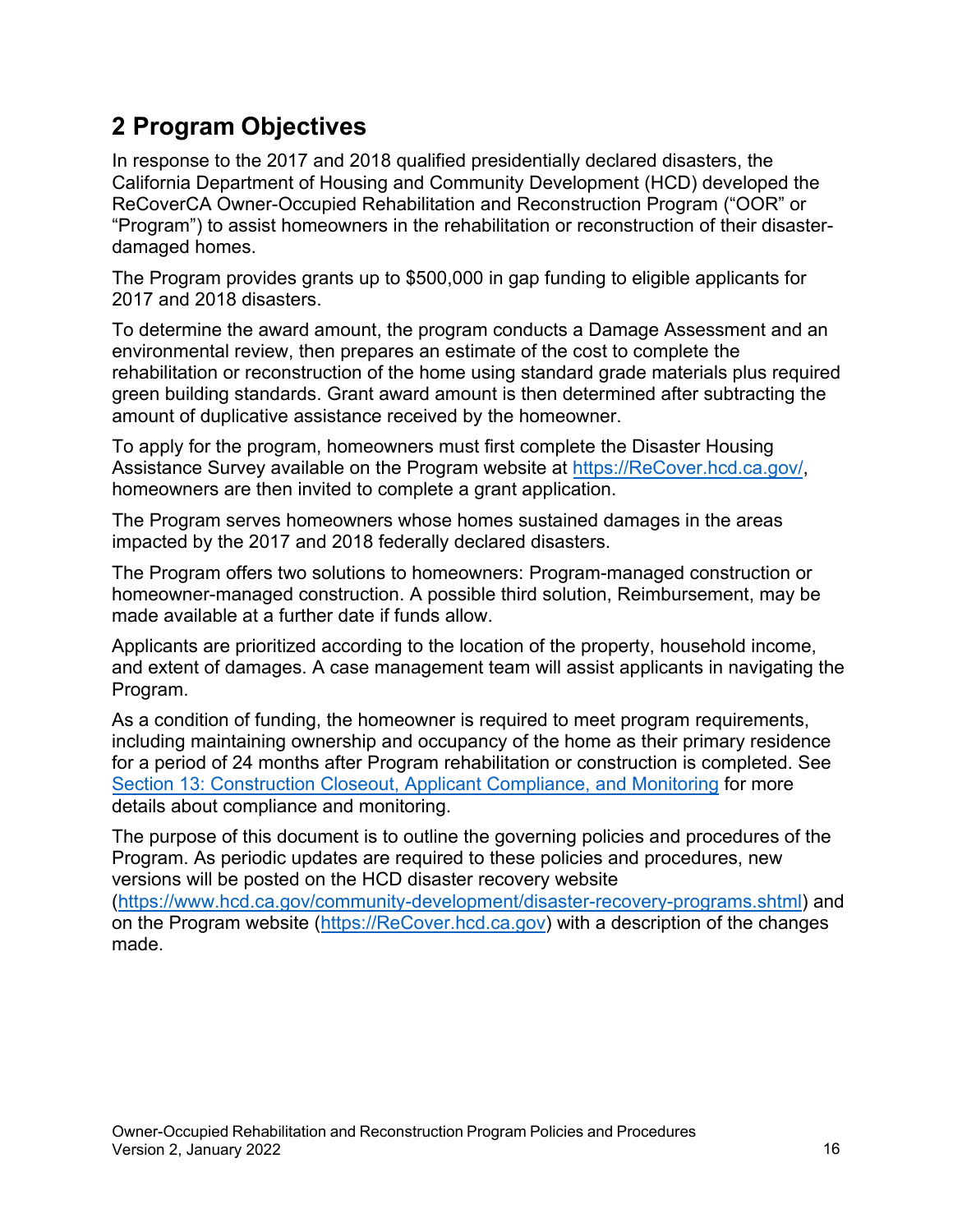## <span id="page-16-0"></span>**3 Program Description**

## <span id="page-16-1"></span> **3.1 Roles and Responsibilities**

## <u>3.1.1 HUD</u>

HUD maintains all federal rules, regulations, and documents related to the CDBG-DR appropriation to the State of California. Categories of activities are determined by HUD and are set forth in the rules and regulations specific to the CDBG-DR funds allocated to the State of California for DR 4344, DR 4353, DR 4407, and DR 4382. HUD is also responsible for monitoring and oversight of all CDBG-DR Programs executed by HCD.

## <u>3.1.2 HCD</u>

HCD's Disaster Recovery Section is responsible for Program development and oversees its delivery at the state level. The application process invites impacted residents from Program service areas to apply for assistance.

The state has procured a qualified Homeowner Assistance Program Management vendor (HAPM) to perform full scale program management duties. The state has also procured a qualified Construction Management (CM) vendor to lead damage estimation, environmental review, and rehabilitation or reconstruction activities with each awarded applicant. HCD provides oversight, monitoring, and quality assurance/quality control ("QA/QC") on all work performed by program delivery contractors.

### 3.1.3 Homeowner Assistance Program Management Vendor

The Homeowner Assistance Program Management (HAPM) vendor is responsible for marketing, distribution, and implementation of the Program, including the application process overseeing intake, completing eligibility and benefit determinations, providing case management through the process, QA/QC to ensure Program compliance and prevent fraud, waste, and abuse, and serving as a liaison between applicants and the construction services vendor.

 Applicants have assigned case managers, managed by the HAPM vendor, to support and encouraging participation in the Program. them through the recovery process from application to construction and project closeout. In addition, the procured HAPM vendor supports Program marketing and outreach efforts, ensuring vital information on the Program is made available to impactedresidents

## 3.1.4 Construction Manager (CM)

The Construction Manager (CM) performs or causes to be performed the rehabilitation and reconstruction work under the Program. The Contractor is responsible for completing initial Damage Assessments, environmental Tier II reviews, determining cost to repair or rebuild, developing the construction scope of work for all projects directly or through general contractors, developing plans for rebuild projects, monitoring progress and closeout on all construction progress, as well as overseeing the draw request process.

The CM performs Mobilehome services consisting of rehabilitation, reconstruction, and MHU replacement of eligible structures in compliance with local, Federal, and State statutory requirements.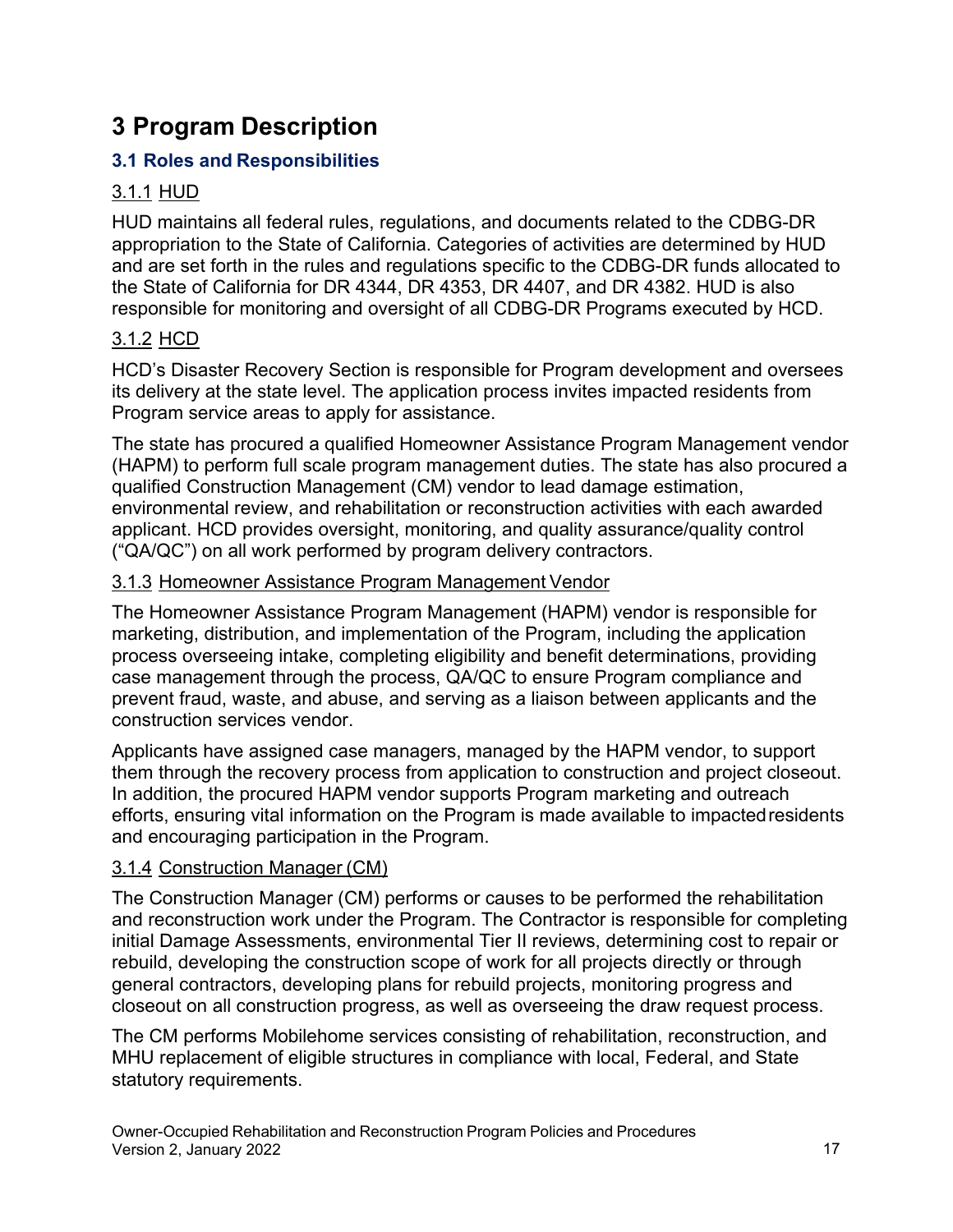The CM provides eligible applicants with replacement housing options that meet California and WUI building codes, as well as ADA compliance.

The CM is responsible for procuring replacement MHUs, hauling MHUs to site, and completing all necessary site preparation and installation activities on behalf of the Program.

#### <span id="page-17-0"></span> **3.2 Program Solutions**

 2018 DR 4407disasters, homeowners are in varied states of their recovery process. In Due to the time elapsed since the 2017 DR 4344, 2017 DR 4353, 2018 DR 4382 and response, the Program consists of two possible solutions, with the possibility of a third solution at a later date. The two solutions are: 1) Program-Managed rehabilitation or reconstruction and 2) Homeowner-Managed rehabilitation or reconstruction.

The Recover CA program will assign applicants to the solution best suited to their progress and the extent of damage to their property.

 infeasible. The number of rooms may increase based on the HUD guidelines for number Reconstruction is defined as the rebuilding of a structure on the same site in substantially the same manner. Reconstruction is permissible where the total cost of rehabilitation is greater than the cost to reconstruct or where rehabilitation is otherwise technically of persons per bedroom.

The level of construction required, either rehabilitation or reconstruction, is determined by the Program and the applicant's local jurisdiction. In the event that the level of damage to a home requires full reconstruction rather than repairs as determined by the local jurisdiction, the Program adheres to the local jurisdiction's determination.

#### 3.2.1 Solution 1: Program-Managed "Turnkey" Rehabilitation andReconstruction

Homeowners may choose to have the Program manage and complete the rehabilitation or reconstruction of their impacted homes using the state-procured Construction Manager (CM).

The CM contractors assesses the damage and prepares a scope of work (SOW), based on standard grade materials as calculated using a national building-industry estimating software, for each rehabilitation and reconstruction project. The CM's construction contractors then complete projects in accordance with the SOW.

Payments are made when payment requests are submitted according to project milestones after work on a project has been successfully inspected by the Program. The CM contractor monitors construction progress and quality throughout each project.

Applicants are required to accept their Grant Award Amount Acknowledgment with the Program and enter into contract with the CM contractor. The Program evaluates the SOW then performs, or contracts, for all needed services. These services include, but are not limited to, environmental review, environmental remediation, lead based paint testing, lead abatement, site-preparation, construction, or purchase of a replacement MHU to bring the dwelling to a reasonable level of livability.

This solution may include a full reconstruction or rehabilitation, depending on the condition of the home. Moving out of or continuing to live away from the property during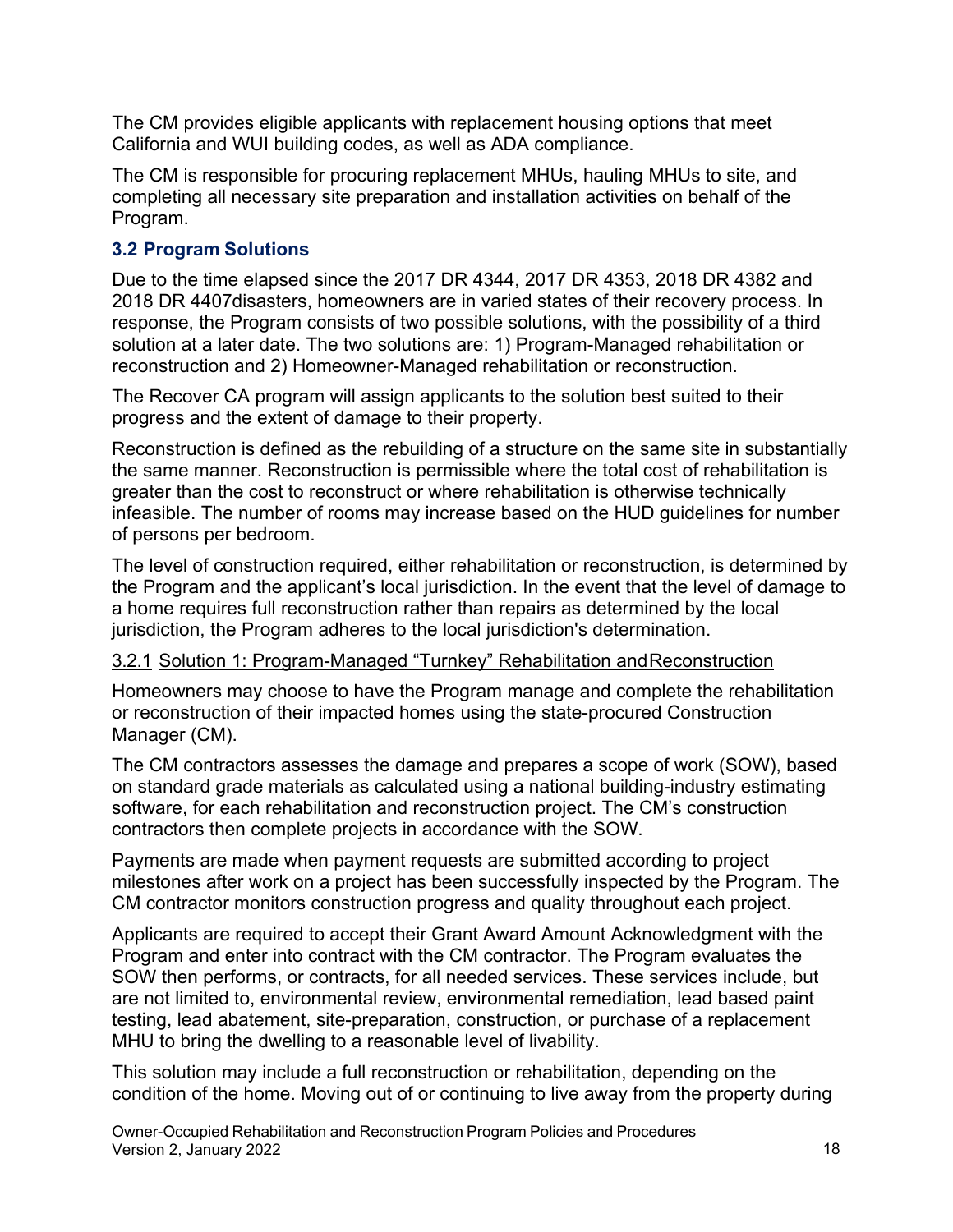construction is required, is the homeowner's responsibility, and done at their own building materials. All Rehabilitation and reconstruction estimates, as well as any damaged housing unit (number of bedrooms, square footage, and structure type). expense. Rehabilitation and reconstruction estimates are based on standard grade replacement housing, is based on comparable characteristics to the original,

For reconstruction projects under Solution 1: Program-Managed Construction, the Program offers specific new house designs in varying square footage configurations for 2, 3, or 4-bedroom homes. The Program rebuilds homes on the original footprint of the home and does not provide customized home designs.

 at risk of being ineligible for future federal assistance with disaster relief. The Program builds newly constructed homes to meet applicable codes and standards for buildings within Wildland-Urban Interface (WUI) fire areas. If the damaged structure, whether rehabilitated or reconstructed, is in a Special Flood Hazard area (SFHA), the structure must be insured against risk of loss from flood under a flood insurance policy at all times. Applicants who fail to maintain flood insurance when required in perpetuity are

The Program has determined that in order to achieve long-term recovery it is more costeffective to replace severely damaged or older mobilehomes or MHUs, including purchase price and haul and hookup costs, rather than repairing a damaged mobilehome or MHU.

The Program may rehabilitate a mobilehome or MHU only if it meets two requirements: 1) the mobilehome or MHU costs less than \$10,000 to repair based on Program SOW determination, AND 2) the mobilehome or MHU is model 2009 or newer.

Mobile homes or MHUs that do not meet these requirements may be replaced but not rehabilitated. The Program has determined that this approach achieves the long-term housing recovery goals for California's disaster-affected citizens.

All replacements of mobilehomes or MHUs fall under Program solution 1.

#### 3.2.2 SOLUTION 2: Homeowner-Managed Construction – Rehabilitation and **Reconstruction**

Under Solution 2, the owner has already engaged a construction contractor or chooses to engage a construction contract independently for the rehabilitation or reconstruction of their home.

Under solution 2, applicants select their own California licensed, bonded and insured contractor, contract with them directly, and accept their Grant Award Amount Acknowledgment with the Program for eligible funding. The applicant manages the entire project under the oversight of the Construction Manager. Rehabilitation and reconstruction estimates are based on standard grade building materials. All Rehabilitation and reconstruction estimates are based on comparable characteristics to the original, damaged housing unit (number of bedrooms, square footage, and structure type).

For Solution 2 applicants, the Construction Manager services include the following: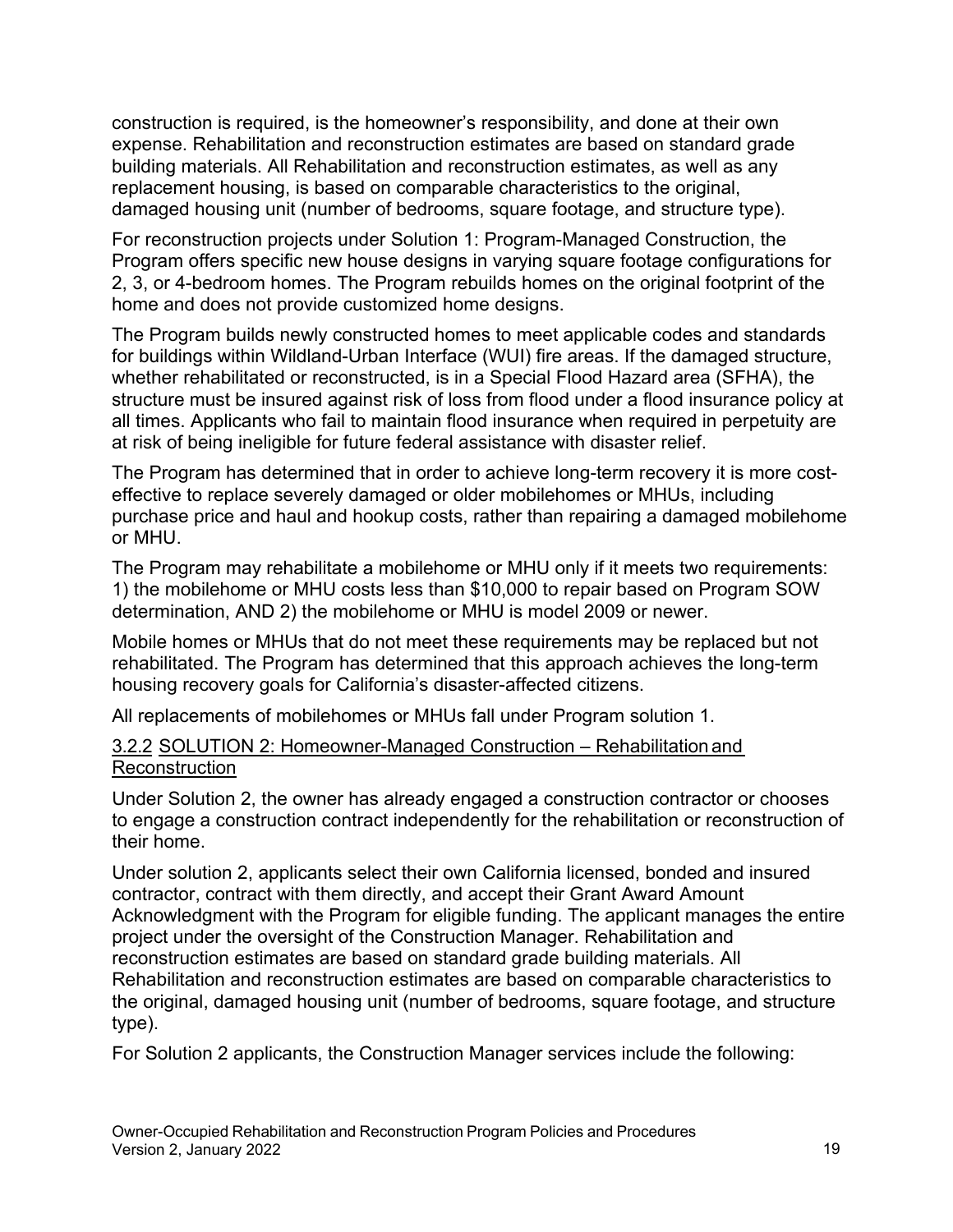- items so that assistance only supports what is necessary and costreasonable • Review applicant-provided plans and contractor bids, to approve and ensure cost reasonableness and all code and qualified repair item requirements are beingmet before owner financing or additional funds can be used for any non-eligible repair
- plan and specifications in support of progress payments • Monitor, oversee, and inspect the construction process for quality assurance, and to verify and approve that completed work items are consistent with the approved
- standards and exemptions as applicable. • Complete Environmental Services site inspections in accordance with CEQA
- NEPA standards • Complete Tier II Environmental Services site inspections in accordance with
- completion and release of final payment. • Conduct milestone inspections of the construction process throughsubstantial

 the inspections and further endorse the two-party check to their contractor as final Solution 2 projects are homeowner managed and therefore funding is provided to the homeowner's contractors via two-party check made payable to the applicant homeowner and their contractor. Construction inspectors complete and approve the milestone inspections of work completed by the homeowners' contractor. Homeowners sign off on acceptance and payment for the construction activities detailed in the Program inspection.

 For both Solution 1 & 2 projects, self-supplied materials or labor are not qualified for CDBG-DR reimbursement, credit or repayment requests. Eligible repair offset credits will be provided for all documented and properly completed work based on unit pricing and labor costs established by the Program and in Section 9.5.15.

#### <span id="page-19-0"></span> **3.3 Program Assistance**

 the SOW has been determined, the amount of Duplication of Benefit (DOB) is deducted, Assistance is in the form of a grant. Grants are approved for qualified applicants after a contractor has been selected to perform the SOW. The SOW is determined by a site inspection performed by qualified damage inspector and construction estimator. Once and the award amount is determined.

The maximum amount of assistance is \$500,000 per damaged structure for 2017 and 2018 eligible applicants.

As a standard practice, Program qualified applicants whose repair, rehabilitation, or reconstruction projects, in order to be completed, will require an amount of funds in excess of the maximum grant cap, must fund the remainder of their project with private funds or other resources.

 All additional funds must be placed in an escrow account that is managed by the HAPM vendor; all other funding sources must be spent before grant funds can be spent.

### <span id="page-19-1"></span> **3.4 Program Timeline**

The Program was fully launch in Spring 2021 and will remain operational through the end of the grant term as determined by HUD (generally three years), until all funds Owner-Occupied Rehabilitation and Reconstruction Program Policies and Procedures Version 2, January 2022 20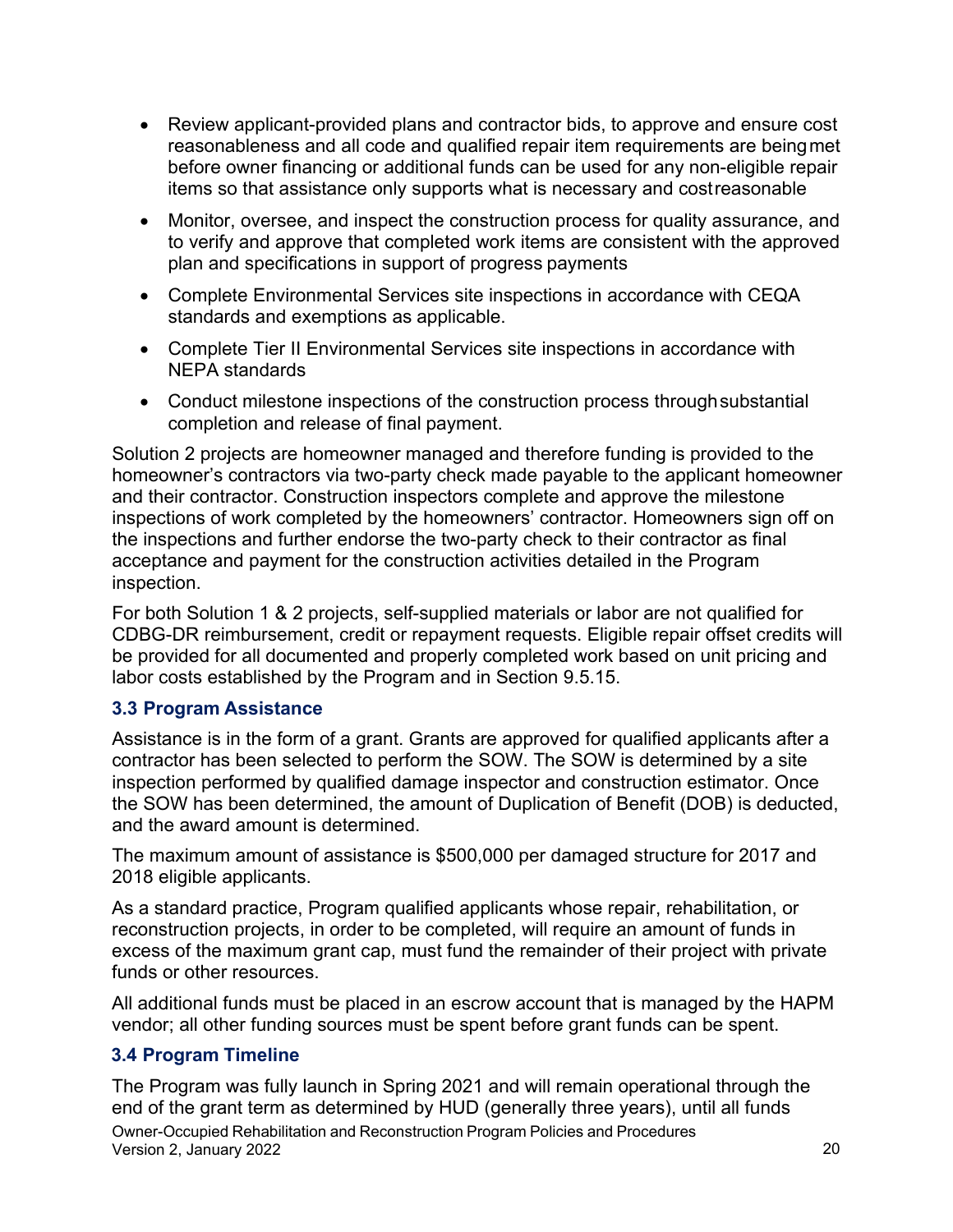allocated to the program are exhausted, or until all LMI homeowners eligible for assistance have been assisted, whichever comes first. Construction timeframes can vary depending on whether the applicant is rehabilitating or reconstructing their property.

CM conducts routine and periodic milestone inspections to ensure timely completion of construction scopes in accordance with construction plans and industry standards for safety and craftsmanship. Milestone inspections will also serve to verify that funding requests for work complete are consistent and supported by on-site verification.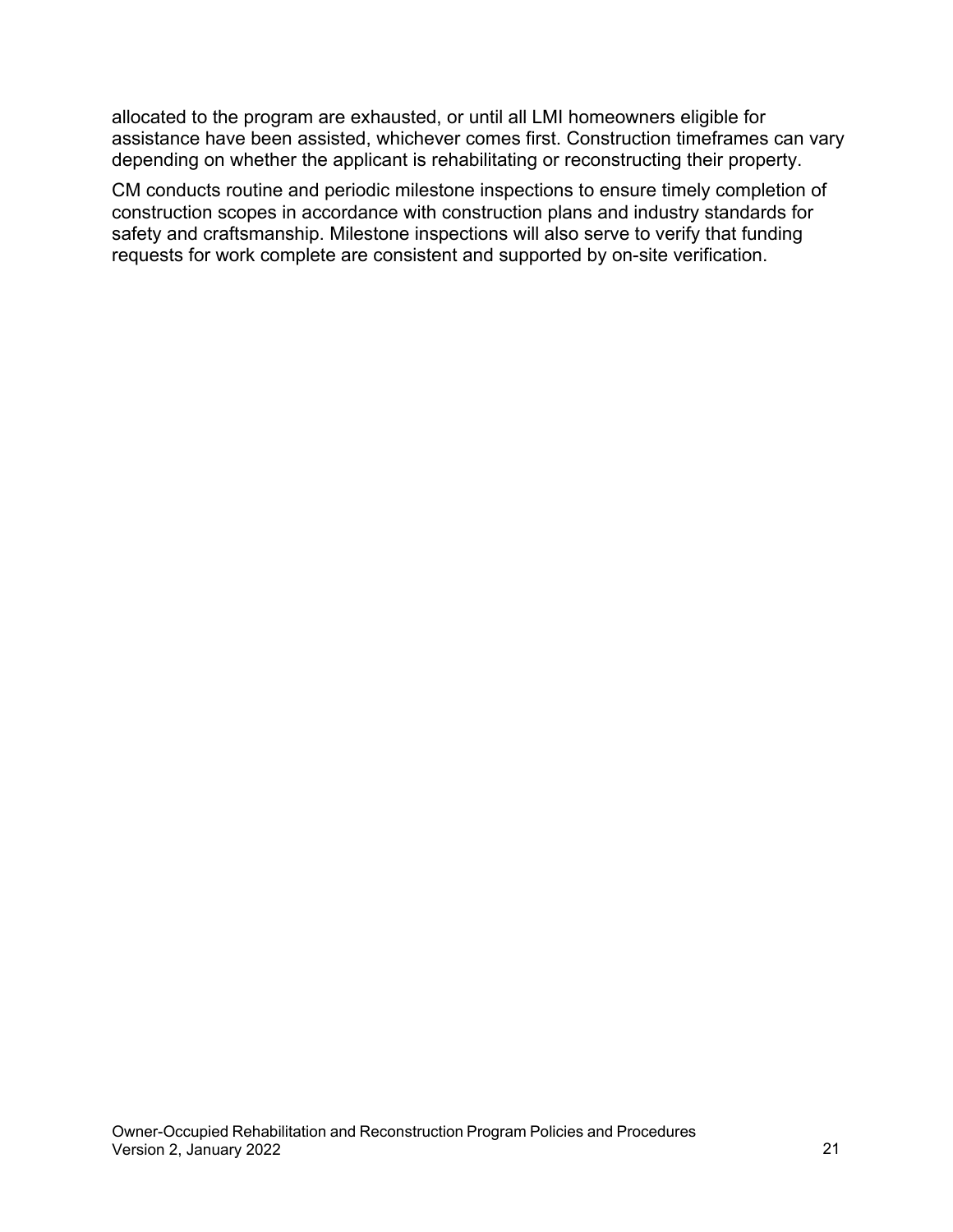## <span id="page-21-0"></span>**4 Program Requirements**

- assistance. See Section 6 for greater details. • The homeowner must meet certain eligibility standards to qualify for
- and monitoring of remediation is included in the final estimate • The property must pass a federally required environmental review. Once an application is submitted, no construction may continue or begin until the environmental review is complete and any necessary scope for remediation
- structures was the direct result of the 2017 or 2018 qualifieddisasters. • For assistance activities, applicants must demonstrate that the damage to
- Participation in at least one housing counseling session led by a CDBG-DR funded housing counseling prior to the applicant's ReCoverCA grant acknowledgment
- All projects must comply with all applicable federal, state, and local requirements.

### <span id="page-21-1"></span> **4.1 National Objectives**

The primary objectives of the CDBG-DR Program are to assist communities recovering from the impacts of a disaster by providing decent housing and suitable living environments and to expand economic opportunities, principally for LMI persons. These objectives are achieved by ensuring that each funded activity meets one of three named National Objectives: 1) benefiting LMI persons; 2) preventing or eliminating slums or blight; or 3) meeting urgent needs in the community.

All CDBG-DR Programs must meet a National Objective. All housing activities for the Program must meet the LMI or urgent need National Objectives as defined below:

### 4.1.1 Low to Moderate Income (LMI) National Objective

Homeowners applying for disaster assistance are processed by priorities based on the Program's prioritization criteria. 70 percent of all CDBG-DR funding awarded to the state (excluding planning and administration funds) must fund LMI beneficiaries.

LMI beneficiaries include households and persons whose income as a percentage of Area Median Income (AMI) fall into the levels below:

- 0% 30% AMI Extremely Low
- 31%-50% AMI Very Low
- 51%-80% AMI Low

### 4.1.2 Urgent Need (UN) National Objective

An urgent need that exists because existing conditions pose serious and immediate threat to health/welfare of community, the existing conditions are recent or recently became urgent (typically within 18 months), and the recipients cannot finance the activities on their own because other funding sources are not available. The UN National Objective will also be used when serving home repair, reconstruction or replacement for households above 80% AMI identified in Tiers 5-8 in Section 5.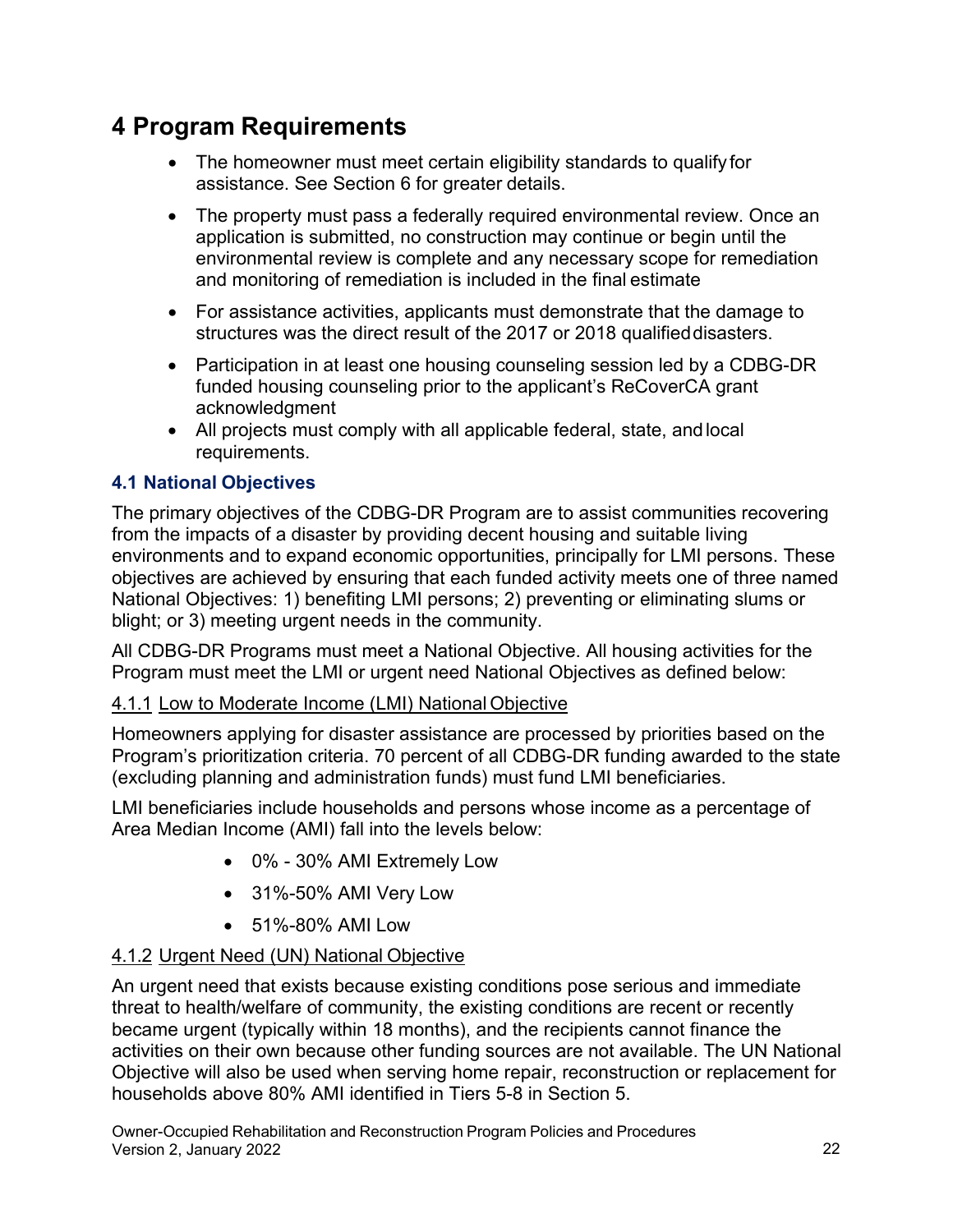### <span id="page-22-0"></span> **4.2 Eligible Activities**

The following Housing and Community Development Act of 1974 (HCDA) activities that are eligible for CDBG-DR assistance under the ReCoverCA Owner-Occupied Rehabilitation and Reconstruction Program: Demolition and Site Preparations, Rehabilitation, Reconstruction of Buildings (including Housing) (HCDA Section  $105(a)(4)$ ).

Additionally, the state incorporates the waivers and alternative requirements as published in federal register notices 83 FR 5844 83 FR 40314. HCD commits to funding activities eligible under Title I of the Housing and Community Development Act of 1974 or those activities specified by waiver in 83 FR 5851. Selected projects are funded through completion in accordance with their financing needs.

All other funds necessary to complete the construction/rehabilitation must be accounted for and expended prior to any disbursement of grant funds. This includes personal funds, insurance recoveries and other grants from FEMA and any other sources.

### <span id="page-22-1"></span> **4.3 Ineligible Activities**

The following activities are *ineligible* and CDBG-DR grant funds *cannot* be used for any portion:

- Mortgage payoffs
- SBA home/business loan payoffs
- Funding for detached accessory dwelling units
- Funding for portions of, or an entire property designated as a rentalunit
- Funding for second homes
- Compensation payments
- Partial or incomplete repairs or reconstructions of properties
- Repair or replacement of personal property or building contents
- security systems • Repair or replacement of luxury or non-critical items, such as swimming pools and
- Landscaping packages outside of bare lawn seeding or permit required street trees
- Additional decks, patios or covered or enclosed porches in excess of entryand egress requirements.

 maintain the required flood insurance. In addition, CDBG-DR assistance is not available for homeowners whose home was ina flood hazard zone, previously received federal flood disaster assistance, and failed to

HCD ensures that construction costs are reasonable and consistent with current market costs for the area where the property is rehabilitated or reconstructed. In accordance with Program guidelines, construction estimates are based on standard grade materials.

### <span id="page-22-2"></span> **4.4 Housing Counseling**

 funded housing counseling organization and provide documentation certifying completion Applicants to ReCoverCA housing programs are required to participate in the ReCoverCA Housing Counseling Program. As a condition for receiving an award, these applicants must complete at least one housing counseling session led by a CDBG-DR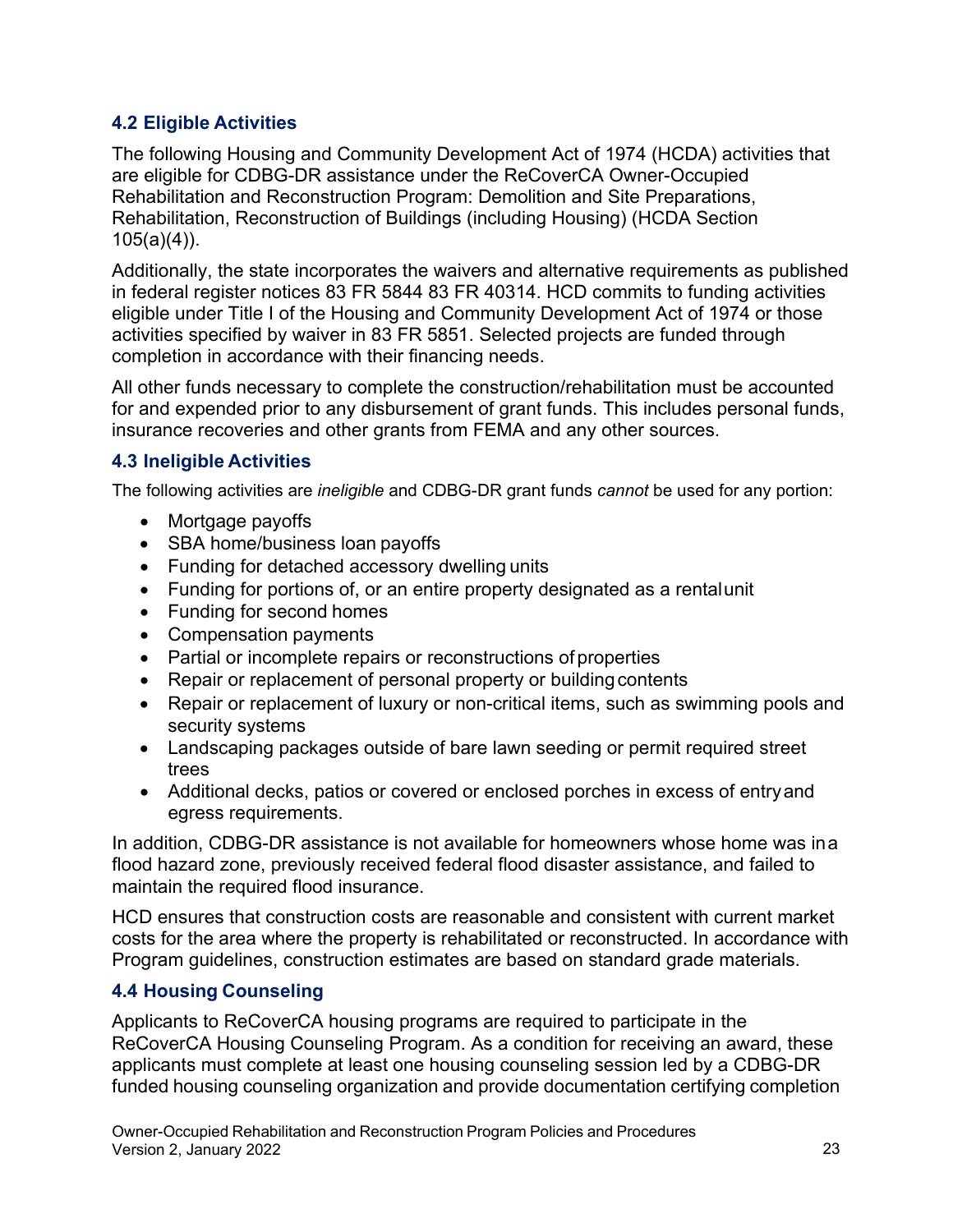of the session. The program pays for up to three housing counseling sessions per applicant, but only one is required. The housing counseling session must be completed prior to the applicant's ReCoverCA grant acknowledgment.

These sessions may cover topics, such as, but not limited to:

- Applying for public and private resources.
- Explaining ReCoverCA program(s).
- Reviewing the process involved in obtaining financing (including the selection of a lender).
- by-applicant basis. • Establish a property purchase eligibility and affordability threshold on an applicant-
- • Evaluating a client's completed Uniform Residential Loan Application (Fannie Mae Form 1003/Freddie Mac Form 65) for general deficiencies.
- Pre-purchase homebuyer education.
- Negotiating mortgage and rent forbearance.
- Short and long-term budgeting counseling.
- Financial resources assessment
- Explaining insurance options.
- • Acting as a safeguard against fraud and scams, including identifying discrimination, when applicable.
- Wildfire season planning and preparation as it relates to temporary and long-term housing.
- Relocation counseling for home purchase options.
- Credit repair counseling.
- Advocacy with insurance and mortgage companies.
- Connection to other resources that provide home repair relief and emergency assistance.
- Individualized education addressing how to remediate mold, lead, or otherhealth hazards.
- Counselor activities. • Other Housing Counseling management services permitted under HUD Housing

 identified needs. Housing counseling organizations meet with applicants for an initial consultation after the intake process. At the initial consultation, the housing counseling organization meets and discusses the housing needs with the Applicant and other household members that attend. The housing counseling organization must confirm the application information and collect documents supplied by the Applicant in connection to their particular needs, as well as provide a list of additional documentation that is required as next steps based

 organizations are responsible for two (2) follow up contacts with the Applicant to meet Applicants should provide all required documents within a reasonable timeframe to ensure progress and success of their participation in the Program. Housing counseling their consulting needs and/or maintain the application status as current.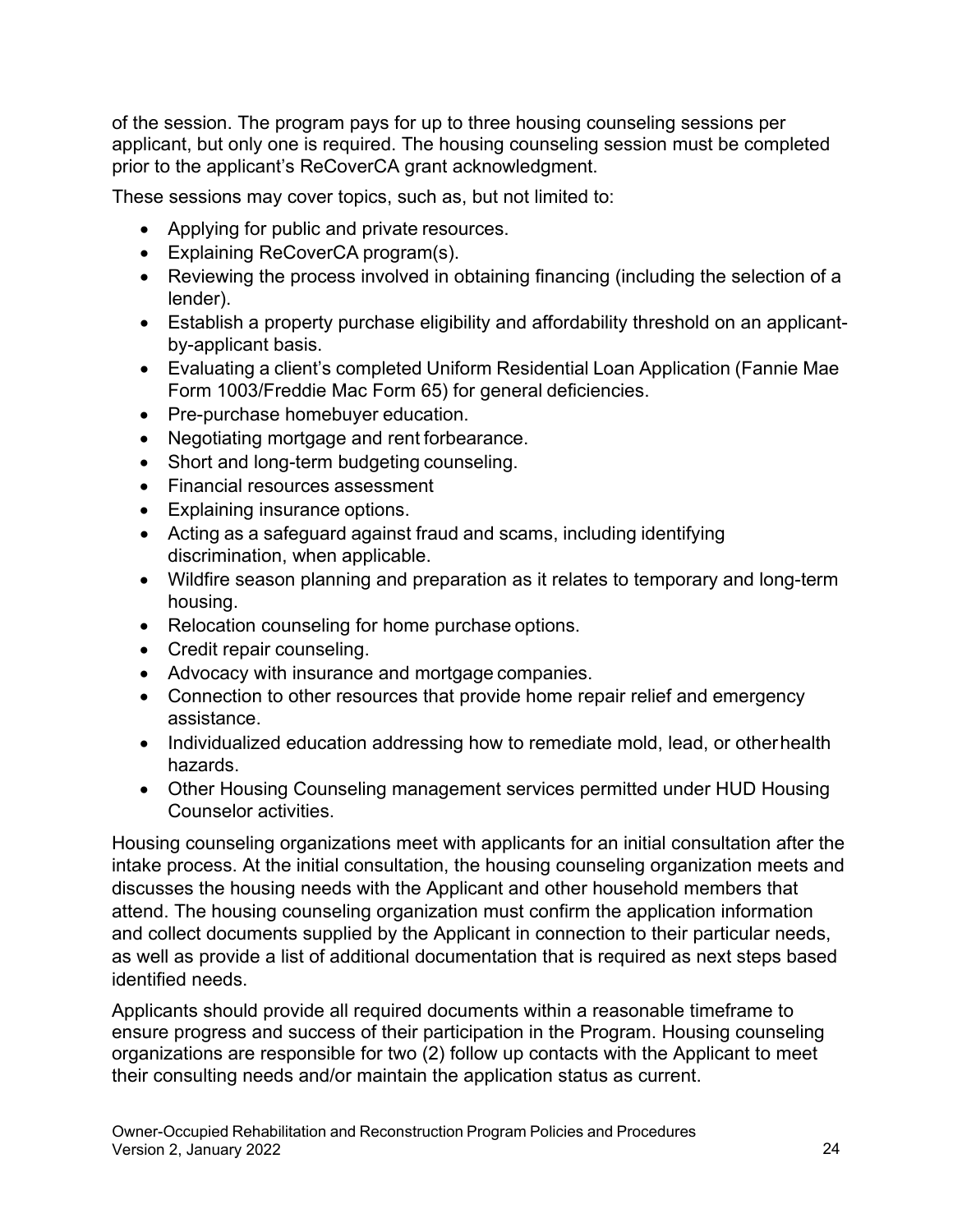If the Applicant fails to attend two (2) scheduled consultations without notifying the housing counseling organization, their case may be put on hold. The Applicant is notified of this action.

Housing counseling organizations are expected to individualize consulting recommendations for each Applicant based on their identified need and provide services in line with those needs. Upon completion of service delivery to a participant, the housing counseling organization will provide any required beneficiary and outcome information to HCD.

The program provides accommodations to individuals with wide- ranging disabilities, including mobility, sensory, developmental, emotional, or other impairments through communication standards and/or program policies that adhere to HUD policies such as Americans with Disabilities Act (ADA) compliance and Section 504 of the Rehabilitation Act of 1973 (504).

### 4.4.1. Termination of Services

Participating housing counseling organizations must document termination of housing counseling in the client's file. Termination occurs or may occur under any of these conditions:

- The client meets their housing need or resolves the housingproblem.
- need.The agency attempts to, but is unable to, make contact with theclient. • The agency determines that further housing counseling will not meet the client's housing
- The client does not follow the agreed-upon work plan.
- The client otherwise terminates housing counseling; or
- The client fails to appear for two (2) housing counseling appointments without notifying the housing counseling organization.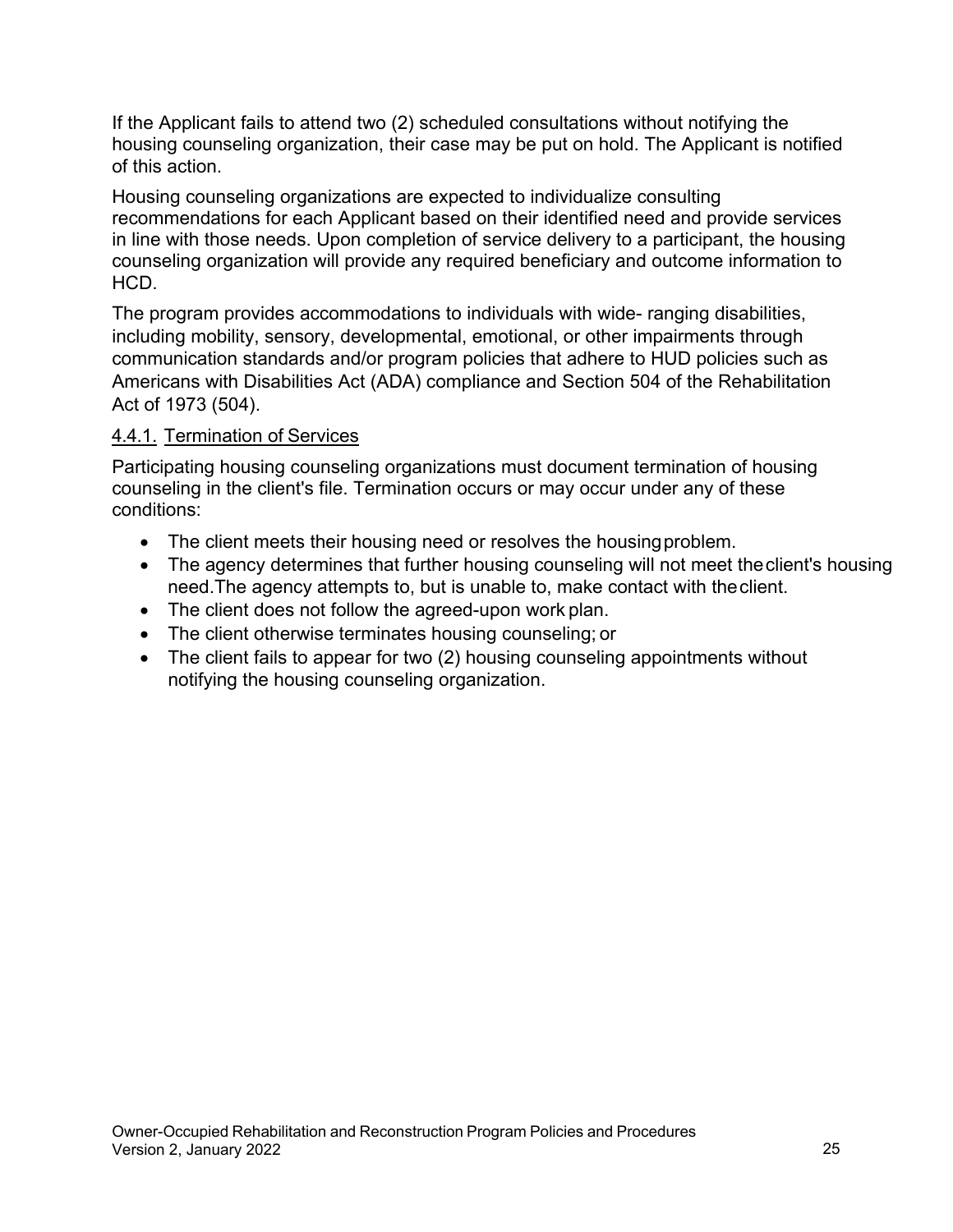## <span id="page-25-0"></span> **5 Prioritization Criteria**

Homeowners are prioritized according to the location of the property within the HUDdesignated Most Impacted and Distressed areas, household income, and level of damage. It is expected that there are more eligible homeowners than can be served with available funds and low- and moderate-income households must be offered a grant award first.

## <span id="page-25-1"></span>**5.1 Prioritization Tiers**

For the 2017 and 2018 disasters, homeowners are prioritized in accordance with the tiers outlined in the table below to address two key requirements of the CBDG-DR funds:

- 1) 70 percent of the overall allocation of CDBG-DR funding must benefit LMI populations.
- Impacted and Distressed areas. 2) 80 percent of the CDBG-DR funds must be spent in HUD-designated Most

Using its own methodologies, HUD identified the Most Impacted and Distressed (MID) areas from the DR-4344 and DR-4353 disasters to include seven areas: Sonoma and Ventura counties, and five zip codes (93108, 94558, 95422,95470, and 95901). For DR-4382 and DR-4407 disasters Butte, Lake, Shasta, and Los Angeles counties are identified as MID.

HUD requires that a minimum of 80 percent of all total funding is spent in these MID areas. After 80 percent of the funding is awarded in the above most impacted and distressed areas, all counties included in DR-4344, DR-4353, DR-4382, and DR-4407 are eligible for assistance:

**DR-4344** – Atlas, Canyon II, Cascade, Cherokee, La Porte, Lobo, McCourtney, Nuns, Patrick, Pocket, Redwood Valley, Sulphur, and the Tubbs Fires (California Wildfires). Incident Period: October 08, 2017 – October 31, 2017. Major Disaster declared on October 10, 2017. Designated Counties: Butte, Lake, Mendocino, Napa, Nevada, Orange, Sonoma, and Yuba.

**DR-4353** – Thomas, Creek, Rye, Little Mountain, Skirball, Lilac, and Liberty Fires (California Wildfires, Flooding, Mudflows, and Debris Flows. Incident Period: December 04, 2017 – January 31, 2018. Major Disaster declared on January 02, 2018. Designated Counties: Los Angeles, San Diego, Santa Barbara, Ventura.

**DR-4382** – Carr and Mendocino Complex Fires (California Wildfires and High Winds). Incident Period July 23, 2018 – September 19, 2018 Major Disaster declared on August 4, 2018. Designated Counties: Shasta and Lake.

 Designated Counties: Butte, Los Angeles, and Ventura. **DR-4407** - Camp, Hill, and Woolsey Fires (California Wildfires). Incident Period November 8, 2018 - November 25, 2018 Major Disaster declared on November 12, 2018.

Within each Tier, owner-occupied households with a household member who is disabled or has access or functional needs are given priority. Also, within each tier, priority will be given to homes without a Certificate of Occupancy, temporary Certificate of Occupancy, or temporary use permit on their disaster affected permanent dwelling.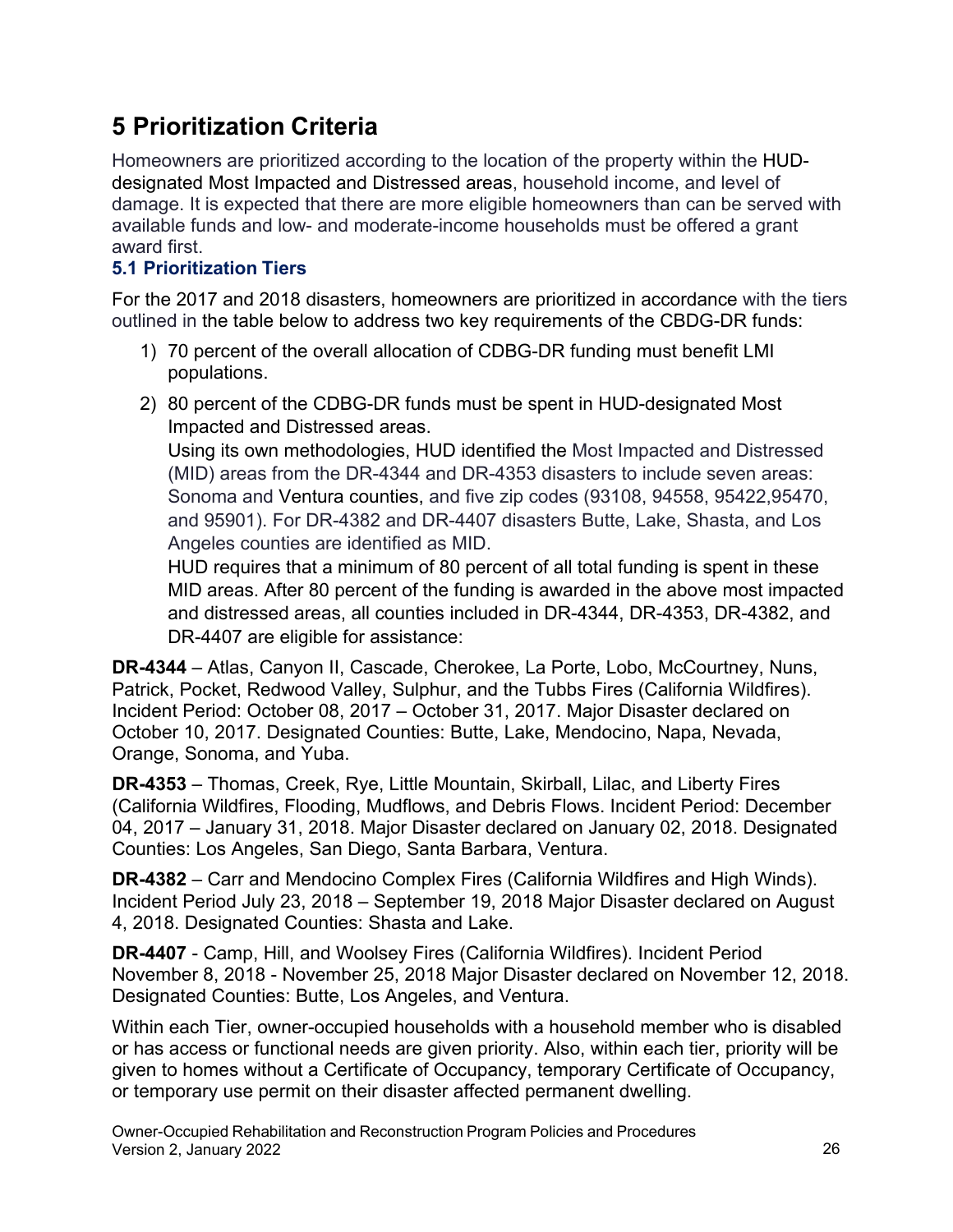The eight (8) prioritization tiers are described below:

### **Tier 1**

- Distressed area • The property is geographically located within the Most Impacted and
- Households with Low-to-moderate income
- Severe Damage • The property sustained Major or

### **Tier 2**

- Impacted and Distressed area • The property is located in an area that received a Federal Disaster Declaration, but not within the Most
- Households with Low-to-moderate income
- Severe Damage • The property sustained Major or

#### **Tier 3**

- Distressed area • The property is geographically located within the Most Impacted and
- Households with Low-to-moderate income
- Severe Damage • The property did not sustain Major or

#### **Tier 4**

- Impacted and Distressed area • The property is located in an area that received a Federal Disaster Declaration, but not within the Most
- Households with Low-to-moderate income
- Severe Damage • The property did not sustain Major or

### **Tier 5**

- Distressed area • The property is geographically located within the Most Impacted and
- include non-LMI • All household income levels, to
- Severe Damage • The property sustained Major or

#### **Tier 6**

- Impacted and Distressed area • The property is located in an area that received a Federal Disaster Declaration, but not within the Most
- include non-LMI • All household income levels, to
- Severe Damage • The property sustained Major or

#### **Tier 7**

- Distressed area • The property is geographically located within the Most Impacted and
- include non-LMI • All household income levels, to
- Severe Damage • The property did not sustain Major or

### **Tier 8**

- Impacted and Distressed area • The property is located in an area that received a Federal Disaster Declaration, but not within the Most
- include non-LMI • All household income levels, to
- Severe Damage • The property did not sustain Major or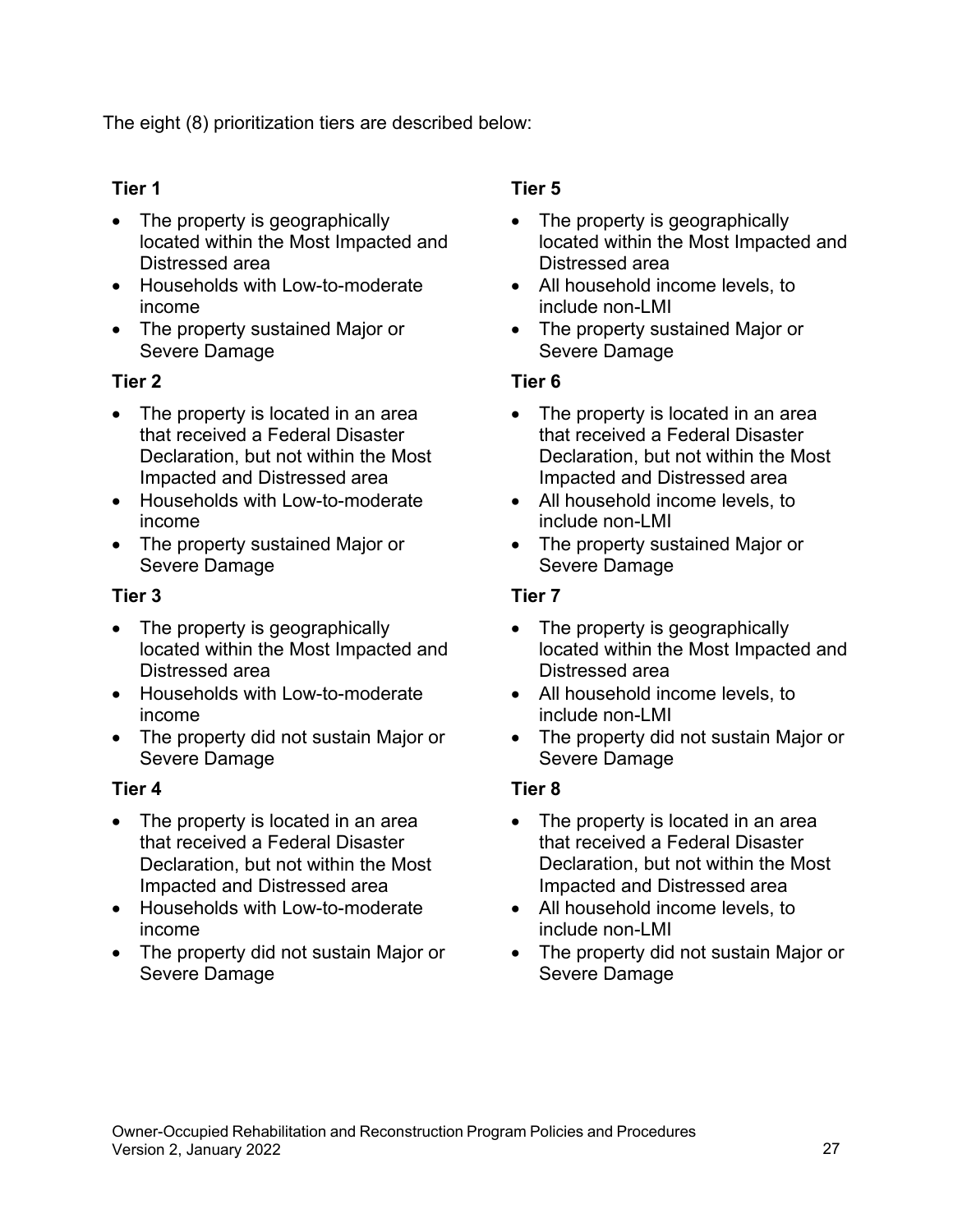| Applicant<br><b>Prioritization</b><br><b>Tiers</b> | Geography                                             |                                                                           | <b>Owner-occupant Household</b><br>Income |             | <b>Property</b><br>Damaged by<br>DR-4344, DR-<br>4353, DR-<br>4382, or DR-<br>4407 |
|----------------------------------------------------|-------------------------------------------------------|---------------------------------------------------------------------------|-------------------------------------------|-------------|------------------------------------------------------------------------------------|
|                                                    | Most<br>Impacted<br>Counties and<br>Zip Codes<br>Only | All Areas That<br>Received a<br>Federal<br><b>Disaster</b><br>Declaration | <b>LMI Only</b>                           | All Incomes | Major or<br>Severe<br>Damage                                                       |
| Tier 1                                             | X                                                     |                                                                           | X                                         |             | X                                                                                  |
| Tier 2                                             |                                                       | X                                                                         | X                                         |             | X                                                                                  |
| Tier 3                                             | Х                                                     |                                                                           | X                                         |             |                                                                                    |
| Tier 4                                             |                                                       | X                                                                         | X                                         |             |                                                                                    |
| Tier 5                                             | X                                                     |                                                                           |                                           | X           | X                                                                                  |
| Tier 6                                             |                                                       | X                                                                         |                                           | X           | X                                                                                  |
| Tier 7                                             | X                                                     |                                                                           |                                           | Х           |                                                                                    |
| Tier 8                                             |                                                       | X                                                                         |                                           | X           |                                                                                    |

The Table below summarizes the eight (8) prioritization tiers described above: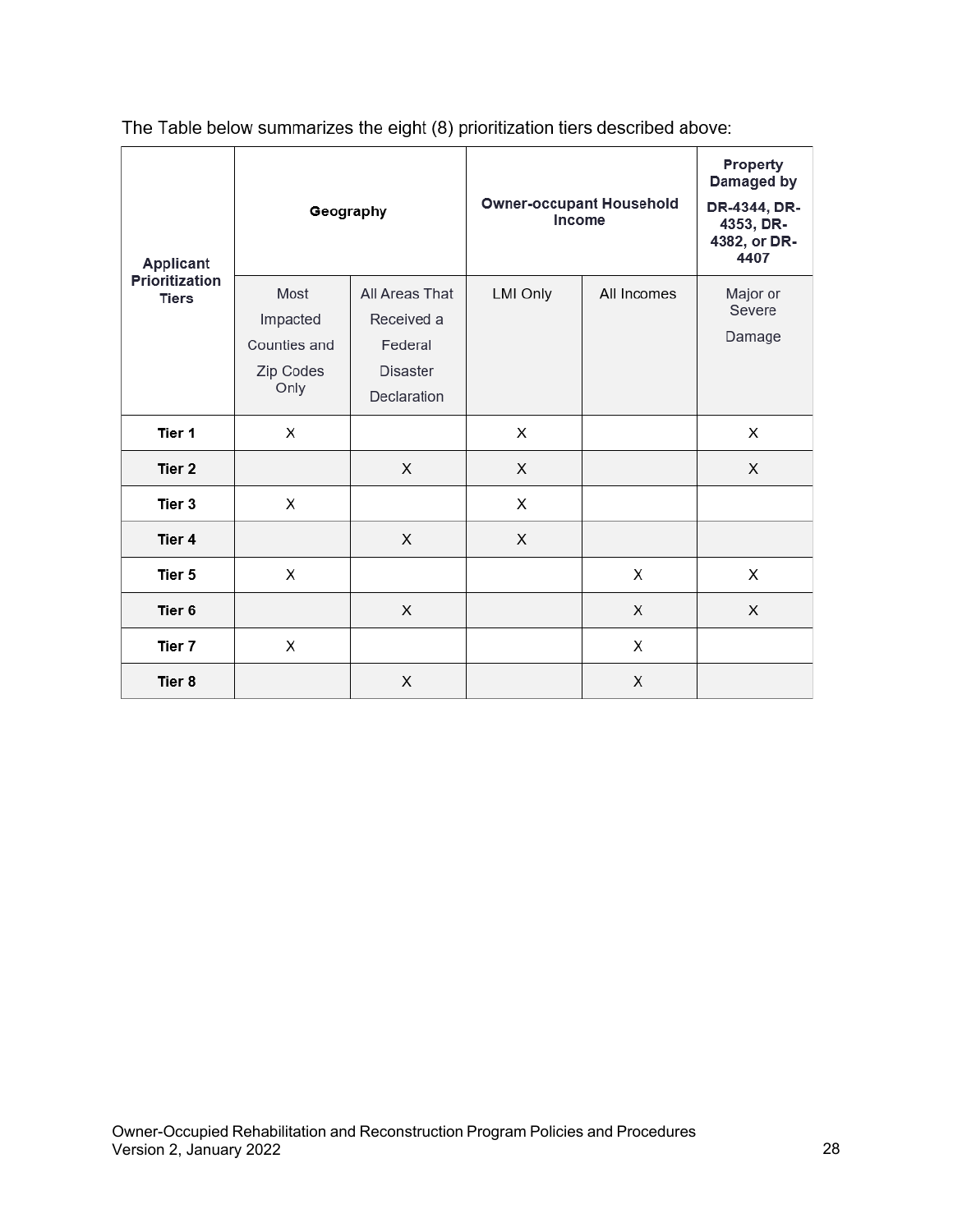# <span id="page-28-0"></span> **6 Applicant Eligibility Criteria**

The following are threshold requirements, which must be met for an applicant to be eligible to participate in the Program and receive assistance. Eligibility does not guarantee assistance.

Applicants must meet through legal documentation ALL the following threshold criteria for the Program:

- federally declared disaster. • Location of the damaged property is within an area impacted by aneligible
- Damage to the property was the result of the qualifying event.
- and rental properties are not eligible for assistance under the Program). • Applicant must have owned and occupied the damaged home as their primary residence at the time of the qualifying disaster (second homes, vacationhomes,
- Must be current on property taxes or have an approved payment plan ortax exemption.
- other multi-owner property). • The property must be a titled, single-family dwelling on a permanentfoundation or affixed to a permanent pad (leased or owned pad), such as a stick built, modular, mobilehome or MHU (i.e., not a condominium, duplex, fourplex, or
- Reconciliation Act of 1996. • Applicant must be a U.S. Citizen or a qualified alien to receive federal public benefits as detailed in the Personal Responsibility and Work Opportunity
- staff; and • Applicant must allow access to the damaged property for all necessary Program
- certifications and accept their Grant Award Amount Acknowledgment. • Applicant must have legal authority to complete an application, provide

All households qualifying for the Program based on the threshold criteria are required to submit the following documentation:

- Photo ID Driver's license, Government issued ID, or Passport for all applicants and co-applicants
- and/or benefit statements (social security, disability, retirement, pension, etc.). • Proof of Income – Most recent IRS 1040 tax return or last 3 months paystubs
- • Proof of Ownership Property tax bill, deed, title, court order approval for disaster victims or a recent mortgage statement. affidavit/succession, FEMA Individual Assistance (IA) funding, SBAloan
- registration card, dated prior to the fire. • Proof of Primary Residence - Primary residence homeowner property tax exemption, FEMA, or SBA approval letters, filed IRS 1040 tax returns for the disaster year, or along with an affidavit the program can also accept a voter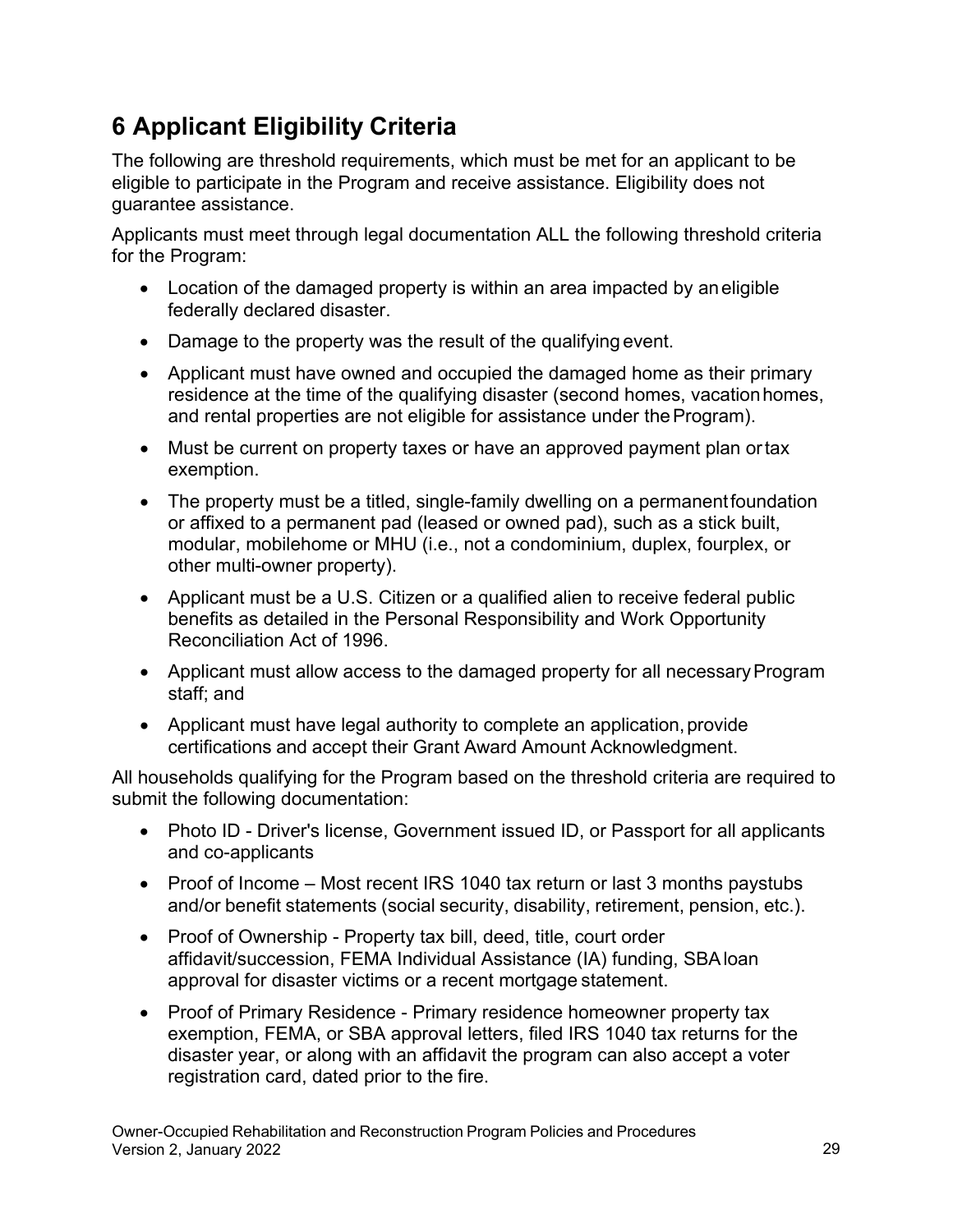- settlement statement constitute proof that the home was damaged. • Proof of Damage - FEMA award letter, SBA loan approval, or Insurance
	- $\circ$  In the event that documentation is not available, a damage inspection report (complete with photos of the damage and a written assessment of the damage) is acceptable.
- Disaster Assistance Received FEMA award letter, SBA award letter, Insurance claim summary, and/or proof of any other funding that may have been given/used for home rehabilitation or reconstruction.
- taxes have been paid or that one of the following alternatives have been met: • Proof of Current Property Tax - Paid property tax bill. Applicant must furnish evidence that property taxes are current, have an approved payment plan or qualify for an exemption under current laws. Applicant must prove thatproperty
	- under local tax code.  $\circ$  The property owner qualified for and received a tax deferral as allowed
	- the local tax code; or  $\circ$  The property owner qualified for and received a tax exemption pursuant to
	- $\circ$  The applicant entered into a payment plan with the applicable taxing authority.

The Program reserves the right to request additional documentation to determine an applicant's eligibility or to confirm meeting Program requirements.

#### <span id="page-29-0"></span>**6.1 Ownership**

The applicant must have been the owner of the property at the time of the qualifying event. The Program establishes ownership by matching the owner's name on the application with property tax records at the time of the disaster.

The applicant must be the current owner of the property. The Program establishes current ownership by matching the owner's name on the application with current property tax records.

If unable to obtain a match between the names on the application and the names on the property tax records, the Program requires the following documentation to satisfy the ownership eligibility requirement:

- • Property tax records that show the applicant owned the property at the time of showing the applicant currently owns the property; or the disaster event and matched with the most recently available tax record
- Deeds or other legal documents to be reviewed on a case-by-casebasis.
- SBA loan approval for disaster victims • Proof of FEMA Individual Assistance (IA) funding for repair or reconstruction or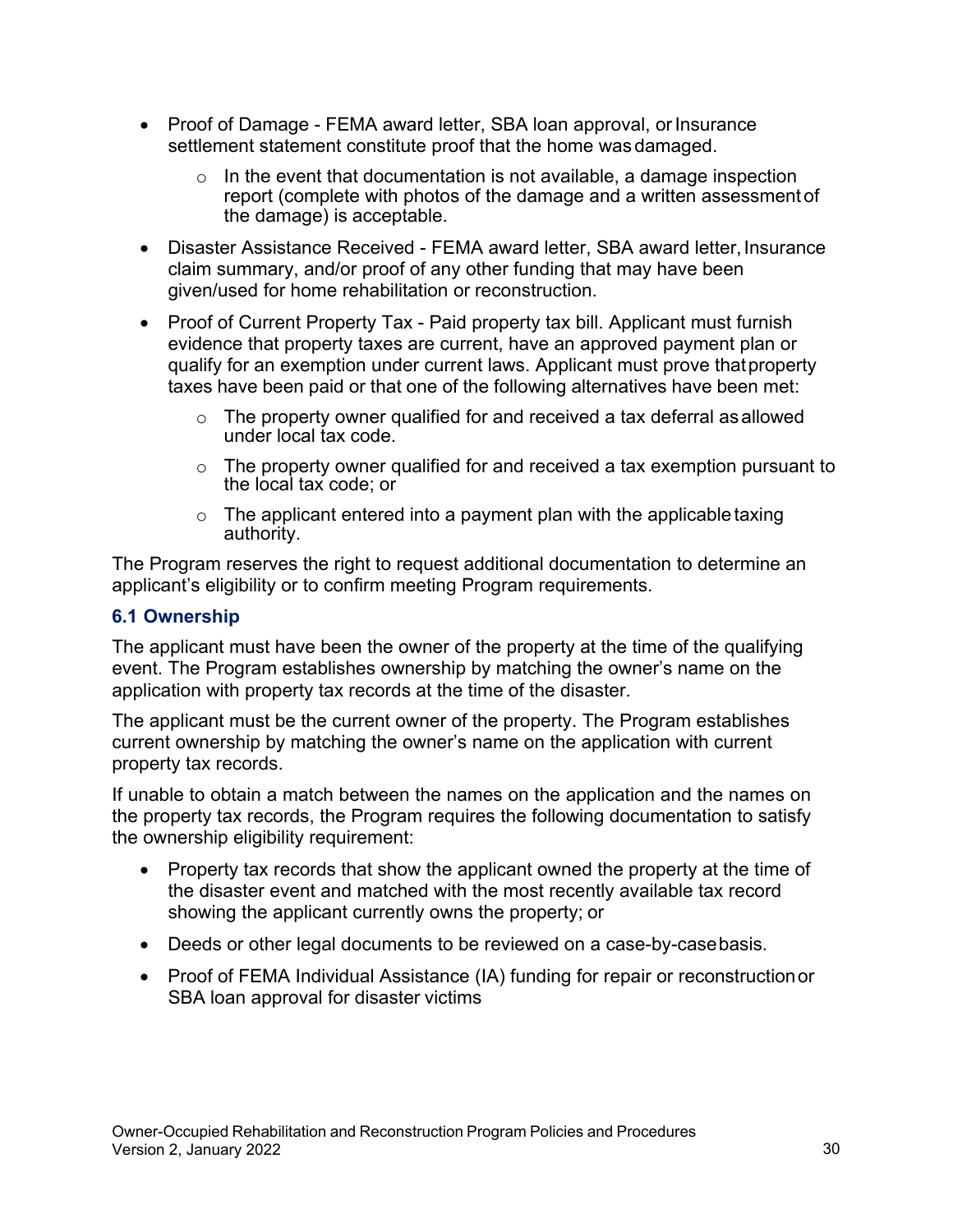### 6.1.1 Special Circumstances Related to Type of Ownership

#### a. Stick-built homes on leased land

Applicants with stick-built homes on leased land must document that they: were the owner of the structure at the time of the disaster, had the repair responsibility for the home, and currently have a valid lease with enough time left to cover the duration of the project and the 24-month monitoring period.

Applicants can provide the following documents:

- the disaster event. • Property tax records that show the applicant owned the structure at the time of
- and is responsible for repairs to the damaged structure • Signed lease for the land showing that the applicant is the owner of the structure
- Insurance policy on the damaged home in the naming the Applicant as insured.

### b. Mobilehomes or MHU's on leased land

Applicants with mobilehomes or MHUs on leased land must document that they owned the structure and had a valid lease on the land at the time of the qualifying event. The applicant must show that they meet these criteria by providing the following documents:

- $\circ$   $\,$  Certificate of Title from California HCD
- $\circ$   $\,$  County tax assessment for the structure
- $\circ$   $\,$  Recorded lease agreement
- o Bill of Sale

Additional documents related to ownership of MHUs to be reviewed on a case-by-case basis.

### <u>c. Trust</u>

If the title to the property is held in a Trust, the Trust must be a co-applicant on the Application.

 their primary residence at the time of the disaster At least one trustor/grantor of the trust must have occupied the damaged property as

 At least one of the occupants at the time of the disaster was the trustor, or in the event of an irrevocable trust, the Trustee, or a current beneficiary

The following documents are required to confirm ownership:

- and amended, names of all trustor(s)/grantor(s), and the names of all trustees. • Copy of the complete trust agreement and all amendments to show the trust's name, identification number (TIN, EIN, or SSN), the date the trust was created
- Abstract or an extract of the trust
- all persons whose signature is required to encumber the property. • The applicable CM construction contract must be executed by the trustee(s) and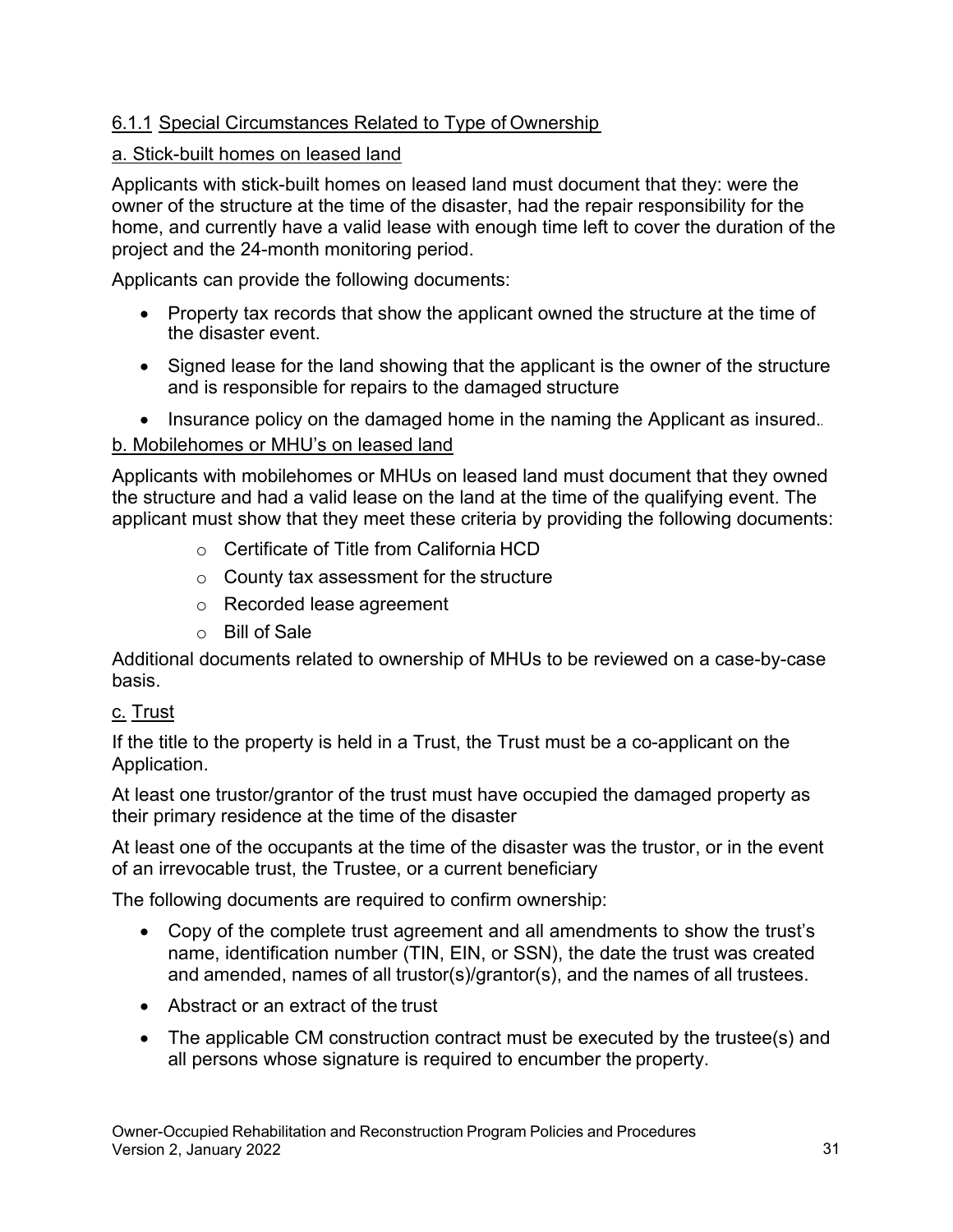#### d. Foreclosure

Applicants whose homes are in foreclosure or have been foreclosed upon since the disaster are not eligible for the Program.

#### e. Non-compliant with FEMA regulations

The National Flood Insurance Reform Act of 1994 (NFIRA), Public Law 103-325 as amended, contains certain provisions regarding the purchase and maintenance of flood insurance in order to qualify for Federal assistance.

Applicants who received Federal flood disaster assistance that was conditioned on obtaining flood insurance under Federal law, but who did not obtain and maintain the insurance, are not eligible for Federal disaster assistance under this program.

#### f. Death of an eligible applicant

 the heirs/successors/estate administrators as applicable to complete a new eligibility When the Program is notified of the passing of an Applicant, the HAPM will work with review of the application. Specific scenarios are listed below.

Should the passing of an eligible applicant require that construction work stops, the CM will immediately weatherize the damaged property in a manner that protects the property, preserves any partially completed work, and avoids any adverse effects of stopping construction activities.

 will, probate documents, and/or court orders to start the new eligibility review process. Successors of the Applicant must provide a death certificate and provide documentation to substantiate new ownership of the damaged property, for example:

After the passing of an Applicant, the application will be reviewed in accordance with the following specific scenarios:

- encouraged to apply to the Program. • Death after Application and prior to the acceptance of the Grant Award Amount Acknowledgment: If an eligible owner-occupant passes away prior to the acceptance of the Grant Award Amount Acknowledgment, their heirs who were occupants at the time of the disaster and can prove current ownership are
- Death after accepting the Grant Award Amount Acknowledgment: If an eligible owner-occupant passes away after the acceptance of the Grant Award Amount Acknowledgment, construction will continue while the Program determines successor ownership and updates the Application and Grant Award Amount Acknowledgment by adding the successor(s).

The Executor or Administrator of the Estate can qualify to receive grant funds to complete reconstruction of rehabilitation on the damaged home. No additional occupancy test will be required for eligibility.

All disbursement and construction activities will continue while the Program verifies and/or completes the following: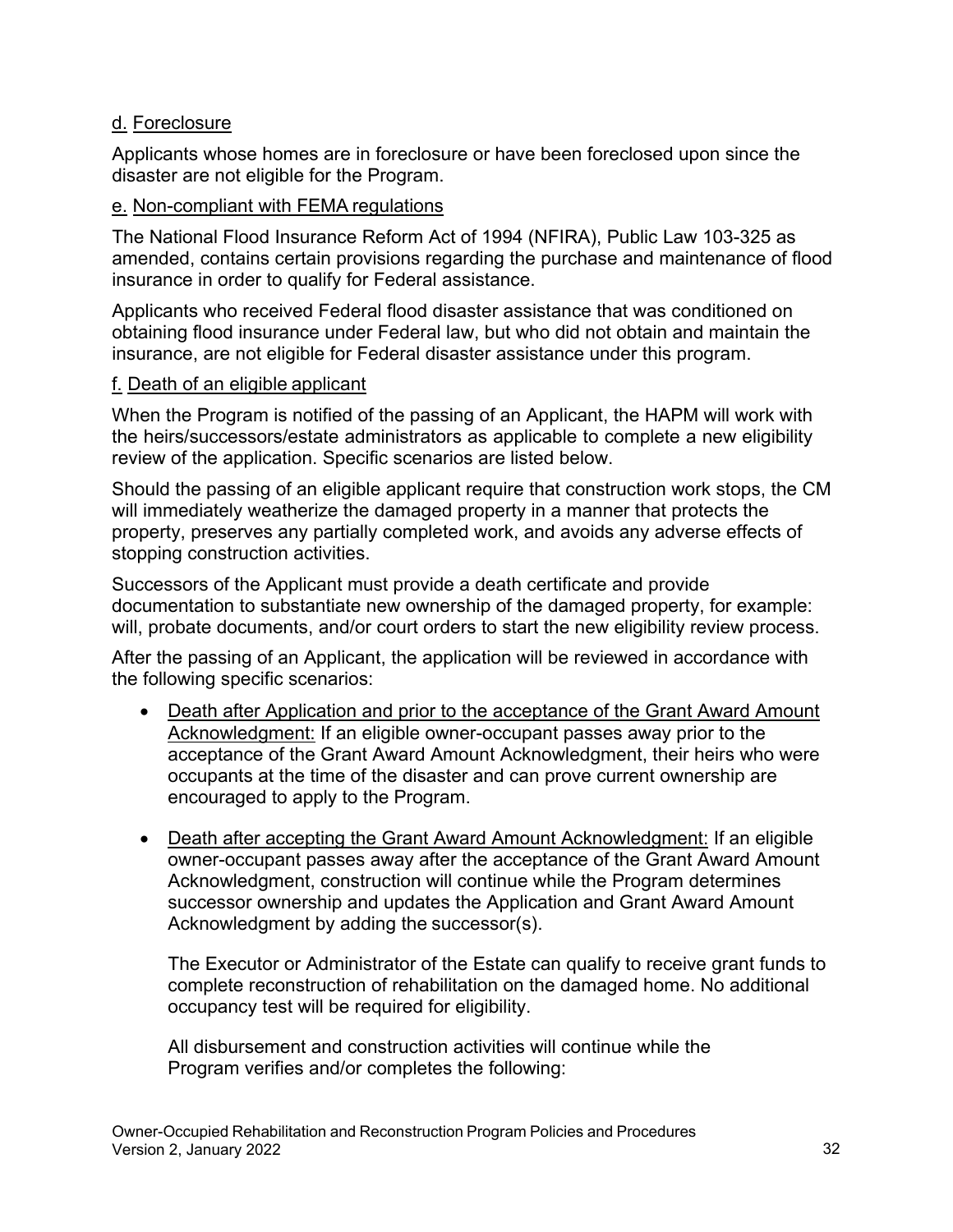- occurred after acceptance of the Grant Award Amount Acknowledgment.  $\circ$  Receipt of the death certificate confirming that the death of the applicant
- Administrator of the Estate of the deceased applicant.  $\circ$  Receipt of a court order providing the name of the approved Executor or
- Application Certifications, and the Grant Award Amount Acknowledgment. o Amend the existing application to add the name of the Executor or Administrator of the Estate as the representative of the estate who will then accept the Grant Award Amount Acknowledgment to assume all obligations and authorize rights for the terms of the Application,
- Death after construction is complete: If an eligible owner-occupant passes away after construction is complete, and before the 24-month monitoring period is completed, please see Section 13.1 for monitoring compliance.

#### <span id="page-32-0"></span>**6.2 Occupancy and Primary Residency**

The applicant must have occupied the property at the time of the disaster as their primary residence. Second/vacation homes and rental/investment properties are not eligible for assistance under the Program.

In determining if the Applicant occupied the damaged property as their primary residence, the Program evaluates the application as a whole; no one document can be regarded as a conclusive determinant of primary residence status if information presented in other application documents or application circumstances reference more than one address or location.

 program can accept an approval letter from FEMA or SBA as proof as primary The Program confirms primary residence status by verifying the applicant's property tax homeowner exemptions at the time of the disaster. If the tax records from the time of the disaster have established ownership in the applicant's name and show the County has granted the applicant a primary residence homeowner property tax exemption, the property is considered their primary residence. Program can also accept the address shown on the applicant's filed federal tax returns (IRS Form 1040) from the disaster year to substantiate primary residence status at the damaged property. Finally, the residence as an applicant would have had to prove primary residency for FEMA or SBA making them eligible for the ReCoverCA program as well.

In the absence of the primary residence homeowner property tax exemptions, FEMA or SBA approval letters or filed federal returns, a written affidavit provided by the applicant may be used to explain and verify primary residency.

 The affidavit must be supported by one or more of the documents listed below (all occupancy documentation must be dated prior to the time of the disaster).

The Program, after review of the affidavit and supporting documents, makes a determination on primary residence eligibility based on known circumstances and available information at the time of processing.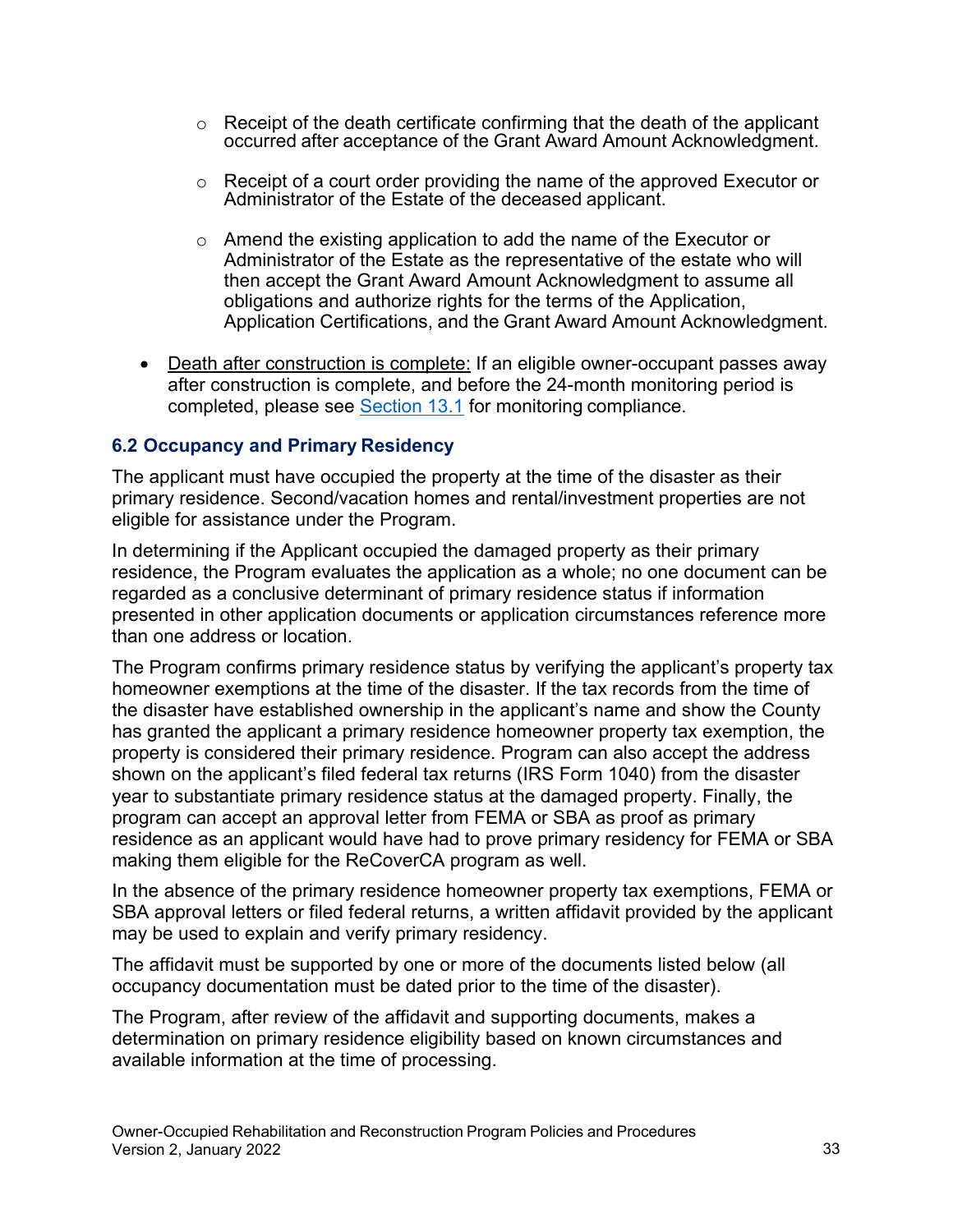The list of acceptable supporting documentation is below. In all cases, the name and address on the documentation must match the name and address on the Application.

- Voter registration records submitted together with driver's license.
- damaged residence in the month preceding or month of the applicable disaster • Valid driver's license from time of disaster with damaged address listed accompanied by a copy of a bank statement or a credit card statement sent to
- at the time of the disaster. • Copy of applicant's insurance policy covering the contents or personal property in the home. The documentation must confirm insurance coverage was effective
- the applicable disaster. • Copy of electric, gas, water, trash, sewage, cable, or cell phone bill. The bill must confirm that service was provided in the month preceding or the month of
- month of the applicable disaster. • Letter from electric, gas, water, trash, sewage, cable, or cell phonecompany. The letter must confirm that service was provided in the month preceding or

#### 6.2.1 Special Circumstances Related to Type of Occupancy

The following exceptions apply under special circumstances related to occupancy:

- of the disaster are eligible to apply to the Program. • Active-duty military personnel who own a disaster damaged home in an eligible county or zip code and were assigned to duty away from their home at the time
- unable to occupy the damaged home at the time of the disaster event are for the person designated to act on their behalf. • Homeowners incapacitated due to illness who own a disaster damaged home in an eligible county or zip code and are or were incapacitated and therefore eligible to apply to the Program. If the homeowner is currently incapacitatedand unable to handle their own affairs, the application must include legal documents
- code who were incarcerated at the time of the disaster or at the time of use as a rental property. • Homeowners who own a disaster damaged home in an eligible county or zip application are eligible to apply for the Program. The damaged home could not have been used as a rental property at the time of the disaster or currently bein

Other special circumstances related to occupancy at the time of the disaster are reviewed on a case-by-case basis.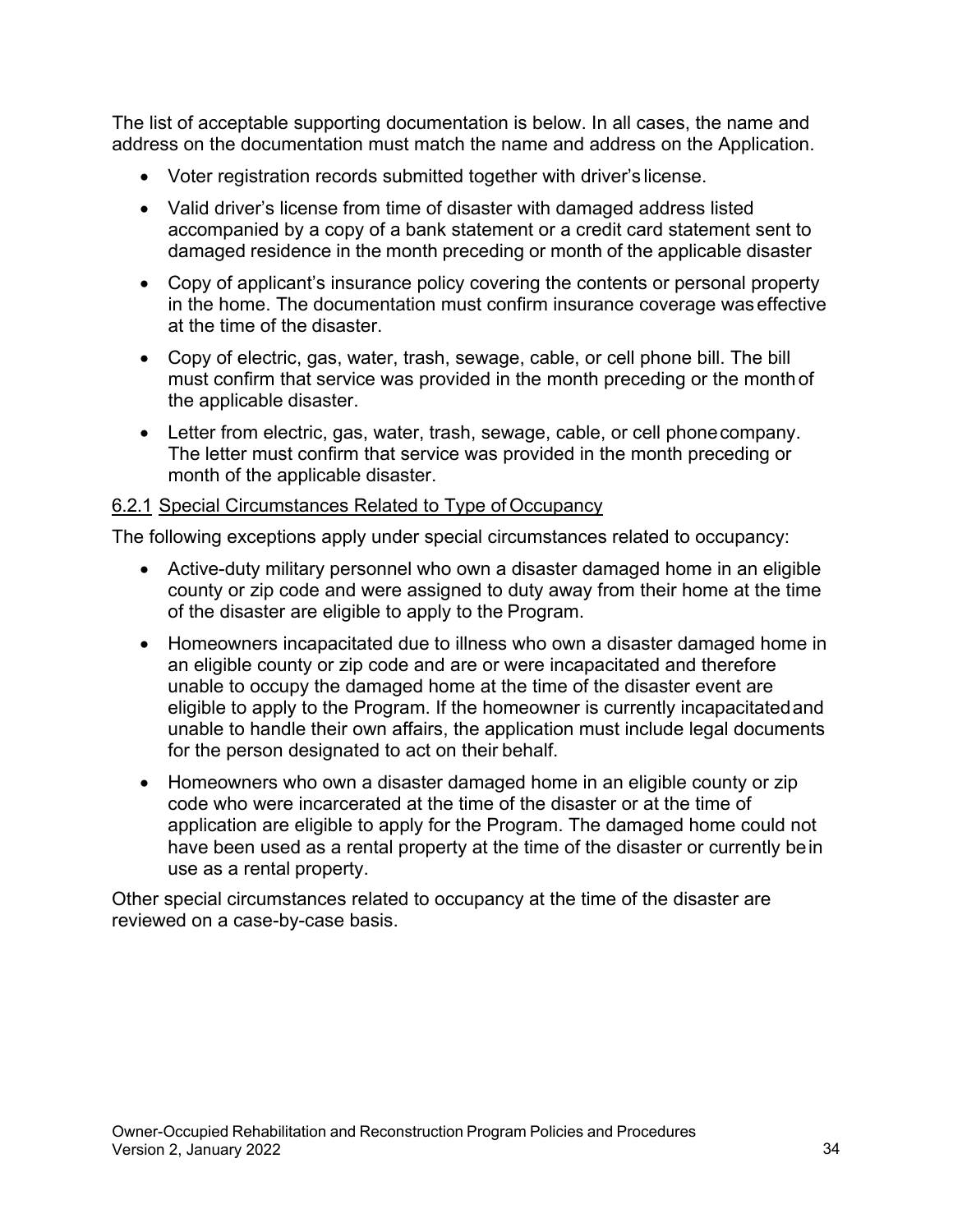# <span id="page-34-0"></span> **7 Property Eligibility Criteria**

## <span id="page-34-1"></span>**7.1 Tie Back to the Disaster**

 repair is needed and 2. That damage was related to the qualifying disaster(s). Sources Eligible properties must have sustained damage as a direct result of the qualifying disasters in 2017 or 2018. The Program must verify that 1. Damage occurred and to verify impact from the disaster include, but are not limited to, FEMA, SBA, private insurance data, and county records and/or inspections.

 that can be compared to Damage Assessment photos; 2) receipts of repairs completed Information provided by FEMA is used to verify levels of disaster related damage. As an exception to this rule, if the information provided by FEMA is unclear or if the information is not available, it is the homeowner's responsibility to provide proof of disaster related damage to the structure. Examples of supporting documentation that the Program may review to substantiate severe/major damage may include: 1) additional interior and/or exterior photos of the damaged unit with points of reference prior to the Damage Assessment; 3) insurance claim documentation; 4) CAL FIREdata and 5) SBA damage assessment.

### <span id="page-34-2"></span>**7.2 Location**

Properties must be located within a county with a federal disaster declaration for the appropriate disaster.

- Mendocino, Napa, Nevada, Orange, Sonoma, Yuba • FEMA DR-4344 - October 2017 Wildfires. Impacted Counties - Butte, Lake,
- Impacted Counties Los Angeles, San Diego, Santa Barbara, Ventura • FEMA DR-4353 - December 2017 Wildfires, Mud flows, and Debris flows.
- FEMA DR-4382 July 2018 Wildfires. Impacted Counties Shasta andLake
- Angeles, and Ventura. • FEMA DR-4407 – November 2018 Wildfires. Impacted Counties - Butte, Los

### <span id="page-34-3"></span> **7.3 Structure Types**

#### 7.3.1 Eligible Structure Types

Eligible structure types include single-family dwellings, mobilehomes, and MHUs. Structure type is verified during the property Damage Assessment/inspection process.

#### 7.3.2 Ineligible Structure Types

Ineligible structure types include condominiums, accessory (appurtenant) detached structures, recreational vehicles, houseboats, camper trailers, and multi-unit dwellings.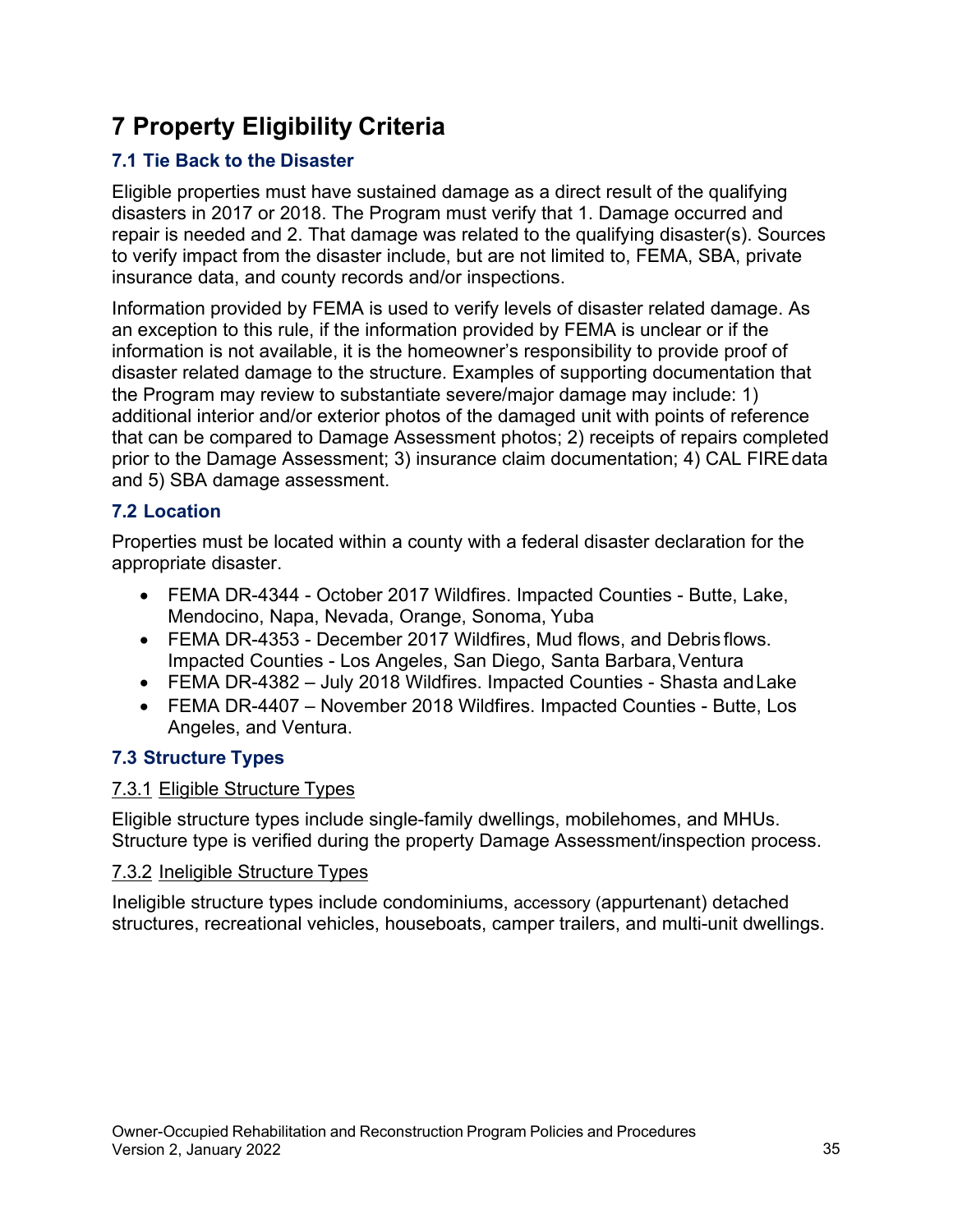## <span id="page-35-0"></span>**8 Terms of Assistance**

### <span id="page-35-1"></span>**8.1 Eligible Award Cap**

The maximum Program award cap is \$500,000 per damaged structure for 2017 and 2018 eligible applicants.

#### <span id="page-35-2"></span>**8.2 Award Determination and Calculation**

Applicants may be eligible for rehabilitation or reconstruction under Solution 1 or Solution 2. Each award is calculated using the scope of remaining work, for the eligible repair cost or the eligible reconstruction cost as determined by the Program and based on standard grade materials as calculated by using national building-industry estimating software, less the amount of DOB, not to exceed the Programs maximum grant cap of \$500,000 per damaged structure for 2017 and 2018 eligible applicants.

Therefore, to calculate the total eligible award cap, the Program uses the following process:

Step 1: The Program determines an applicant's total need by conducting an initial site inspection and reviewing all damage documentation from the applicant, FEMA, SBA, insurance reports, and other sources. The Program then develops a Damage Assessment Report and SOW (see Section 9.6.2: Damage Assessment for details) to estimate the cost to either to rehabilitate or reconstruct the damaged property into a habitable structure (using standard materials and building practices).

Step 2: The Program calculates the applicant's total assistance to date by adding up funding from sources such as cash awards, insurance proceeds, grants and loans received by or available to each CDBG-DR applicant, including awards under local, state, or federal programs, and from private or nonprofit organizations. The Program must include a review to determine whether the applicant received FEMA, SBA, insurance, and any other major forms of assistance (i.e., state disaster assistance programs) available to applicants. For more information on what qualifies as DOB, see Section 9.5.1: Sources.

 provided for the same purpose (eligible activity), but for a different, allowable use Step 3: The Program determines, in accordance with policy, how much of the total assistance is considered a non-duplicative exclusion to DOB. Non-duplicative exclusions are funds that are either 1) provided for a different purpose, or 2) (cost). For more information on how DOB is calculated, see Section 9.5: Duplication of Benefits.

 Step 4: The Program compares the DOB amount with total need. If the total need is \$500,000 per damaged structure for 2017 and 2018 eligible applicants. If the DOB greater than the DOB amount, program funds are applied to the gap up to a limit of amount is greater than total need, no program funds are awarded.

**Eligible Repair Costs/Need –** The Program determines an eligible repair or reconstruction estimate using information from the inspection. The SOW is valued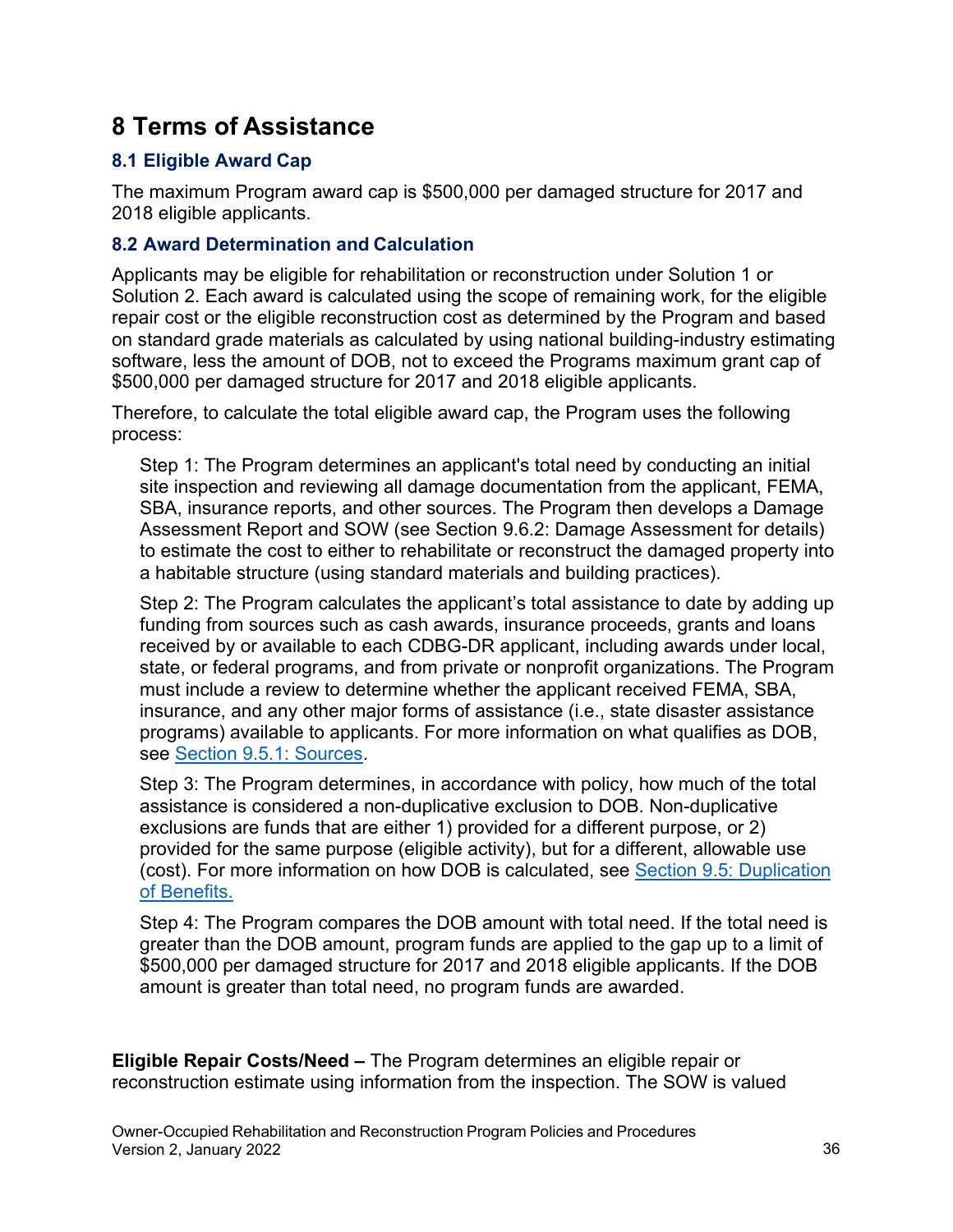industry-standard labor costs. based on the cost of remaining eligible repairs using standard grade materialsand

 funding in an escrow account. **Calculating Potential DOB –** All DOB funding must be accounted for prior to the homeowner receiving an award. Homeowners with a duplication must place all DOB

 again as part of ongoing compliance efforts after the completion of a project. DOB checks are completed prior to the final award determination and will be completed

#### **8.3 Escrow**

After calculating DOB and Award Amounts, if there is still a gap in funding needed to cover the full SOW, homeowners are responsible for providing funding to cover gaps prior to moving forward in the Program. These funds are escrowed and used to cover any gap funding during the construction of the home.

 into an escrow account, based on the award calculation. The funds from the escrow The homeowner's responsibility refers to the amount of funds the applicant may need to contribute to the project prior to receiving Program funds. These funds are placed account are disbursed first and once all funds from the account have been fully disbursed, the grant funding is disbursed.

In addition to escrowing funds to cover gap funding, homeowners may escrow funds for construction activities such as upgrades or additions. These funds must be available and provided immediately after accepting the Grant Award Amount Acknowledgment and signing an escrow agreement and placed into an escrow account controlled by the HAPM vendor.

# **8.4 Housing Counseling Requirement**

Applicants to ReCoverCA housing programs are required to participate in the Housing Counseling Program as a condition for receiving an award. Applicants must completeat least one housing counseling session led by a CDBG-DR funded housing counseling organization. The housing counseling session must be completed prior to the applicant's ReCoverCA grant acknowledgment.

# **8.5 Pre-award Verifications**

Applicants are responsible for providing truthful, accurate and complete applications to the Program. Prior to making an award, the Program is responsible for reviewing each applicant file to verify all information is complete, applicant is eligible, and all benefit calculations are completed correctly. The Program performs multiple eligibility and DOB reviews throughout the application, grant award acceptance, and compliance processes. After consideration of new information and documentation during these reviews, the Program may make changes to the award determination and calculation.

# **8.6 Award Acknowledgment**

After receiving a completed application (including all documents), determining the applicant is eligible, completing a Damage Assessment, and completing the award calculation, the Program makes the award acknowledgement available for review in eGrants.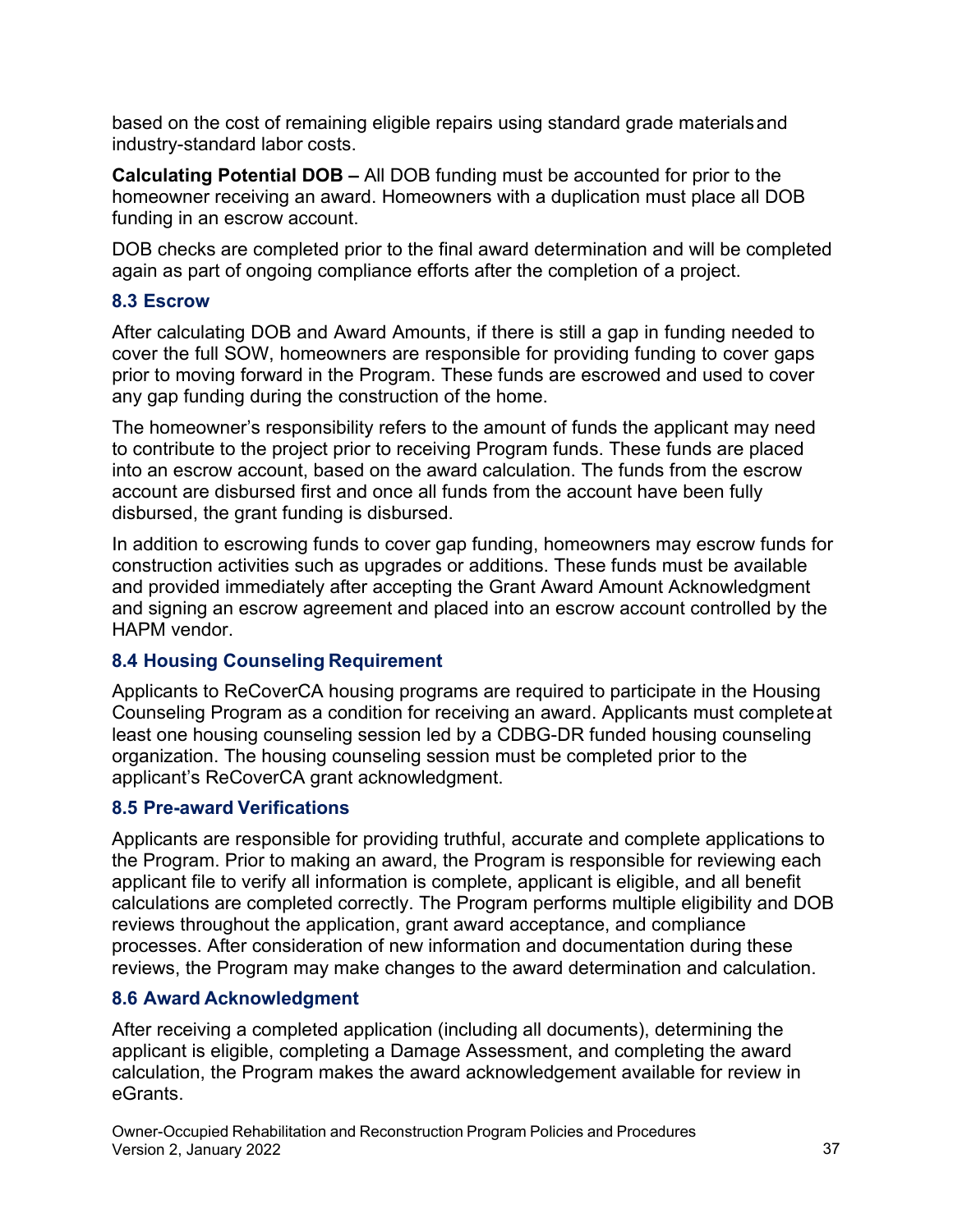This acknowledgment provides the applicant with information about their potential eligible award, award calculation, Damage Assessment, and the appeals process.

Applicants may accept, request consultation, or appeal the determination following the Program appeals procedures in Section 12.

# 8.6.1 Zero-Award Letter

If an applicant meets all eligibility requirements but has received funding from other sources above the documented need, a zero-award letter is issued stating that the applicant met the eligibility criteria but did not qualify for an award.

 The letter explains that the assistance previously received from other sources exceeds the amount of need. Should the applicant disagree with the determination, they have the option to file an appeal. Information on how to submit an appeal is provided in the letter. See Section 12: Appeals, Complaints, and Grievances for details on the appeal process

# **8.7 Grant Acknowledgment Process**

The Program uses the grant acknowledgment process to consult with applicants, review and reaffirm applicant understand and certification to adhere to Program requirements and accept the Grant Award Amount Acknowledgment. See Section 10: Grant Acknowledgment Process for complete details.

Prior to receipt of federal grant funds for the benefit of the Applicant, Applicant(s) accept Grant Award Amount Acknowledgment and sign an escrow agreement (if applicable) and the 24-month deed restriction. This deed restriction is recorded in the applicable County Recorder's Office to satisfy the Program compliance requirement. See Section 10: Grant Acknowledgment Process.

# **8.8 Provisions of Funding**

The provisions of funding are based on the Solution Type selected by the applicant. For Solution 1: Program Managed (Turnkey) Rehabilitation and Reconstruction, the Construction Manager (CM) pays homebuilding contractors directly. The Program reimburses the CM Contractor on approved invoices detailing those payments.

For Solution 2: Homeowner Managed Rehabilitation and Reconstruction, the Program pays homebuilding contractors with a 2-party check made payable to the applicant and the construction contractor. The applicant does not receive direct funding in either **Solution** 

# **8.9 Homeowner Responsibilities**

By applying to the Program, the homeowner agrees to meet all requirements of the Program, including the Environmental Stop-Work Order (see Section 9.3.3: Environmental Stop-Work Order), Application certifications, Grant Award Amount Acknowledgment, Deed Restrictions, Subrogation Agreement, and all other executed legal documents. Additionally, all applicants undergoing either Solution 1 or Solution 2 rehabilitation or reconstruction must agree to the following during the construction process and after the completion of construction activities: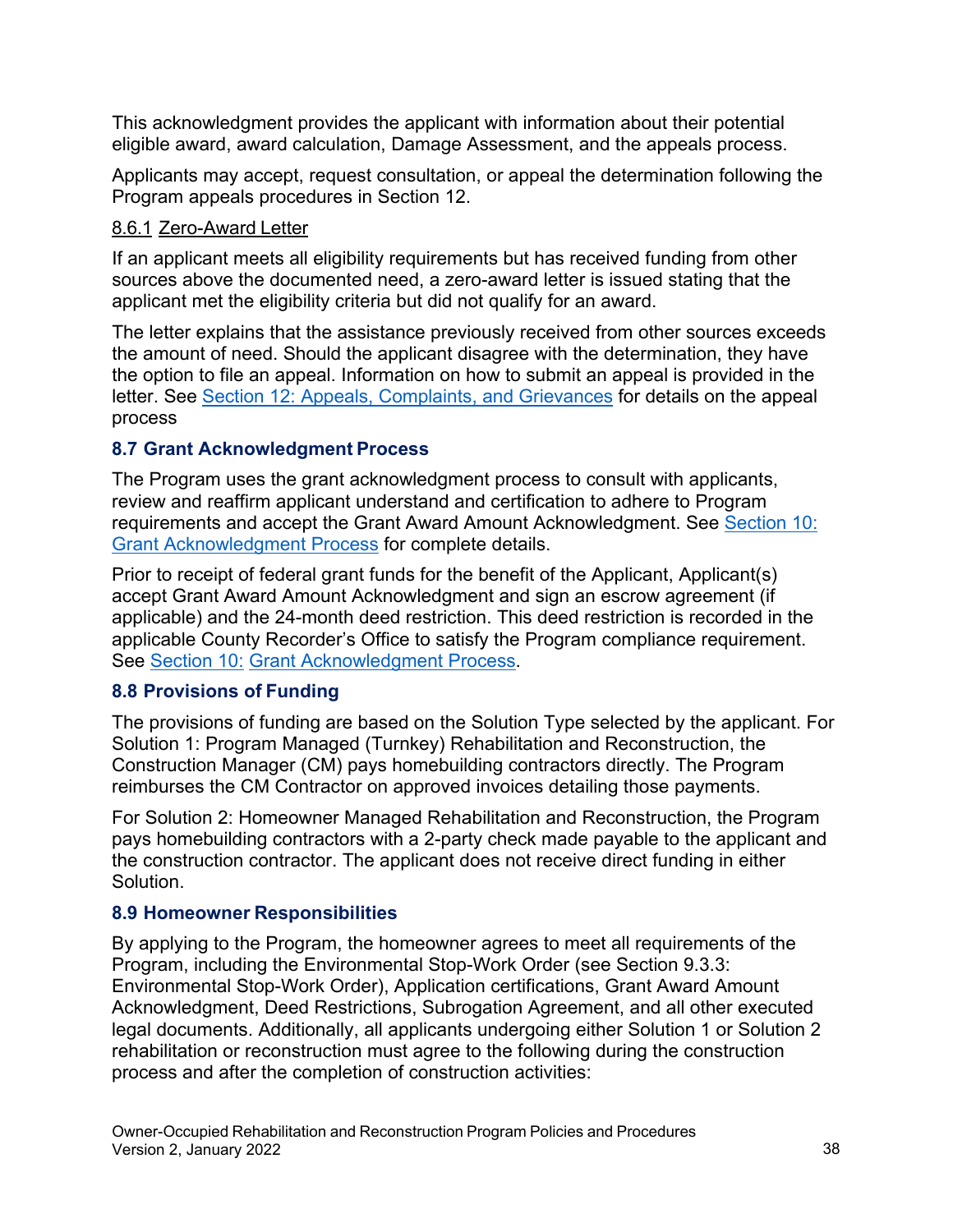# **During Construction Process**

- **Ownership:** The homeowner agrees not to transfer or cause to transfer titleto the property or any interest in the property during construction.
- **Access to Property:** The homeowner must arrange access to the property for building contractors providing construction services. If reasonable and timely access is restricted or denied to a building contractor who is making a goodfaith effort to perform required repairs, the award may be terminated.
- **Personal Property:** Upon acceptance of the Grant Award Amount Acknowledgment, if the homeowner is currently living in the property, the homeowner has 30 calendar days to move, at their own expense, all personal property out of the damaged property. The Program is not responsible for lostor damaged belongings of the homeowner that have occurred during construction. The homeowner must secure or relocate all personal property until construction is complete
- construction zone. • **Reasonable space:** During the construction phase the homeowner mustnot interfere in repair areas and make a reasonable effort to stay away from the
- **Cooperation:** The homeowner shall comply with the terms of all Program agreements, as applicable, and shall cooperate with the Program, its officials, employees, assigns, agents, contractors, consultants and Construction Manager, including their assigns, employees, subconsultants and subcontractors (collectively, the "Assistance Providers") with respect to the Construction Work.

In the event the homeowner unreasonably interferes with the Work or an inspection in any manner, Contractor shall deliver a written notice to Applicant and the Program, ordering Applicant to cease any activity causing the interference. If Applicant does not cease the activities specified in the notice within three (3) calendar days, Applicant may be prohibited from participating in the Program and may be required to reimburse HCD for all Work performed on the Property by Contractor.

# **After Completion of Construction Activities**

- **Ownership:** The homeowner agrees not to transfer or cause to transfer title to the property or any interest in the property until the 24-month compliance period has ended, and the homeowner has been notified that the file has been closed out. Early transfer of property will, under most circumstances, constitute a breach of program requirements and cause an obligation on the homeowner to repay all or part of the grant amount. In rare and limited circumstances basedon the Program's demonstrable hardship process, early transfer may be allowed by Program.
- **Occupancy:** The homeowner must continue to occupy the home as their primary residence for a period of 24-months after Program rehabilitationor reconstruction is complete.

Owner-Occupied Rehabilitation and Reconstruction Program Policies and Procedures Version 2, January 2022 39 and 2008 39 and 30 and 30 and 30 and 30 and 30 and 30 and 30 and 30 and 30 and 30 and 30 and 30 and 30 and 30 and 30 and 30 and 30 and 30 and 30 and 30 and 30 and 30 and 30 and 30 and 30 and 30 a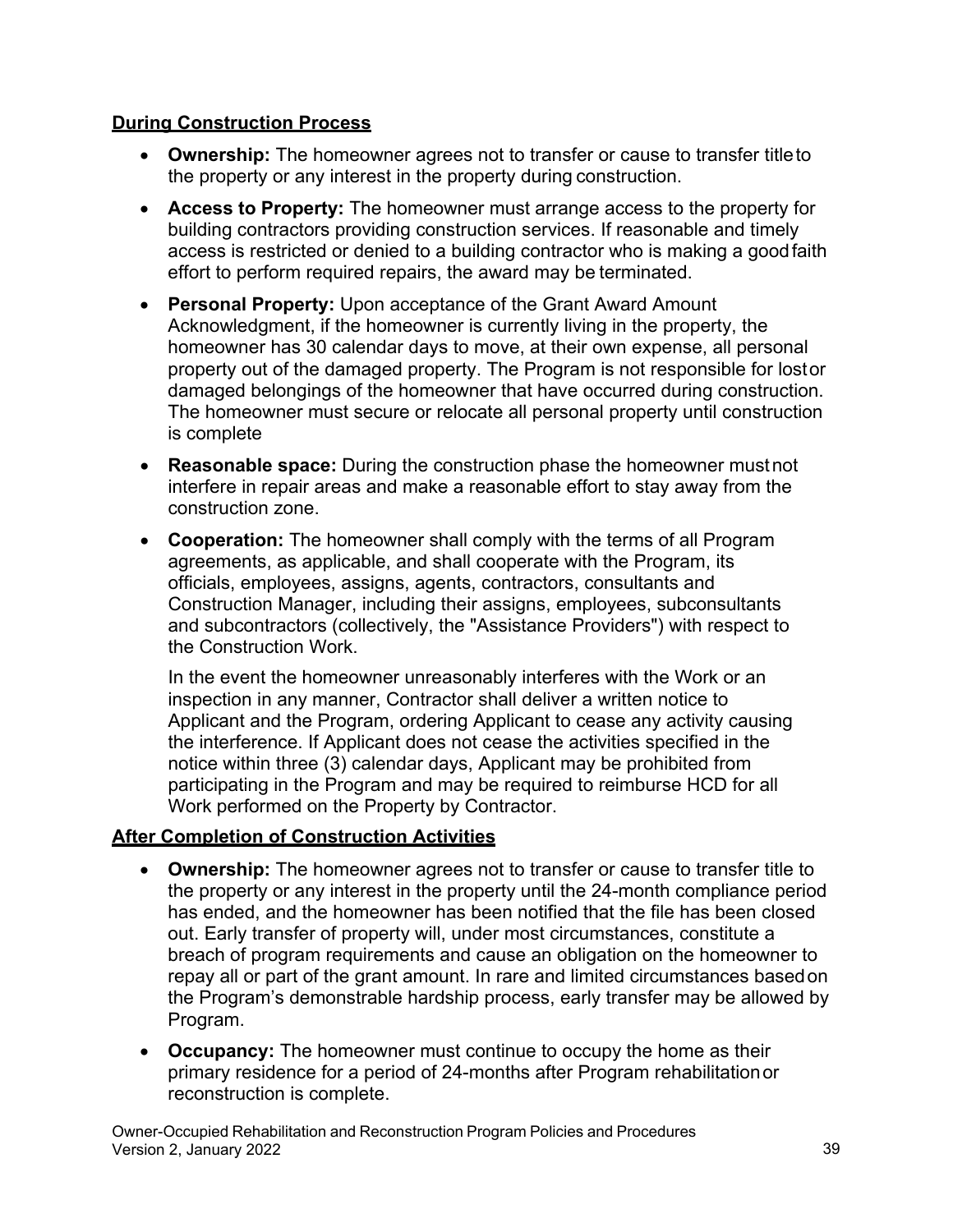- **Insurance:** For homes in designated flood areas, the homeowner mustacquire and maintain flood insurance coverage on the property in perpetuity after Program rehabilitation or reconstruction is complete. This obligation is also be passed on to subsequent owners of the property.
- **Taxes:** The homeowner must remain current on all property taxes on the property for a period of 24-months after Program rehabilitation orreconstruction is complete.

### **8.10 Demonstrable Hardship Determination**

A demonstrable hardship is defined as a substantial change in a household's situation that prohibits or severely affects their ability to provide and maintain a minimal standard of living or basic necessities, such as food, housing, clothing, and transportation, causing economic distress well beyond mere inconvenience.

The demonstrable hardship must be severe, involuntary, and unexpected**,** and not generally for the same reasons shared with other households affected by the disaster.

 divorce, severe medical illness, injury, death of a family member or spouse, Examples of a demonstrable hardship may include job loss, failure of a business, unexpected and extraordinary medical bills, disability, substantial income reduction, unusual and excessive amount of debt due to a natural disaster, etc. However, no single event automatically defines a demonstrable hardship.

 and documentation can be provided showing the cause and any other factors relevant HCD considers each applicant's overall situation if a demonstrable hardship is claimed, to the issue of demonstrable hardship.

A demonstrable hardship must have occurred after the disasters and must be documented with objective documentable evidence.

Hardship determinations may be considered for Program exceptions, on a case-bycase basis, to include, but not limited to, additional assistance with funding, timelines for application and/or construction completion and residency requirements as it pertains to compliance and monitoring periods.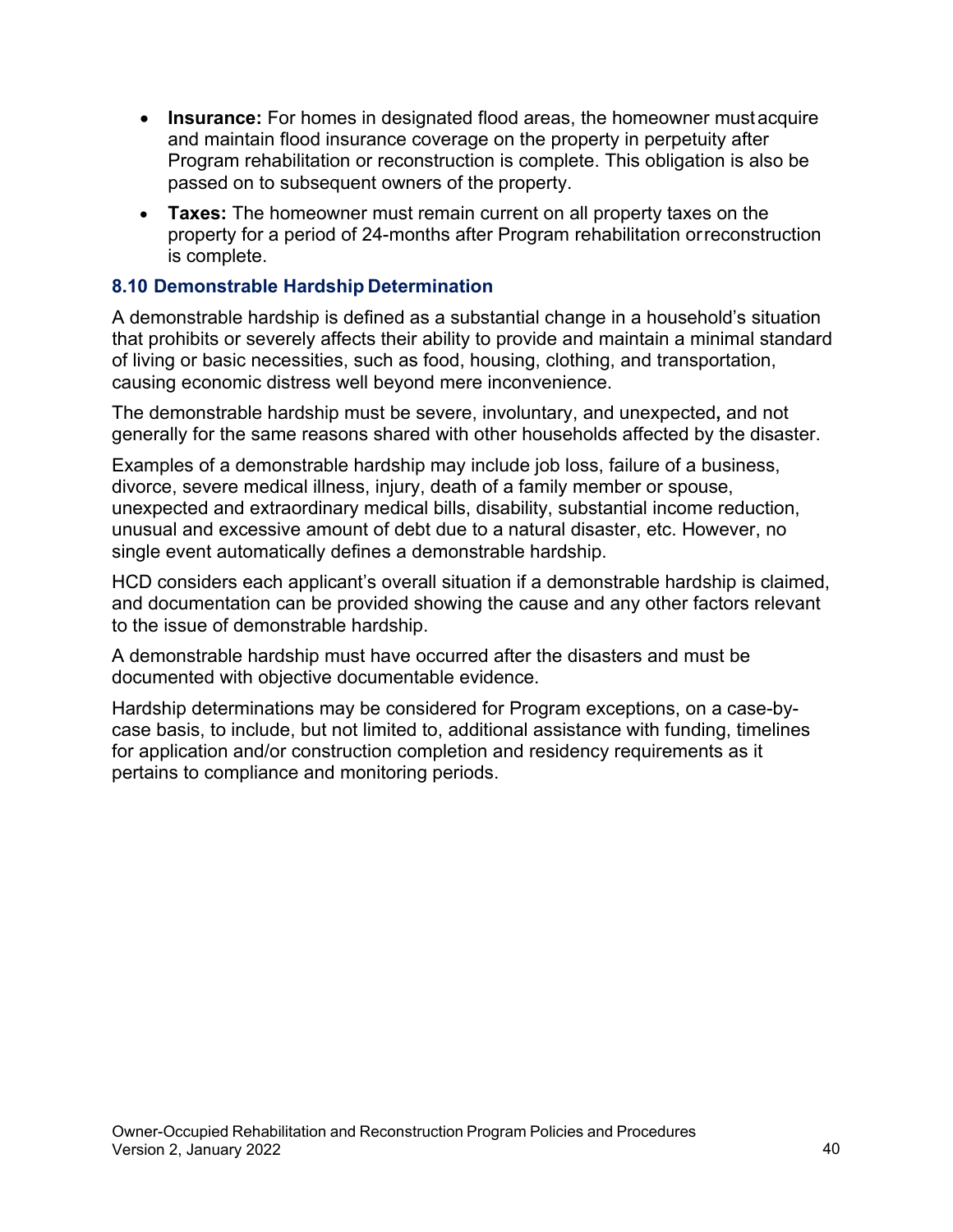# **9 Operating Procedures**

# **9.1 Applicant Outreach**

HCD is committed to affirmatively furthering fair housing and ensures accessibility through established affirmative marketing and outreach activities.

The Homeowner Assistance Program Manager (HAPM) vendor is tasked with implementing a detailed outreach plan to ensure that outreach and communications efforts reach eligible survivors from all racial, ethnic, national origin, religious, familial status, persons with disabilities, and gender groups and that they are given the opportunity to apply for funding to assist with rehabilitation or reconstruction of their primary residence that sustained damages due to the disasters. HCD oversees the HAPM vendor's efforts in developing and implementing the Outreach Plan and participates in outreach and marketing activities as needed.

 Because the Program prioritizes LMI homeowners, it is critical that the outreach activities reach LMI individuals. Outreach activities may include door-to-door canvassing, and special efforts to communicate with hard-to-reach populations such as seniors or persons with severe disabilities.

Special outreach activities are directed to finding and communicating with LMI homeowners who may have had to temporarily relocate, such as elderly homeowners who may have gone to stay with family outside of the impacted area.

This outreach plan also provides an overview of HCD's communications goals and strategies.

Marketing is conducted through widely available media outlets, which may include:

- protected class under the Fair Housing Act • Advertisement in local media outlets, including newspapers and broadcast media, that provide unique access for persons who are considered members of a
- Coordination with public and/or non-profit organizations
- Outreach at government offices, churches, grocery stores, senior centers,etc.
- Use of social media when appropriate

Measures are taken to make sure the Program is accessible to persons who are considered members of a protected class under the Fair Housing Act by holding community meetings as well as all advisory meetings in buildings that are compliant with the Americans with Disabilities Act (ADA). Translation services are available for all community meetings as well as advisory services.

Program marketing materials are presented in English and Spanish and are developed to meet accessibility standards.

In addition to marketing the Program during the launch and application intake period, outreach efforts are utilized during periods prior to specific Program updates to ensure that Program stakeholders are always informed and able to respond appropriately.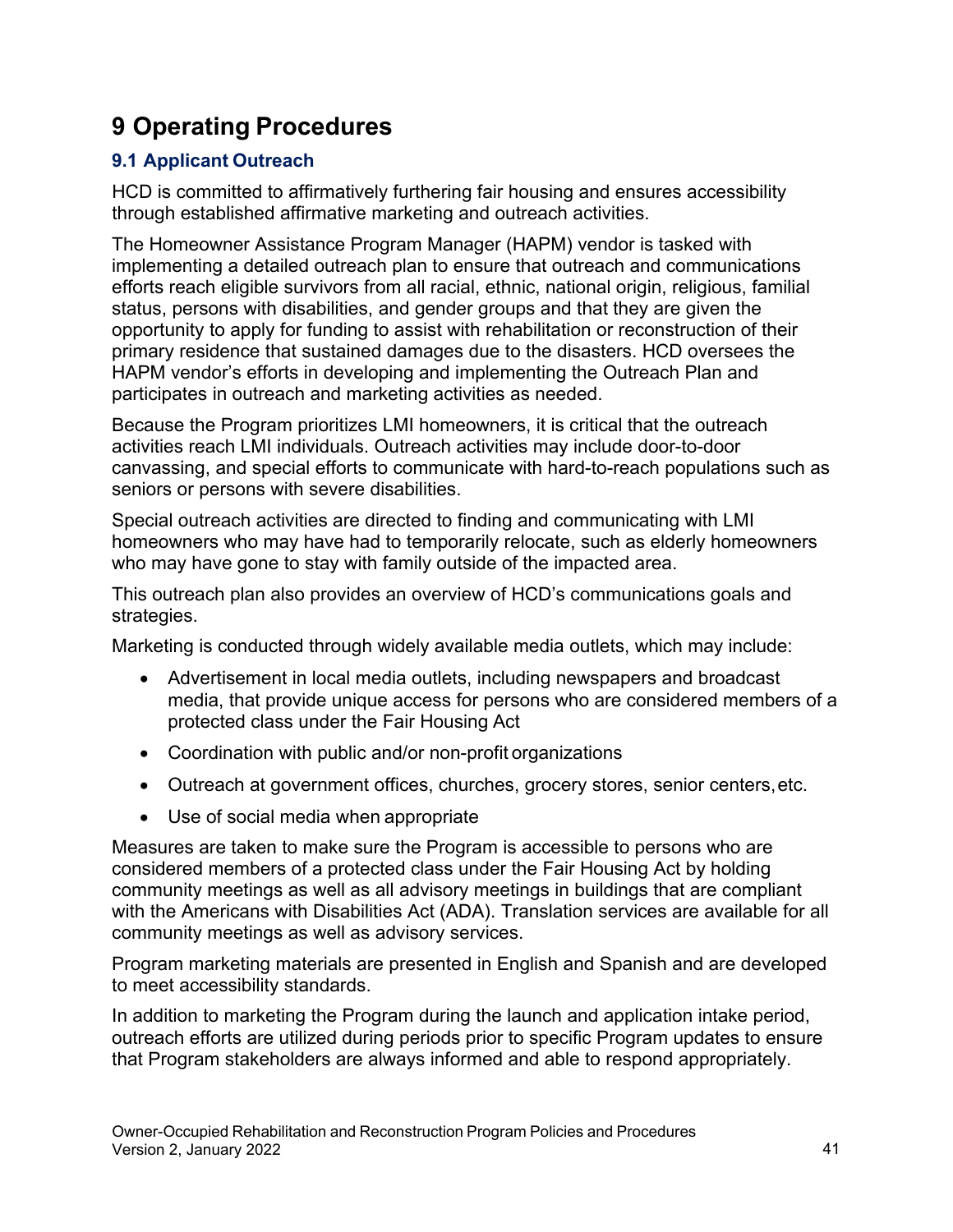# **9.2 Survey – Californians impacted by both 2017 and 2018Disasters**

 The Disaster Housing Assistance Survey for 2017 qualified disaster survivors was launched on November 1, 2019 to identify the demand for the Program and provide information needed for program design considerations.

The survey assists in ascertaining the specific recovery needs of impacted property owners as well as identifying demographic information to assist in targeting recovery funds to vulnerable populations.

A Disaster Housing Assistance Survey for 2018 disaster survivors was launched in December 2020.

HCD continues to follow policies and procedures for compliance with AFFH requirements during the planning and implementation of each housing activity to lessen area racial, ethnic, and low-income concentrations, and promote affordable housing across the disaster-affected areas.

The survey is the first step an individual can take toward seeking benefits under the Program. The survey is not an application. Regardless of the number of individuals per household, there may only be one survey per household. Duplicate surveys are closed so that only one survey per property remains active.

The survey requires the submission of basic information about the individual, his or her household and the property that sustained disaster related damage. The survey process allows HCD to evaluate the potentially eligible homeowner populations and begin the prioritization process.

#### **9.3 Application Intake**

Homeowners are prioritized, based on the tiered prioritization criteria, which includes the location of the property within the federally declared disaster counties, total household income, and level of damage. Application submission is opened to survey respondents by tier.

Applicants who choose to withdraw from the program must provide a request in writing or by email to their case manager or to the Program. Once an application is withdrawn a new survey and application will be required if the applicant wishes to participate again.

Oversight of the application process is managed by HCD and its contractors. Applications are submitted electronically through eGrants which is HCD's system of record for this Program.

Paper applications may be completed, signed, and submitted by email to [ReCoverCA@hcd.ca.gov o](mailto:ReCoverCA@hcd.ca.gov)r fax to 916-263-2764. Applications can also be mailed to:

#### ReCoverCA Program

 Sacramento, CA 95833 Department of Housing and Community Development 2020 W. El Camino Ave., Room #405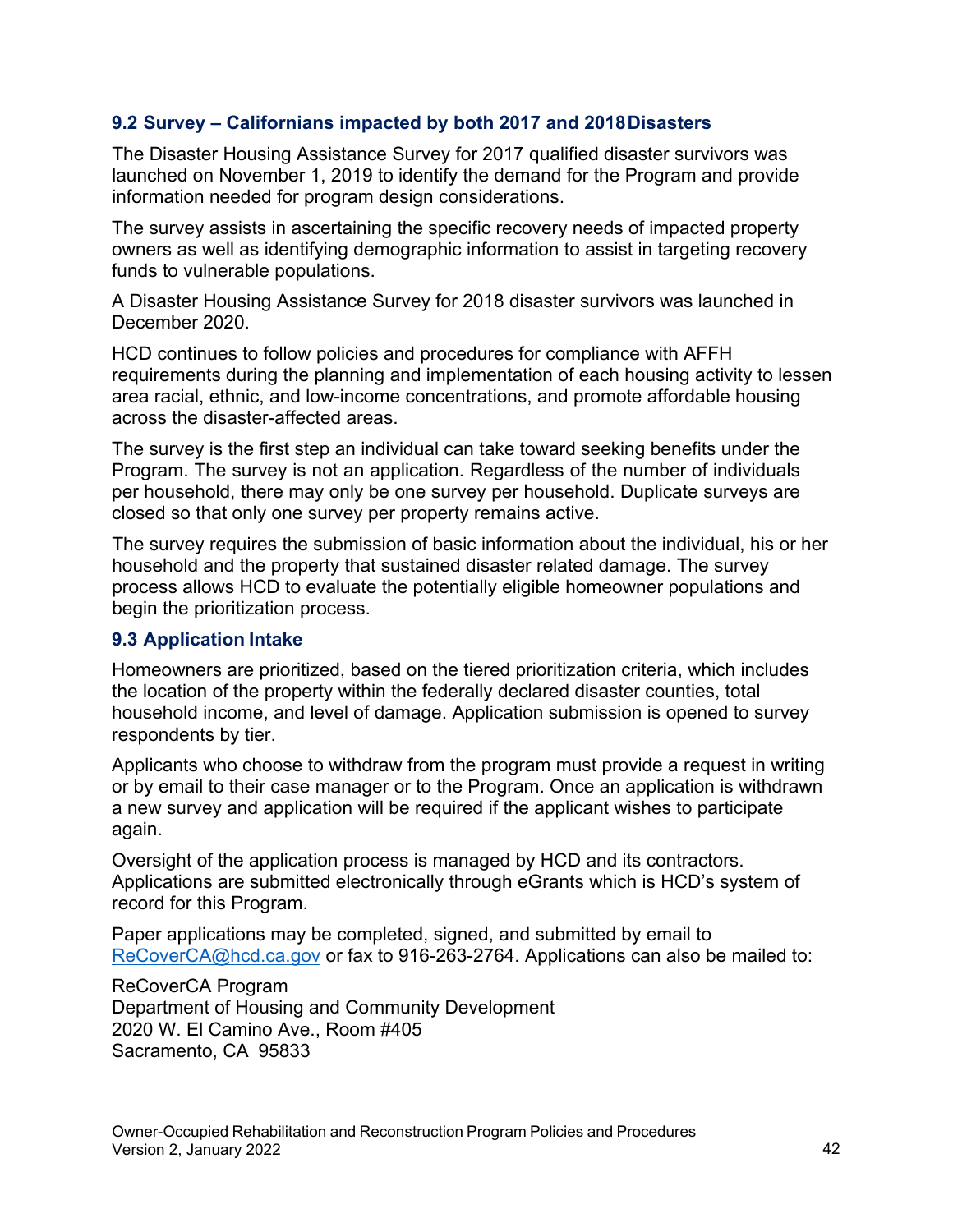Reasonable accommodations are available to assist homeowners who do not have access to complete an online application. Hard copy applications are available for download at [https://recover.hcd.ca.gov/ o](https://recover.hcd.ca.gov/)r by contacting HCD at (916) 263-6461.

The OOR Program also accepts collect calls.

Program case managers are available to assist in application completion via telephone and at outreach events. Mobile intake is also available to assist those in need.

Applications are accepted until the goals of the Program have been met and/or all funds are obligated.

Once a person has completed an application, they become an applicant to the Program. From that point forward, applicants must abide by all Program policies and procedures outlined in this manual.

The file is assigned to a case manager, who are part of the procured HAPM vendor's team and are responsible for managing communications with the applicant during the course of the Program. An applicant can communicate with the case manager to obtain updates on their application status.

The applicant(s) must sign the following Program required application electronically using DocuSign within eGrants or paper copies signed in *blue ink only*.

- Personal Information Release Authorization Form
- False or Misleading Statements
- Income Tax release(s) (4506T)
- Right of Entry (ROE) Authorization and Agreement
- Household Income Certification Form
- ReCoverCA Homeowner Grant Application Certifications
- Other Program-related documents as needed.

All required documentation may be submitted either electronically or in person during an appointment with a case manager.

 valid email address for each household member 18 years of age or older. *Documents*  The applicant must sign all Program forms via electronic signature or manual signature. To submit required documentation electronically, applicants must enter a *that are manually signed, must be signed in blue ink only to be accepted.* 

There may be multiple owners on title to the damaged residence who are not occupants of the household. Non-occupant owners sign all applicable Program documentation. All individuals on title are required to sign the following:

- Personal Information Release Authorization Form
- False or Misleading Statements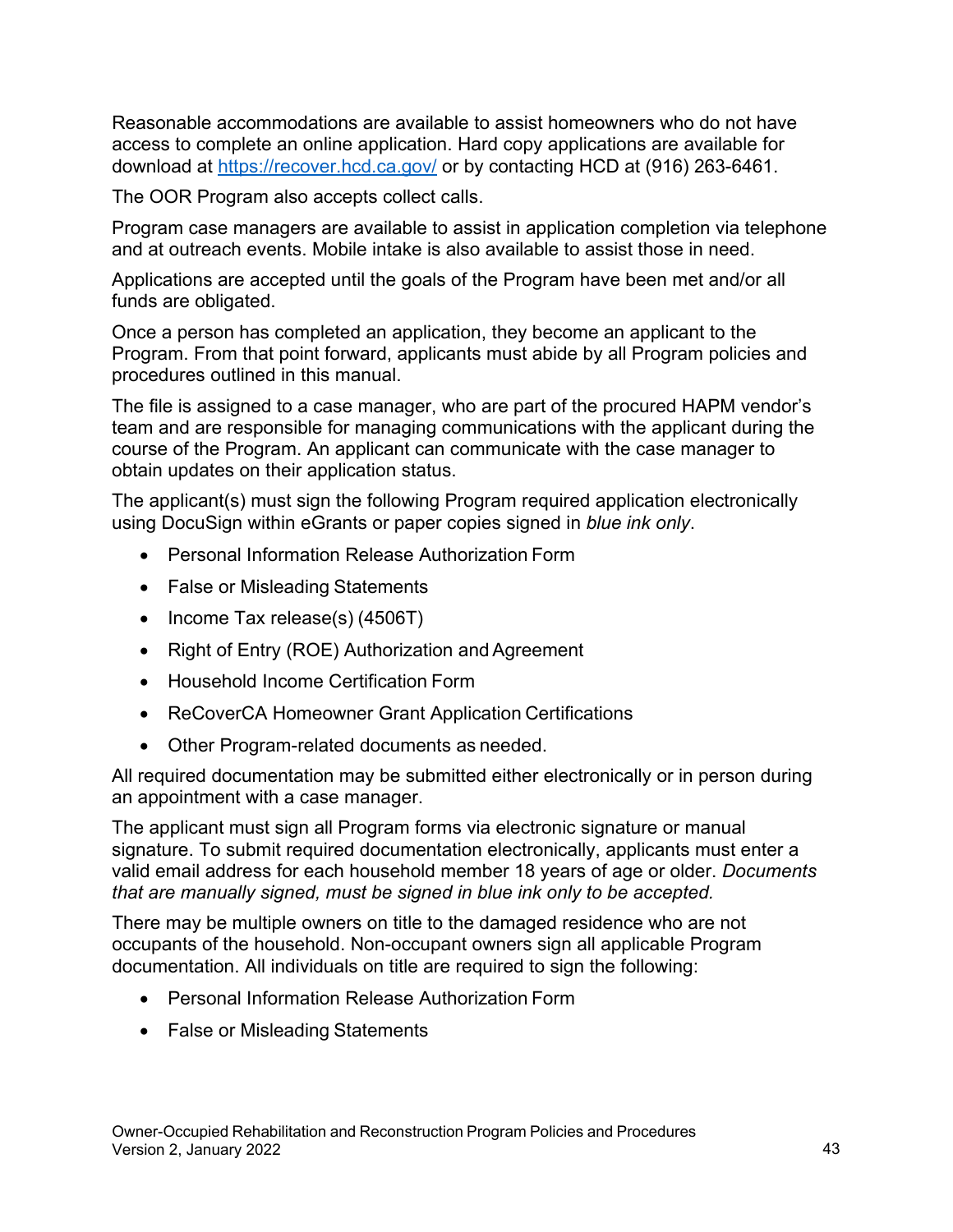• Other Program-related documents as needed

The Program is not liable for disputes arising between owner occupants and nonoccupant owners.

# 9.3.1 Limited English Proficiency (LEP)

Homeowners whose primary language is not English are provided vital Program documents (e.g., brochures and any relevant forms) as well as other tools for guidance translated to their native language. By translating and providing Program documents into their native language, all homeowners are given reasonable opportunity to understand Program requirements. As a standard practice, Program documentation is translated into Spanish. Translation into other languages is completed upon request.

# 9.3.2 Special Needs

 accommodations could include but are not limited to ensuring that all facilities are In accordance with Section 504 of the Rehabilitation Act of 1973 requirements, necessary accommodations are made to ensure that eligible elderly persons and persons with special needs can successfully participate in the Program. These readily accessible by persons with disabilities, the use of American sign language and braille, oral presentation of documents, and home visits by the case managers.

Applicants requesting special consideration based on a recognized disability must request a Verification of Disability form, which specifies the verification requirements of the program. An applicant can establish their need for special accommodation by 1. presentation of a mobility card, 2. presentation of proof of SSDI benefits, or 3. presentation of a Verification of Disability Form signed by a professional licensed by the state to diagnose and treat the disability

# 9.3.3 Environmental Stop-Work Order

Homeowners that have begun rehabilitation or reconstruction work on their damaged property prior to the submittal of an application are required to stop work upon application submittal. The Program issues a stop-work notification to homeowners requiring an end to ongoing work, so that an environmental review can be conducted. Homeowners that do not comply with the requirement to stop-work are at risk of being ineligible for Program assistance.

HUD rules and regulations that govern the environmental review process can be found at 24 C.F.R. part 58.

The provisions of the National Environmental Policy Act (NEPA) established the broad national framework for protecting the environment and is a policy to ensure all branches of the government give proper consideration to the environment.

The California Environmental Quality Act (CEQA) is the California statute that institutes a statewide policy of environmental protection. The regulations in 40 C.F.R. parts 1500 through 1508, as well as other state and federal laws and regulations (some of which are enforced by state agencies) also may apply depending upon the type of project and the level of review required.

In order to be compliant with 24 C.F.R. part 58, activities that have physical impacts or which limit the choice of project alternatives *cannot be undertaken, even with a*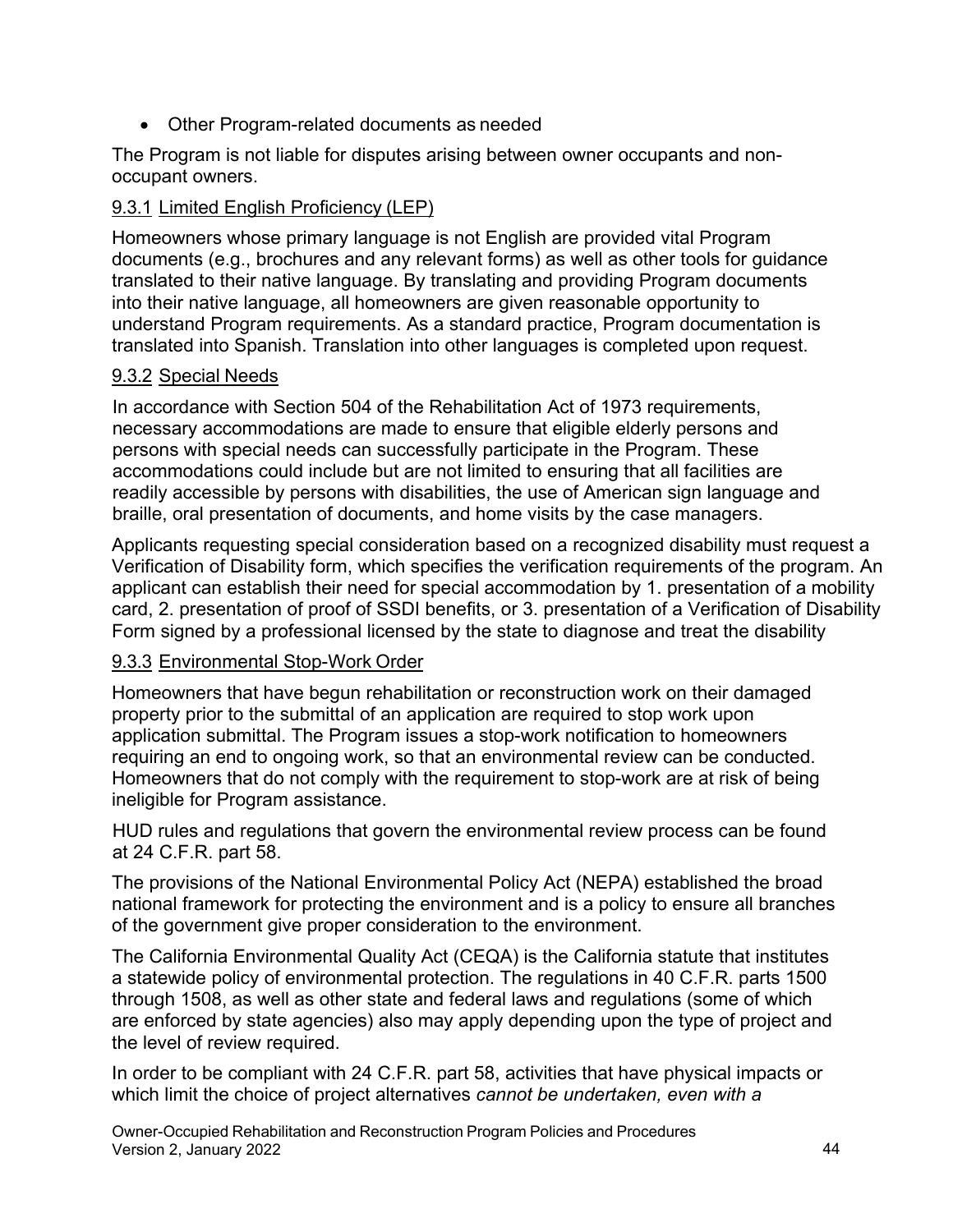*homeowner's own funds*, prior to obtaining environmental clearance. If prohibited activities are undertaken after submission of an application but prior to receiving approval from the Program, the homeowner is at risk for the denial of CDBG-DR assistance. The reason is that these actions interfere with the state and Program's ability to comply with NEPA and Part 58.

In order to be eligible for Program, applicants must comply with the environmental requirements which include:

- • Stop all on-going construction activities at the time of application submission to the Program.
- approved work on the property. • Wait until the environmental clearance is completed prior to initiating Program

Applicants who do not comply with these requirements are potentially ineligible for assistance and may be subject to repayment of the Program funding, if already received.

# **9.4 Eligibility Verification**

#### 9.4.1 Ownership

The applicant must have been the owner of the property at the time of the disaster. If the Program is unable to verify ownership by the Program's data feed from applicable tax assessor offices, ownership is verified by using the following documentation for stick-built homes:

- 2017 or 2018 property tax records, showing the applicant owned the property at the time of the disaster and matched with the most recently available tax record showing that the applicant currently owns the property.
- Deeds or other legal documents to be reviewed on a case-by-casebasis.
- Title searches may be conducted by the Program, where other ownership documentation is unavailable

Ownership of mobilehomes and MHUs is verified by using the following documentation:

- $\circ$  Certificate of Title from California HCD
- $\circ$  County tax assessment for the structure
- o Recorded lease agreement.
- o Bill of Sale

Additional documents related to ownership of both stick-built, mobilehome, and MHU structure types are reviewed on a case-by-case basis.

For properties held in trust, ownership eligibility is verified by reviewing the applicable trust document recorded in the conveyance records of the county in which the damaged property is located (see Section 6.1.c: Trust).

#### 9.4.2 Occupancy

 tax homeowner exemptions at the time of the disaster. If the tax records from the The Program confirms primary residence status by verifying the applicant's property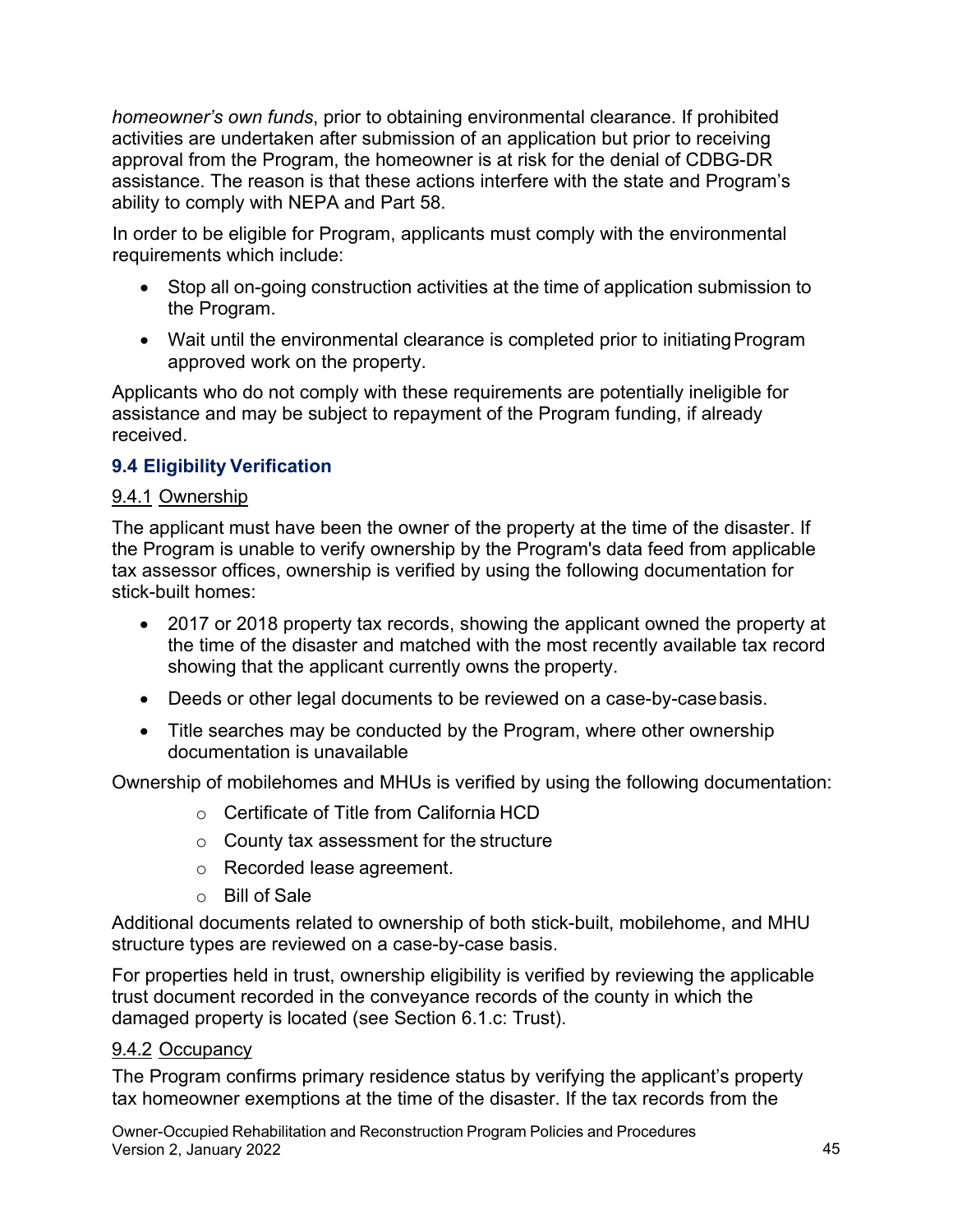time of the disaster have established ownership in the applicant's name and show the County has granted the applicant a primary residence homeowner property tax exemption, the property is considered their primary residence. Program can also accept the address shown on the applicant's filed federal tax returns (IRS Form 1040) from the disaster year to substantiate primary residence or a FEMA IA funding or SBA loan for disaster survivor's approval letter

In the absence of the Program confirming a primary residence homeowner property tax exemption from records provided by the County, *the Program* uses the following hierarchy to establish occupancy (all occupancy documentation must be from the time of the disaster):

- Voter registration records submitted together with driver's license.
- damaged residence in the month preceding or month of the applicable disaster • Valid driver's license from time of disaster with damaged address listed accompanied by a copy of a bank statement or a credit card statement sent to
- at the time of the disaster. • Copy of applicant's insurance policy covering the contents or personal property in the home. The documentation must confirm insurance coverage was effective
- Copy of electric, gas, water, trash, sewage, cable, or cell phone bill. The bill must confirm that service was provided in the month preceding or the month of the applicable disaster.
- Letter from electric, gas, water, trash, sewage, cable, or cell phonecompany. The letter must confirm that service was provided in the month preceding or month of the applicable disaster.

The Program, after review of occupancy supporting documents makes a determination on primary residence eligibility based on known circumstances and available information at the time of processing on a case-by-case basis.

Applicants may be required to sign an affidavit during grant application process, certifying that the applicant was the owner-occupant of the damaged residence (for further information, see Section 6.2: Occupancy).

# 9.4.3 Damage

Noted in Section 6.0, the Program primarily uses FEMA damage levels to verify disaster-related damage to confirm need and initial eligibility and determine prioritization.

FEMA damage levels include:

- Major/Severe: \$8,000 or more of FEMA inspected real property damage, caused by the disaster or other casualty; or
- Minor: Less than \$8,000 in FEMA inspected real property damage;or

If the information is unclear or not available, it is the applicant's responsibility to provide proof of disaster related damage to the structure through supporting documentation.

Examples of supporting documentation include, but are not limited to, the following: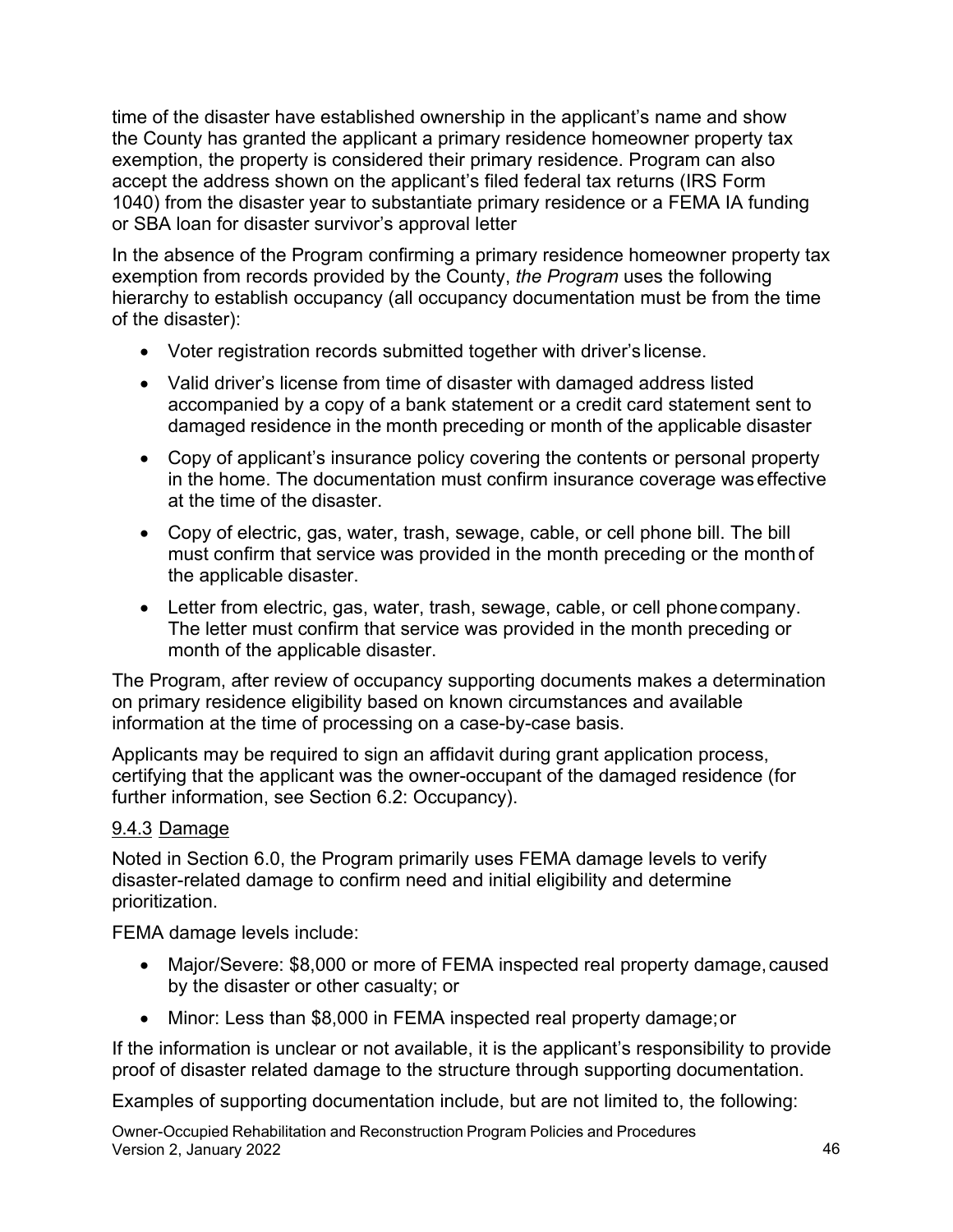- reference that can be compared to the Damage Assessment photos. SBA damage • Interior and/or exterior photos of the disaster related damaged unit, with points of assessment
- CAL FIRE records or data
- Receipts of repairs completed prior to the damage assessment; and/or
- Insurance claim documentation.

# 9.4.4 Income Requirements

The Program collects income information for all applicants and household members who are 18 years of age or older. The information is used to determine requirements related to tracking expenditures on activities that benefit low-to-moderate income households, as established by HUD.

Annual household income is verified by reviewing the Adjusted Gross Income reported on an applicant's IRS 1040.

 Applicants must certify whether their income has changed since their most recent tax return information. Income eligibility is verified at the time of application for Program eligibility and is valid for one year from that date.

The applicant must accept their Grant Award Amount Acknowledgment within twelve months of the income certification date or income must be recalculated by the Program.

If there has been a change in the applicant's household income, or the applicant did not file a tax return, the Program may allow the following income documentation:

- Last three months of paystubs
- Most recent social security income statements.
- Most recent unemployment statements.
- Most recent pension income statements; or
- Signed statement from employer verifying at a minimum:
	- $\circ$  Date of employment
	- o Current Position
	- $\circ$  Wages and frequency of pay
	- $\circ$  Employer name and title
	- o Employer phone number

NOTE: Program personnel may contact employers to validate statements

If an applicant does not have any income, they are required to complete the zeroincome certification section of the income verification form. After the applicant completes the Zero-Income Certification on the income verification form, the Program may request documents explaining how the applicant is paying costs of living, i.e., mortgage payments, utilities, and/or property taxes.

 If a family member is providing assistance to the applicant, a signed Verification of Recurring Cash Contributions, and supporting documentation of the recurring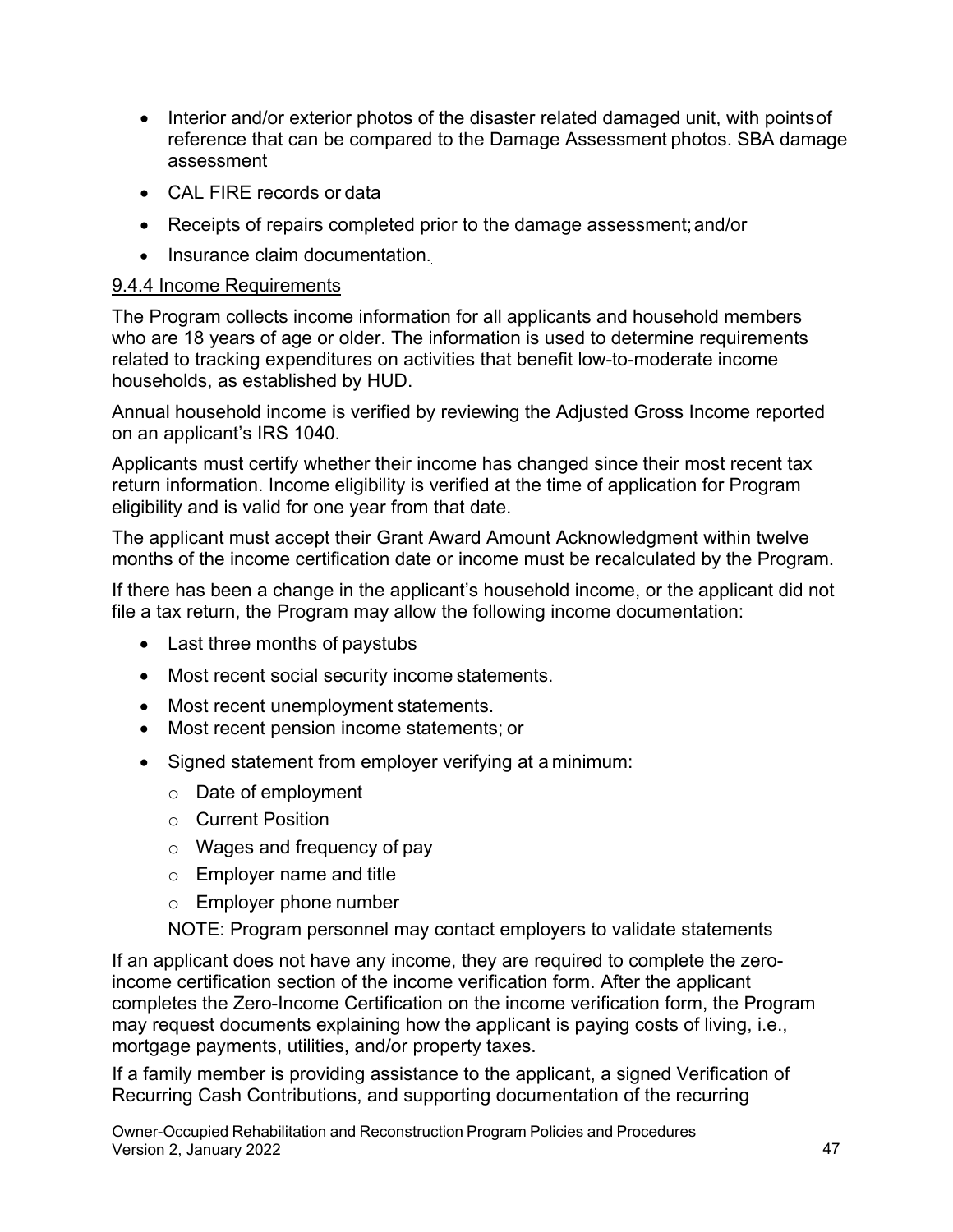income to HUD's current published income limits in effect for their county or contributions are required. The Program compares applicant's annual household metropolitan area. To be recognized as Low-to-Moderate Income (LMI), a household's annual gross income cannot exceed 80% of Area Median Income (AMI), adjusted for family size for the county in which their primary residence is located.

HUD's income limits are published on their website found at the following link:

<http://hudexchange.info/resource/5334/cdbg-income-limits/>

# **9.5 Duplication of Benefits**

# 9.5.1 Purpose

 The Robert T. Stafford Disaster Relief and Emergency Assistance Act states that all The purpose of this document is to outline the process of determining whether an award under the ReCoverCA Owner-Occupied Rehabilitation and Reconstruction Program (OOR) would constitute a Duplication of Benefits (DOB) with assistance already received by or available to an applicant, and if so, the amount of that DOB. A Duplication of Benefit (DOB) occurs when a person or household receives disaster assistance from multiple sources for the same recovery purpose and allowable use. applicants must disclose all financial assistance received in response to the disaster.

The amount of the duplication is the amount of assistance received or available to an applicant in excess the applicant's total need. The Robert T. Stafford Disaster Relief and Emergency Assistance Act (Stafford Act) requires that recipients of federal disaster recovery funding make certain that no "person, business concern or other entity" will receive duplicative assistance. A Duplication of Benefits (DOB) occurs when:

- A beneficiary receives assistance or has assistance available to them,and
- • It comes from multiple sources (examples: private insurance, FEMA, NFIP, nonprofits, etc.), and
- The total assistance amount, after excluding non-duplicative amounts,exceeds the need for a particular recovery purpose.

 (DOB) during preliminary eligibility determinations. As part of this review, the DOB DOB Analysts will perform the first level of review for all potential duplication of benefits Analyst evaluates all benefits reported by the applicant during the application collection process for accuracy, coordinates with private insurance providers and other organizations to verify benefits received and performs a search of third-party data sources to identify potential DOB that was unreported by the applicant.

An applicant's total DOB amount received will impact the assistance available to them. The total DOB amount is deducted from the total cost of rehabilitation or reconstruction, as determined by the Scope of Work (SOW), which may leave a gap funding amount.

# 9.5.2 Background

In response to the 2017 and 2018 qualified presidentially declared disasters, the California Department of Housing and Community Development (HCD) developed the ReCoverCA Owner-Occupied Rehabilitation and Reconstruction Program ("OOR" or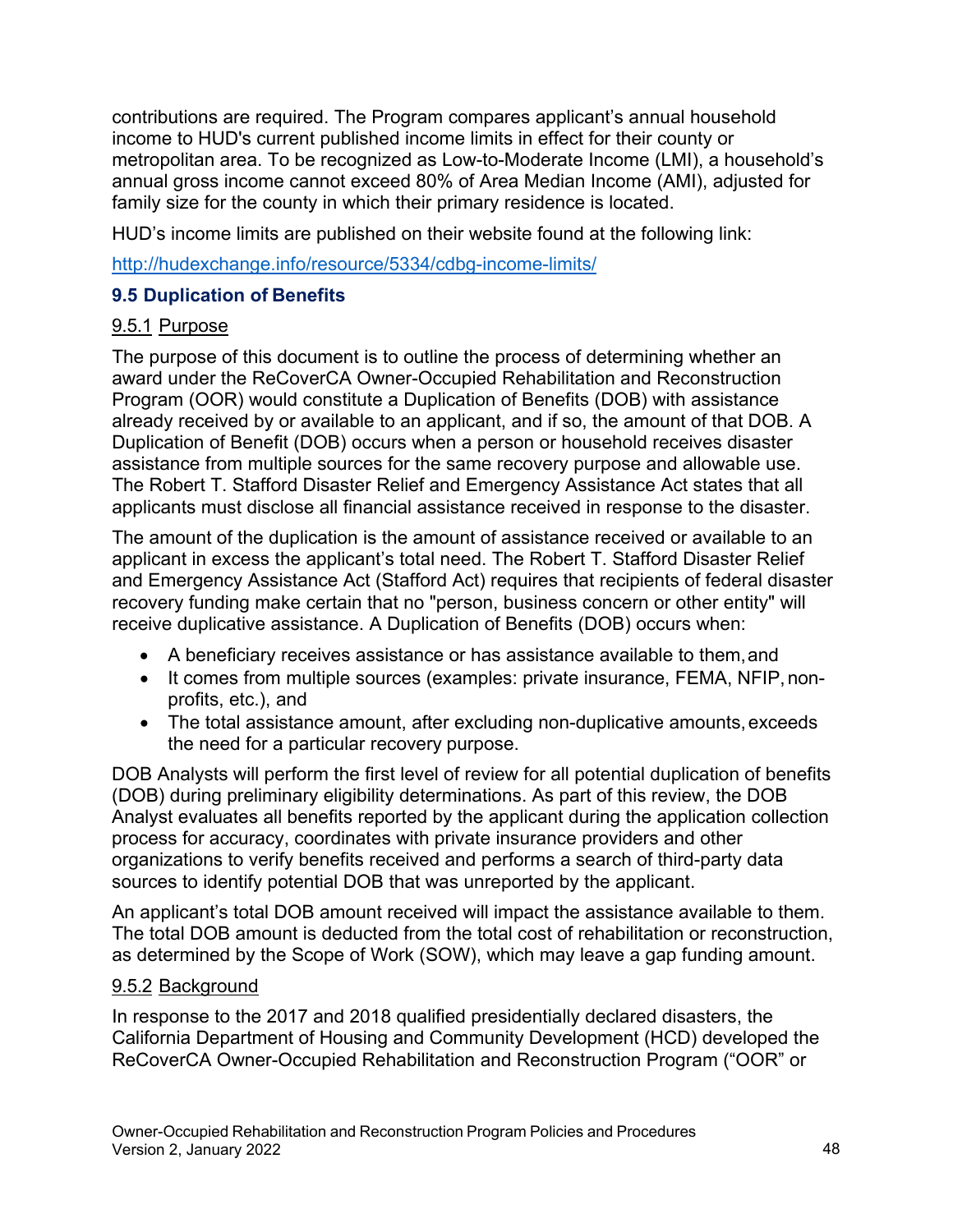"Program") to assist homeowners in the rehabilitation or reconstruction of their disasterdamaged homes.

The Program provides grants up to \$500,000 in gap funding to eligible applicants for 2017 and 2018 disasters.

 environmental review, then prepares an estimate of the cost to complete the To determine the award amount, the program conducts a Damage Assessment and an rehabilitation or reconstruction of the home using standard grade materials plus required green building standards. The grant award amount is then determined after subtracting the amount of duplicative assistance.

Assistance Survey available on the Program website at <u>https://ReCover.hcd.ca.gov/</u>, To apply for the program, homeowners must first complete the Disaster Housing homeowners are then invited to complete a grant application.

The Program offers two solutions to homeowners: Program-managed construction or homeowner-managed construction. A possible third solution, Reimbursement, may be made available at a future date.

Applicants are prioritized according to the location of the property, household income, and extent of damages. As a condition of funding, the homeowner is required to meet all requirements agreed to within the Grant Award including maintaining ownership and occupancy of the home as their primary residence for a period of 24 months after Program rehabilitation or construction is completed.

### 9.5.3 Definitions

• See Section 1 for Definitions

# 9.5.4 Responsibilities

The duplication of benefits process involves a two-tiered verification process:

# **DOB Analysis:**

The initial review is completed by the DOB analyst at which point the DOB analyst confirms all governmental datasets are searched (FEMA, SBA), private insurance, legal disaster-related settlements, and any other assistance types, then documents rejection of any reported assistance types considered by the program as non-duplicative, and documentation review completed completes the documentation review.

 If the DOB analyst is unable to confirm the total assistance received, the application shall be returned to the case manager for applicant correspondence, needed documentation, and necessary updates. Once all assistance is identified by the analyst, the findings are recorded within the system of record with applicable documentation uploaded. After the DOB Analyst has confirmed the total assistance received, the analyst submits to the DOB reviewer.

# **DOB Review:**

The secondary review is completed by the **DOB reviewer.** Within the secondary review, the DOB reviewer shall perform a review of all assistance types. Additionally, the DOB reviewer is responsible for confirming all assistance has been identified and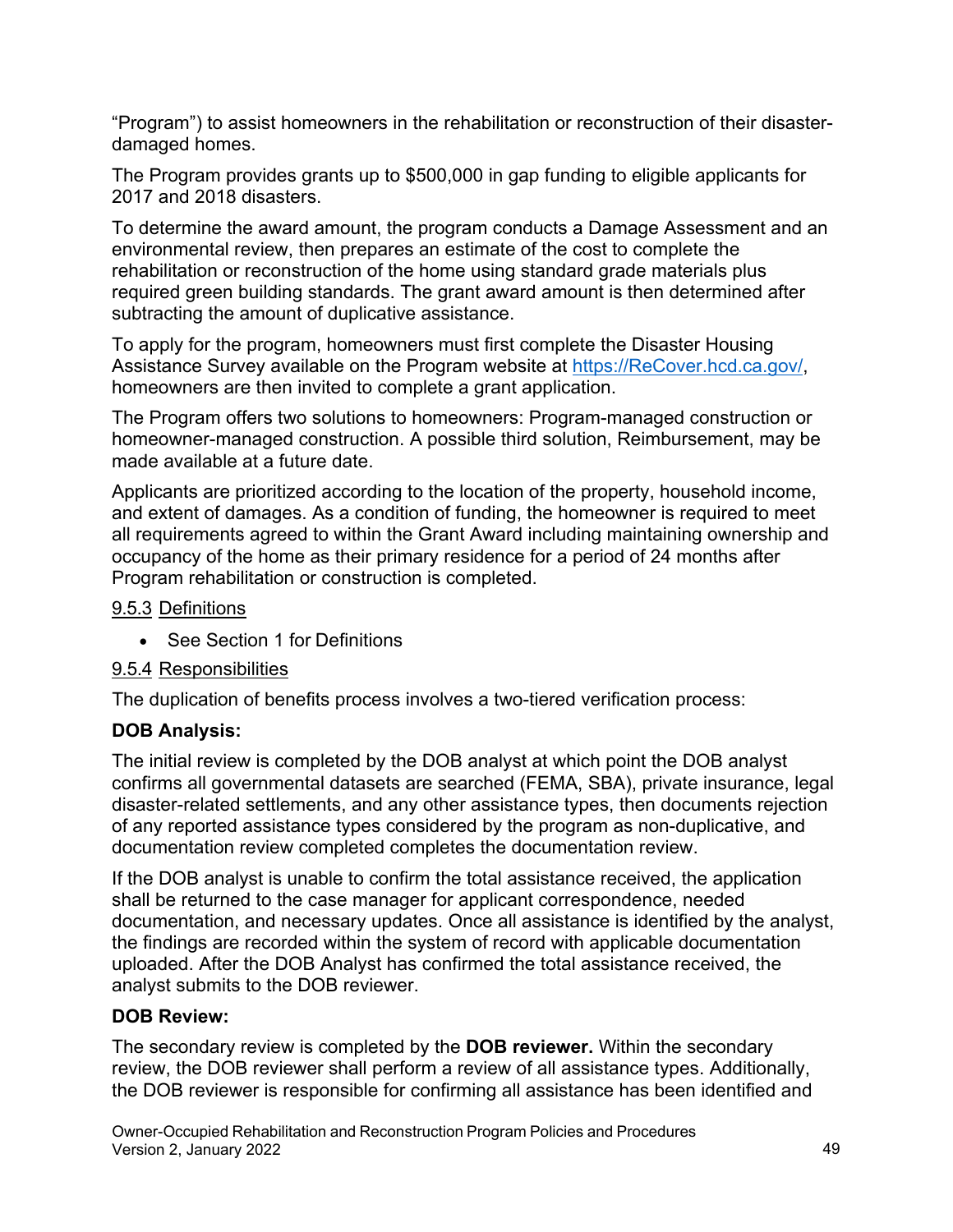accurately reflected within the system of record. If the DOB reviewer discovers any discrepancies with the supporting documentation from the analyst or additional assistance, the application is returned to the DOB analyst for updates. If the DOB reviewer validates that all assistance, documentation, and information is correctly entered in the system of record, the application is marked as "Review Complete" in eGrants. "Review Complete" signifies the completion of the DOB review process.

# 9.5.5 Regulatory Basis

The Duplication of Benefits Policy herein was developed in accordance with Section 312 of the Robert T. Stafford Disaster Assistance and Emergency Relief Act (42 U.S.C. 5155) as well as HUD Federal Register Notices 84 FR 28836 & 28846

Section 312(a) of the Stafford Act requires the Federal Government to assure that no person receiving Federal financial assistance receives funds for any part of a loss already paid by insurance or any other source. Section 312(c) makes any person receiving duplicative assistance is liable to the Federal Government for the duplicative amount and states that "the agency which provided the duplicative assistance shall collect [it] from the recipient when the head of such agency considers it to be in the best interest of the Federal Government" (42 USC 5155(c)). Additionally, Section 312(b) of the Act permits the payment of assistance to someone who is or may be entitled to future payments from insurance or another source "if such person agrees to repay all duplicative assistance to the agency providing the Federal assistance" (42 USC 5155(b)).

The Stafford Act directs administrators of Federal assistance to ensure that no person, business, or other entity will receive duplicative assistance and imposes liability to the extent that such assistance duplicates benefits available to the person for the same purpose from another source. The amount of the duplication is the amount of assistance provided in excess of need. The Stafford Act requires that recipients of federal disaster recovery funding make certain that no "person, business concern or other entity" will receive duplicative assistance.

A duplication occurs when a person, household, business, or other entity receives disaster assistance from multiple sources for the same recovery purpose, and the total assistance received for that purpose is more than the total need.

In accordance with the Stafford Act, the Program will use the following framework to ensure that any funds provided by the Program are non-duplicative:

- 1. Assess the applicant's total need for assistance prior to any assistancebeing provided,
- 2. Identify all assistance received or available,
- 3. Exclude non-duplicative assistance amounts,
- 4. Identify total DOB Amount,
- 5. Determine the maximum eligible award,
- 6. Determine the Program cap (if applicable), and
- 7. Determine a Final Program Award.
- 8. Reassess Unmet Need if necessary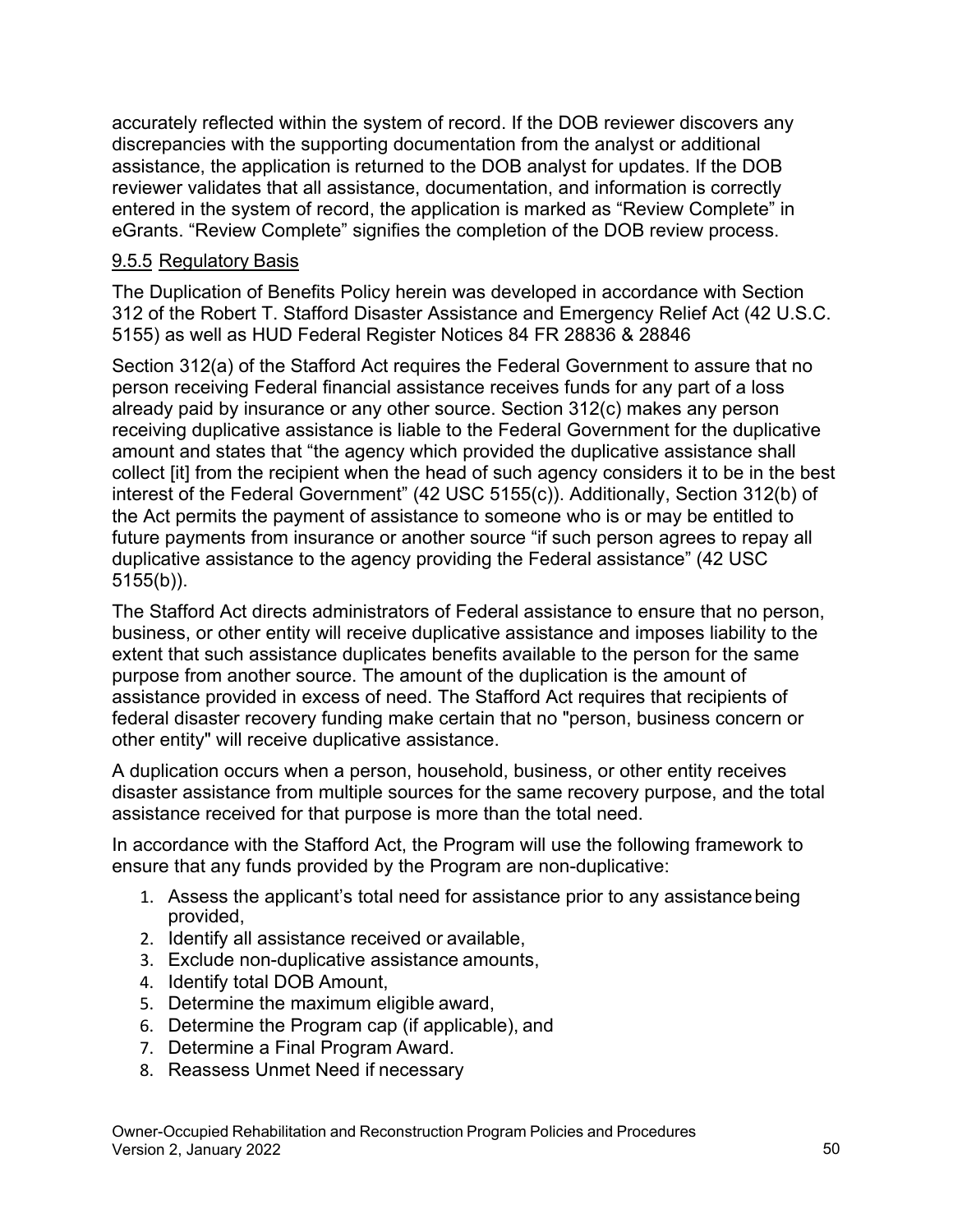applicant deemed ineligible for the program. The Program will conduct a duplication of benefits analysis prior to an award being made to an applicant. If it is later determined or revealed that the applicant has received additional assistance or did not disclose all assistance received, the award will be reduced or modified to account for the additional funds received. If the applicant knowingly did not disclose all provided assistance, the award can be rescinded, andthe

# 9.5.6 Calculating Total Assistance

#### a. Sources of Funding

Total assistance includes resources such as cash received, disaster-related lawsuit settlements, insurance proceeds, grants, and subsidized loans received by or available to an applicant, including awards under local, state, or federal programs, and from private or nonprofit charity organizations for damage and repair of the primary residence. At a minimum, each applicant will include a review of the following assistance types:

# *1. FEMA*

FEMA Individual Assistance (IA) may have been received by program applicants for home repairs. If the assistance received was FEMA IA for home repairs, the amount will be considered a DOB. FEMA IA will be determined and verified by the Program through the FEMA IA NEMIS database. If the applicant can document the FEMA IA amount received was for the purpose of home repair, the program will use the documentation provided by the applicant to adjust the FEMA IA amount. The documentation provided by the applicant must come from FEMA and reflect the applicant's name, damaged property address, and FEMA Registration Number.

#### *2. SBA*

 additional information regarding SBA loans. The Small Business Administration provides loans for home repairs and are considered a DOB for federally funded repair/reconstruction programs. If the applicant has executed loan documentation with the SBA and has legal control over the loan funds for home repairs, this amount may be considered a DOB. Please see Section 7.7 for

The full amount of the SBA loan available to the applicant for repair/replacement assistance will be included in the DOB calculation unless all or a portion of the loan is declined or cancelled. This is to allow applicants with open SBA loans or balances to close them and then not include any balances going forward. Often an applicant may have accepted an SBA loan but not used it or only used a portion that was advanced in hopes of repairing but then stopped realizing the loan was either insufficient or debt repayment became a hardship due to delays for additional assistance. Case managers may need to assist applicants in contacting the SBA to close their loans that remain open. An SBA loan is available when it is accepted, meaning that the borrower has signed a note or other loan document that allows the lender to advance loan proceeds and is not subsequently cancelled as provided for in 84 FR 28836 V.B.2.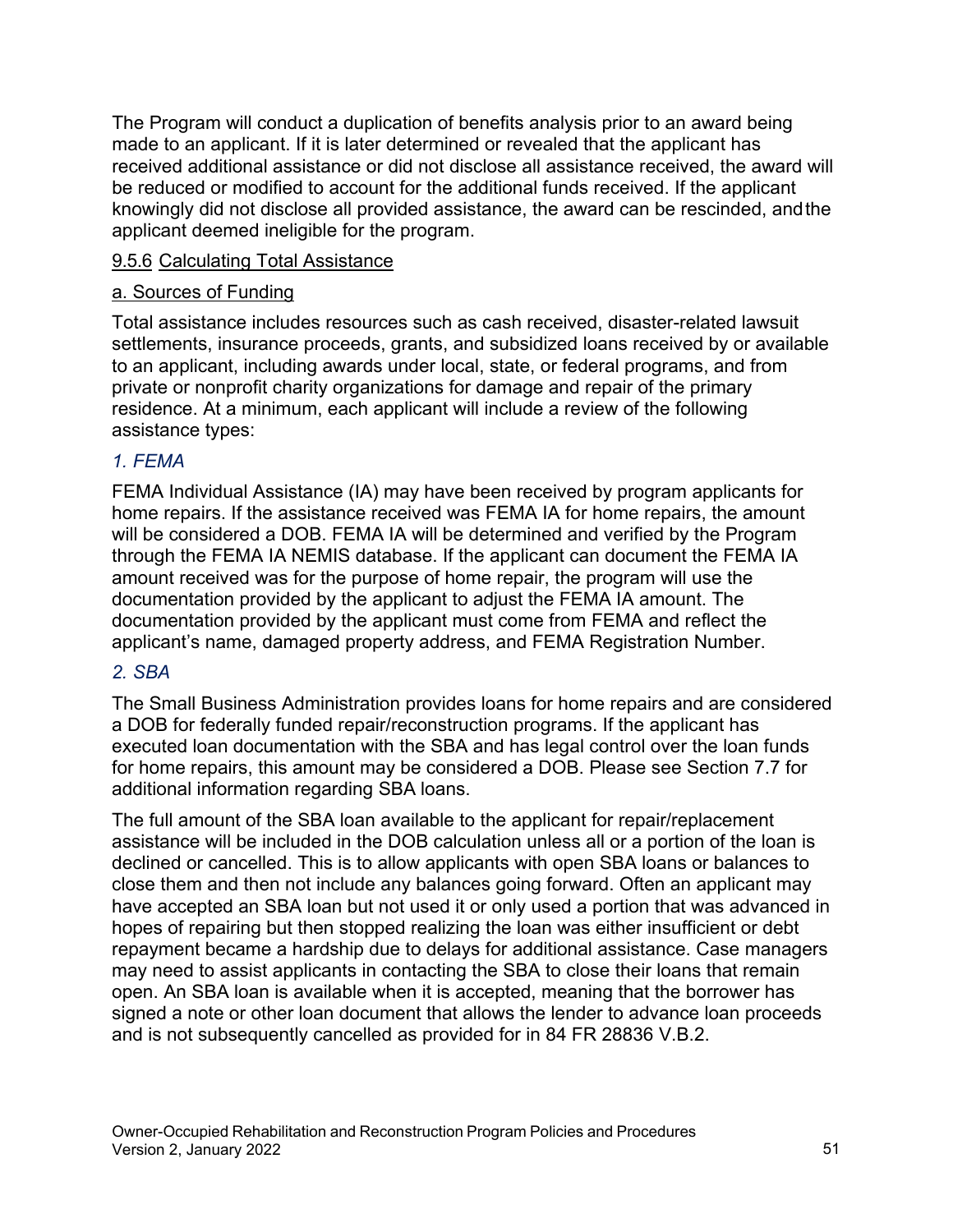# *3. Insurance*

All property insurance settlement amounts for loss to dwellings are considered a DOB. Private insurance includes, but is not limited to, homeowners, fire, wind and hail, National Flood Insurance Program (NFIP), Increased Cost of Compliance (ICC), and Additional Living Expense (ALE) coverages.

 expenses), if applicable. This documented amount will then be excluded from DOB However, if property insurance benefits are paid in a lump sum, the applicant must provide documentation for payments for contents and personal property, insurance proceeds for loss of buildings (detached garage), or other expenses (allowable living calculations.

A proof of loss statement with line-item detail is required to be submitted to the Program, to determine duplicative assistance. It is also determined that the line item for recoverable depreciation allowable amount in an insurance claim is deducted as a DOB, unless otherwise documented by the homeowner and the insurance company.

Insurance proceeds taken by a mortgage company as a forced mortgage payoff or paydown do not count as a duplication of benefits. Applicants are required to provide documentation to the Program that the mortgage payoff was not voluntary.

Insurance proceeds will be determined and verified by the Program by contacting the insurance company and verifying proceeds. If the Program is unable to obtain a response from the insurance company within three attempts to do so, the amount selfreported by the applicant will be used.

### *4. Lawsuit Settlements*

Funds received from the PG&E lawsuit settlement, are not considered DOB for the ReCoverCA program per HUD. Other Lawsuit settlement funds will be evaluated for DOB applicability as more information becomes available.

 in the legal action. All other legal fees that a homeowner may have paid out of any Legal fees that were paid in successfully obtaining insurance proceeds are offsets to the homeowner and are not deducted as part of their DOB. Please see Section 7.0 for additional information regarding offsets. Homeowners need to provide evidence of payment and a judgment or settlement document demonstrating homeowner's success disaster assistance proceeds are deducted as part of their DOB. Would be considered a duplication of benefits, if the funds were intended for the same purpose, repair, or reconstruction of the damaged residence.

# *5. Disaster Recovery Act Funding*

The Disaster Recovery Act (DRA) authorizes FEMA to provide hazard mitigation funding in areas that Fire Management Assistance Grants are awarded as a result of wildfire and windstorm disaster mitigation. If funds were received from FEMA, to provide hazard mitigation grant funding through the DRA, these funds are considered a DOB.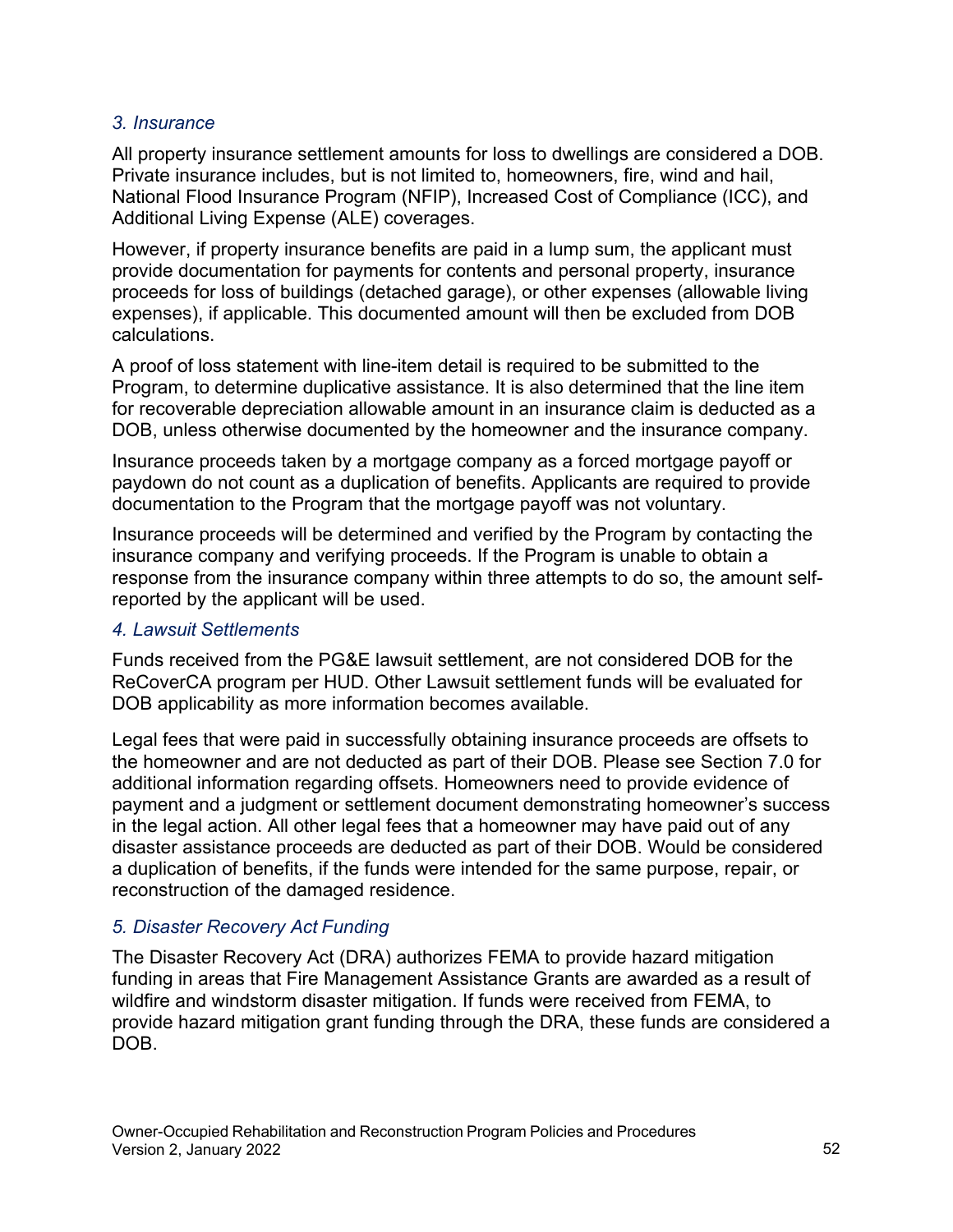# *6. Other Funding*

Any funding received for the same purpose of the grant funding must be disclosed by the applicant, accounted for, and evaluated by the Program for DOB. For example, funding provided by a non-profit organization to assist applicants in repairing or reconstructing their home must be reported in the application process and verified by the Program. The Program will only be able to determine whether these sources are duplicative and verify their amounts based on disclosure and information provided by the applicant.

# *7. In-Kind Donations*

 In-kind donations are non-cash contributions, such as donations of professional is not counted as a duplicative amount, but rather may be subtracted from the services, use of construction equipment, or contributions of building materials that the applicant may have received for their recovery efforts and can still serve the needs of the CDBG-DR repair scope and requirements. The value of qualified in-kind donations applicant's total need amount due to those donations lowering the applicant's unmet need entering the program. Contributions of materials or labor for non-eligible repair items will not be subtracted from the applicant's total repair need.

# b. Sources Not Considered as Assistance

Total assistance does not include thefollowing:

- 1. Personal assets: checking or savings, excluding the insurance proceeds and/or disaster assistance for repairs deposited into the applicant's account.
- 2. Retirement accounts
- 3. Credit cards or lines of credit
- 4. Commercial and/or Private loans
- 5. Temporary housing
- 6. Fire Victim Trust compensation payments or settlements (PG&E Settlement)
- 7. Social Services Block Grant (SSBG) funding
- 8. CalHome Program loans used for a Disaster Response and Recovery Act of 2018 (DRRA) Qualifying Disaster<sup>[1](#page-52-0)</sup> See Section 9.5.14 for additional details.
- 9. Any other sources considered non-duplicative or for a different purpose as defined by the Program

# 9.5.7 Availability of Resources Included in Total Assistance:

 when calculating assistance, not just funds received. The applicable Federal Register Federal regulations require the program to consider all funds "available" to applicants Notice (84 FR 28836) states that funds are "available" to an applicant if they (1) would have received them by acting in a reasonable manner, or in other words, by taking the same practical steps toward funding recovery as would disaster survivors faced with the same situation but not eligible to receive CDBG-DR assistance; or (2) has received the assistance and has legal control over it. Available assistance includes reasonably

<span id="page-52-0"></span> $^1$  For DRRA Qualifying Disasters, FEMA has advised that a loan is not a prohibited duplication of benefits under section 312(b)(4)(C) of the Stafford Act, as amended by section 1210 of the DRRA, provided that all Federal assistance is used toward a loss suffered as a result of a major disaster or emergency.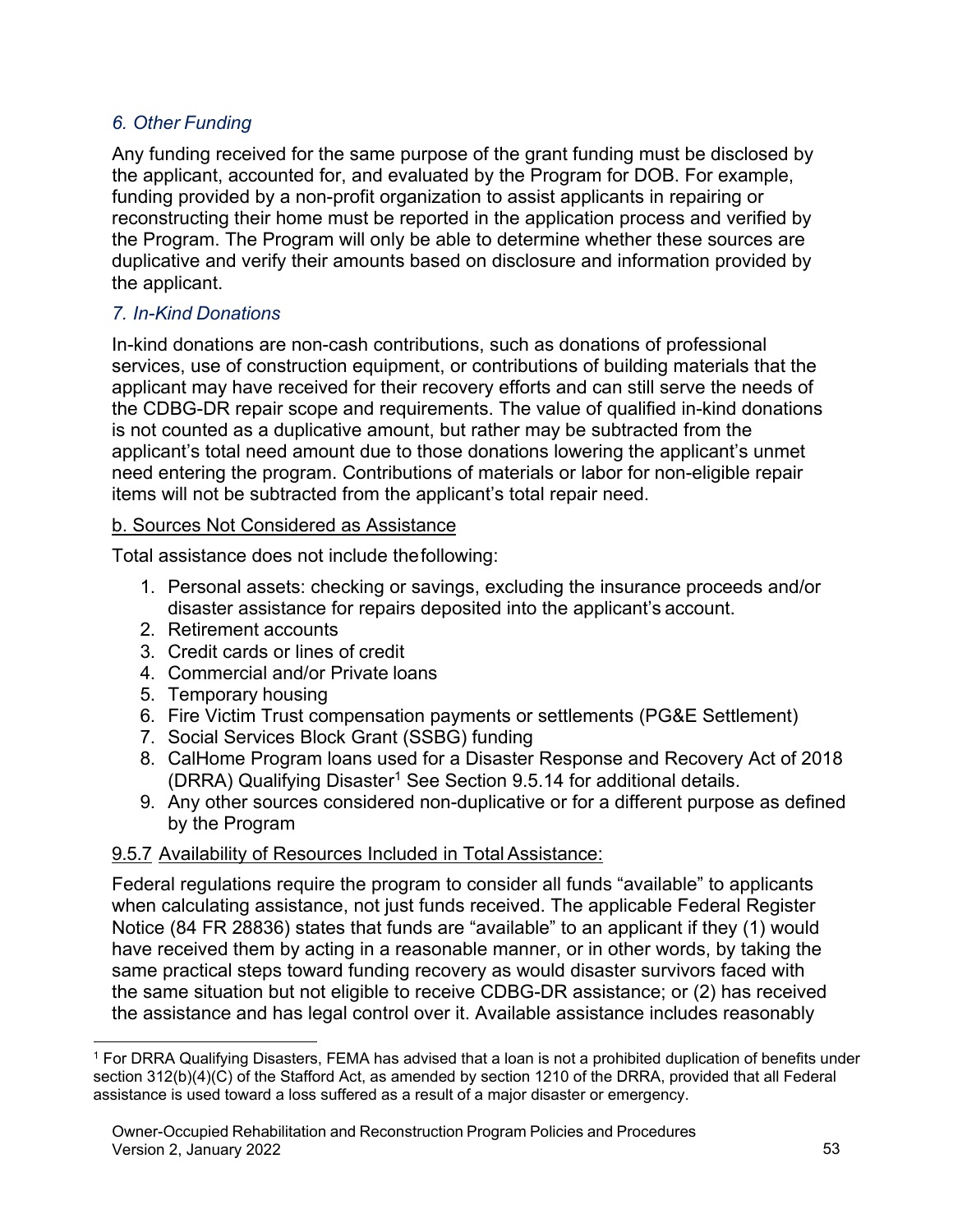anticipated assistance that has been awarded and accepted but has not yet been received. Applicants are expected to seek insurance or other assistance to which they are legally entitled and to behave reasonably when negotiating payments to which they may be entitled.

# a. Non-Duplicative Assistance and Offsets

 housing repair or reconstruction. Therefore, there are types of assistance received by Not all assistance received by an applicant is considered a duplication of benefit for an applicant which will not constitute a duplication of benefits, referred to as nonduplicative or offsets.

 that was: provided for a different purpose; provided for the same purpose (eligible The Program will allow for reductions of duplication of benefit totals if the applicant can prove that the use or control of the funds meet certain criteria. In accordance with 84 FR 28336, the Program may exclude for duplication of benefits purposes "assistance activity), but for a different, allowable use (cost); not available to the applicant; a private loan not guaranteed by SBA; or any other asset or line of credit available to the applicant." 84 FR 28336 also states that declined or cancelled subsidized loans (loans other than private loans) are not a DOB. Each of these categories is further described below.

# 9.5.8 Funds Provided for a Different Purpose:

 general, non-specific purpose (e.g., "disaster relief/recovery") and not used for the generally receive assistance: (1) replacement housing; (2) repair assistance; or (3) interim (temporary housing). Any assistance provided for a different purpose than the CDBG-DR eligible activity, or a same purpose must be excluded from total assistance when calculating the amount of the DOB. The Federal Register defines three general categories for which homeowners

# <u>9.5.9 Funds for the Same Purpose but for a Different Allowable Use</u>

Funds received for the same purpose as funds provided under the OOR Program but were used by the Applicant for a different allowable use may be excluded from the final award calculation. In some instances, funds provided for the same general purpose (e.g., rehabilitation of a home) as the CDBG-DR funds, would have been used by the Applicant for a different source-allowable use. In these circumstances, if the Applicant can document that the funds received were used for a different but eligible use, then the funds are not duplicative. Eligible forms of documentation may include but are not limited to receipts or paid invoices, demonstrating that funding was spent on a different eligible use. The Program will review documentation submitted on a case-by-case basis.

### 9.5.10 Funds not Available to the Applicant

Funds that are not available to an applicant may also be excluded from the final award calculation. Funds are not available to the person or entity if the person does not have legal control of the funds when they are received and are used for a non-duplicative purpose. For example, if a homeowner's mortgage requires any insurance proceeds to be applied to reduce the loan balance, then the bank/mortgage holder (not the homeowner) has legal control over those funds. Therefore, the homeowner is legally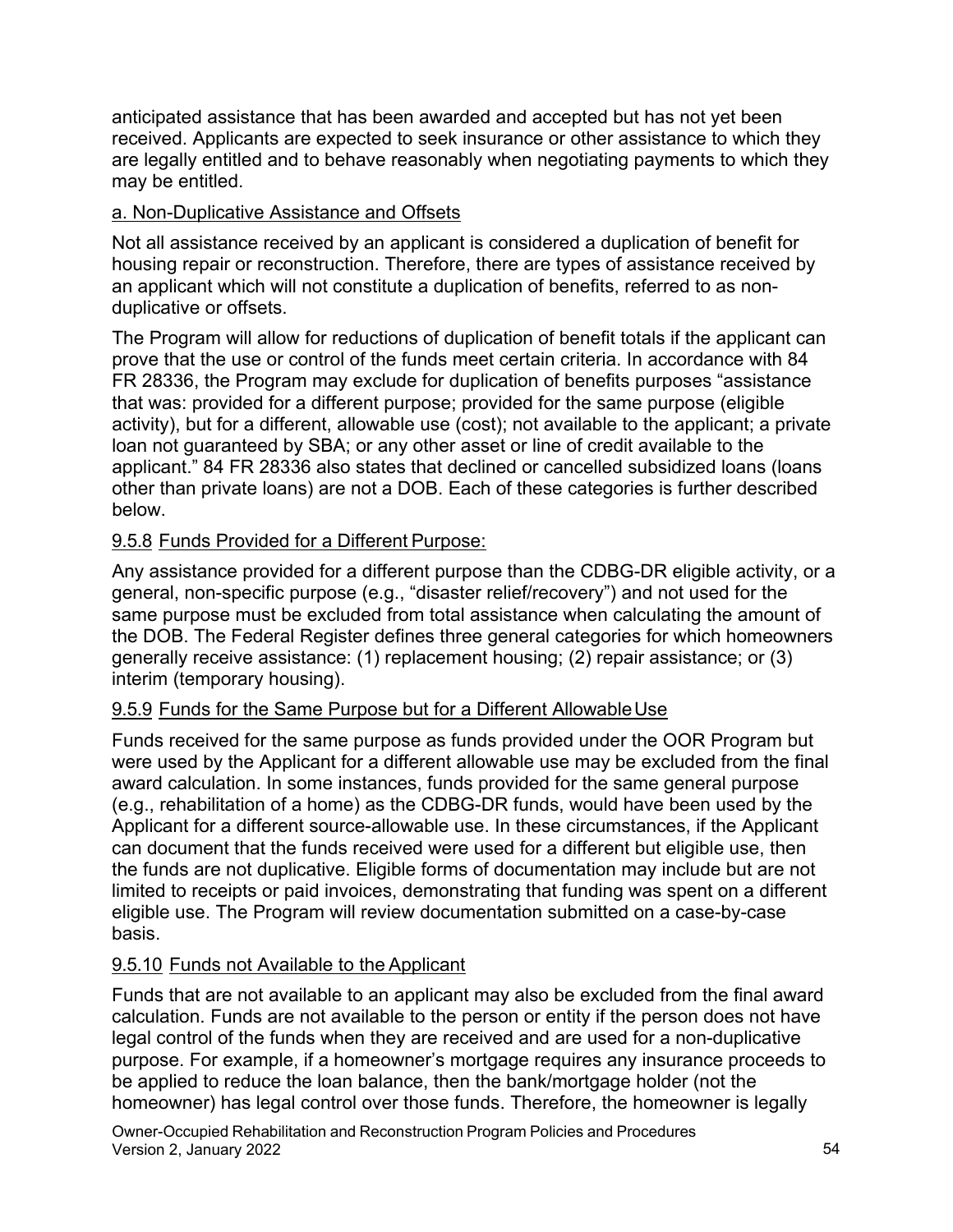obligated to use insurance proceeds for that purpose and does not have a choice in using them for any other purpose, such as to repair or reconstruct the house. Under these circumstances, insurance proceeds do not reduce assistance eligibility.

Conversely, if a disaster-affected homeowner chooses to apply insurance proceeds to reduce an existing mortgage, or requests that the lender demand payment, insurance proceeds may reduce the amount of disaster assistance eligibility. In addition, if a mortgage requires insurance proceeds to be used for the repairing of the property, those proceeds must be considered as assistance for that purpose. A homeowner does not need to possess cash assistance to be considered as being in legal control over receiving benefits for a particular purpose.

#### <u>9.5.11</u> Private Loans

 provides assistance after a major disaster or emergency), private loans not guaranteed Unlike SBA loans (or any other subsidized loan or Federal loan guarantee program that by SBA need not be considered duplicative assistance. Private loans are loans that are not provided by or guaranteed by a governmental entity, and that require the applicant to repay the full amount of the loan under typical commercial lending terms. Since private loans are not provided under a government program, they do not need to be considered as potentially duplicative assistance.

#### 9.5.12 Other Assets or Lines of Credit

Other assets or lines of credit available to a homeowner or a business owner need not be included in the award calculation. This includes, but is not limited to checking or savings accounts, stocks, bonds, mutual funds, pension or retirement benefits, credit cards, mortgages or lines of credit, and life insurance. Please note that these items may be held in the name of an individual or in the name of a business.

#### 9.5.13 Declined or Cancelled Subsidized Loans

Declined loan amounts are loan amounts that were approved or offered by a lender in response to a loan application, but were turned down by the applicant, meaning the applicant never signed loan documents to receive the loan proceeds. Declined subsidized loans are not to be included in the calculation of DOB. The Program will attempt to verify declined loan amounts using third-party data or from correspondence from the lender. If it cannot be ascertained whether or not the applicant declined the loan, the loan may still be excluded from DOB calculation if the applicant provides a written certification stating that the applicant did not accept the subsidized loan.

 agreement by both parties to cancel the undisbursed portion of the loan, or expiration of applicant; or a legally binding agreement between HCD and the applicant that indicates actions to reinstate the loan or draw any additional undisbursed loan amounts. Cancelled loans are loans (or portions of loans) that were initially accepted, but for a variety of reasons, all or a portion of the loan amount was not disbursed and is no longer available to the applicant. The cancelled loan amount is the amount that is no longer available. The loan cancellation may be due to default of the borrower, the term for which the loan was available for disbursement. To document that a subsidized loan is cancelled, the applicant must provide either: written communication from the lender confirming the loan is cancelled and no longer available to the the period of availability of the loan has passed and the applicant agrees not to take Owner-Occupied Rehabilitation and Reconstruction Program Policies and Procedures Version 2, January 2022 55 and the state of the state of the state of the state of the state of the state of the state of the state of the state of the state of the state of the state of the state of the state of the state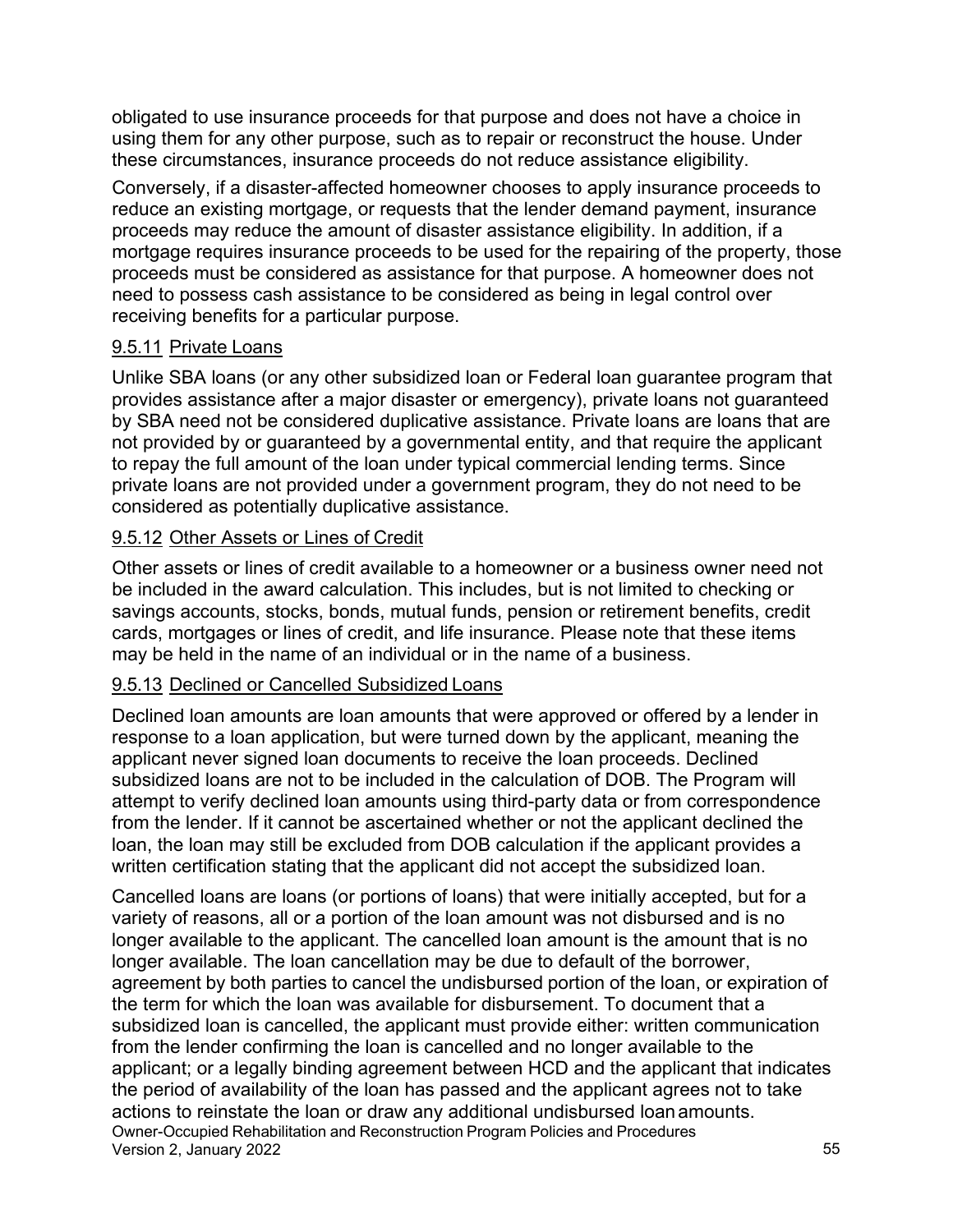**NOTE:** Only the accepted amount of the cancelled loan will be considered a DOB.

# 9.5.14 Treatment of Subsidized Loans per DRRA Amendments

The Disaster Recovery Reform Act (DDRA) of 2018 modified the treatment of subsidized loans under the Stafford Act for disasters declared **between January 1, 2016 and December 31, 2021**, so that when certain conditions are met, the loans are no longer a DOB.

For subsidized loans made in response to DRRA Qualifying Disasters, accepted but undisbursed loan amounts (e.g., accepted but undisbursed SBA loan amounts) are not considered a DOB.

DRRA amendments also allow for individuals to be reimbursed for some costs of CDBG-DR eligible activities that were paid with subsidized loans if it can be proven that all federal assistance was used toward a loss suffered as a result of the major disaster or emergency. If the subsidized loan was used to carry out a CDBG-DR eligible activity that addressed a loss suffered as a result of a major disaster or emergency, HUD considers reimbursement of eligible costs paid with that loan to be used toward a loss suffered as a result of the major disaster or emergency. If an applicant falls under this provision, refer to section [V.B.2\(iii\) of 84 FR 28836 f](https://www.govinfo.gov/content/pkg/FR-2019-06-20/pdf/2019-13147.pdf)or a list of conditions to be met.

# 9.5.15 Other Adjustments and Offsetting Amounts

In some cases, when an applicant can demonstrate that they used the funds for a different allowable use, this would allow for an adjustment or offset to DOB. These offsets apply to non-FEMA funding sources only. Applicants must provide documentation for allowable activities to offset potential duplication of benefit:

- otherwise be eligible • **No Receipts Provided:** If the applicant is unable to provide receipts as required in this policy to demonstrate other, unrelated uses of funds already received, the full amount of housing repair and/or replacement assistance previously received must be deducted from the amount of funding for which the applicant would
- the applicant would otherwise be eligible. • **Partial Receipts Provided:** If partial receipts are provided by the applicant documenting that only a portion of the housing repair and/or replacement assistance previously received was used as intended, the amount receivednot supported by receipts must be deducted from the amount of funding for which
- award amount for which the applicant is eligible. • **All Receipts Provided:** If receipts are provided by the applicant documenting that the full amount of housing repair and/or replacement assistancepreviously received was used as intended, and as required in this policy to demonstrate other, unrelated uses of funds already received, no deduction is made from the

# a. Offsetting Activities

# *1. Temporary Housing Assistance:*

Allowable activities are temporary housing such as dwelling rent, hotel stays, RVrelated expenses, and applicable utilities that occurred because of temporary displacement from the primary residence due to the disaster. Eligible temporary

Owner-Occupied Rehabilitation and Reconstruction Program Policies and Procedures Version 2, January 2022 56 and the state of the state of the state of the state of the state of the state of the state of the state of the state of the state of the state of the state of the state of the state of the state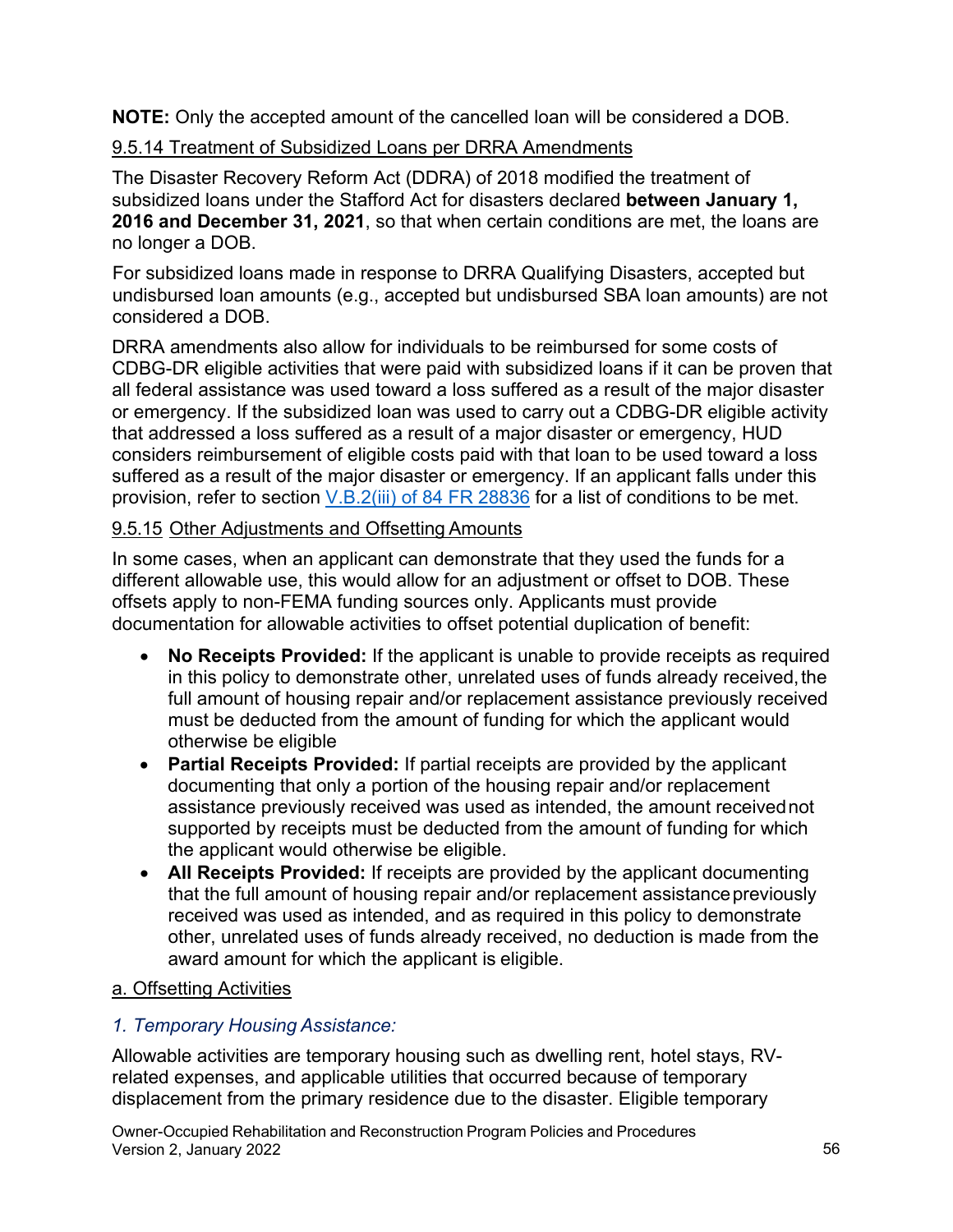displacement is from the time of the event until the date of the verification letter. Evacuation costs are not eligible for duplication of benefits offset.

Temporary housing expenses can offset the potential duplication of benefits amount. When a homeowner receives insurance funds as compensation for the loss of their home as a result of the disaster and those funds, where not explicitly restricted by insurance for use towards interim housing, are used for interim housing costs, (e.g., buying a trailer to live in, on-site, until their home could be rebuilt) those funds are not counted as DOB as those funds are funds for a different purpose under HUD's duplication of benefits requirements.

# *2. Temporary Housing Expenses*

Insurance funds and other non-FEMA benefits received in lump sum (non-itemized) and spent by an applicant on temporary housing expenses from the date of the disaster, which can be documented by the Program, can be deducted from the DOB total. If sufficient documentation for these expenses is provided the DOB will be reduced by that amount.

Eligible Temporary Housing Offset Expenses may include but are not limited to:

- • Non-Luxury personally owned Recreational Vehicle (RV) or Vehicle  $\circ$  (Capped at \$40,000 and receipt/bill of sale required)
- Trailer Rental or Purchase
- RV or Trailer Park Rent
- Dwelling Unit Rent
- Hotel or Short-Term Rentals
- Temporary Housing-Related Utilities
- Other Temporary Housing Arrangements on a case-by-cases basisreview

Documentation required for temporary housing offsets can include, but are not limited to:

- Non-Luxury Vehicle or Recreational Vehicle Receipts or Title (ifapplicable)
- Trailer Rental or Purchase Receipts or Title (if applicable)
- Hotel or Short-Term Rental Receipts
- Dwelling Unit Lease or Rental Agreements
- • Proof of Payment for Other Temporary Living Arrangements includingbank statements or credit card purchases
- Temporary Housing Expense Self Affidavit for up to 60 days

Food and other personal items are ineligible for DOB offsets.

# *3. Repair Costs:*

Applicants may have begun rehabilitating or reconstructing their damaged residence with funding received from insurance, SBA and/or FEMA. Inspections completed by the Program will be used to determine value of completed repairs which may be used to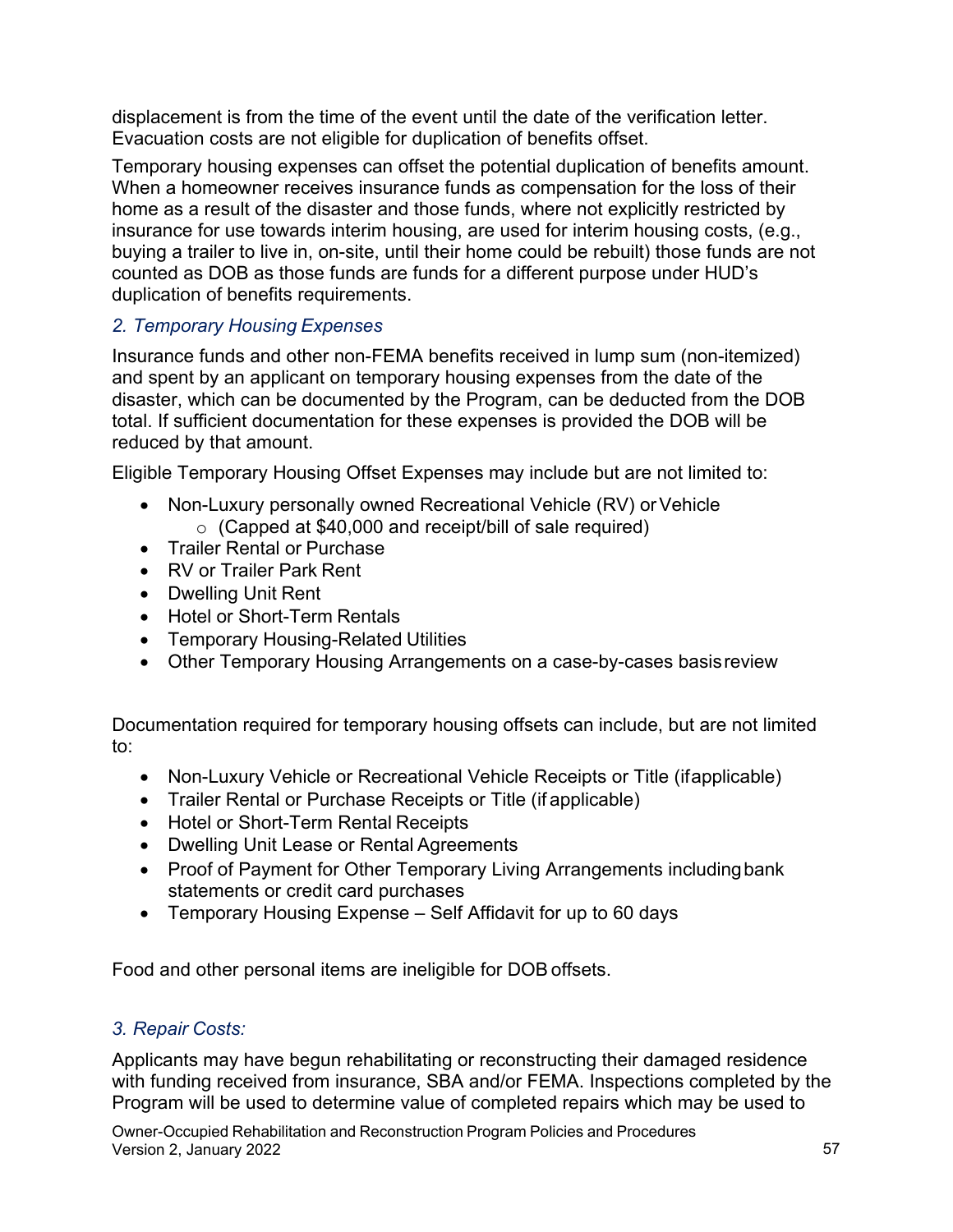offset an applicant's DOB. Additionally, any qualified temporary stabilization expenses that cannot be verified by a current on-site estimation will be considered on a case-bycase basis with proof of documentation such as receipts.

# *4. Theft, Vandalism, or Contractor Fraud:*

If an applicant was a victim of theft, vandalism, or contractor fraud, the amount paid for the materials or for work or to the contractor may be excluded from duplication of benefit if properly documented. The applicant would have had to have filed a formal complaint with a government authority (e.g., a consumer protection agency or police department) setting forth in detail the cause and amount of fraud in sufficient form to be verifiable and affirmed through enforcement follow-up.

Scenarios that may result in a reduction of DOB include:

- The contractor or workers were paid, but no work wasperformed.
- • The contractor or workers were paid, but only partial work was performed, and the work was never completed.
- standard or shoddy and must be corrected. • The contractor or workers were paid and did perform the work, but it is sub-
- delivered to the home, used in the home, or disappeared from the work site. • The homeowner paid the contractor or workers for materials that werenever
- the property by a contractor, workers, or others engaging in theft. • The homeowner procured materials that were onsite, and they were stolen from
- Materials on the worksite were vandalized.
- Installed materials (i.e., completed work) were vandalized.
- $\bullet$ Installed materials may have been stolen from homes.

 provide scope to cover the completion of the applicant's home repairs. This procedure is intended to assist homeowners who have experienced any of the scenarios described above or any similar scenario not listed by providing relief related to lost money that would otherwise be considered a duplication of benefit. The homeowner must prove any contractor fraud, bad workmanship, vandalism, or theft. If proven, the homeowner's duplication of benefit can be reduced, and the program can

Homeowners will have to prove that they have filed a formal complaint with law enforcement, the California Contractor's Licensing Board, or the Attorney General or that they have filed a civil action in a California court. The intent of the contractor-fraud policy and procedure is to take into account all relevant evidence a homeowner can provide to make a reasonable determination of whether the duplication of benefit amount should be reduced. It is a totality of circumstances that will support this justification.

A homeowner's engagement or indication that he or she will be engaging in litigation related to the fraud, workmanship, vandalism, or theft does not preclude the applicant from obtaining a duplication of benefit reduction. The applicant will sign a subrogation agreement at grant execution that requires the applicant to return any portion of funds that he or she may later receive related exclusively to repairs of the home for which the program may provide. Therefore, the existence of a lawsuit is not grounds for denying this DOB reduction analysis.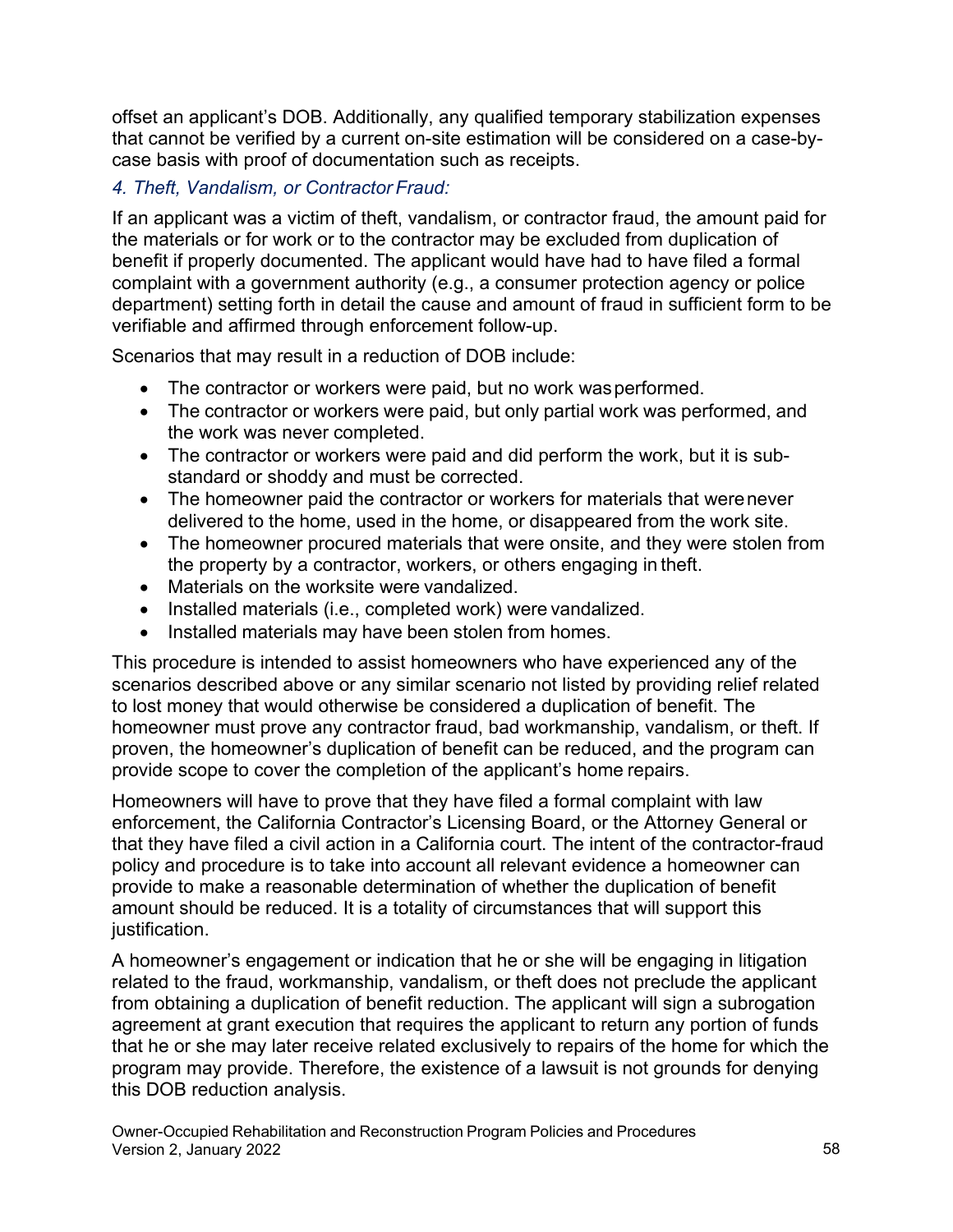The first step in this process is for the program to collect some basic information from the homeowner. This information will be filled into the Contractor Fraud/Theft/Vandalism Example worksheet.

- Name of the contractor(s) or workers to whom funds were paid
- Amount paid to each contractor or worker alleged to have stolen funds, failed to complete work that had been paid for, or completed shoddy work that must be re-done
- If theft or vandalism, the date on which the theft or vandalism ofmaterials/work occurred
- The name of any police department, regulatory agency, or court with which a formal complaint was filed
- • The date the formal complaint was filed and the item or case number of the report
- Brief description of the alleged incidents

 To demonstrate contractor or builder fraud and/or theft or vandalism for consideration of a duplication of benefit reduction, the applicant must provide the following:

- Contractor Fraud:
	- property or evidence of payment(s) made to contractor or builder o Either a contract with a contractor to perform repairs to the damaged demonstrating the attempt to repair damaged property as well as proof that the rebuilding and/or repairs were not completed.
		- invoices, or paid receipts. Bank statements or credit card **Proof of payment can be in the form of canceled checks, paid** statements that contain proof of payment through checks or other means of electronic transfer may also be used.
	- o Evidence that a formal complaint was filed against the contractor or builder accused of fraudulent practices with the proper lawenforcement officials or a state regulatory agency or court (civil complaints)
		- Complaint must have been filed within 1 year of the discovery of the fraudulent activity of the contractor/builder. The applicant must provide the case or item number or report number and the name of the law enforcement or regulatory agency with which it was filed. If a civil action was filed, the applicant must provide the name of the court where the action was filed and the docket number of the case.
- Theft or Vandalism:
	- applicant's damaged home was stolen or vandalized o Proof (i.e., paid receipts, photos, filed complaint) that property ofthe
		- statements or credit card statements is also required. Proof of payment such as a canceled check, receipts, bank
	- o Evidence that a formal complaint of theft or vandalism was filed with the proper law enforcement officials or a state regulatory agency or court (civil complaints).
		- The applicant will also be expected to provide the case or item number or report number and the name of the law enforcement or regulatory agency with which it was filed.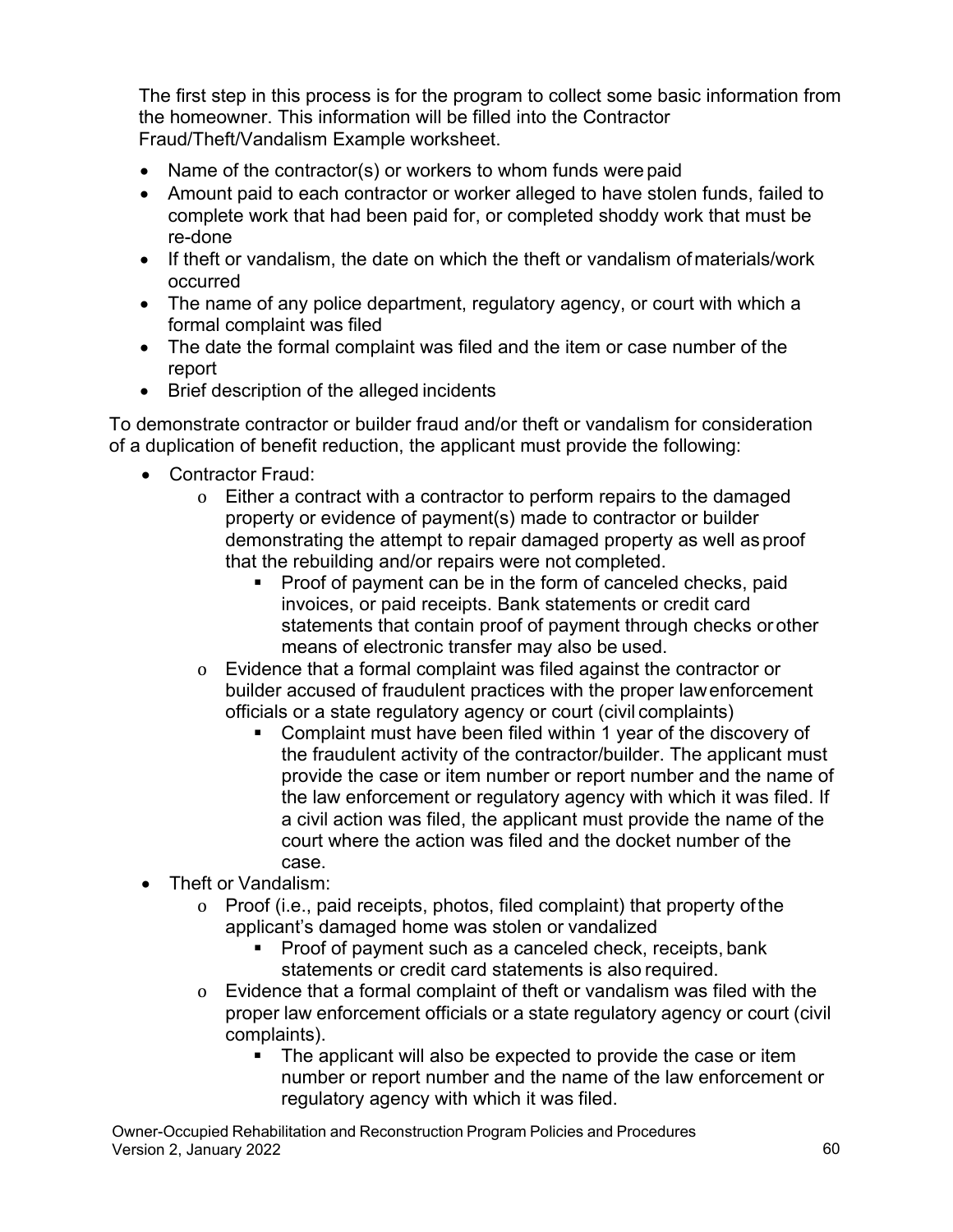# *5. Mortgage Forced Payment (involuntary payoff/paydown):*

 not release the insurance proceeds. If an applicant's mortgage company placed a force payment on insurance proceeds, the insurance amount paid to satisfy a force payment is not a duplication of benefit.The applicant would have to provide the document proving that the mortgage company did

#### *6.* Legal Fees:

Legal fees that were paid in successfully obtaining insurance proceeds will be credited to the applicant and will not be deducted as part of the applicant's duplication of benefits. Applicants will need to provide evidence of payment.

#### *7. Tax Filing:*

Tax filings related to losses to the home do not affect funding assistance awards and are not considered duplication of benefits. Applicants should consult their personal tax advisor about any tax-related matter.

#### 9.5.16 Repayment of Excess DOB

Section 312(b)(1) of the Stafford Act requires grantees to ensure that applicants agree to repay all duplicative assistance to the agency providing that Federal assistance. To address any potential DOB, each applicant must also enter into an agreement (subrogation agreement or similar document) with the CDBG-DR grantee to repay any assistance later received for the same purpose for which the CDBG-DR funds were provided.

 items associated with repair, reconstruction, or relocation, such as appliances that the Any assistance determined to be duplicative must be deducted from the Program's calculation of the applicant's total award prior to awarding assistance. The Program will reduce applicant awards through a reduced scope of work (award) for non-essential applicant is able to fund on their own.

 resolve the excess DOB within thirty (30) days after the document was sent by Applicants who cannot resolve the excess DOB within those thirty (30) days will not be In some instances, there may be duplication of benefit in excess of the amount which may be reasonably deducted from the applicant's award via reduced scope of work. In these instances, the applicant is considered to have excess duplication of benefits. Applicants with excess DOB will be notified by their case manager. Applicants must providing the Program with a cashier's check for the full amount of the excess DOB. eligible for assistance under the Program.

Applicants deemed ineligible for failure to resolve excess DOB will be mailed an Ineligibility Determination letter. The Ineligibility Determination letter notifies the applicant of the reason for ineligibility and outlines the process to appeal the decision.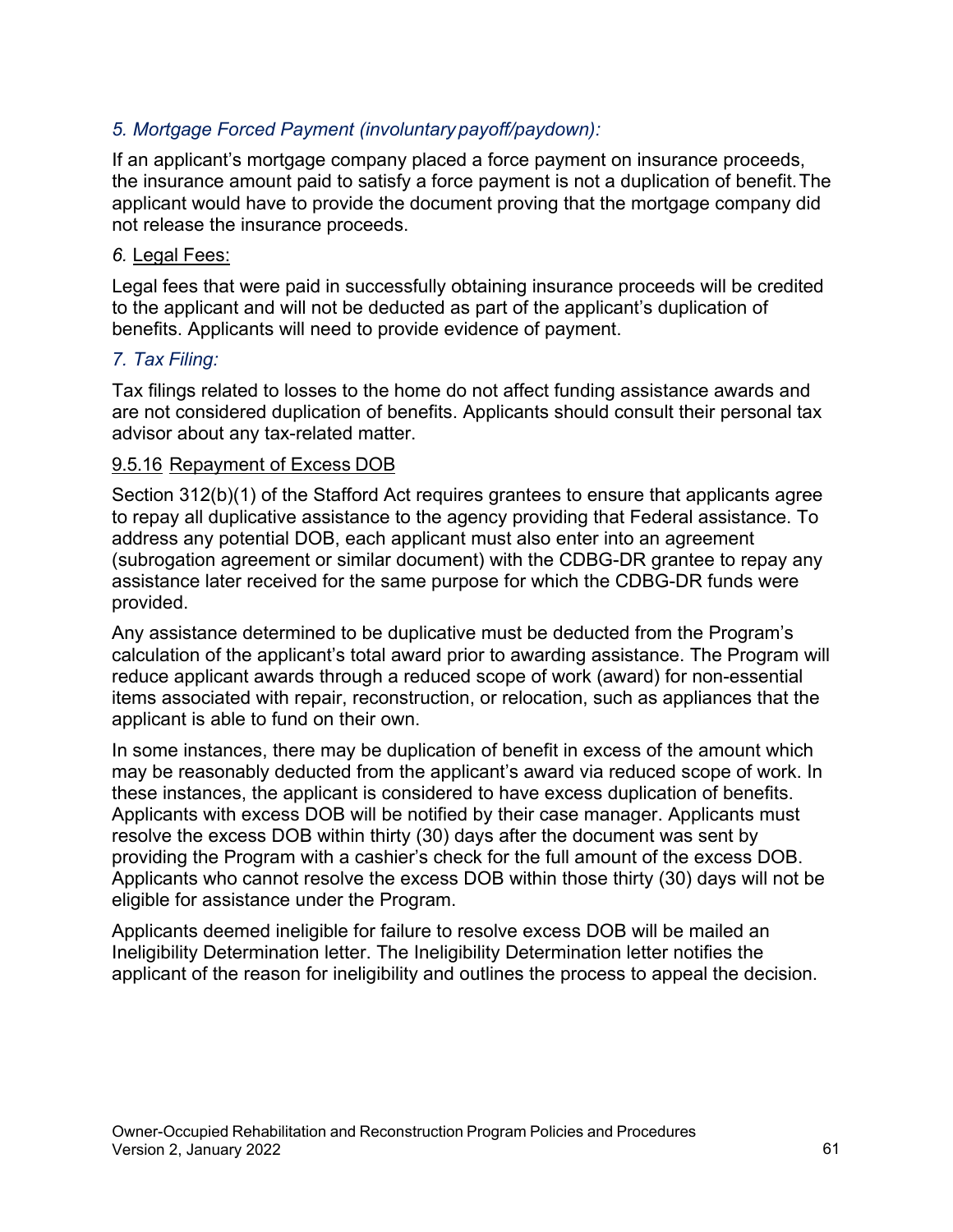| 9.5.17 Sample DOB Calculation |
|-------------------------------|
|-------------------------------|

| <b>DOB Calculation Step</b>                                                                                                                                                                                                                                                                                                                                                                                                                                                                                                                                                                                      | <b>Example Given</b>                                                                                                                    |
|------------------------------------------------------------------------------------------------------------------------------------------------------------------------------------------------------------------------------------------------------------------------------------------------------------------------------------------------------------------------------------------------------------------------------------------------------------------------------------------------------------------------------------------------------------------------------------------------------------------|-----------------------------------------------------------------------------------------------------------------------------------------|
| 1. Identify Applicant's Total Need                                                                                                                                                                                                                                                                                                                                                                                                                                                                                                                                                                               | \$250k                                                                                                                                  |
| 2. Identify Total Assistance                                                                                                                                                                                                                                                                                                                                                                                                                                                                                                                                                                                     | FEMA \$25k<br>+ Insurance \$75k<br>+ SBA<br>+Charity<br>+Lawsuit Settlements<br>= \$100,000 total DOB                                   |
| 3. Identify Non-Duplicative Amounts                                                                                                                                                                                                                                                                                                                                                                                                                                                                                                                                                                              |                                                                                                                                         |
| <b>Examples of Non-Duplicative Amounts:</b><br>Amounts used for a different purpose, or<br>$\bullet$<br>same purpose, different allowable use<br>Declined and cancelled subsidized loan<br>balances<br>Subsidized loan amounts that were used<br>specifically toward a loss suffered as a result<br>of the major disaster or emergency (per the<br>DRRA)<br>Assistance received for the same purpose as<br>the CDBG-DR Grant can be offset by<br>expenses incurred by the property owner if<br>they are verifiable receipts, invoices, pictures,<br>and other relevant documentation confirming<br>the expenses. | Insurance \$15k for<br>landscaping<br>+ Insurance 25k building<br>foundation<br>+ Declined subsidized loans<br>+Offsets<br>$=$ \$40,000 |
| 4. Identify Total DOB Amount (Line 2 minus Line 3)                                                                                                                                                                                                                                                                                                                                                                                                                                                                                                                                                               | \$60k                                                                                                                                   |
| 5. Calculate Maximum Award (Line 1 minus Line 4)                                                                                                                                                                                                                                                                                                                                                                                                                                                                                                                                                                 | \$190k                                                                                                                                  |
| 6. Program Award Cap (if applicable)                                                                                                                                                                                                                                                                                                                                                                                                                                                                                                                                                                             | \$500k                                                                                                                                  |
| 7. Final Award                                                                                                                                                                                                                                                                                                                                                                                                                                                                                                                                                                                                   | \$190k                                                                                                                                  |
| (Amount in line 5, up to the program cap amount in line<br>6. The award amount is the program cap amount if<br>amount in line 5 is greater than the amount in line 6.)                                                                                                                                                                                                                                                                                                                                                                                                                                           |                                                                                                                                         |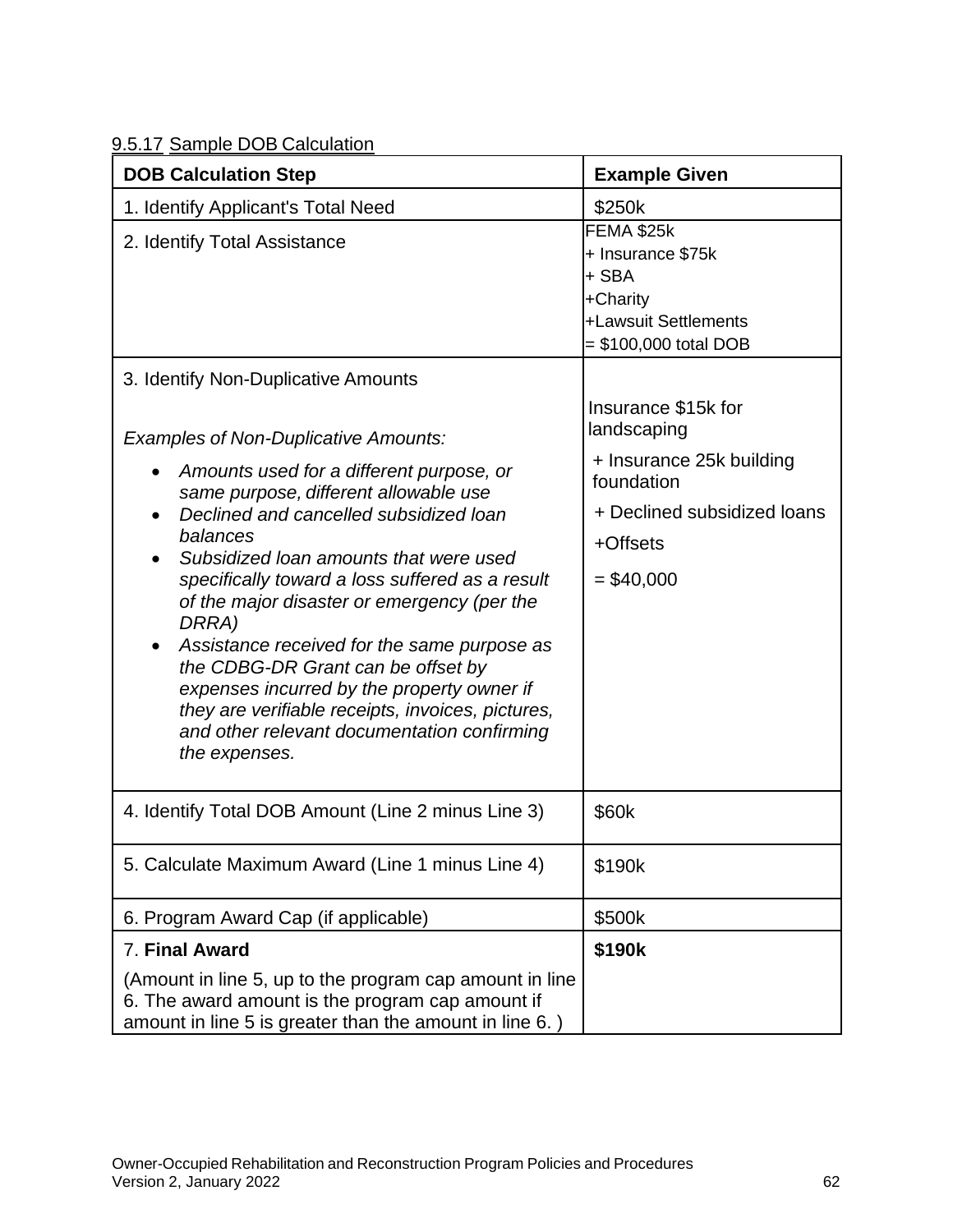#### **9.6 Pre-Construction Activities**

After the initial DOB verification is complete and an applicant is eligible for assistance, the file is assigned to a damage assessor to conduct the initial site inspection of the damaged property.

The inspection process includes environmental reviews that are conducted in conjunction with disaster related Damage Assessments.

All pre-construction activities are performed for any rehabilitation or reconstruction project, regardless of Program solution.

#### 9.6.1 Initial Site Inspection

The initial site inspection is conducted by CM inspectors. The CM staff completes the Damage Assessment and Scope of Work. More specifically, during the initial inspection, an inspector:

- a) Assesses property damages directly attributable to the Disasters to verify damages are disaster related;
- b) Determines the scope, quality, and cost of any repairs already completed for eligible DOB offsets;
- c) Determines the scope of remaining work needed to repair or reconstructthe damages noted during the assessment.
- d) Conducts all required assessments and collect data to complete the sitespecific information for environmental reviews.
- e) Reports back to the Program any and all issues relating to feasibilityand eligibility they observe during their inspection.

The case manager contacts the applicant to schedule an appointment for the initial site inspection, providing at least 72 hours advance notice. All communications and attempted communications are documented in the system of record, eGrants. The applicant/homeowner or someone designated to act on their behalf must be present during the initial site visit.

Staff conducting the initial inspection collect sufficient data to determine the feasibility for rehabilitation, reconstruction, or replacement. The inspector collects information from the homeowner regarding damage as well as work that has been initiated or completed.

The inspector also conducts a room-by-room inspection to document disaster related damage and identify any repairs needed to bring the home into compliance with construction specifications.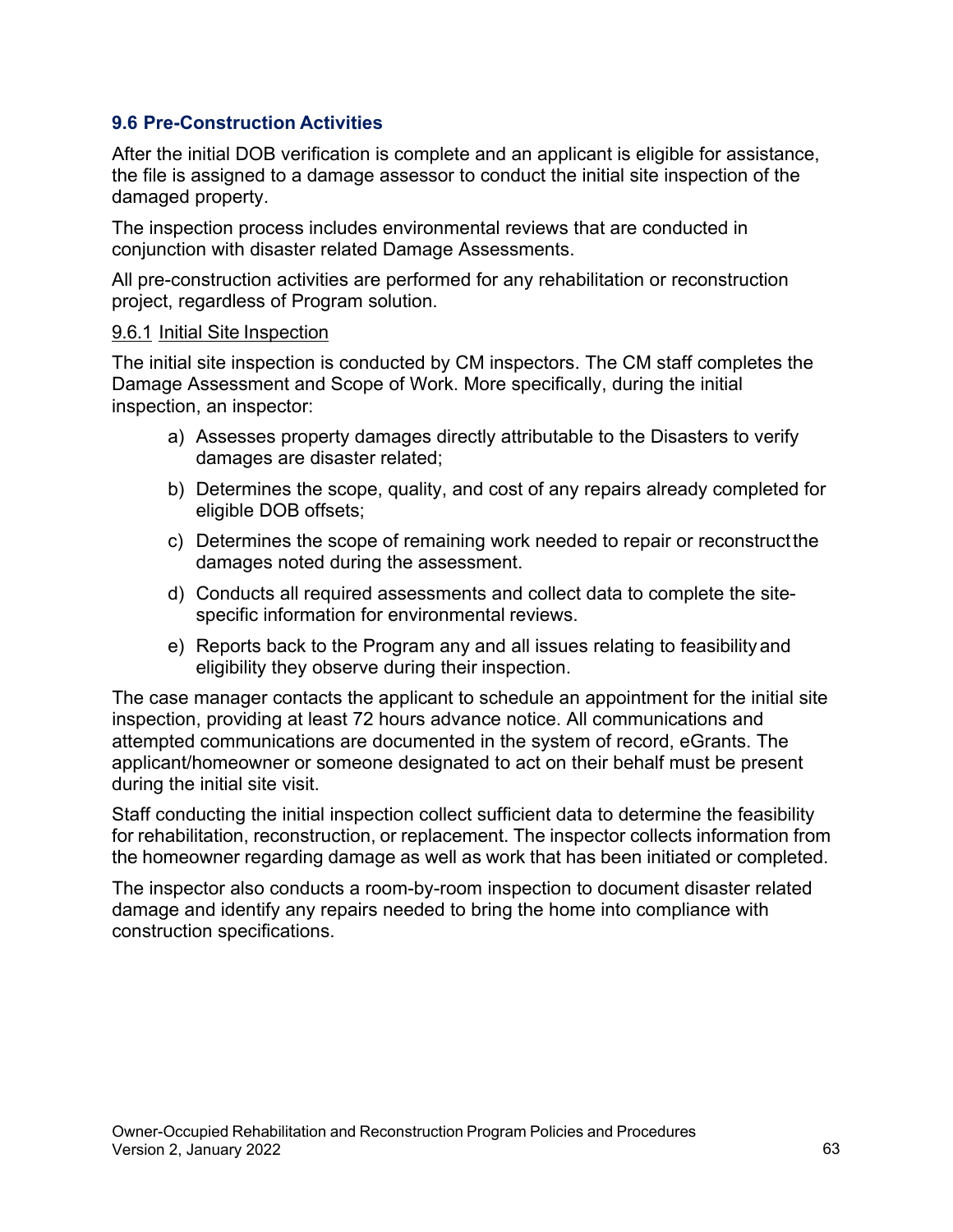Damage inspectors observe and document damages with notes and at a minimum of the following photos:

- Front elevation
- All other exterior elevations
- Interior photos of disaster damage
- Adjacent exposures (backyard, side yards, proximity of dwellings, andany outbuilding)
- Obvious environmental issues

# 9.6.2 Damage Assessment

The Damage Assessment documents disaster related property damages using photographs and narratives.

If the Damage Assessment does not support verifiable disaster-related damages, an applicant may submit further proof for consideration on a case-by-case basis (see Section 7.1: Tie back to the Disaster)

The Damage Assessment Report provides the following parts:

- a) Estimated Cost of Damage (ECD)
- b) Verification of Work in Place (WIP)
- c) Estimated Cost of Repairs (ECR)
- d) Scope of Work (SOW)

# *a. Estimated Cost of Damage*

Inspectors using information collected from the site visit and from other sources such as insurance settlement statements, property pictures, appraisal reports, FEMA documents, county records of bed/bath count, and square footage to establish the total cost to repair the disaster damage or replace/reconstruct the damage property.

All cost estimates for work completed or for work still needed to complete a construction project are created using standard grade material costs.

# *b. Verification of Work in Place*

Work in Place (WIP) refers to repair activities already completed at the time of the Application.

During the Damage Assessment, an inspector verifies that the completed repairs match the list of Program eligible activities and are consistent with damages caused by the disasters. Photographs and narratives are also included in the assessment report to substantiate existing repairs at the time of inspection.

If there is a question whether a repair was made or not made, the inspector's professional opinion is the deciding factor on whether the item should be indicated as validated. If the applicant lists a repair but it is obvious to the damage assessor that the repair has not been completed, the damage assessor indicates that the repair of the item cannot be validated.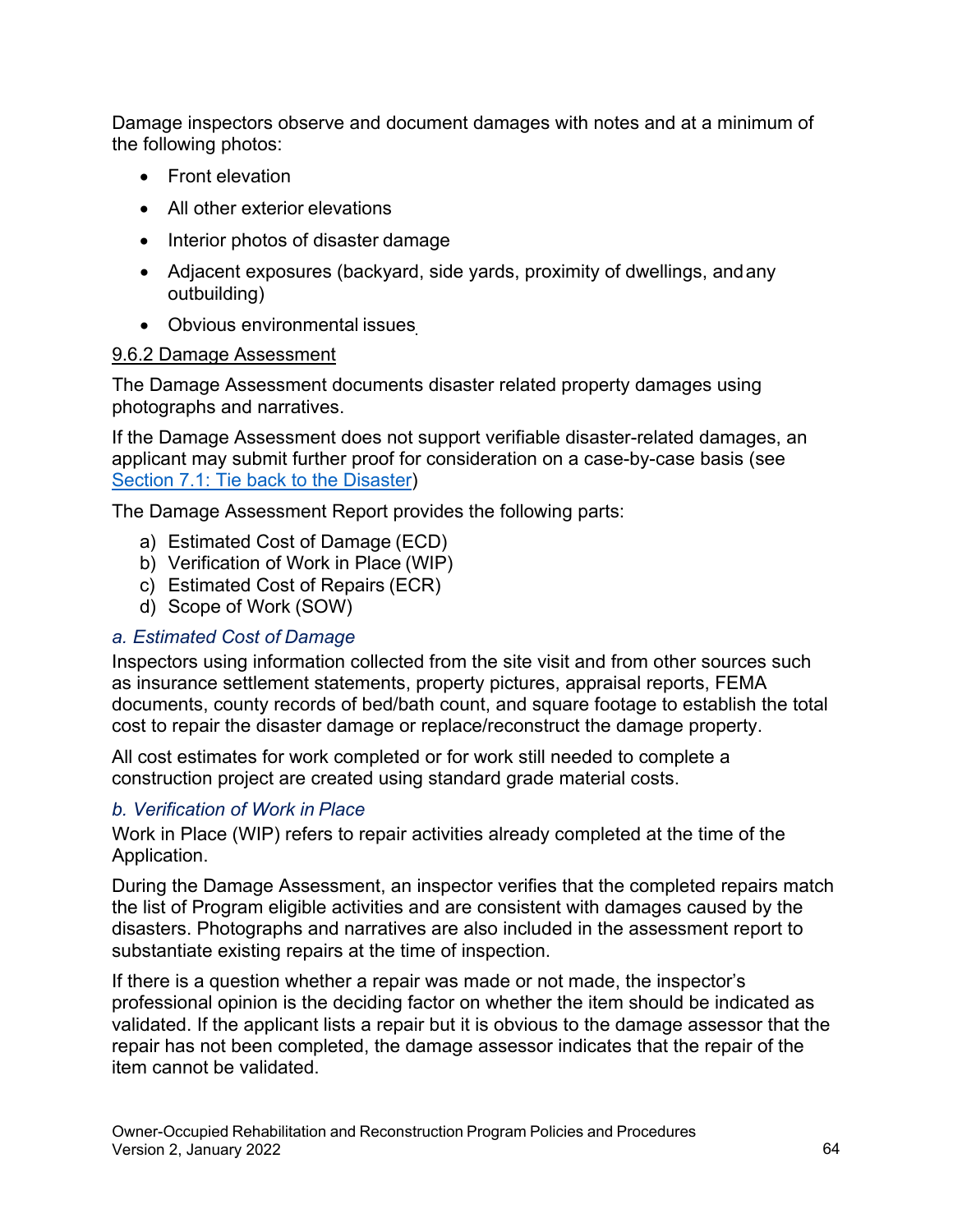# *c. Estimated Cost of Repairs (ECR)*

An Estimated Cost of Repairs (ECR) is prepared to document the line items and estimate the costs of repairs already incurred by an applicant. In addition to quantifying materials and labor costs already incurred by the applicant, the ECR standardizes unitbased costs through the use of standard grade building material costs established prior to the start of the program and used consistently per region served.

Quantities and measurements taken during the initial site inspection are input into a construction estimating tool for all projects to ensure consistency throughout the Program. The ECR provides line-item details of eligible completed repairs in units of measure and quantities.

Applicants are encouraged to provide receipts for rehabilitation or reconstruction activities already performed. These receipts are reviewed for Program eligible construction activities, but all pricing for completed construction is based on Program inspector's ECR.

The Program estimates the cost of completed reconstruction or rehabilitation using standard materials, noted as "Standard Grade" in the cost estimates. The cost of materials in excess of standard grade are not adjusted for in the ECR but will be credited at the Program unit cost for standard grade.

Existing repairs or reconstruction of detached structures such as garages, sheds, swimming pools, decks, or fencing are not included in the ECR as eligible construction activities.

# *d. Scope of Work*

A Scope of Work (SOW) includes the estimate of activities and funding still required to complete the repair or reconstruction of the damaged residence.

Quantities and measurements taken during the initial site inspection are input into a construction estimating tool for all projects to ensure consistency throughout the Program. The estimating tool utilizes current year construction costs with inclusion of regional or county adjustments as well as applicable taxes to account for pricing differences between regions.

The SOW contains a detailed listing of repairs still needed to complete the project and includes all eligible construction activities detailed in materials and labor, necessary environmental mitigation (as required), eligible accessibility features.

*The Program estimates the cost of reconstruction or rehabilitation in quantities using "Standard Grade" materials. Therefore, it is likely that the Program's assessment of the value of reconstruction or rehabilitation is lower than other assessments that the applicant may have, whether from SBA, NFIP, a private contractor, or another thirdparty entity.* 

Necessary improvements such as widened doorways, ramps, level entry and doorways, and grab bars in the bath areas are included in the scopes of work, if applicable.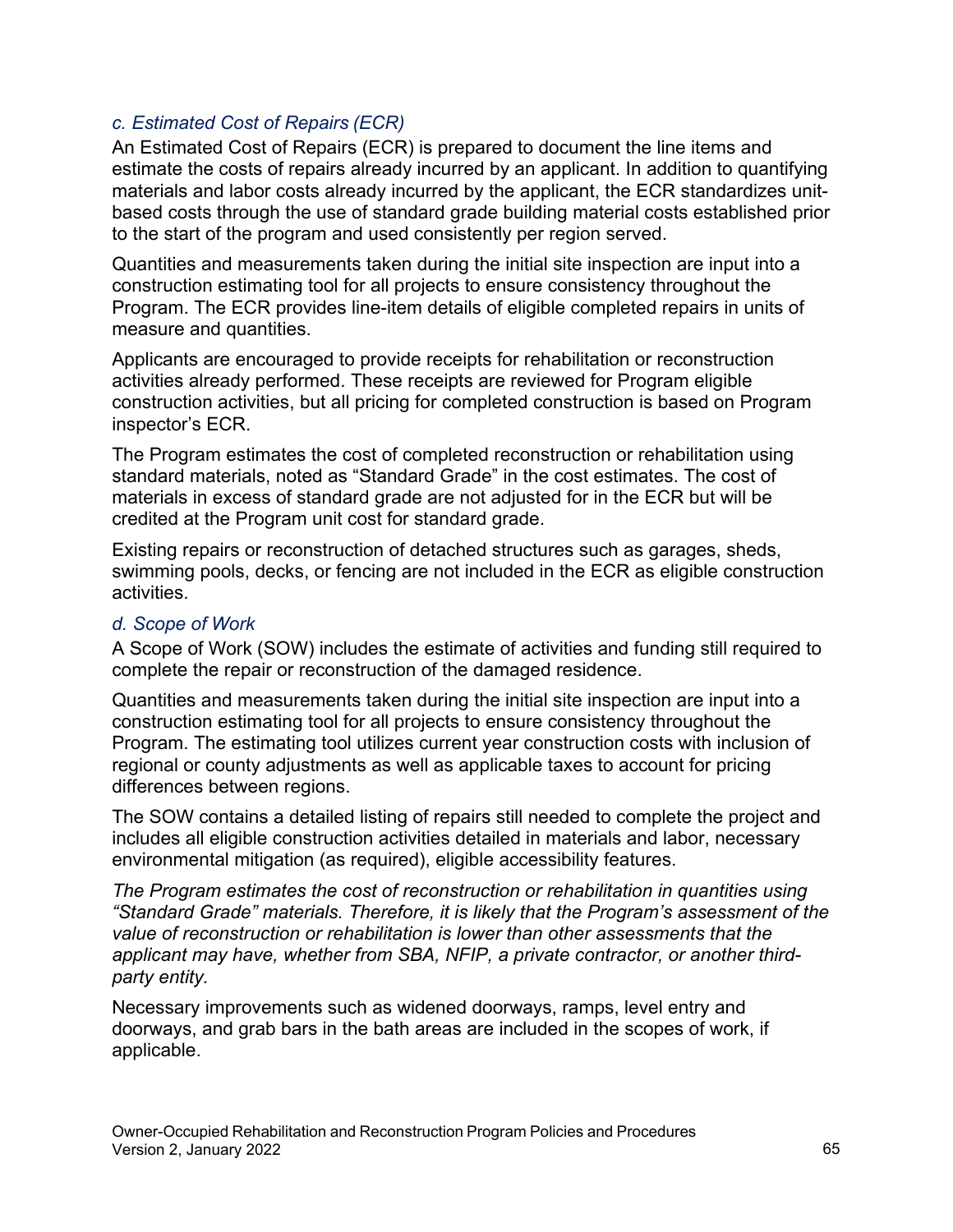The following items are NOT included in the SOW (non-exhaustive list):

- Purchase of tools and equipment
- Repair or replacement of detached structures such as sheds, garages, swimming pools, decks, docks, or boat ramps (garages may be included when required by local codes)
- Replacement of special features, trims, and designer features that exceed basic livability requirements and features of standard grade homes such as sky lights, wainscoting, and wood paneling, jacuzzies, copper gutters and roofs (these items may be repaired if they present a health or safety hazard or replaced with Program standard grade material)
- Repair or replacement of fencing, landscaping, or security systems
- Replacement of damaged Personal Property, including but not limited to:
	- o Washing Machines, Dryers, Dishwashers
	- $\circ$  Window air conditioner units

The Program prices the SOW to rehabilitate or reconstruct, based on standard grade materials and a schedule of unit costs for site specific conditions. Due to the scope and nature of this program, applicants cannot request material or finish upgrades.

All escrowed funds must be exhausted before any Program funds are disbursed.

Applicants who cannot meet their escrow requirements at the time acceptance of their Grant Award Amount Acknowledgment may be eligible for scope deferment to the extent that their eligible repair scope includes items that are non-essential for occupancy or habitability.

Scope deferment is not intended to remove the cost of the scope item from the responsibility of the homeowner, but rather to defer the work to the end of the construction project. Scope deferment is inclusive of line items related to finishing and/or nonessential items such as interior painting for baseboards/trim.

Scope deferment is conducted before grant acknowledgment and is only available for stick-built repair and reconstruction projects. Mobilehomes and MHUs are not eligible for scope deferment.

#### 9.6.3 Environmental Review

All federal regulation regarding lead-based paint, environmental review, housing quality standard, procurement, labor standards, etc., apply to this Program. If issues are identified within an application, an application may be required to undergo additional reviews, and this may take additional time to resolve.

The National Environmental Policy Act of 1969 (NEPA), as amended, established the national policies, procedures, and regulations for protecting and enhancing environmental quality.

It requires the evaluation of environmental impacts of proposed federally funded projects and identification of any necessary mitigation measures to minimize or prevent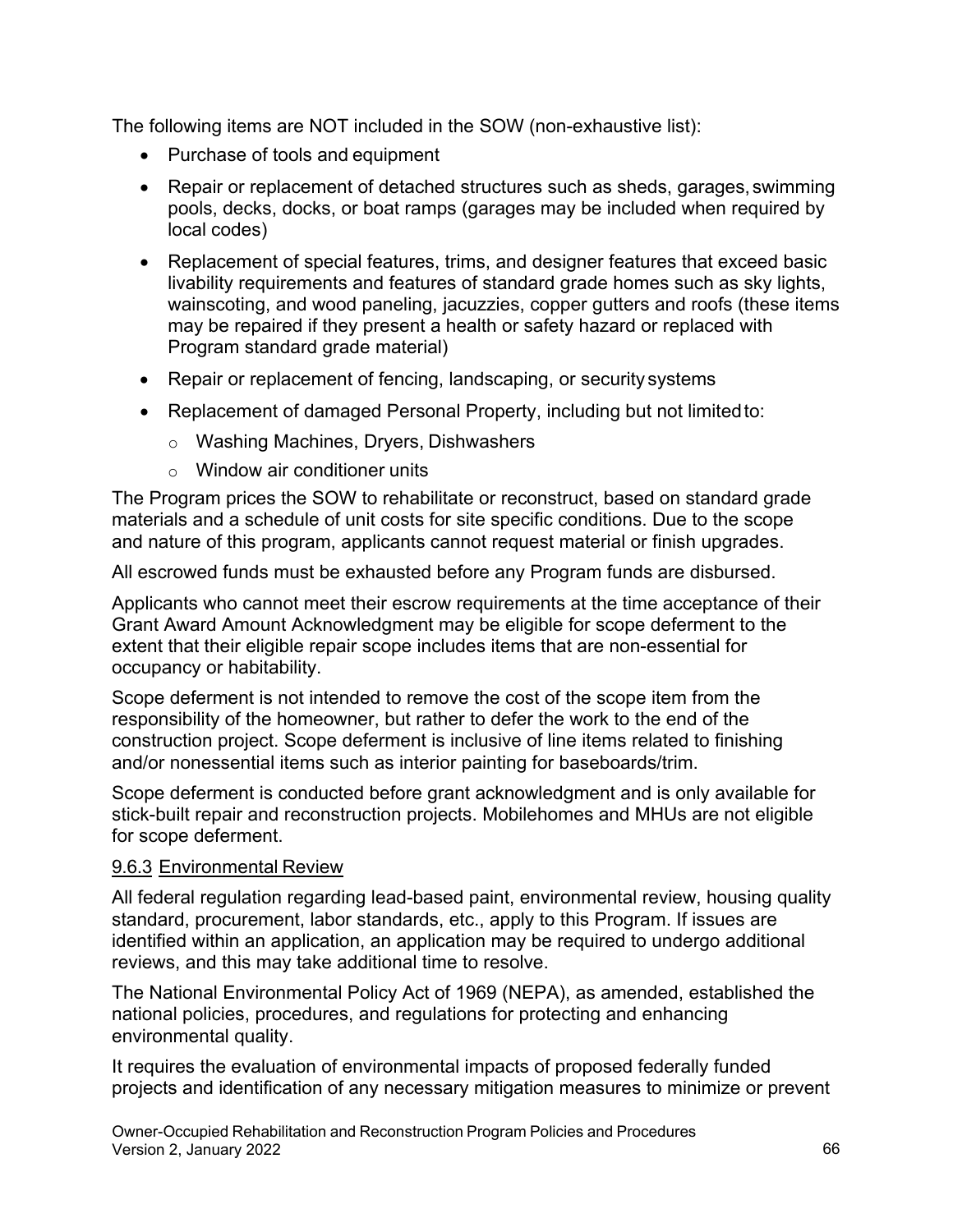adverse impacts. An environmental review is necessary for all HUD-assisted projects, including projects funded partially or in full by CDBG-DR, prior to any commitment of funds.

All rehabilitation and reconstruction projects undertaken with CDBG-DR funds and all activities related to that project are subject to the provisions of NEPA, as well as to the HUD environmental review regulations at 24 C.F.R. part 58.

The HUD environmental review process must be completed before any funds are committed and disbursed for Program-eligible activities. No work may start on a proposed project before the environmental review process is completed, even if that work is being done using non-HUD funds.

Environmental review must be concluded for each project prior to the firm commitment of any Program funding. A violation of this requirement may jeopardize federal funding to this project and disallow all costs that were incurred before the completion of the environmental review and HUD's approval for release of funds.

The primary objectives of the HUD environmental review are to identify specific environmental factors that may be encountered at potential project sites and to develop procedures to ensure compliance with regulations pertaining to these factors.

An environmental review consists of a statutory checklist of required review items that documents the project meets NEPA and all other environmental requirements. Properties with environmental conditions are not permitted to proceed under housing activities unless the condition is corrected.

Laws and regulations which contain environmental provisions that must be complied with include:

- Noise
- Historic Properties
- Coastal Zones
- Environmental Justice
- Floodplains
- Wetlands
- Manmade Hazards
- Water Quality
- Air Quality
- Endangered Species
- Farmland Protection

 specific site and level of review necessary. Rehabilitation and reconstruction must meet Environmental reviews are conducted according to the HUD environmental review regulations at 24 C.F.R. part 58 and may be subject to specific provisions based on the the requirements under 24 C.F.R. part 58.5 that document the limited impact of the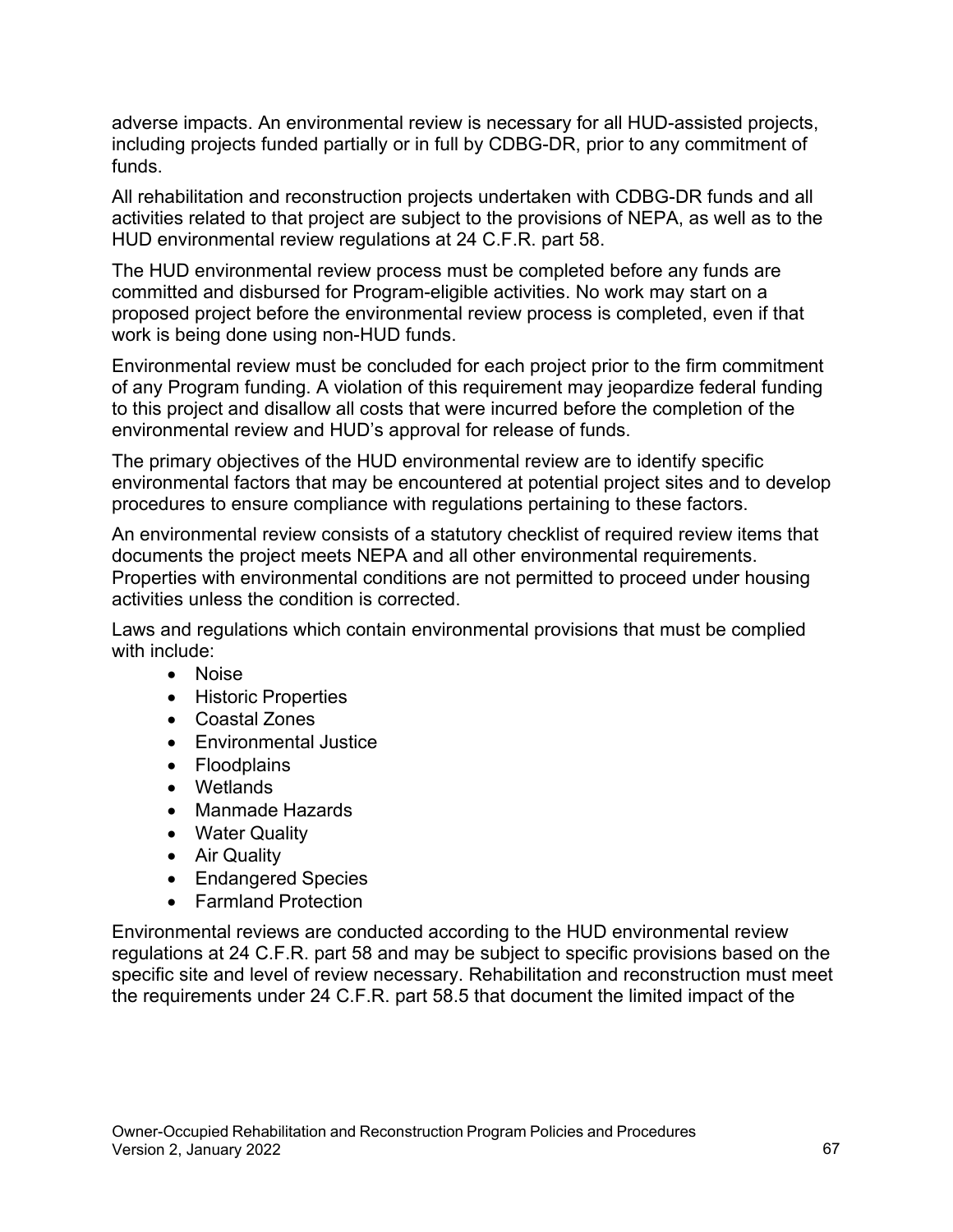activity in the area overall. This is completed through a tiered approach working with local jurisdictions and the individual project sites.

Should a property undergo an environmental review, but then fail to make it to the construction phase, these costs (as well as any other project delivery costs expended) remain activity delivery costs.

# *a. California Environmental Quality Act Compliance*

The California Environmental Quality Act (CEQA) is the state's companion to NEPA. CEQA compliance is required on all projects carried out, approved, or funded by a California public agency that may result in an adverse physical change in the environment, either directly or indirectly.

Documentation of CEQA compliance must be met along with the NEPA regulations within the environmental review. The following exemptions exempt the Program from CEQA review:

# **CEQA Article 19 Categorical Exemptions**

# 14 CCR Section 15302. Replacement or Reconstruction

"Class 2 consists of replacement or reconstruction of existing structures and facilities where the new structure will be located on the same site as the structure replaced and will have substantially the same purpose and capacity as the structure replaced..."

# 14 CCR Section 15303. New Construction or Conversion of Small Structure

"Class 3 consists of construction and location of limited numbers of new, small facilities or structures; installation of small new equipment and facilities in small structures; and the conversion of existing small structures from one use to another where only minor modifications are made in the exterior of the structure. The numbers of structures described in this section are the maximum allowable on any legal parcel. Examples of this exemption include but are not limited to: (a) One single-family residence, or a second dwelling unit in a residential zone. In urbanized areas, up to three single-family residences may be constructed or converted under this exemption.

# **CEQA Article 18 Statutory Exemptions**

# 14 CCR Section 15269. Emergency Projects

 "Projects to maintain, repair, restore, demolish, or replace property or facilities Emergency Services Act, commencing with Section 8550 of the Government Code. damaged or destroyed as a result of a disaster in a disaster-stricken area in which a state of emergency has been proclaimed by the Governor pursuant to the California This includes projects that remove, destroy, or significantly alter an historical resource when that resource represents an imminent threat to the public of bodily harm or of damage to adjacent property or when the project has received a determination by the State Office of Historic Preservation pursuant to Section 5028(b) of Public Resources Code."

All projects are carefully considered during the environmental review to ensure they meet the categorical exemption classes listed in the regulations.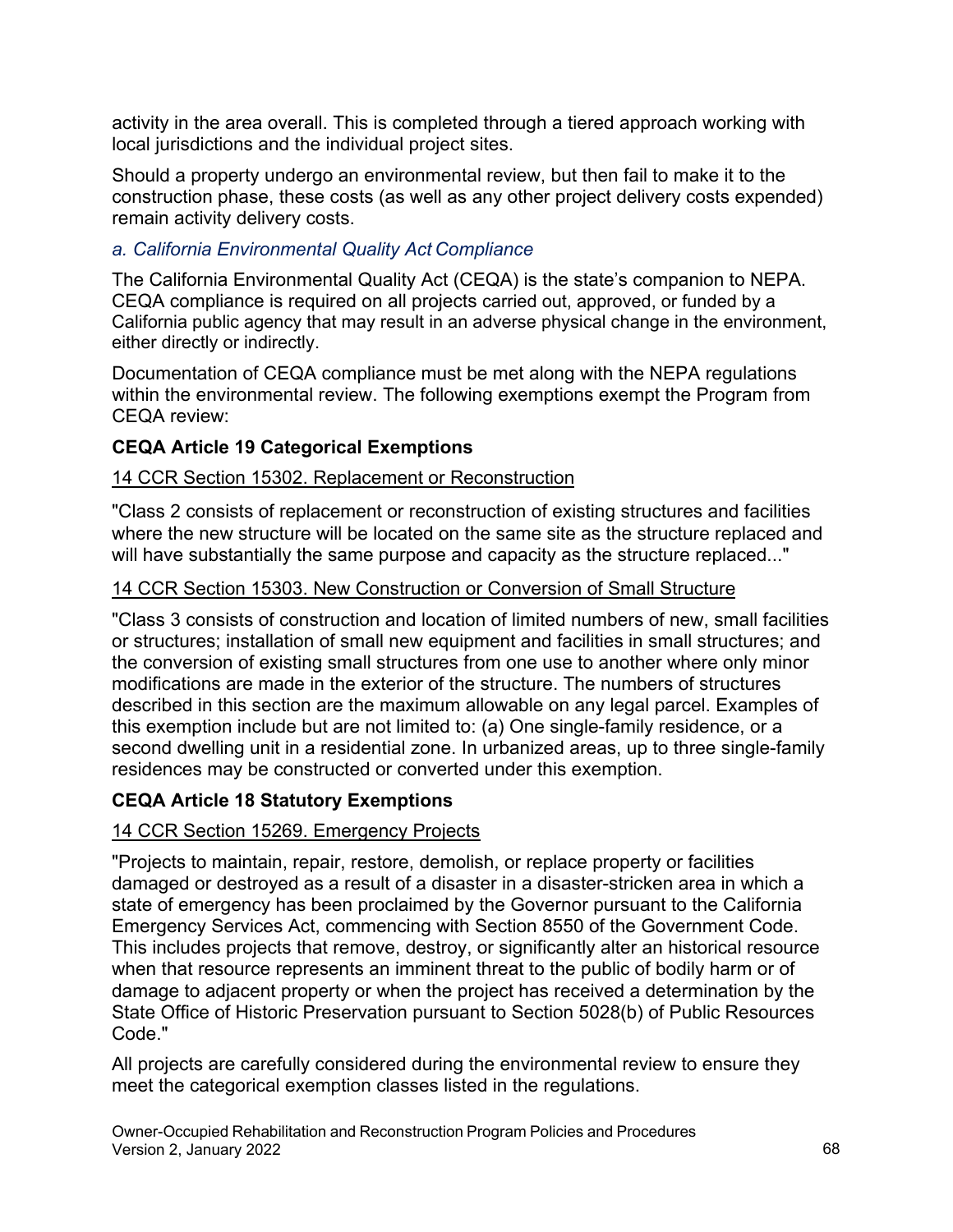# *b. Tier I*

 include all or most of the following as applicable: A Tier I, or broad, review encompasses geographical areas or neighborhoods often with similar environmental characteristics. Jurisdictions with housing applications and awards must complete a Tier I Environmental Review to document area compliance with regulations, statutes, and executive orders under 24 C.F.R. part 58.5, which may

- Description of proposed project activities by all fundingsources.
- Project location(s)/area(s) supported by a locational map.
- Color photographs, site plans, project plans, and maps (e.g.,topographic, aerial).
- Existing environment on and around project site/area and how it is expectedto change as a result of the project.
- Other information as recommended by environmental agencies andproject professionals.

Supporting documentation, including maps and letters from agencies as applicable, must be included as backup evidence for the above requirements.

If the proposed activities can be determined to have no adverse impact on an environmental resource and comply with the associated environmental law/authority, then environmental impacts can be cleared during the Tier I review.

When proposed activities have the potential to adversely impact environmental resources or compliance with the associated environmental law/authority cannot be determined, then steps identifying compliance must be included in the review.

The review identifies how the project achieves compliance for each unresolved environmental resource during the Tier II/Site-Specific Review.

This review is submitted to the State for review and approval through a Notice of Intent/Request for Release of Funds.

#### *c. Tier II*

Each awarded property must be reviewed in accordance with specific location-based regulations under NEPA, including EPA hazards, airport and fly-by noise levels, historical properties (OHP), and flood zones. These Tier II, or site-specific, reviews should provide the following for each project site:

- Entire project scope and all phases of the project from beginning toend
- Color photographs, site plans, project plans, and maps (e.g., topographic, aerial)
- Temporary impacts anticipated by construction activities and a timelinefor construction
- Toxic and/or Hazardous Sites data
- Coordination or exemption letters from state or federal agencies ifnecessary
- Testing for lead and asbestos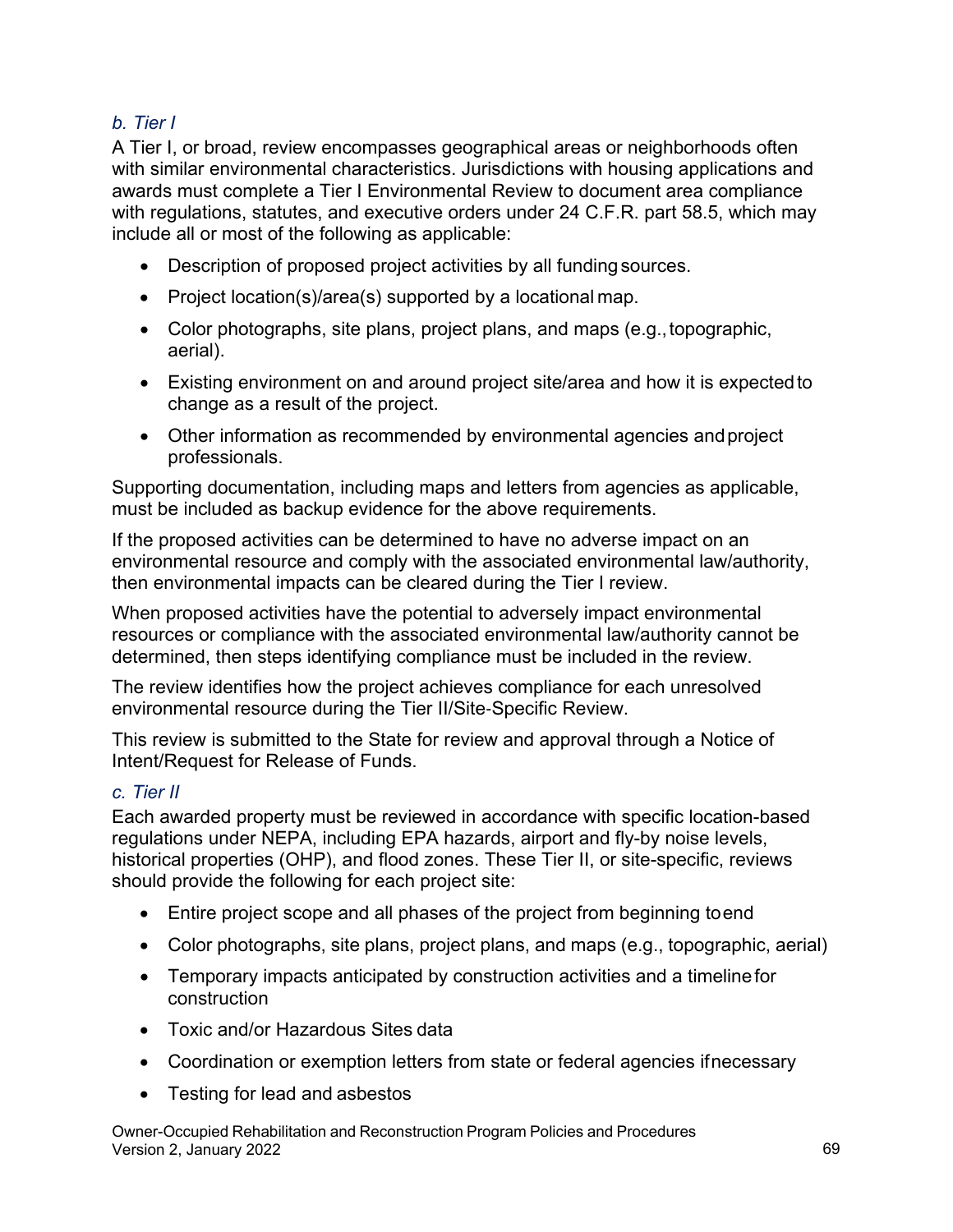• Any other supporting documentation

If any compliance issues were identified in the Tier I review, those must also be addressed at Tier II. The Tier II review is submitted to the state for review and approval.

Tier II reviews shall include testing for lead-based paint and exposed surfaces containing lead in properties constructed prior to 1978. All Program applicants receivea copy of the EPA's "The Lead-Safe Certified Guide to Renovate Right" to notify them the concerns and dangers of lead-based paint. Documents detailing the risks are distributed to all homeowners, and acknowledgement of the receipt of such information is required via signature, initial, or electronic acknowledgment.

For homes built prior to 1978, all exposed surfaces are inspected for the presence of defective surfaces (cracking, peeling, etc.). All defective surfaces are tested for leadbased paint. Should any lead-based paint be found, coverage, removal, or other corrective actions taken are conducted in a manner that avoids further diffusion of lead particles throughout the residence, and in accordance with HUD regulation 24 C.F.R. part 35.

The Tier II environmental review is also required to address asbestos for a housing rehabilitation or demolition project when submitted to the state. Asbestos is a mineral fiber and was used commercially in numerous building materials during the past century.

Similar to lead, asbestos can be found in many older homes and requires special care to remove. Removing and disturbing materials that contain asbestos can release the tiny fibers into the air, creating a health risk to anyone in the area.

The EPA regulates asbestos procedures for rehabilitation or demolition actions under the Clean Air Act and require notification and strict work practices for asbestos handling, removal, storage, and transport under 40 C.F.R. part 61, Subpart M.

HUD does not have specific regulations related to asbestos. However, to ensure housing units are decent, safe, and sanitary, housing rehabilitation and demolition projects need to determine if asbestos is present.

Homes built prior to 1978 are tested for the presence of asbestos in areas needing repair, and more broadly if the house is demolished for reconstruction.

Contractors hired to abate and remove asbestos must be state-certified and licensed to handle and dispose of asbestos according to EPA and Cal/OSHA standards.

All Program applicants are to be notified of the dangers of asbestos and the risks involved in removing any asbestos containing material (ACM). In addition, agreements with contractors shall contain language on exposure to and removal of materials containing asbestos in any home if applicable.

Homeowners can use the California State License Board's Consumer's Guide to Asbestos<sup>1</sup> for guidance on asbestos, hiring contractors, and disposing of materials.

<span id="page-68-0"></span>[<sup>1</sup> https://www.cslb.ca.gov/Resources/GuidesAndPublications/AsbestosGuideForConsumers.pdf](https://www.cslb.ca.gov/Resources/GuidesAndPublications/AsbestosGuideForConsumers.pdf) 

Owner-Occupied Rehabilitation and Reconstruction Program Policies and Procedures Version 2, January 2022 70 and 2008 70 and 2009 70 and 2009 70 and 2009 70 and 2009 70 and 2009 70 and 2009 70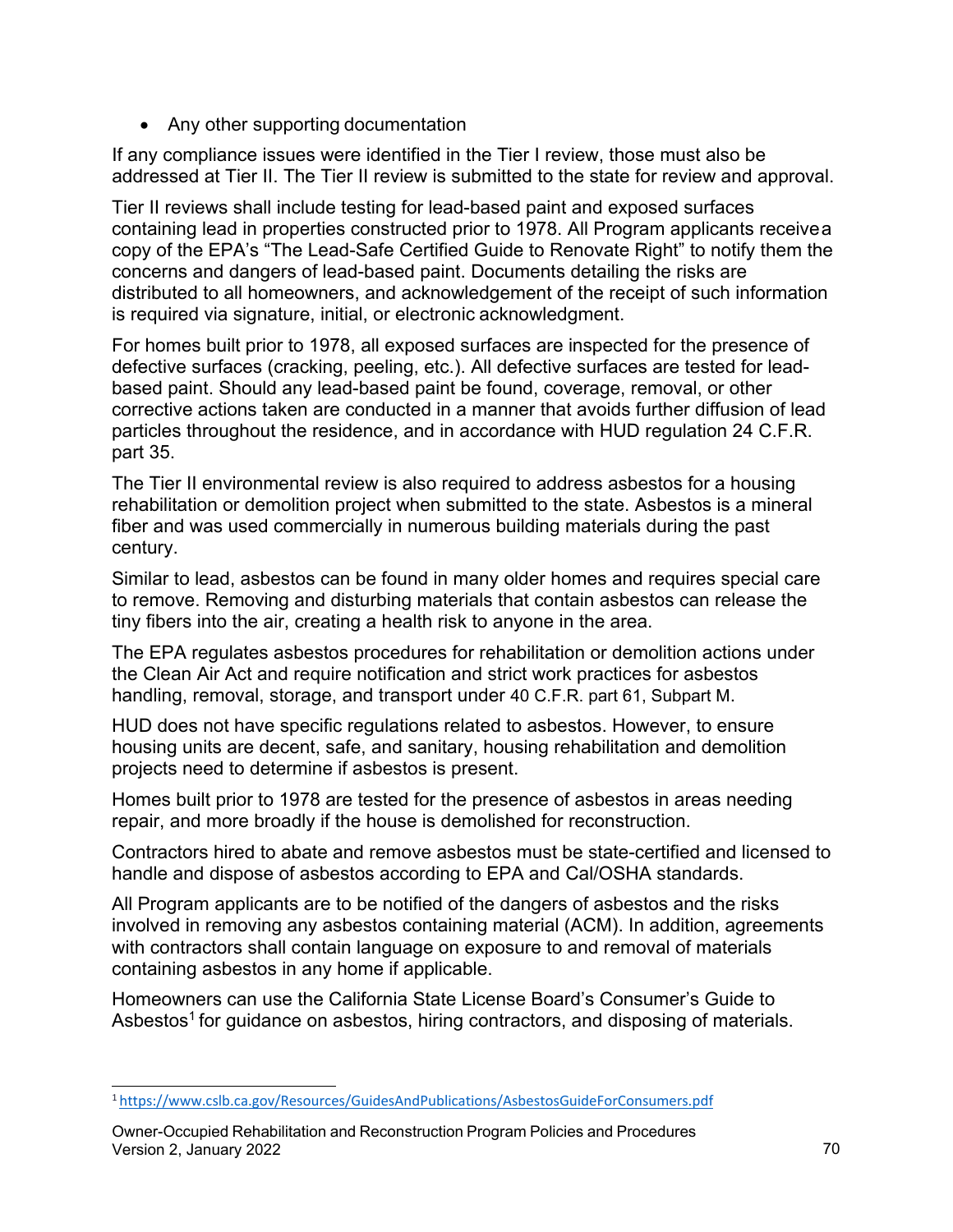Proper removal and disposal of asbestos containing materials (ACM) are included in the SOW. ACMs which are friable, or which the renovation or demolition risks disturbance, must be removed and disposed in accordance with Federal and Territorial regulations by firms and individuals properly licensed for the work.

If asbestos should become apparent after construction begins, procedures align with local abatement procedures as well as HUD and the Environmental Protection Agency (EPA) are followed. Costs for additional assessment and/or removal are handled as a change order to the building contractor.

All asbestos abatement shall be done in accordance with EPA requirements for air pollution prevention and OSHA requirements for worker protection. Construction Manager (CM) shall provide HCD with a copy of the *Asbestos Waste Disposal Manifest*  for all ACMs removed from the site, as a condition precedent to final payment.

#### 9.6.4 Building Codes

All residential construction projects must comply with the current published housing construction codes of the State of California. Housing construction codes for building in California follow federal and state laws, regulations, and adaptions for construction of single family and multifamily units.

 California Code of Regulations, Title 24, and construction standards must meet or Building standards are published as the California Building Standards Code under the exceed all applicable requirements for housing or building construction.

Construction standards for HCD's housing projects can be referenced online at: [https://www.hcd.ca.gov/building-standards/index.shtml.](https://www.hcd.ca.gov/building-standards/index.shtml)

# *a. Local Building Codes*

Contractors and subcontractors are also held to compliance with building codes set forth by any local government where work is being completed and the codes are more restrictive than the state or federal laws.

Inspections must include reviews for compliance with local, state, and federal building standards. Code Enforcement inspectors are provided by local and state governments. Where possible, proposed activities must consider projects or programs that improve hazard mitigation to reduce future losses.

Specific code compliance to achieve hazard mitigation, such as WUI codes, are implemented where applicable according to local code and the unique needs of impacted communities.

# *b. Wildland-Urban Interface (WUI) Area Building Codes.*

WUI area building codes are designed to mitigate the risks from wildfire to life and property. The standards within a WUI area code vary according to the scope that a community is willing to adopt and enforce. Typically, however, a WUI area code may include the following topics:

 • **Structure density and location**: number of structures allowed in areas at risk other features such as slopes). from wildfire, plus setbacks (distance between structures and distance between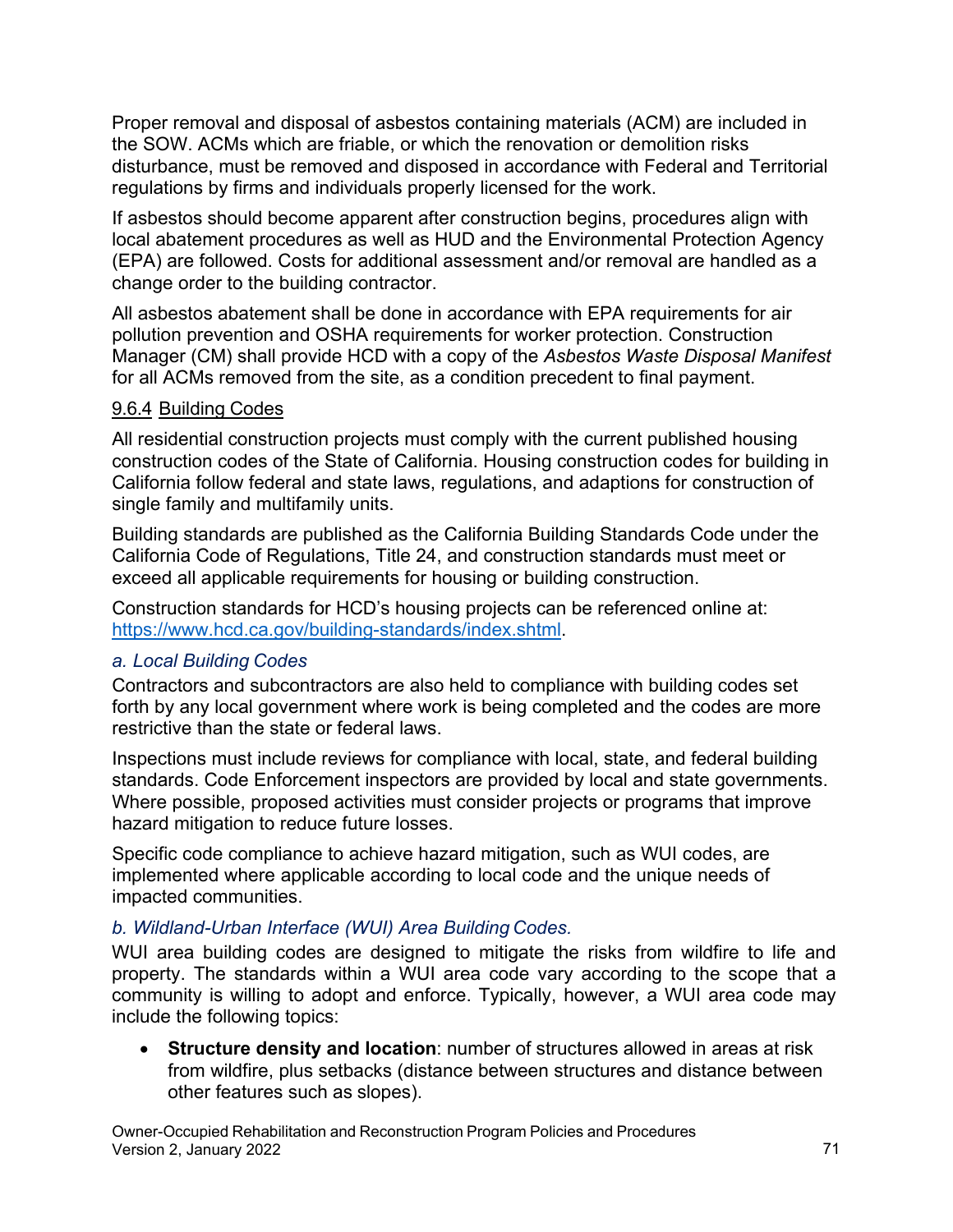- non-combustible surface. • **Building materials and construction**: roof assembly and covering, eaves, vents, gutters, exterior walls, windows, non-combustible building materials,and
- **Vegetation management:** tree thinning, spacing, limbing, and trimming; removal of any vegetation growing under tree canopies (typically referred toas "ladder fuels"), surface vegetation removal, and brush clearance; vegetation conversion, fuel modifications, and landscaping.
- marking of roads, and property address markers. • **Emergency vehicle access:** driveways, turnarounds, emergency access roads,
- **Water supply:** approved water sources and adequate water supply.
- **Fire protection**: automatic sprinkler system, spark arresters, and propanetank storage.

# *c. CALGreen – California Green Building Standards Code*

In May 2018, the California Energy Commission adopted new building standards that requires all newly constructed homes to include solar photovoltaic systems, effective January 1, 2020. Homes built with the 2019 standards use approximately 53 percent less energy than those built under current [2016 s](#page-70-0)tandards.<sup>2</sup>

Additionally, all new construction of residential buildings or reconstruction of substantially damaged buildings must incorporate the state's green building standards. California Green Buildings Standards Code (CALGreen) addresses planning and design, energy efficiency, water efficiency and conservation, material conservation and resource efficiency, and environmental quality with the intent of improving public health, safety, and general welfare.

CALGreen requirements apply to the planning, design, operation, construction, use, and occupancy of nearly every newly constructed building or structure in the state, as well as additions and alterations to existing buildings that increase the building's conditional area, interior volume, or size. $3$ 

# **9.7 Housing Counseling**

Applicants to ReCoverCA housing programs are required to participate in the ReCoverCA Housing Counseling Program as a condition for receiving an award. Applicants must complete at least one housing counseling session led by a CDBG-DR funded housing counselor. The housing counseling session must be completed prior to the applicant's ReCoverCA grant acknowledgment. In special circumstances this requirement may be deferred but must be completed before project completion.

<span id="page-70-0"></span><sup>2</sup> California Energy Commission, 2019 Building Energy Efficiency Standards, [https://www.energy.ca.gov/programs](https://www.energy.ca.gov/programs-and-topics/programs/building-energy-efficiency-standards/2019-building-energy-efficiency)[and-topics/programs/building-energy-efficiency-standards/2019-building-energy-efficiency](https://www.energy.ca.gov/programs-and-topics/programs/building-energy-efficiency-standards/2019-building-energy-efficiency) 

<span id="page-70-1"></span><sup>3</sup> California Department of Housing and Community Development, "Building Standards: CALGreen Compliance" [http://www.hcd.ca.gov/building-standards/calgreen/index.shtml.](http://www.hcd.ca.gov/building-standards/calgreen/index.shtml)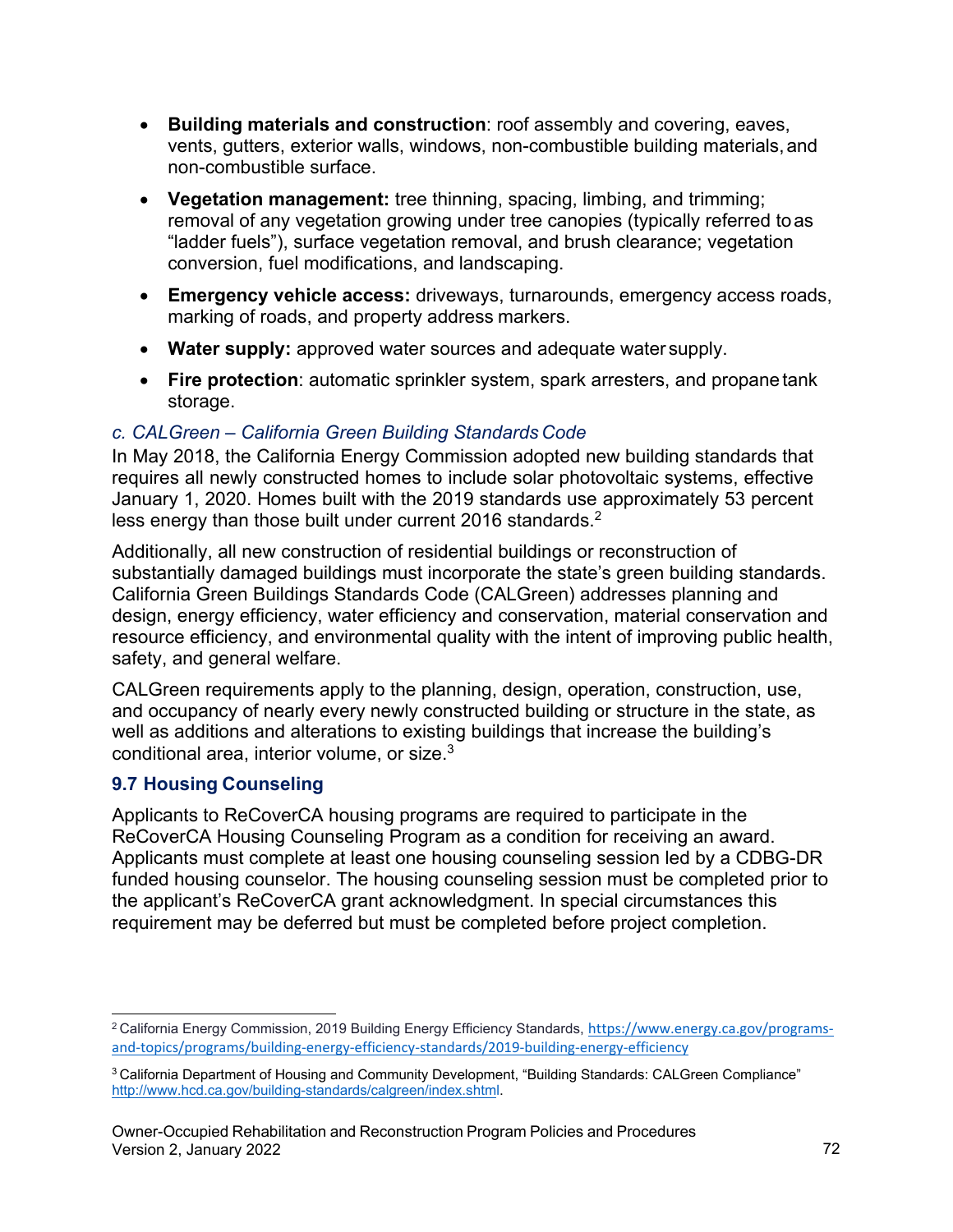# **9.8 Preliminary Grant Determination**

The Program determines the grant amount by calculating the Estimated Cost of Damage or total cost of reconstruction, based on the property Damage Assessment. All DOB received by the applicant for the same purpose of rehabilitation or reconstruction is deducted.

The cost of any construction activities which are already underway or complete by the applicant are evaluated and included in the Estimated Cost of Repairs which is input into the applicant's award calculation as a reduction to the DOB.

Finally, the outstanding construction activities needed to complete the project and return the home to pre-disaster livability standards are input into the grant determination, to calculate the preliminary grant award, not to exceed the Program award cap of \$500,000 per damaged structure for 2017 and 2018 eligible applicants.

If any household member is disabled and special accommodations are needed, applicants can request special accommodations and Scope modifications. The cost of such modifications is reviewed for reasonableness and count towards the applicant's award cap of \$500,000 per damaged structure for 2017 and 2018 eligible applicants, however exceptions can be made for necessary special accommodations that increase an applicant's scope of work above the grant award cap limit.

Based on the Damage Assessment and associated Environmental Reviews, an analysis is performed to determine if the type of assistance that the Program can provide is rehabilitation or reconstruction (replacement for MHUs).

### 9.8.1 Stick Built Homes

 of the reconstruction cost (as assessed by the CM), then the property must be Where the damage assessment determines the cost to repair a home is 80% or more reconstructed, not repaired. A reconstructed home is a new structure on the same site, using the same construction type as the original structure (i.e., stick built replaced with a stick built).

For Solution 1, the Program follows internal contractor selection processes to select the contractor for the construction of the home.

For Solution 2, homeowners without a contractor follow requirements as provided by the case manager to solicit quotes and select an eligible licensed contractor to reconstruct the home. For homeowners who have already hired a contractor, the Program requires proof that those contractors meet all requirements including bonding and insurance.

#### 9.8.2 Mobilehomes and Manufactured Housing Units (MHUs)

 MHUs. To be considered for rehabilitation, the cost to repair the mobilehome or MHU Cost effectiveness is considered in repairing significantly damaged mobilehomes and must be \$10,000 or less based on the Program developed Scope of Work. Additionally, to be considered for rehabilitation, MHUs must be a 2009 model or newer.

Mobilehomes and MHUs with more than \$10,000 in damage or older than model year 2009 are not considered for rehabilitation but may be eligible forreplacement.

Owner-Occupied Rehabilitation and Reconstruction Program Policies and Procedures Version 2, January 2022 2003 - 2004 2014 2014 2014 2015 2016 2017 2022 2023 2034 2035 2046 2051 2052 2053 2054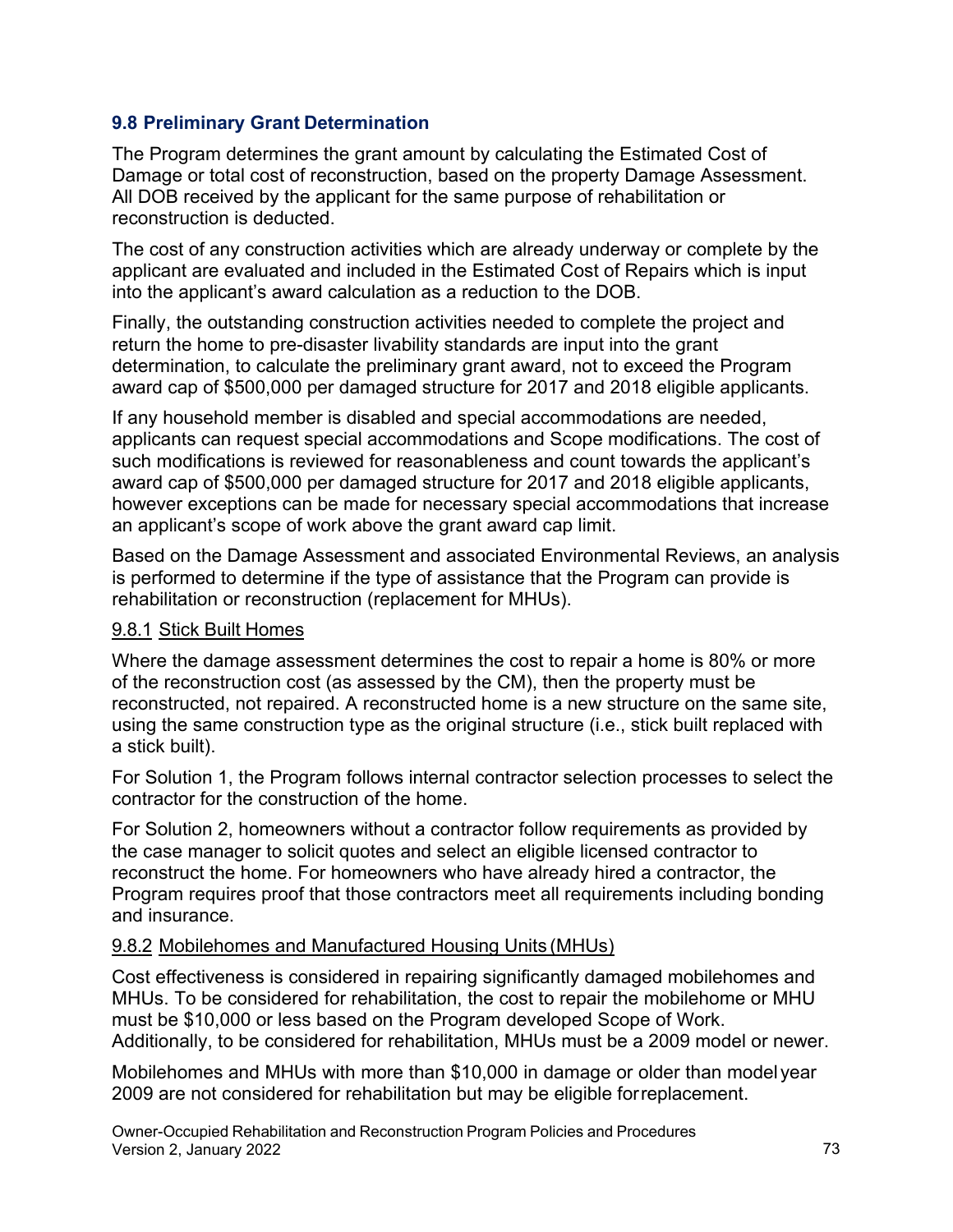foundation rebuild is included in the cost of replacing a mobilehome or MHU and counts Demolition, removal, and other site prep including any required elevation component or against the applicant's max grant amount.

 The Program allows for MHUs to be moved to sites that differ from the original location at the time of the disaster. The new sites must be located within the impacted counties of Butte, Lake, Mendocino, Napa, Nevada, Orange, Sonoma, Yuba, Los Angeles, San Diego, Santa Barbara, Shasta, and Ventura. The new sites must also already have necessary sewage and utility hookups and comply with any necessary zoning and permitting requirements.

Sites for consideration are dependent upon the same environmental reviews detailed for single family, stick-built home rehabilitation. Site specific environmental review results and any necessary environmental remediation costs could impact the timeframe and site-specific eligibility for MHU moves.

## **9.9 Award Calculation**

The Program calculates the total grant award amount using this formula:

- 1. Identify Applicant's total need
- 2. Calculate potential Duplication of Benefits (DOB)
	- a. Calculate total assistance (from all sources, duplicative and nonduplicative)
	- b. Subtract non-duplicative exclusions from total assistance to getDOB
- 3. Subtract DOB from total need
- 4. Obtain one of three results:
	- a. Zero award DOB is greater than total need
	- equal to grant cap (\$500,000) b. Grant award – remainder total need is greater than DOB but less than or
	- below the grant cap as long as minimum living standards are maintained. c. Account shortage – remainder total need is greater than DOB andgreater than grant cap. Applicants must provide funds to cover difference. In some cases, the Scope of Work may be adjusted to reduce the total need

Once the maximum award cap has been determined, the Program issues an Award Acknowledgment Letter for the applicant to sign and return to the Program. This letter is an acknowledgment of applicant eligibility and the calculation of the estimated grant amount.

An applicant may be eligible for the Program; however, the calculation of the award may result in a zero-award. This may be due to the amount of funding received in DOB exceeding the SOW of repairs or reconstruction of the damaged property. In this case, the applicant receives a Zero-Award Letter, outlining the DOB amounts and the calculation to determine the zero-award amount.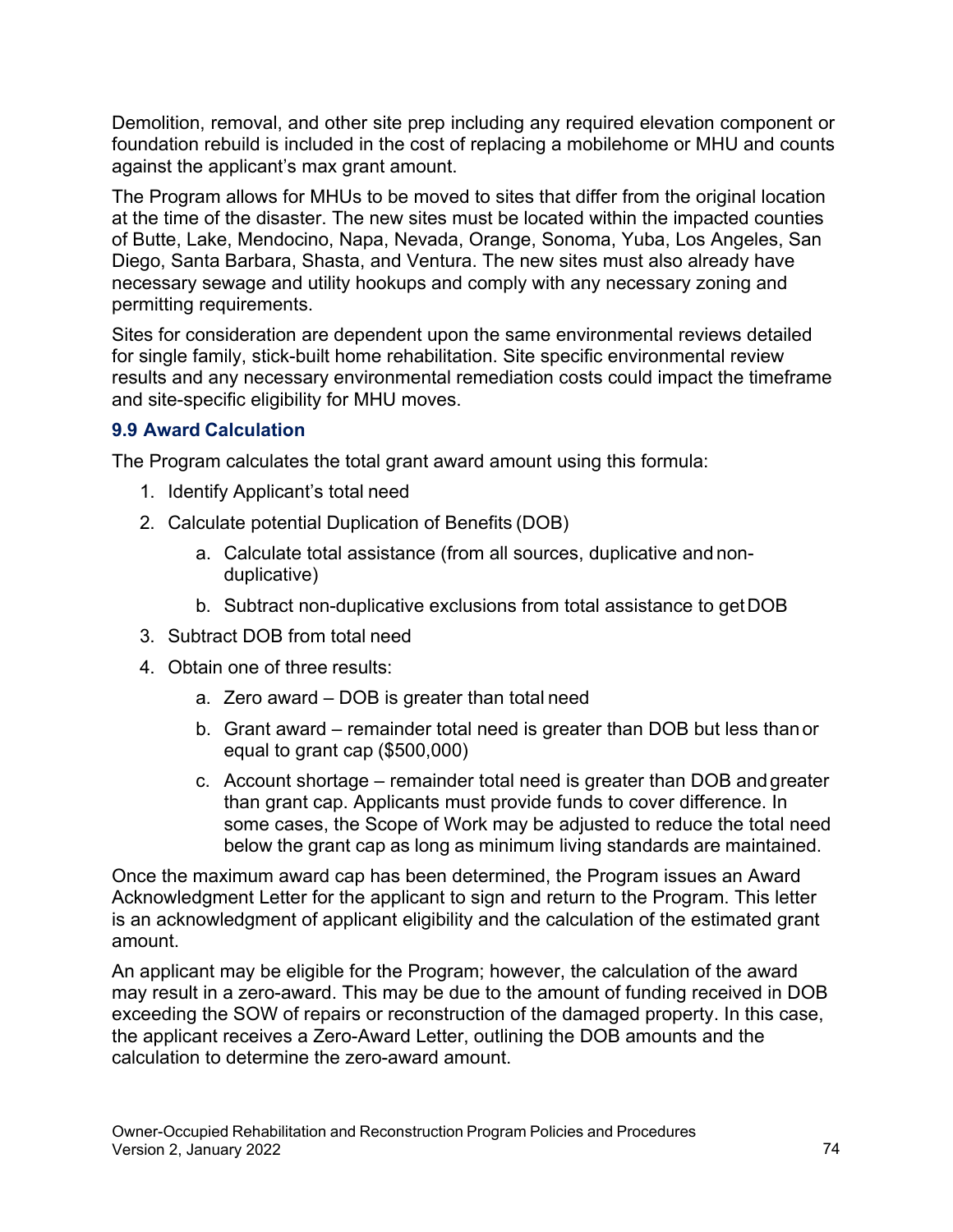Homeowners must provide funding to cover gaps in the cost of construction if there is a gap in funding caused by a DOB. Additional funds provided by the homeowners are escrowed for the construction of the home. All applicant escrowed funds are drawn down first, prior to the use of Program funds.

## **9.10 Maximum Grant Amount**

The maximum CDBG-DR grant amount for rehabilitation, reconstruction, or replacement of mobilehomes/MHUs shall be \$500,000 for 2017 and 2018 eligible applicants per housing unit.

The maximum grant amount may include the following:

- Construction contract; the accepted bid price for the cost of materials and labor
- Construction contingency fees
- Drafting and engineering fees if any
- Permit fees and any related buildingfees
- Site preparation for replacementhousing
- Escrow and recording fees

As detailed in Section 8.10, demonstratable hardship determinations are considered for Program exceptions to the maximum grant amount.

Additionally, scope modifications to include the cost of special accommodations for disabled applicants and household members are considered Program exceptions to the maximum grant amount.

### **9.11 Subrogation – Repayment of Duplicative Assistance**

Subrogation is a legal doctrine that allows one person to take on the rights of another. In the context of disaster recovery grants, a homeowner must enter into a subrogation agreement where HCD obtains the right to collect any additional disaster recovery or insurance payouts the homeowner receives for the applicable disaster related events after the homeowner has accepted their Grant Award Amount Acknowledgment and entered into CM construction contract for Program benefits.

All available duplicative funding must be reported to the Program and accounted for, regardless of when it was received by the applicant. If the applicant receives additional funding for the same purpose of the grant award, even after the award is accepted or funded, the applicant is required to report all additional funding to the Program.

Upon additional benefits being received, the Program recalculates the award and provides instructions as to whether the applicant must remit duplicative amounts to the Program. Applicants are required to certify acceptance of the Subrogation Agreement during grant acknowledgment.

A final DOB review is conducted prior to close out of the project file. Any identified DOB amount must be recaptured, and the amount must be repaid to HCD.

To screen against additional insurance, FEMA, and/or SBA funds received, an internal monitoring and compliance process is conducted to confirm if assistance was ultimately received for a period of 24 months after construction completion.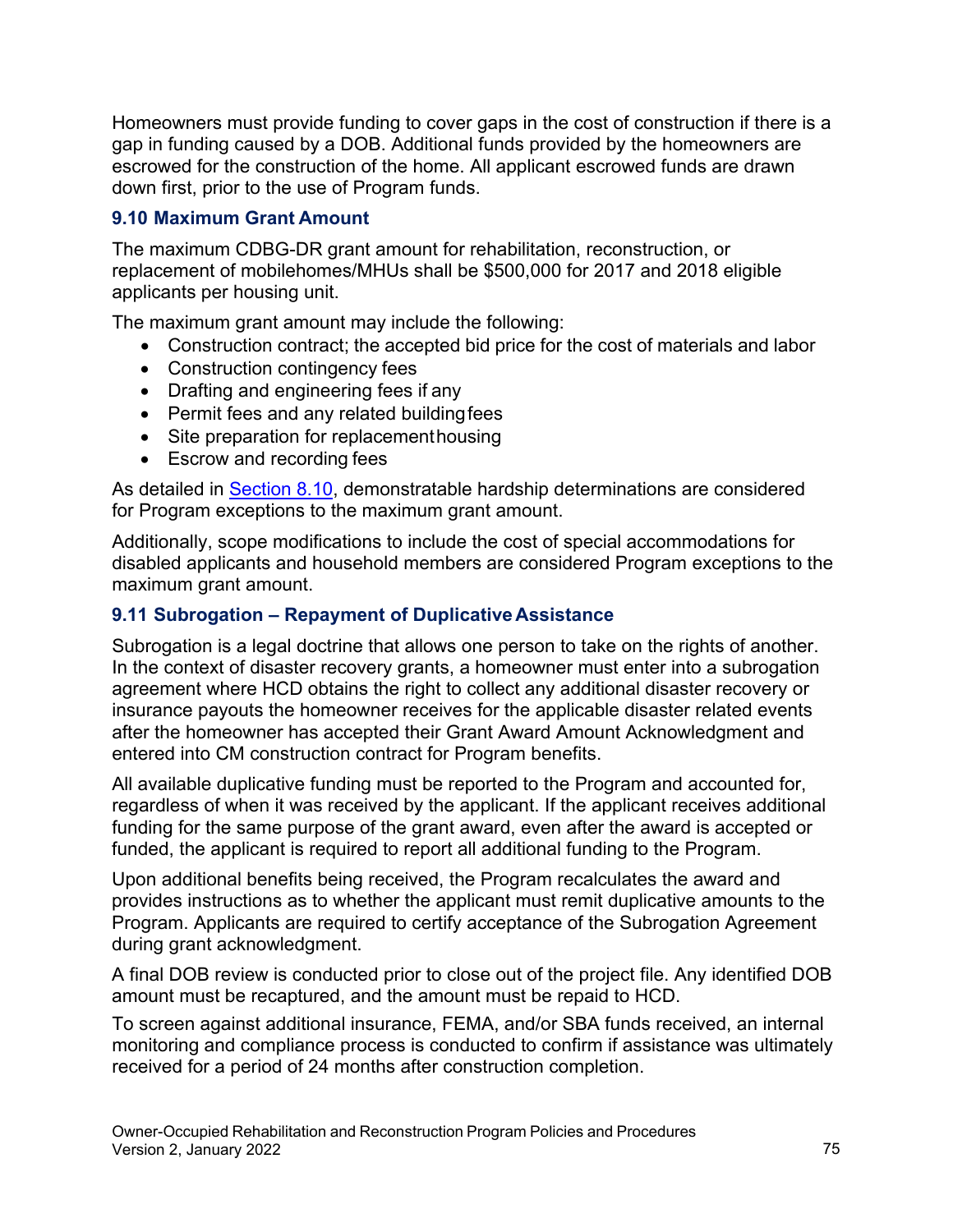## **10 Grant Acknowledgment Process**

The Program uses the grant acknowledgment process to consult with applicants, review and reaffirm applicant understanding of Program requirements, complete certification to adhere to Program requirements, and accept the Grant Award Amount Acknowledgment.

Applicant(s) accept the Grant Award Amount Acknowledgment and sign an escrow agreement (if applicable) and the 24-month deed restriction. This deed restriction is recorded in the applicable County Recorder's Office to satisfy the Program compliance requirement.

## **10.1 Pre-Award Verifications**

Applicants are responsible for providing truthful, accurate, and complete applications to the Program. However, prior to making an award, the Program is responsible for reviewing each applicant file to verify all information is complete, applicant eligibility is verified, and all benefit calculations are completed correctly.

The Case Manager conducts the initial financial analysis and grant award determination with verification by the HAPM and HCD.

## **10.2 Award Acknowledgement Letter**

An award letter is generated and posted to the applicant's account and a notification email is sent to the applicant once the following steps have been successfully completed:

- Completed application
- Submission of all required documents
- Eligibility determination is completed
- DOB analysis completed
- Tier II environmental review completed
- Property inspected with ECR and SOW determined
- Award amount is determined

 award amount, any homeowner escrow required to eliminate gaps in funding, award The award letter provides the applicant with information about their potential eligible calculation, SOW, and information about the appeals process.

In the Homeowner Interface, the applicant can opt to accept the award determination, appeal the award determination, or consult with their case manager on the calculation of their eligible award amount.

When an applicant is deemed ineligible, they receive a letter stating the reason and outlining the appeal process.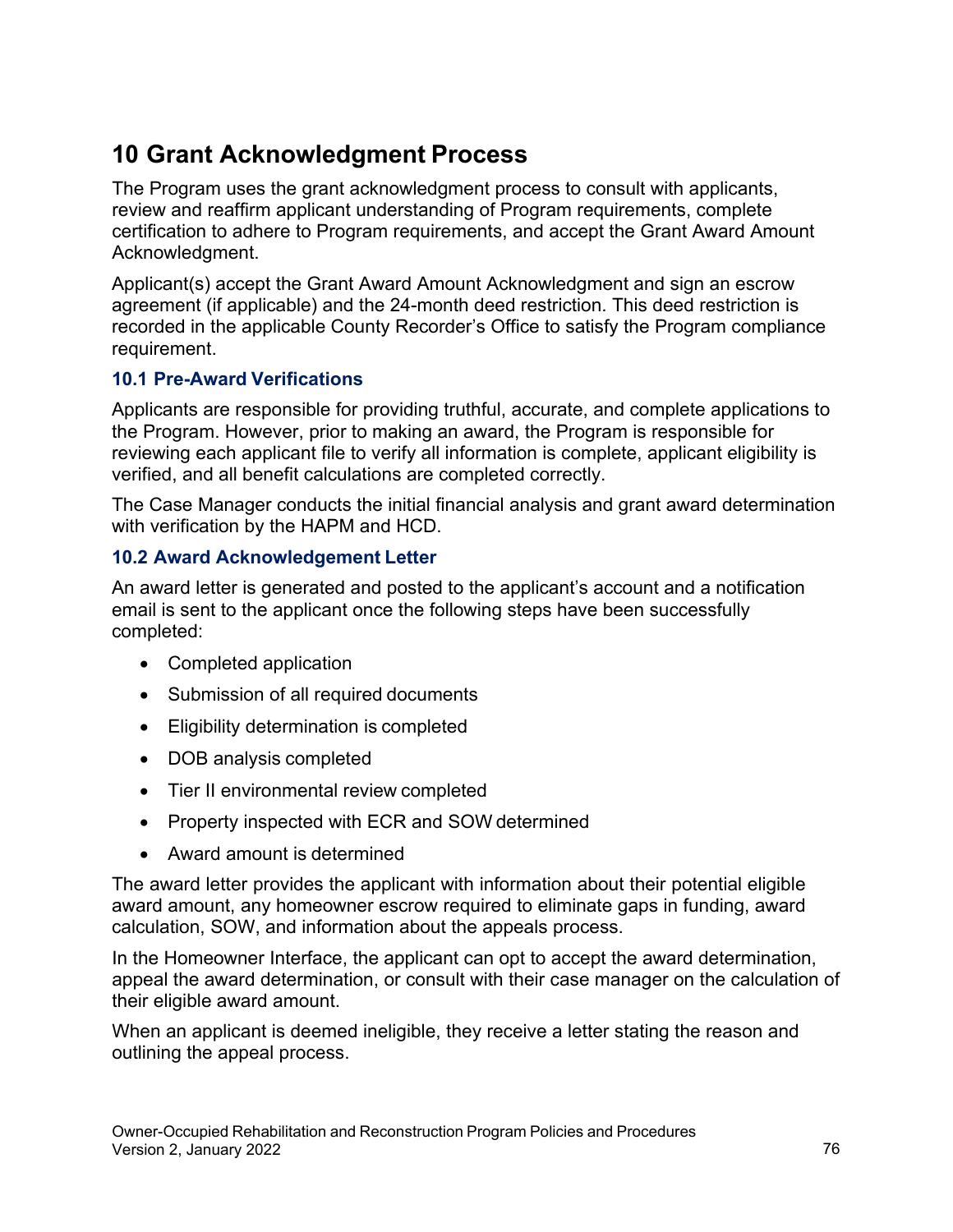### **10.3 Grant Award Amount Acknowledgment**

Applicants must accept their Grant Award Amount Acknowledgment in eGrants upon completion and clearance of the environmental review and before any grant funds are paid on behalf of an applicant. At Grant Award Amount Acknowledgment, once accepted by the Applicant funds are obligated to the homeowner.

If escrow funds are required, the homeowner is made aware that funds need to be placed in escrow before construction can begin. After acceptance of the Grant Award Amount Acknowledgment in eGrants, the homeowner will be directed to sign their Escrow Agreement.

Application to this program requires the homeowner to certify that they understand and agree to all the terms and requirements of the program including the following provisions:

- 1. Homeowner Award Calculation, which explains how other resourcesdetermined to be DOBs were handled and how the grant was calculated. The award is calculated using the ECR for any repairs or reconstruction completed and the SOW for repair or reconstruction costs required to complete the applicant's project.
- subsequent owners. 2. Flood Insurance Requirement (if necessary), which informs the homeownerof the requirement to obtain flood insurance and pass that obligation on to the
- notify the Program is they receive such funds. 3. Subrogation and/or Assignment Agreement, in which the homeowneragrees that any additional funds the homeowner may receive from potential DOB sources belongs to the Program and confirms their obligation to immediately
- 4. The application process includes required application certifications that include a abide by. declaration of the 24-month Deed Restriction that the homeowner agrees to
- obligation to immediately notify the Program is they receive such notices. 5. Confirm they still own the damaged property and they have not receivednotices of default or seizer that may affect the title of the damaged property and their
- regarding the Contractor or subcontractors, which they have, ever had or may negligence, or intentional, willful, or wanton misconduct of the Program. 6. Hold Harmless Indemnification. Homeowner agrees to indemnify and hold harmless HCD and its agents, staff, employees, officers, directors, affiliates, successors and assigns, of and from any and all claims, demands, debts, contracts, expenses, causes of action, lawsuits, damages, and liabilities of every kind and nature, including any claims of owner or employee negligence, whether known or unknown, in law or equity, including any claims against and/or have ("Claims"), arising from or in any way related to contractor's obligations under the agreement with respect to the Project. This includes reasonable attorneys' fees the Program may incur in enforcing this hold harmless indemnification. However, this indemnification does not apply to any acts of gross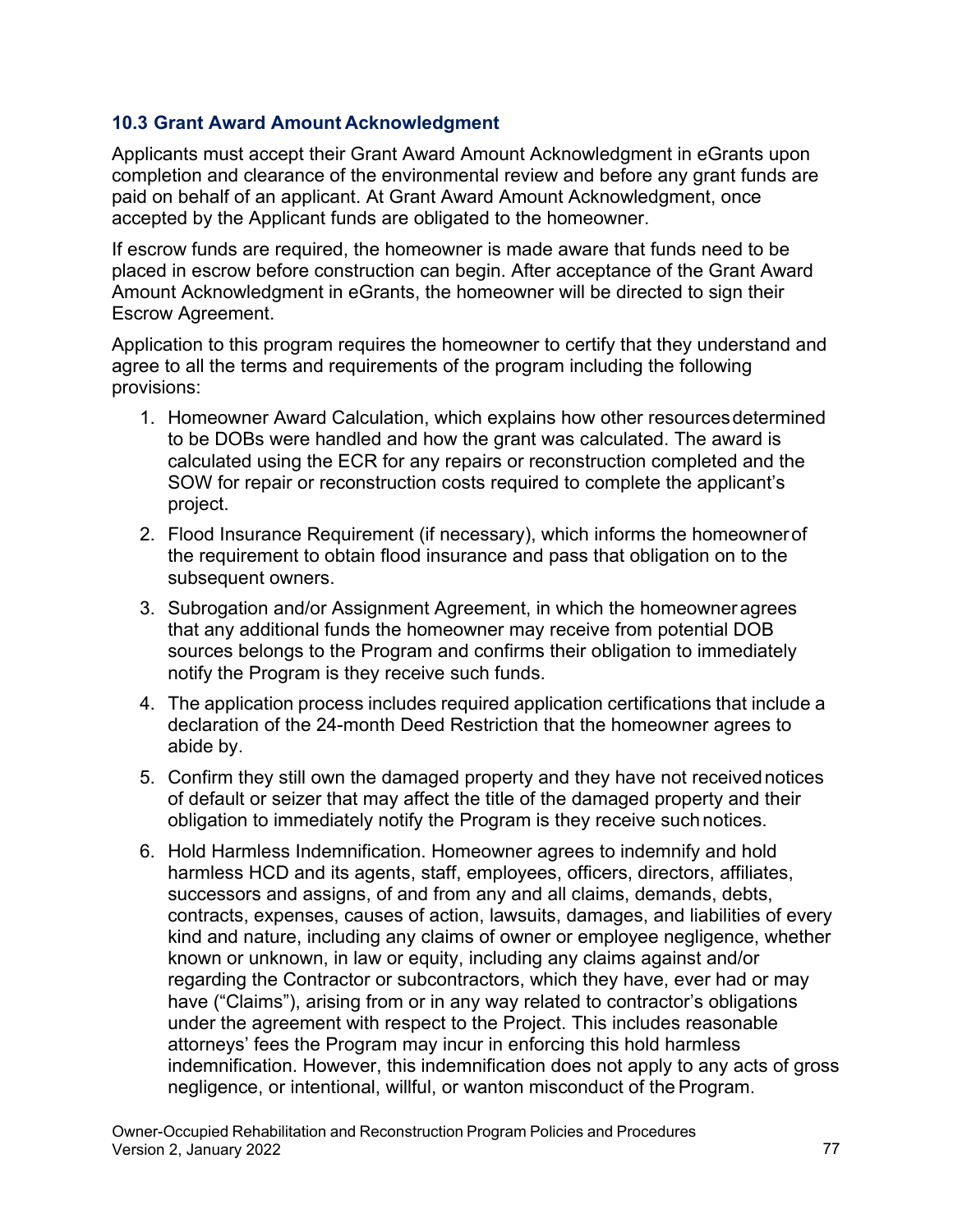### **10.4 Review of Scope**

Upon receipt of the environmental clearance and acceptance of the Grant Award Amount Acknowledgment a meeting is scheduled with the applicant, case manager and Construction Manager (CM) inspector to coordinate a SOW meeting with the homeowner and their building contractor.

This meeting with the homeowner involves a detailed review of the scope and budget for the estimated cost of repair or reconstruction costs and discussion of the next steps.

Prior to beginning a construction project, the CM-assigned building contractor (for Solution 1) or homeowner's approved building contractor (for Solution 2) must attend a scope walk that is scheduled by the case manager.

The scope walk is performed to ensure that the manager and the building contractor agree to any required modification to the scope for the project that is used to price the project. The scope walk is scheduled based on the homeowner's availability for complete access to the home.

The case manager must provide the SOW with at least 48 hours of notice to thebuilding contractor for the scheduled scope walk. The building contractor makes arrangements to attend with subcontractors if needed. The CM contractor assigns established pricing to each line items within the scope to derive the overall construction costs for the project.

### **10.5 Design Services**

 Solution. There is a minimum of two designs for each of the two-, three- and four-The Program funds the design of prototypical homes to be used in the Reconstruction bedroom models.

Solution 2 homeowners that choose to utilize program provided design plans.However, design services procured by the homeowner for Solution 2 are not funded by the award.

### **10.6 House Selection Process**

 comparable characteristics to the original, damaged housing unit (number of bedrooms, The Program offers homes of one-, two-, three-, and four-bedroom configurations in sizes that serve as a standard home. Reconstruction estimates are based on square footage, and structure type).

Based on the characteristics of the damaged home and the existing footprint, the case manager presents all allowable plan sets that meet the requirements for the standard home and include footprints up to the current square footage. The homeowner is permitted to select the model they prefer of these choices.

The homeowner may work with the case manager to adjust to a plan that works in their particular circumstances. Applicants who meet the criteria for accessibility features, may work with the case manager to select standard features to support individual accessibility needs.

The applicant is allotted reasonable time to review materials and make final selections.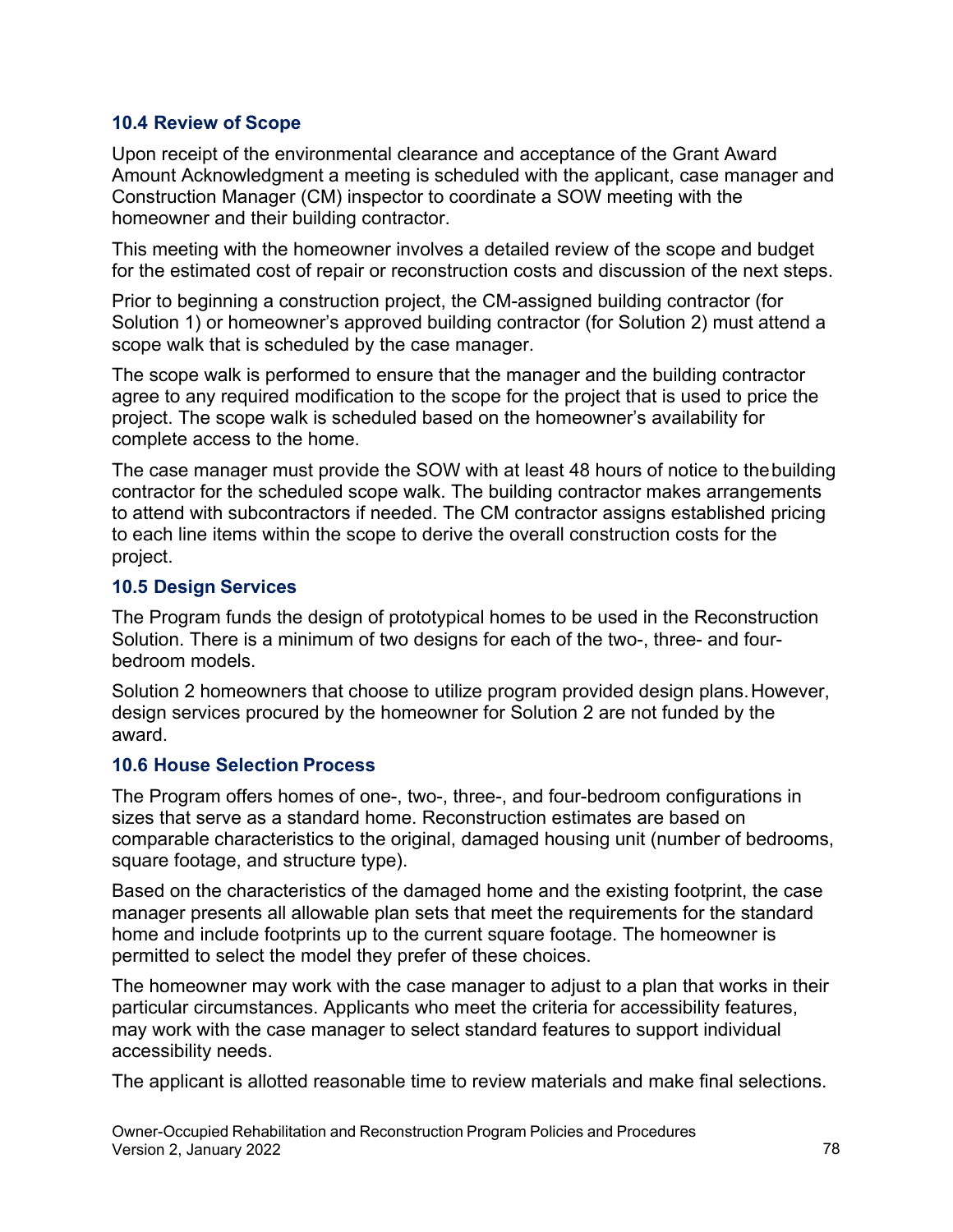Solution 2 contractors are validated to ensure compliance with all Program Solution 1 contractors are assigned from a pool of approved contractors based on a combination of contractor availability, workload, and performance review scores. requirements prior to approval of applicant selected contractor.

## **10.7 Temporary Relocation of Impacted Tenants**

 ReCoverCA Program has a tenant(s) currently present and legally occupying, the tenant(s) might meet the URA definition of"displaced" The ReCoverCA Owner-Occupied Rehabilitation/Reconstruction Program is voluntary and not subject to the Uniform Relocation Act (URA) requirements for Homeowners. However, URA would be applicable to tenants that currently occupy a property at the time the Homeowner has applied for the Program. Displacement due to a disaster does not trigger URA so if there were tenants that were displaced by the disaster, URA is not applicable to those tenants. However, if a property awarded funding through the

and be entitled to receive URA Relocation benefits. Additional information on URA and potential applicability can be found in the ReCoverCA URA Manual (Under Development)

## **10.8 Notice to Proceed (NTP)**

The construction manager CM follows the procedures below for issuing an NTP for both Solution 1 and Solution 2 projects:

- 1. The Construction Manager verifies with the Case Manager that all Program required agreements and documents have been fully executed and noadditional documents are required from the beneficiary.
- 2. The Construction Manager develops an NTP package to include:
	- property to ensure a complete package is on file prior to construction • NTP checklist and all supporting documents required for the subject
- contract is executed, the Construction Manager (CM) initiates theadministrative 3. After all necessary documentation is included in the NTP Package and the requirements including:
	- Proof that valid performance and payment bonds have been submitted to the Program
	- All insurance policies are active as required by the contract
	- Zoning and land use approvals have been obtained
	- Utilities have been properly disconnected and retired.
	- Contractor obtains construction permits.
	- Homeowner and any occupants have moved out and a contents removal plan has been agreed upon between the building contractor and the homeowner.
	- Contractor holds all valid Registrations and Warranty Program Registrations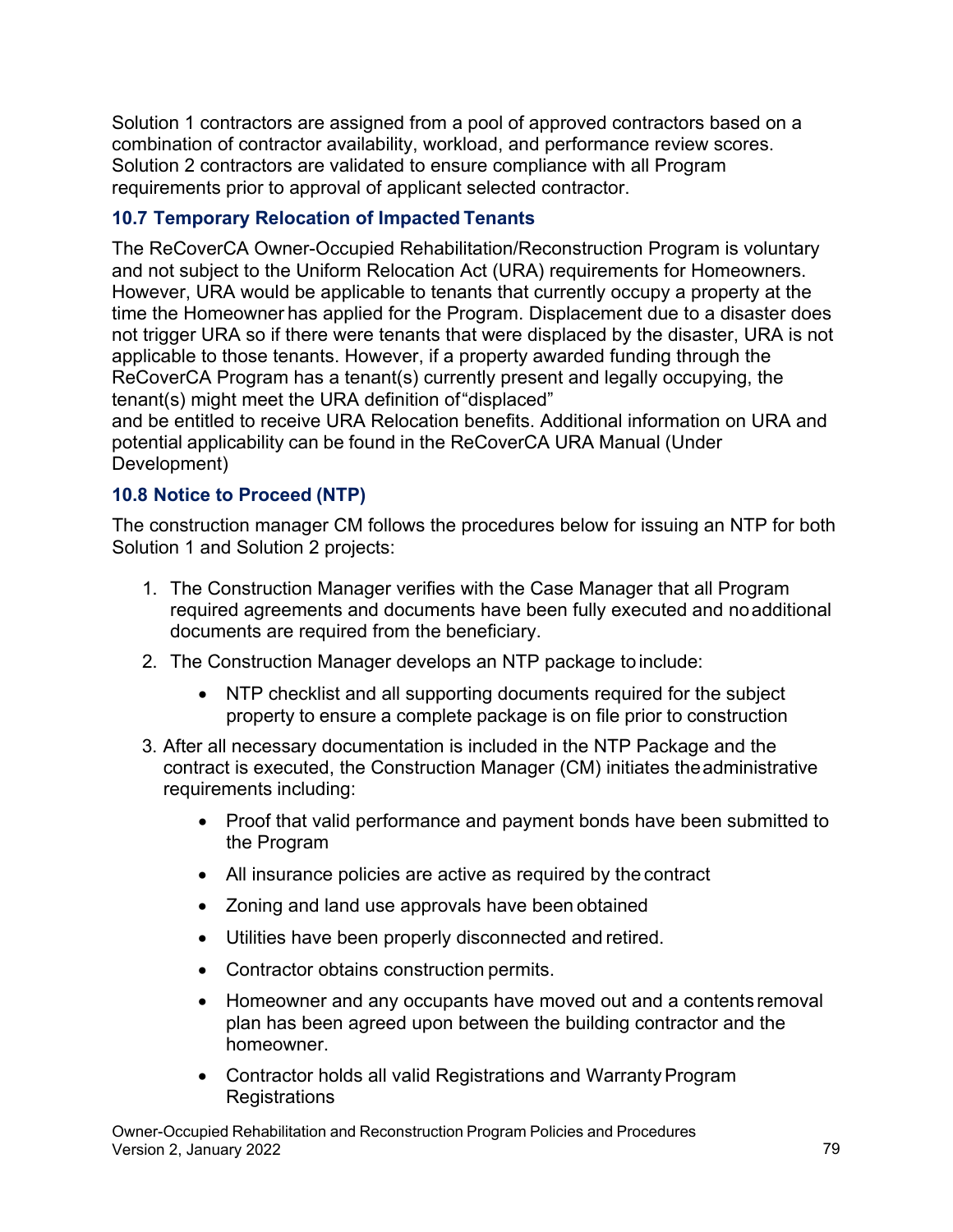the bond is provided to the homeowner before the NTP is issued. 4. For projects in excess of \$100,000 construction value, the building contractor provides an overall bonding letter to the Construction Manager, which verifiesthe bonding capacity and issues a copy of the bond to the homeowner. The copy of

The Construction Manager issues an NTP for reconstruction or rehabilitation based on project requirements. The NTP is issued in writing using the appropriate form. The NTP is provided in hard copy or a scanned version is e-mailed to the building contractor and the scanned version is uploaded into the homeowner's file.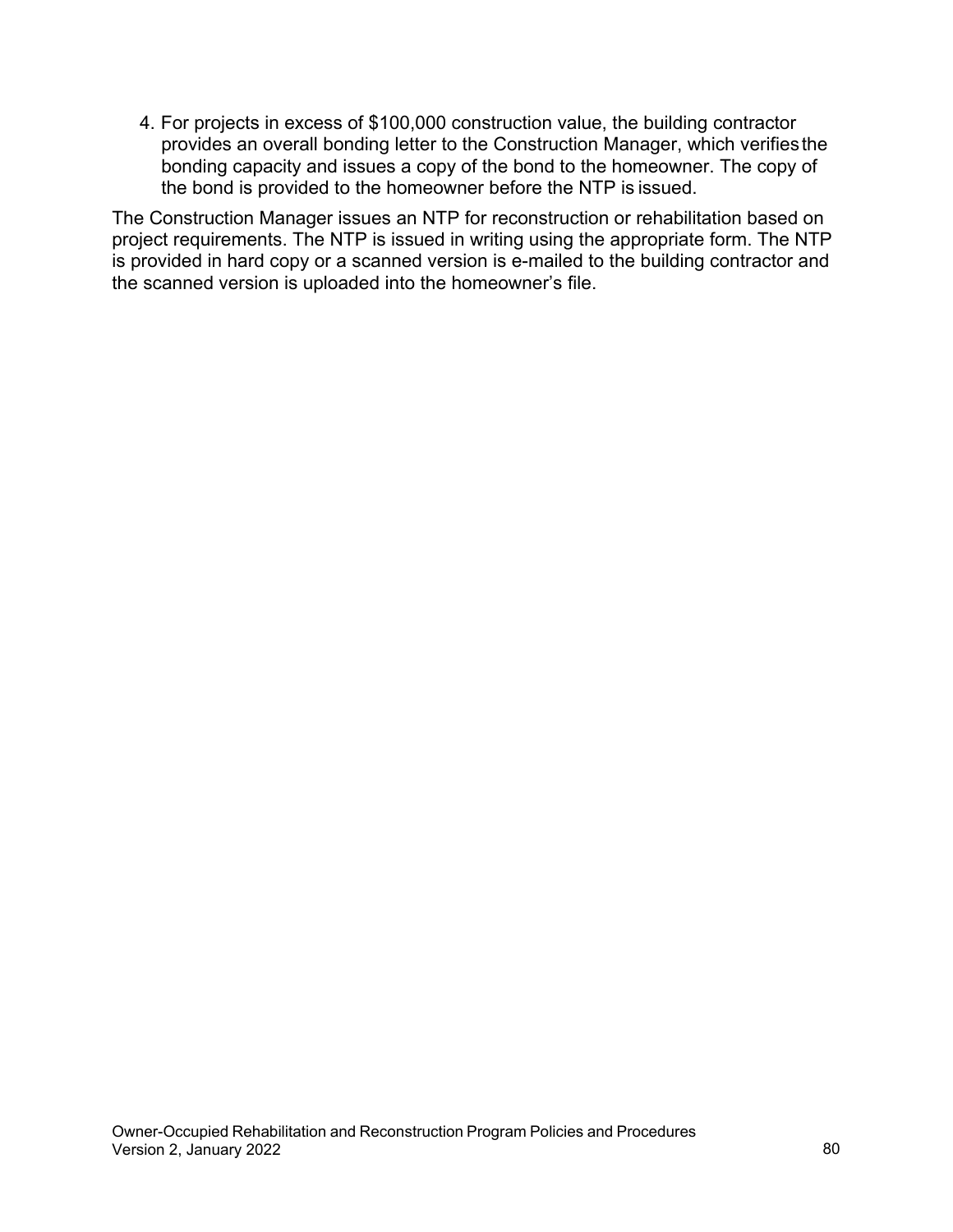# **11 Construction**

 results of all progress inspections to eGrants to be used by Program staff for building The Construction Manager's responsibilities include maintaining and creating paperwork for assignments, overseeing contractor pre-construction meetings, and monitoring projects by conducting on site progress inspections. Construction Managers upload the contractor's invoices and draw request processing.

## **11.1 Construction Monitoring, Periodic, and Final Inspections**

 Inspections are conducted to verify the work being invoiced has been performed in a workmanlike fashion. Solution 1 and Solution 2 building contractors are responsible for contacting the Construction Manager to request an onsite progress inspection during construction.

- When work is nearing completion, the building contractor notifies the Programof a specific date when the job is ready for final inspection, which guarantees that all work has been completed according to contract specifications.
- The Construction Manager will deliver copies of all building inspectionsand permits issued by the local building authority(ies).
- booklets for installed equipment. • The Program verifies that the homeowner receives all warranties andinstruction

Construction Manager may withhold 5% of the total project cost as a final payment for a period up to 45 days.

### **11.2 Draw Request Process**

Work must start on each specific project within 30 days after permits are issued for the site. The Construction Management vendor may submit draw requests for payment at the following intervals:

Stick-built reconstruction project draw intervals:

- necessary, all rough sewerage, and electrical conduit) • 25% Substantially Complete (prior to vertical construction and dry-ins. Milestone includes demolition where necessary, slab pour where
- • 75% Substantially Complete (prior to insulation and drywall. Milestone includes framing, roof, windows, and sheetinginstalled)
- • 95% Substantially Complete (milestone includes all finished work, Certificate construction activities including all punch list items) of Occupancy, and final signoff by homeowner on satisfactory completion of
- 100% Retainage (5% retainage will be invoiced 45-days after construction completion and key turnover to applicant)

Stick-built and MHU rehabilitation project draw intervals:

- 25% (determined by Program policy and vendorscope)
- 75% (determined by Program policy and vendorscope)

Owner-Occupied Rehabilitation and Reconstruction Program Policies and Procedures Version 2, January 2022 81 | 1992 81 | 1992 81 | 1992 81 | 1992 81 | 1992 81 | 1992 81 | 1992 81 | 1992 81 | 1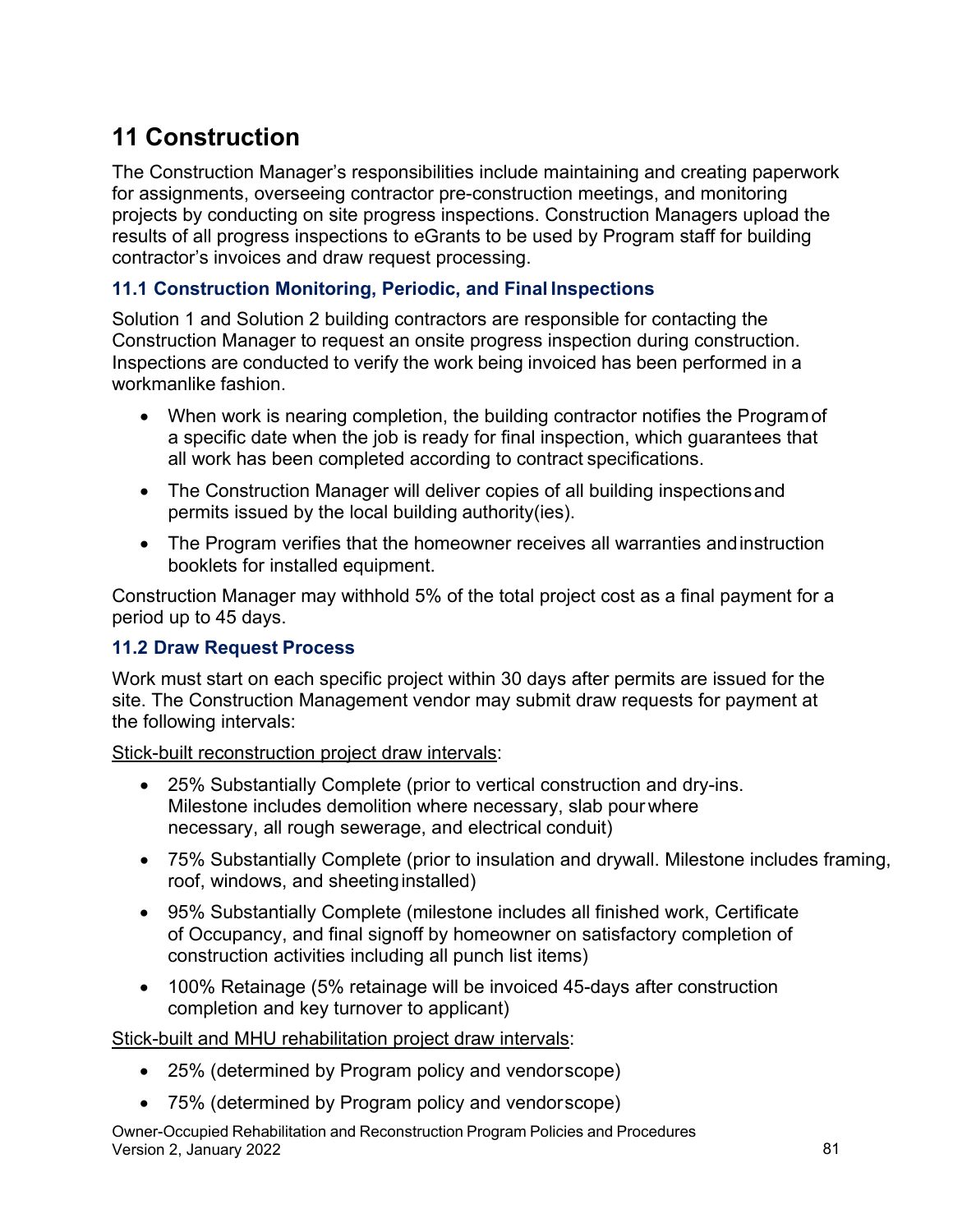- 95% Substantially Complete (milestone includes all finished work, Certificate of Occupancy, and final signoff by homeowner on satisfactory completion of construction activities including all punch list items)
- 100% Retainage (5% retainage will be invoiced 45-days after construction completion and key turnover to applicant)

MHU acquisition and installation project draw intervals:

- 25% (milestones include completion of site prep)
- for delivery of an MHU to replace a damaged unit for an eligibleapplicant) • 75% (milestone includes verified fully executed contract with MHUmanufacturer
- 95% Substantially Complete (milestone includes all finished work, Certificate of Occupancy, and final signoff by homeowner on satisfactory completion of construction activities including all punch list items)
- 100% Retainage (5% retainage will be invoiced 45-days after construction completion and key turnover to applicant)

Draw requests must be accompanied by progress reports, building inspections by local building authorities, all necessary permits issued by local building authorities, and signoff by construction inspector certifying that all work is satisfactory and complies with all state and local building codes.

### **11.3 Change Orders**

Change orders may be necessary during rehabilitation or reconstruction for either Solution 1 or Solution 2 projects. The purpose of the change order is to communicate and record changes to the SOW, contract amount milestones and/or contract time. Change orders are issued when the initial agreed upon scope and/or pricing requires modification. The building contractor must complete a change order and the homeowner must sign, acknowledging they are aware of and approve the requested changes. The change order and all supporting documentation must be delivered to the Construction Manager for approval. Homeowner-initiated changes in SOW are not accepted unless the change is related to an accessibility issue or building code changes that have developed since the development of the SOW.

The Construction Manager reviews all requests for change orders, evaluating for cost reasonableness of the change order and submits to the senior Construction Manager for approval. Additionally, change orders must be reviewed in accordance with all federal, state, and program environmental requirements. The Construction Manager notifies the building contractor in writing of either approval or denial of the building contractor's proposed change order. No change order, regardless of whether there is a cost involved, shall be deemed valid if it is not approved in writing. The change order is prepared by the general contractor, approved by the Construction Manager, and signed by the contractor and the homeowner before the Program's approval. Work completed without written authority is considered unauthorized and at the contractor's expense. All Change Orders must be supported by a cost reasonableness analysis and consists of:

• The reason the change is necessary

Owner-Occupied Rehabilitation and Reconstruction Program Policies and Procedures Version 2, January 2022 82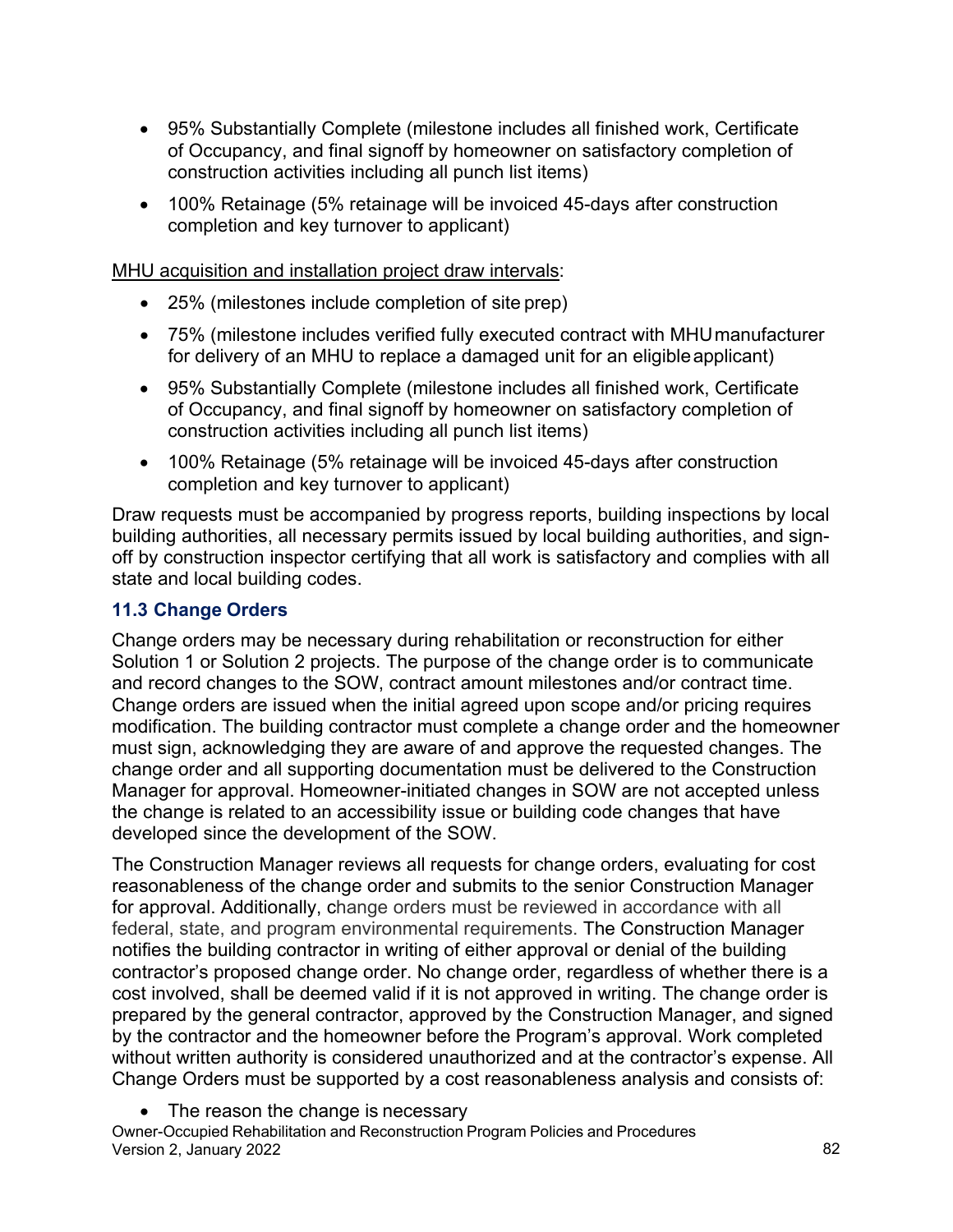- The type and SOW needed
- The estimated cost
- The estimated number of days to complete

The Construction Manager transfers the approved Change Order and all supporting documents to the Case Manager for recalculation of award amount. If the change results in a modification to grant award amount, the Grant Award Amount Acknowledgment is amended in addition to the construction agreement. Changes that result in a change to the grant amount requires HCD approval to modify the Grant Award Amount Acknowledgment.

Costs included in approved change orders are invoiced on the final draw only.

### **11.4 Construction Warranty**

In accordance with California Civil Code 900, a builder shall provide a homebuyer with a minimum one-year express written limited warranty covering the function, fit and finish of the following building components:

- Cabinets
- Mirrors
- Flooring
- Interior and Exterior Walls
- Countertops
- Paint Finishes
- $\bullet$ • Trim

 Building contractors for both Solution 1 and Solution 2 projects must provide all express warranties prior to the inspector signing a final inspection form. Photographs of the construction work are taken for documentation purposes.

Homeowners must be provided with a warranty information binder detailing building warranties as well as instruction booklets and information for warrantied items beyond the scope of the building contractor such as appliances.

The homeowner must sign an acknowledgement form indicating that they have reviewed warranties with their building contractor.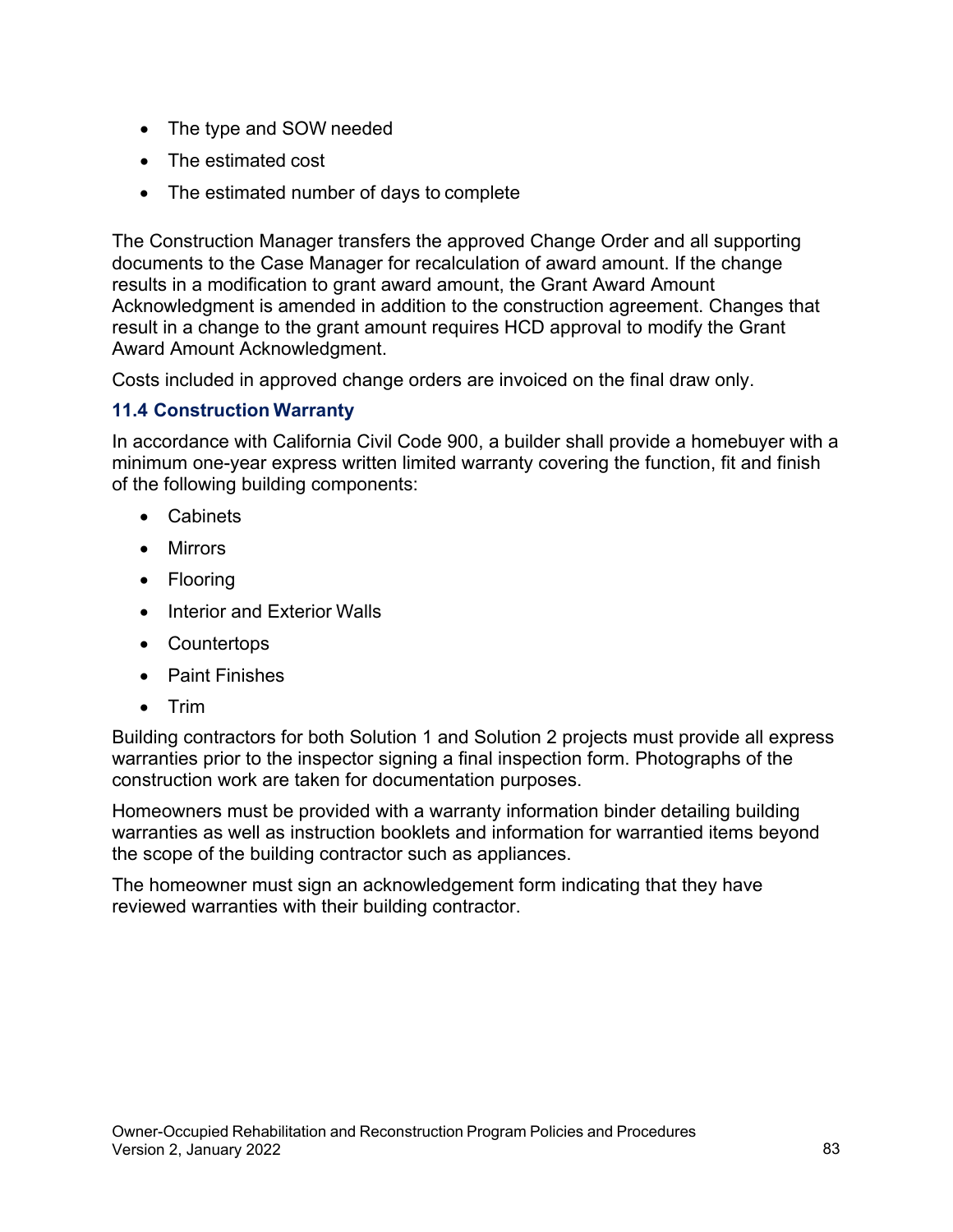## **12 Appeals, Complaints and Grievances**

Documentation on the appeals process for the award amount is included with each applicant's award acknowledgement or ineligibility letter. An appeal of the award amount must be filed within thirty (30) calendar days after the date of the award determination letter.

Award amount appeals are not accepted after the Grant Award Amount Acknowledgment is accepted, by any of the owners on title of the property.

## **12.1 Program Appeals**

Once the file reaches award acknowledgment, zero-award determination, or an ineligible status, the applicant has the option to file an appeal for one of the following reasons:

- a. Program eligibility,
- b. Grant award calculation, prior to the acceptance of the Grant AwardAmount Acknowledgment,
- home and/or quantities of damaged materials only, c. Cost estimates, for repairs or reconstruction, limited to measurements of the
- d. Duplication of Benefits (DOB), and/or
- e. File closure.

Applicants may not appeal policies that have been approved and incorporated by the Program, such as the process for assessing the value of materials eligible within the Program. Also, statutory and regulatory requirements and standards may not be appealed.

Once the Program appeal has been submitted, the Program may request the applicant to submit additional supporting documentation. Such supporting documentation may include, but not be limited to, Program eligibility documentation, property records, and/or correspondence from insurance companies, FEMA, or SBA.

Resolution of Program appeals are handled by conducting a thorough full file review of documentation provided to support appeal reason(s), and careful implementation of Program policies. This full file review may result in positive or negative changes to the eligibility status or incur an increase or decrease in the previous award amount.

Appeals must be submitted in writing, to the Program via U.S. Mail, email, or fax.

An appeal determination letter is mailed to the applicant after complete review of the file and supporting documentation.

## 12.1.1 Appeals Review Process

If the applicant disagrees with an appeal determination made by the Program, they may file an appeal review request within 30 days from the date of the appeal determination letter.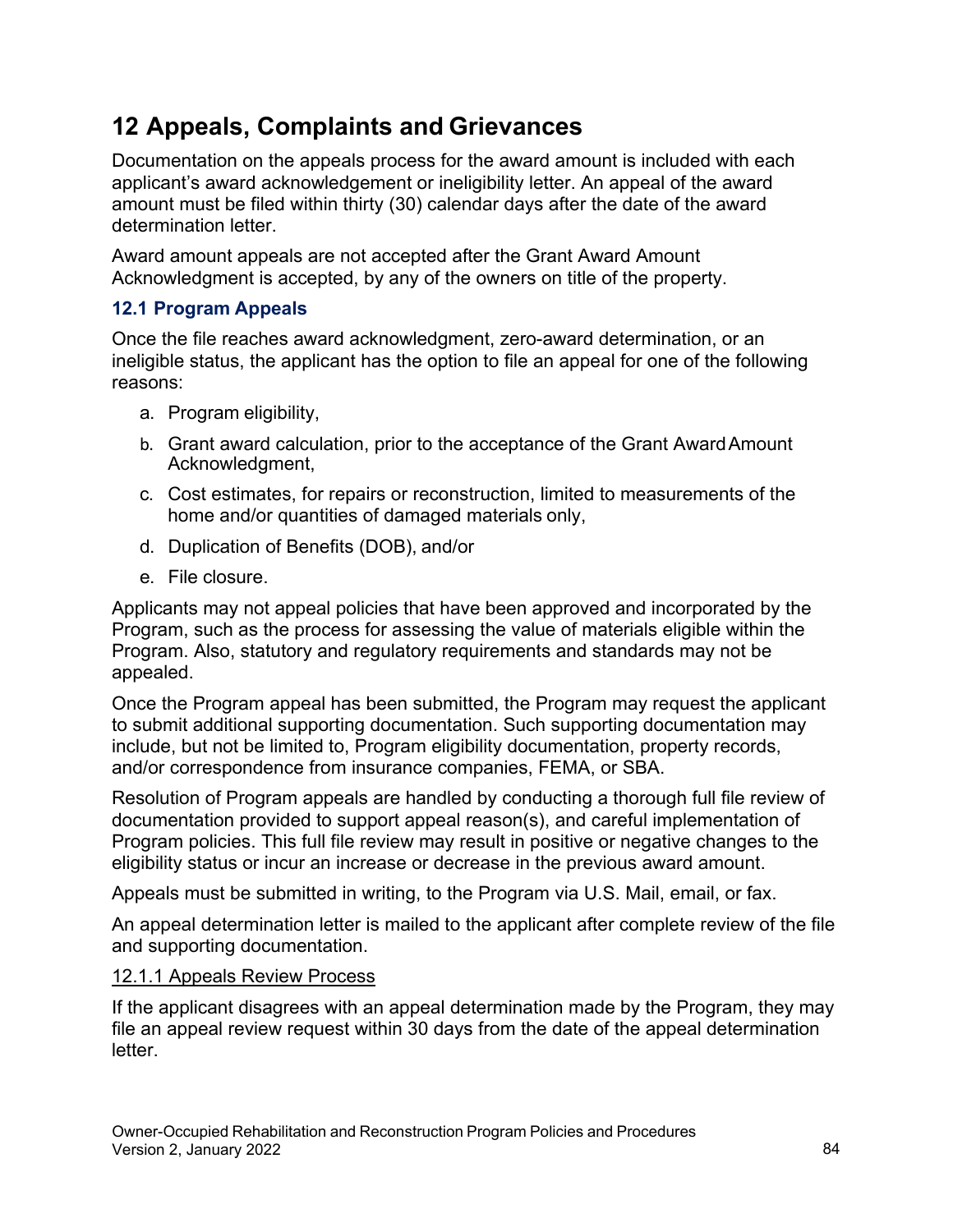To file an Appeal Review Request, the applicant must provide the appeal determination letter and new information and supporting documentation that were not available at the time of the initial appeal. Applicants must also provide a narrative describing, in detail, the reason(s) they are requesting a review of the appeal determination.

All Appeal Review Requests must be submitted in writing

Within 14 days of receiving the appeal review request, the OOR Representative drafts an initial recommendation and provides it along with all appeal review request documents to the OOR Program Manager.

 appeal review decision letter is mailed to the applicant. If the OOR Program Manager is final review by an appeal review panel. After review, if the OOR Program Manager approves the appeal review request, an unable to approve the request, the Manager forwards the appeal review request for

Timeframes: Appeal requests are decisioned and an appeal review decision letter is mailed to the applicant within 30 days of receipt unless the appeal review request is under review of the appeals review panel, in which case the appeal review decision letter are mailed within 60 days of receipt.

Appeal Review Panel is comprised of 3 or 5 members, the panel meets bi-weekly to review all outstanding appeal review requests that were not approved by the OOR Program Manager for final determination.

#### **12.2 Section 504 Coordination Complaints and Grievances**

Section 504 of the Rehabilitation Act of 1973 is the anti-discrimination law that protects the rights of qualified individuals with disabilities to equal opportunity in programs and activities which receive federal funds.

 It is the policy of HCD, and therefore its contractors or grantees, to fully comply with the federal laws related to the rights of persons with disabilities. requirements of the Americans with Disabilities Act (ADA), the Rehabilitation Act of 1973, and the California Fair Employment and Housing Act (FEHA) and state and

 following protected category: race, color, religion, ancestry, physical or mental disability, All individuals, a class of individuals, or their representative alleging discrimination have the right to submit a verbal or written complaint or grievance on the basis of the medical condition, genetic information, sex, sexual orientation, marital status, age, gender, gender identify, gender expression, military status or veteran status regarding services, activities, facilities, or benefits provided by the Program.

Any individual who believes they have been discriminated against by any facet of an HCD program or activity may file a verbal or written complaint or grievance with HCD by contacting HCD's designated Section 504 coordinator at:

California Department of Housing and Community Development EEO Office – Attention ADA Coordinator 2020 West El Camino, Ave. Suite 630 Sacramento CA 95833 Email: [EEO-Office@hcd.ca.gov](mailto:EEO-Office@hcd.ca.gov)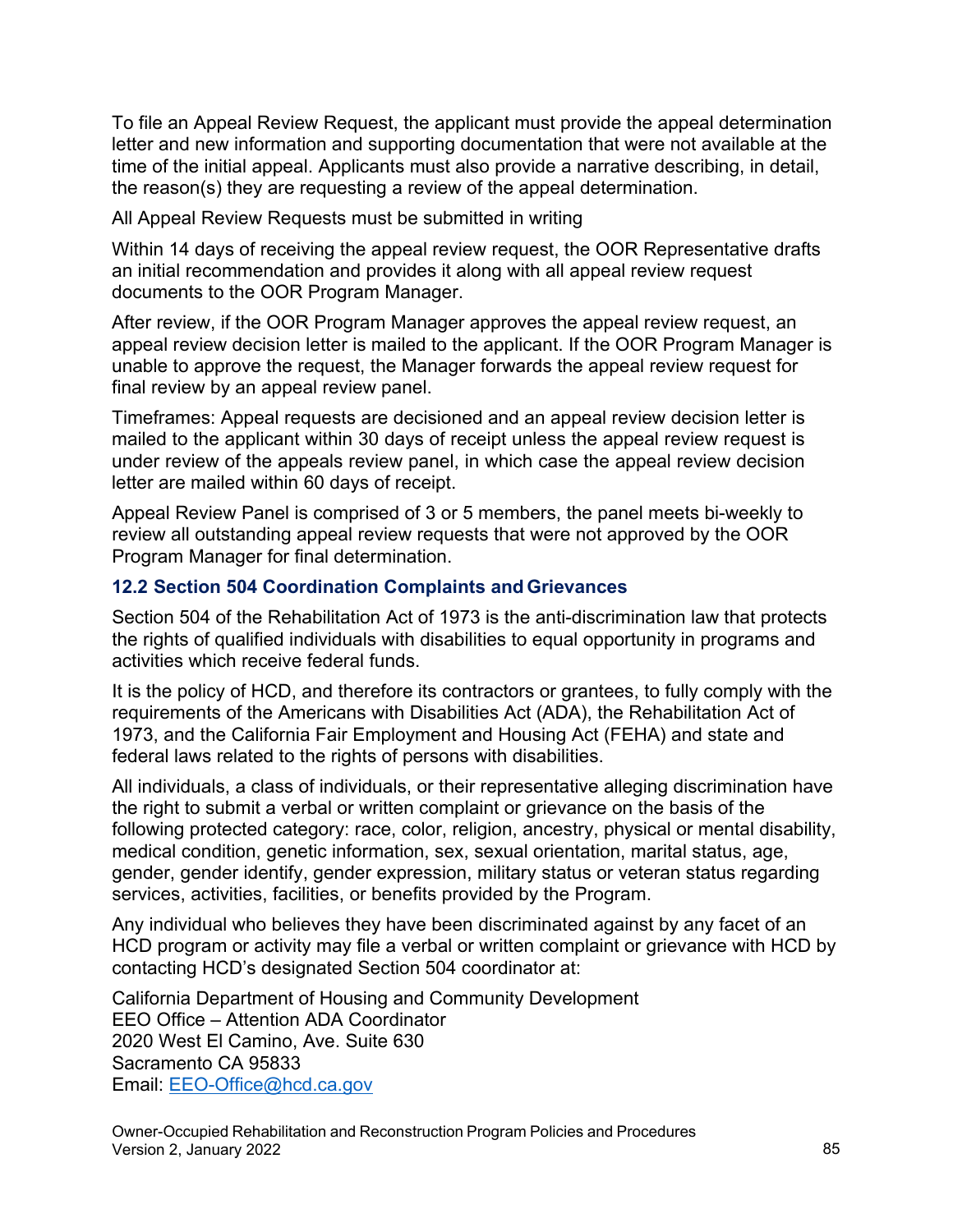Phone: (916) 263-3635

#### **12.3 Construction Grievances**

 to contest the work that is being or has been performed. Applicants may submit grievances with their Solution 1 contractor for work that doesnot meet the terms of the established homebuilding contractor standards and workmanship. The applicants can present their grievance to the Program and the state

In order to be valid, the grievance must include the following:

- Be filed in writing
- Be relevant to the approved SOW
- Provide a detailed explanation of the grievance and itsbasis

Solution 1 Construction Grievances must be submitted in writing, which may include mail, fax and/or email. The mailing address is listed below:

Department of Housing and Community Development CDBG-DR Program-Construction Grievances P.O. Box 952054 Sacramento, CA 94252-2054

Attn: ReCoverCA Program Manager, Suite 200

 resolves conflicts with the homebuilding contractor, as the state is not a party to the Solution 2 Construction Grievances, Homeowner-Managed Construction, the applicant contract between the applicant and the homebuilding contractor.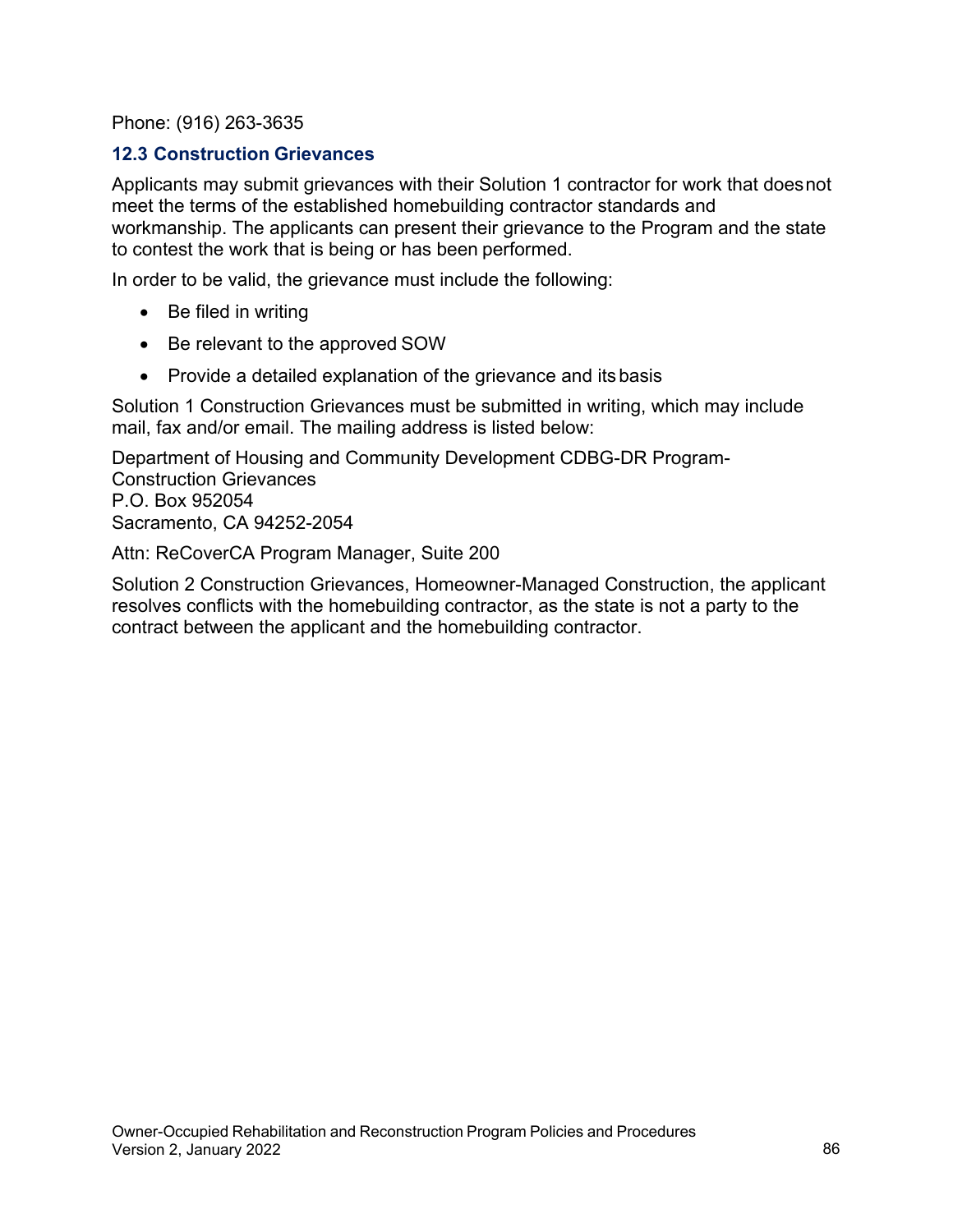## **13 Construction Closeout, Applicant Compliance, and Monitoring**

 required certificate of occupancy has been issued. At this time, the Construction After completion of construction, the Construction Manager conducts a final site visit to validate that all activities detailed in the SOW are complete and in accordance with all Program requirements and state and local building codes. The Construction Manager confirms that all work has been accepted by the local building inspector and that any Manager completes a final inspection form, signed off by the homeowner and the building contractor, indicating that all construction activities are complete and satisfactory. This final inspection and signoff are included with the applicant's file. The Construction Manager also validates that the applicant's file includes:

- All required permits and building inspection reports
- Final Program inspection
- Documentation on release of liens
- Certificate of occupancy
- All environmental reports and remediation details
- Construction warranties and any associated material or productwarranties

 applicant file, ensuring that the following documents have been collected: Additionally, the Program Case Manager performs a closeout reconciliation ofthe

- Proof of ownership and occupancy at the time of closeout
- Update DOB verification
- If in flood zone, proof of flood insurance at time of closeout

#### **13.1 Compliance**

 effect for a period of 24-months following the date of receipt of the certificate of occupancy for the rehabilitated or reconstructed home. The deed restriction is filed in To safeguard the CDBG-DR investment in the property, HCD requires a deed restriction on properties funded through the Program. The deed restriction remains in the applicable County Recorder's Office in the County Property Record for stick-built homes and/or on the Title of the MHU.

For the entire length of the deed restriction period (24-months), the property **cannot:** 

- Be sold,
- Be used as a second home, or
- Be converted into rental property.

If within the first 12-month monitoring period, applicants fail to comply with the compliance requirements, the applicant is responsible for repaying the **total grant**  amount back to HCD.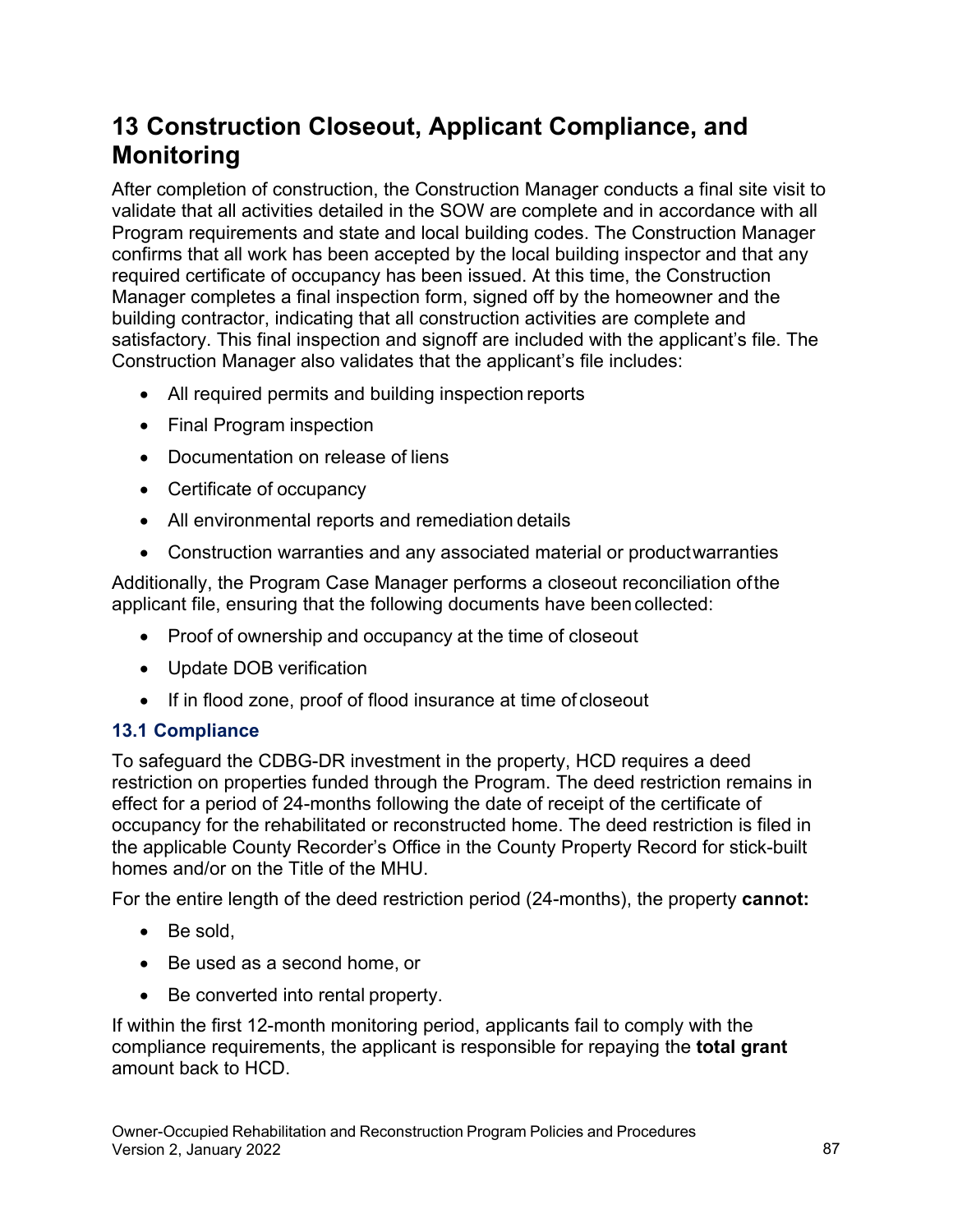requirements, the applicant is responsible for repaying **fifty percent** (50%) of the total If within 13-24 months monitoring period, applicants fail to comply with the compliance grant amount back to HCD.

Accordingly, all applicants must be able to comply with the program requirements. Exceptions to this policy may include documented active-duty military relocation or deployment, as well as death or incapacity of eligible owner/occupant. All exceptions to compliance with program requirements are considered on a case-by-case basis.

## **13.2 Insurance**

If the property is repaired or rebuilt in a Special Flood Hazard Area, the applicant is required to maintain flood insurance in perpetuity. This obligation is also be passed on to subsequent owners of the property. Applicants who fail to maintain flood insurance when required in perpetuity risk being ineligible for future disaster relief.

## **13.3 Duplication of Benefits**

A subrogation agreement is signed by the applicant(s), to ensure that if any additional duplication of funds is disbursed to the applicant, after the grant calculation, the applicant is required to pay these funds back to HCD.

Verification of no additional duplicative funds received are required during the 24-month compliance period.

## **13.4 Monitoring**

The 24-month deed restriction is monitored annually by the Program and/or HCD staff. The compliance and monitoring policy include the following percentages of grant repayment, if the applicant is not determined compliant within the 24-month compliance period:

- amount back to HCD. • If within the first 12 months monitoring period, applicants fail to comply with the compliance requirements, the applicant is responsible for repaying the totalgrant
- (50%) of the total grant amount back to HCD. • If within 13-24 months monitoring period, applicants fail to comply with the compliance requirements, the applicant is responsible for repaying fifty percent

If the applicant is in compliance, at or on the beginning of the  $25<sup>th</sup>$  month of the compliance and monitoring period, the deed restriction, i.e., lien on the property, is released and the total grant amount is forgiven.

### a. Staff Organization

The Program monitors applicant compliance with program requirements and deed restrictions for the 24-month compliance period through the HAPM vendor. Any compliance activities that remain at the end of the HAPM vendor's contract with the state will be transitioned to HCD staff.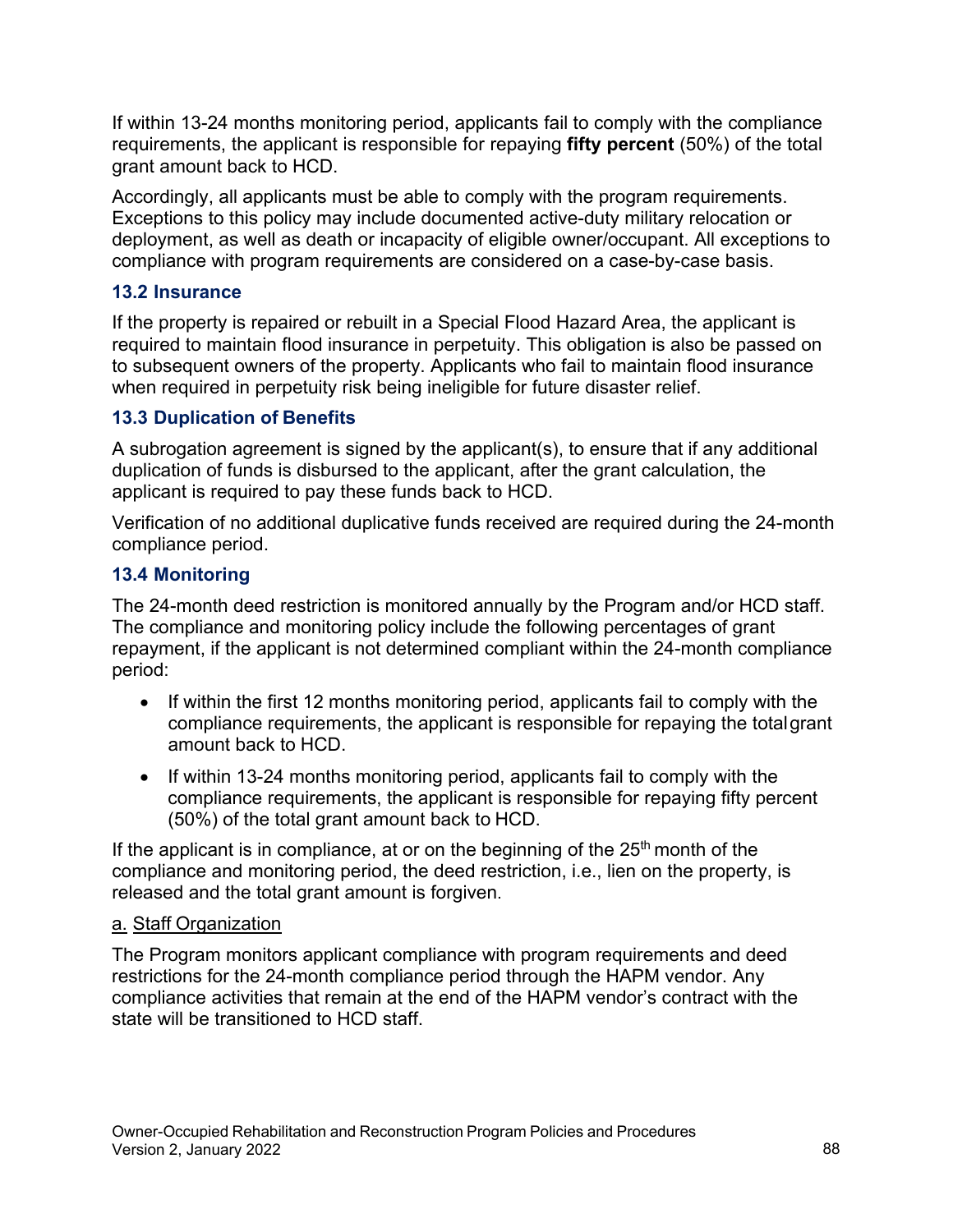## b. Responsibilities

 The responsibilities of the Compliance and Monitoring staff is to ensure that applicants are compliant with the grant funding dates for a 12-month timeline and a 24-month timeline, for each funded grant.

### c. Compliance Questionnaire

 all required documentation needed to prove compliance with the grant funds. A Prior the end of the 12-month compliance period, a Compliance Questionnaire is mailed to the applicant, at the damaged address or new MHU location. This letter lists checklist is completed once all the required documentation is submitted by the applicant.

- flagged for the 24-month compliance due date. • If the documentation determines the applicant to be compliant, the file is
- entire grant award. • If the documentation is not sufficient, the file is determinednon-compliant, and is processed through the Grant Recovery Process, to recapture the

Prior the end of the 24-month compliance period, a Compliance Questionnaire is mailed to the applicant, at the damaged address or new MHU location. This questionnaire lists all required documentation needed to prove compliance with the grant funds, for the last 12-month period (specify dates). A checklist is completed once all the required documentation is submitted by the applicant.

- determined compliant and closed. • If the documentation determines the applicant to be compliant, the file is
- grant award. • If the documentation is not sufficient, the file is determined non-compliant, and is processed through the Grant Recovery Process, to recapture ½ ofthe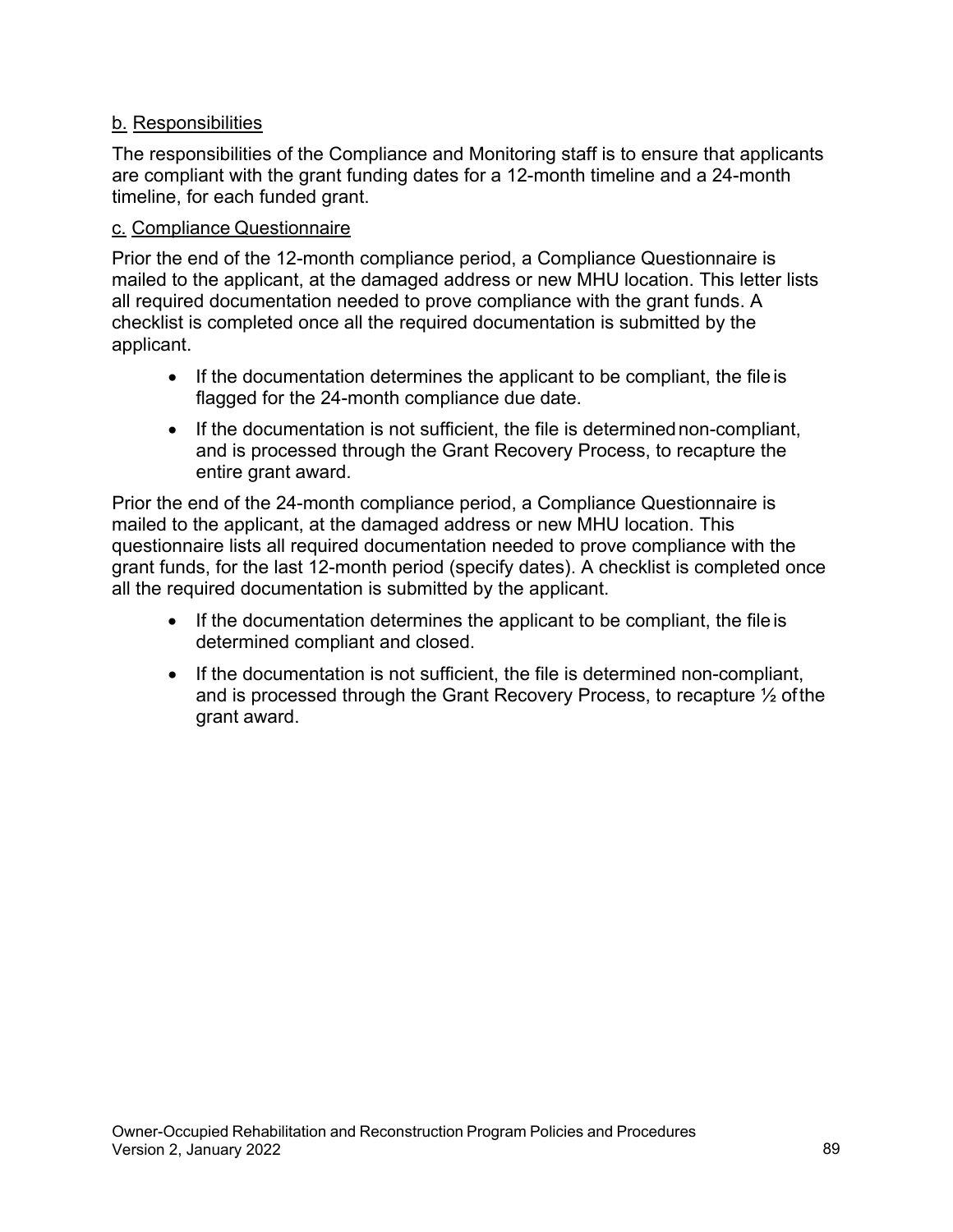## **14 Grant Recapture**

An applicant may be required to repay all, or a portion of the assistance of received from the Program. The reasons for grant recapture include, but are not limited to, the following reasons:

- Providing false or misleading information to the Program.
- the program must be in writing or email and a new survey and application will be required if the applicant wishes to participate again. • Withdrawal from the Program prior to completion of the project. Withdrawal from
- Construction is not completed due to non-cooperation byowner(s).
- Non-compliance with the approved SOW in a manner that would make the home ineligible (i.e., did not comply with lead paint abatement requirements).
- assistance and/or any other DOB received after award. • Failure to report the receipt of additional insurance, SBA, FEMA, non-profit
- Failure to complete the Homeowner-Managed Rehabilitation or Reconstruction requirements, according to program requirements.

## **14.1 Recapture Policy**

To address any potential future DOB, applicant beneficiaries must, as a requirement for participating in this Program, agree to enter into a signed subrogation agreement to repay any assistance later received for the same purpose as the CDBG-DR funds. If, subsequent to an award, a re-assessment of need occurs and the applicant receives an increased award, then the applicant shall be required to sign a revised subrogation agreement to repay any assistance later received for the same purpose as the CDBG-DR funds.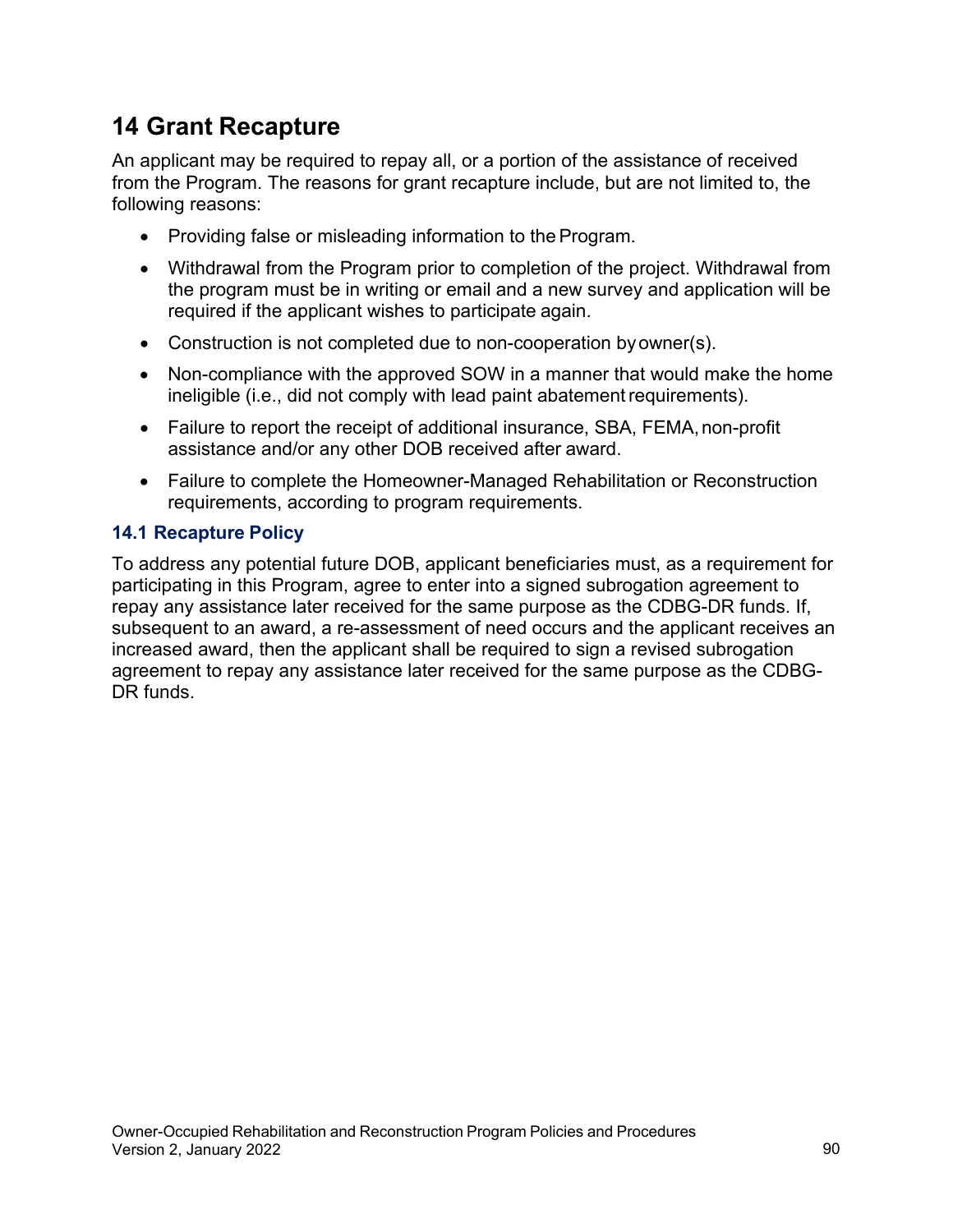## **15 Program Closeout**

The closeout of the Owner-Occupied Rehabilitation/Reconstruction Program is a process through which ReCoverCA determines that all applicable administrative and Program requirements of the OOR Program are completed. In general, a Program is ready for closeout when the following conditions are met:

- All eligible activities were completed.
- returned to HUD • All Program funds were expended in full or all remaining funds are planned to be
- • All reporting requirements were completed and submitted (except for the final report that is submitted during the closeout process, if applicable)
- Any special conditions of the Program were met
- All audit and monitoring issues affecting the Program wereresolved

At this time, CDBG-DR specific guidance from HUD on Program closeout has not yet been produced. Final Program closeout may be adjusted to meet the closeout criteria set forth by HUD in a future federal register or through other official means.

Within 90 days of the execution date of the Closeout Certification, HCD submits to HUD a copy of the final performance and evaluation report described in 24 C.F.R. part 91 as well as Federal Financial Report SF-425 or a financial report that meets the criteria in 24 C.F.R. part 570.489(d).

## **16 Records Management**

 kept to document compliance with Program requirements, with federal, state, and local As outlined in the CDBG-DR Grants Administration Manual, records are maintained in accordance with 24 C.F.R. part 570.490, in reference to 2 C.F.R. part 200. Records are regulations, and to facilitate audit review by HUD. CDBG-DR records, including Program documents, are subject to the Freedom of Information Act (FOIA) and California Public Records Act (PRA).

## **16.1 Administrative Records**

Administrative records, kept in electronic format, are files that apply to the overall administration of the CDBG-DR funded Program. They include the following:

- Personnel file,
- Property management files
- General Program files
- Legal files
- Financial records
- Project/applicant files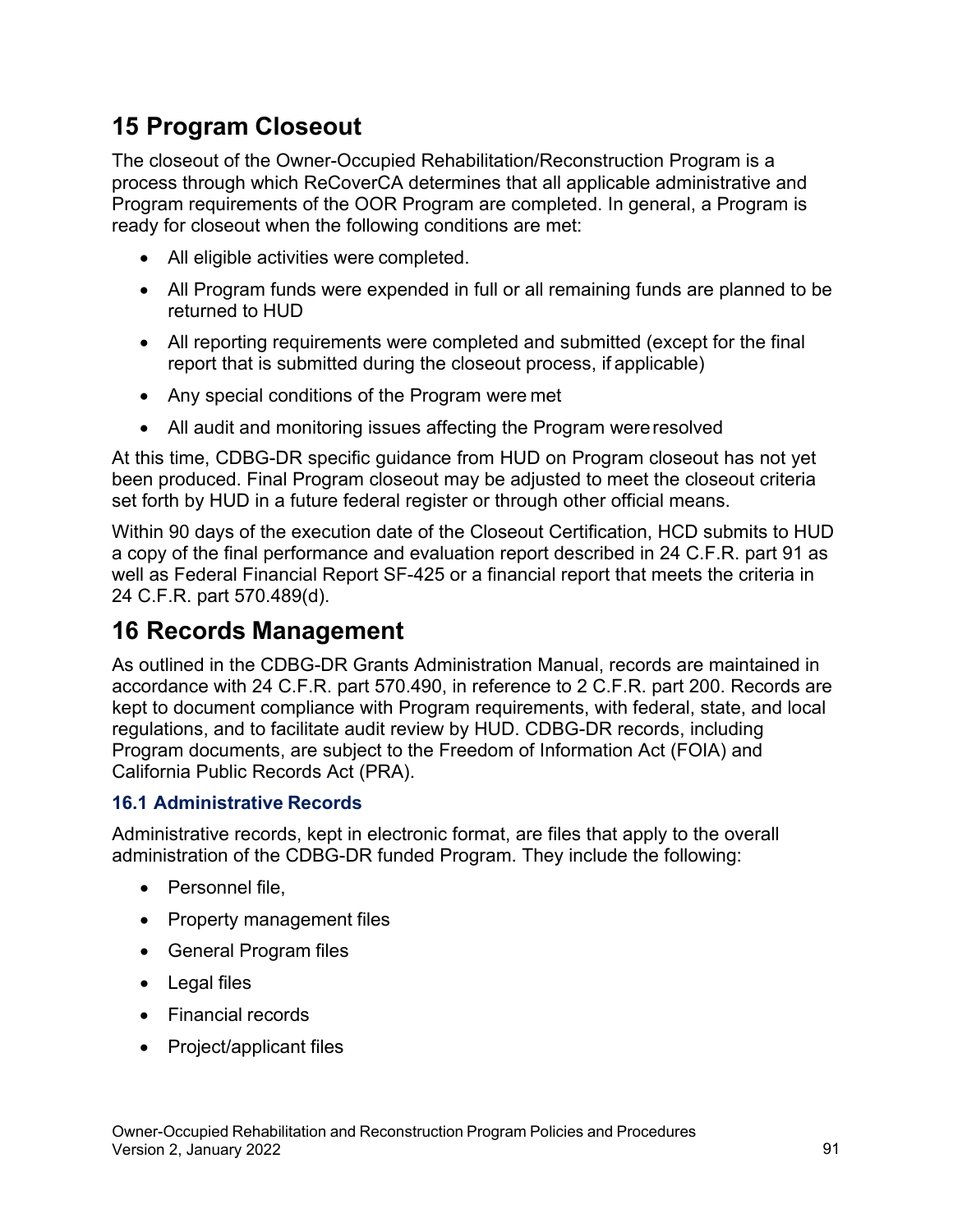## **16.2 Personally Identifiable Information (PII)**

Personally, Identifiable Information (PII) is information that can be used to distinguish or trace individual's identities. Examples of PII include names, addresses, income verification documents, disability status, employment status, etc. which can be linked or is linkable to a specific applicant and/or beneficiary of CDBG-DR Programs. As the Program receives direct applications from homeowners requesting assistance, the Program keeps all PII information for the duration of the project, in the eGrants system of record.

If records containing PII are subject to Freedom of Information Act or California Public Records Act requests, such records shall only be released in accordance with state and federal law. PII records are only stored as long as is necessary, in accordance with record retention requirements at 2 C.F.R. part 200.333 and 24 C.F.R. part 570.502(a)(7).

## **16.3 File Security**

The Program has adequate procedures in place to collect and process applicant provided information, while providing assurances that any Personally Identifiable Information (PII) is handled properly and sufficiently protected. The Program system of record, eGrants, is hosted on Amazon Web Services (AWS), which the California Department of Technology has approved for off-premises cloud services. It leverages the security features provided by AWS to protect sensitive or private information transmitted through or stored within the system. User permissions within eGrants ensures that each system user has restricted rights to features and modules approved only for their level of access.

 authentication to verify user identity for a login or other transactions to protect user Multi-Factor authentication is a feature in eGrants that requires more than one form of data. eGrants uses Google's reCAPTCHA V2 as a mechanism to prevent Internet bots from creating fake accounts to access the system. It requires human interaction to click the checkbox and respond to the challenge presented. reCAPTCHA is used on the Registration, Login, and Forgot Password screens of the Homeowner Interface. Additionally, eGrants requires the usage of strong user passwords, which include a mix of letters, numbers, and special characters. Passwords are encrypted to assure privacy. Finally, eGrants utilizes end to end encryption of applicant social security numbers to ensure security.

In no case shall an applicant's PII or file information be released to another party without written consent of the applicant. In addition, CDBG-DR personnel are not permitted access to any file where there could be a potential or perceived conflict of interest.

### **16.4 Record Retention**

HCD maintains Program and project-related documents, including financial records, supporting documents, statistical records, and other pertinent records. These records are maintained for a minimum period of five years from the closeout of HUD's grant with HCD. All subgrantees and contractors for the Program are also subject to this policy and all financial and Program files are maintained accordingly. Records are maintained to

Owner-Occupied Rehabilitation and Reconstruction Program Policies and Procedures Version 2, January 2022 92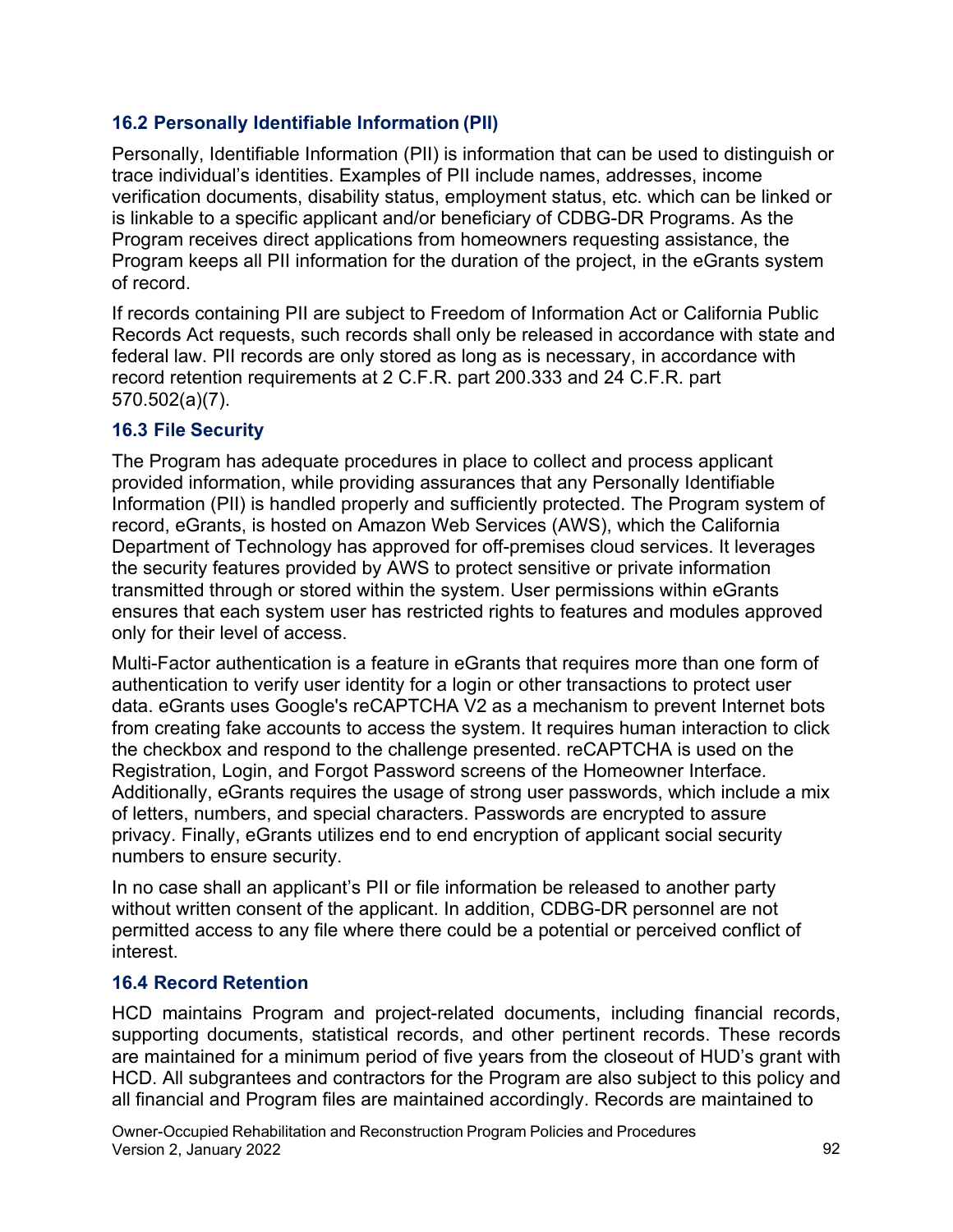accordance with 24 C.F.R. part 570.3, which states they must be maintained for a period management ensures that: document compliance with Program requirements and federal, state, and local regulations and to facilitate an audit review by HUD. Records are maintained in of 5 years following the closeout of HUD's grant with the state. Proper records

- The state complies with all requirements concerning records and records management practices under Federal and state regulations.
- The state has the records it needs to support and enhance ongoing business and citizen service, meet accountability requirements and communityexpectations.
- as long as they are required; and • These records are managed efficiently and can be easily accessed and used for
- Handbook 2225.6, Records Disposition Schedules, and HUD Handbook 2228.2. • These records are stored as cost-effectively as possible and when no longer required they are disposed of in a timely and efficient manner based on HUD

## **16.5 Applicant Files**

All applicant files are maintained for the duration of five years after HCD's grant closeout with HUD, within the eGrants system of record.

 representatives or agents, HUD, HUD OIG, or the California Legislative Auditor. Failure Applicants are subject to audit and further review throughout their participation in the Program and up to five years after project completion. Applicants must provide additional documentation in support of their applications as requested by the State, its to comply with these requests may result in recapture of funds.

## **16.6 Fair Housing / Civil Rights**

HCD follows policies and procedures for compliance with Affirmatively Furthering Fair Housing (AFFH) requirements during the planning and implementation of all Program activities. Such policies and procedures involve a review that includes an assessment of the demographics of the proposed housing project area, socioeconomic characteristics, environmental hazards or concerns, and other factors material to the AFFH determination.

Programs are required to comply with all relevant fair housing laws, including the federal Fair Housing Act, Title VI of the Civil Rights Act of 1964, Section 504 of the Rehabilitation Act of 1973, and the Americans with Disabilities Act. These laws prohibit discrimination in housing and federally assisted Programs on the bases of race, color, national origin, religion, sex, disability, and familial status. The federal obligation to affirmatively further fair housing stems from the Fair Housing Act. State fair housing laws, including the California Fair Employment and Housing Act, are also required for Fair Housing compliance.

## **16.7 Section 3**

Section 3 of the Housing and Urban Development Act of 1968 (Section 3), as amended, requires that economic opportunities generated by CDBG-DR funds be targeted toward Section 3 residents. Section 3 eligible residents are low- and very low